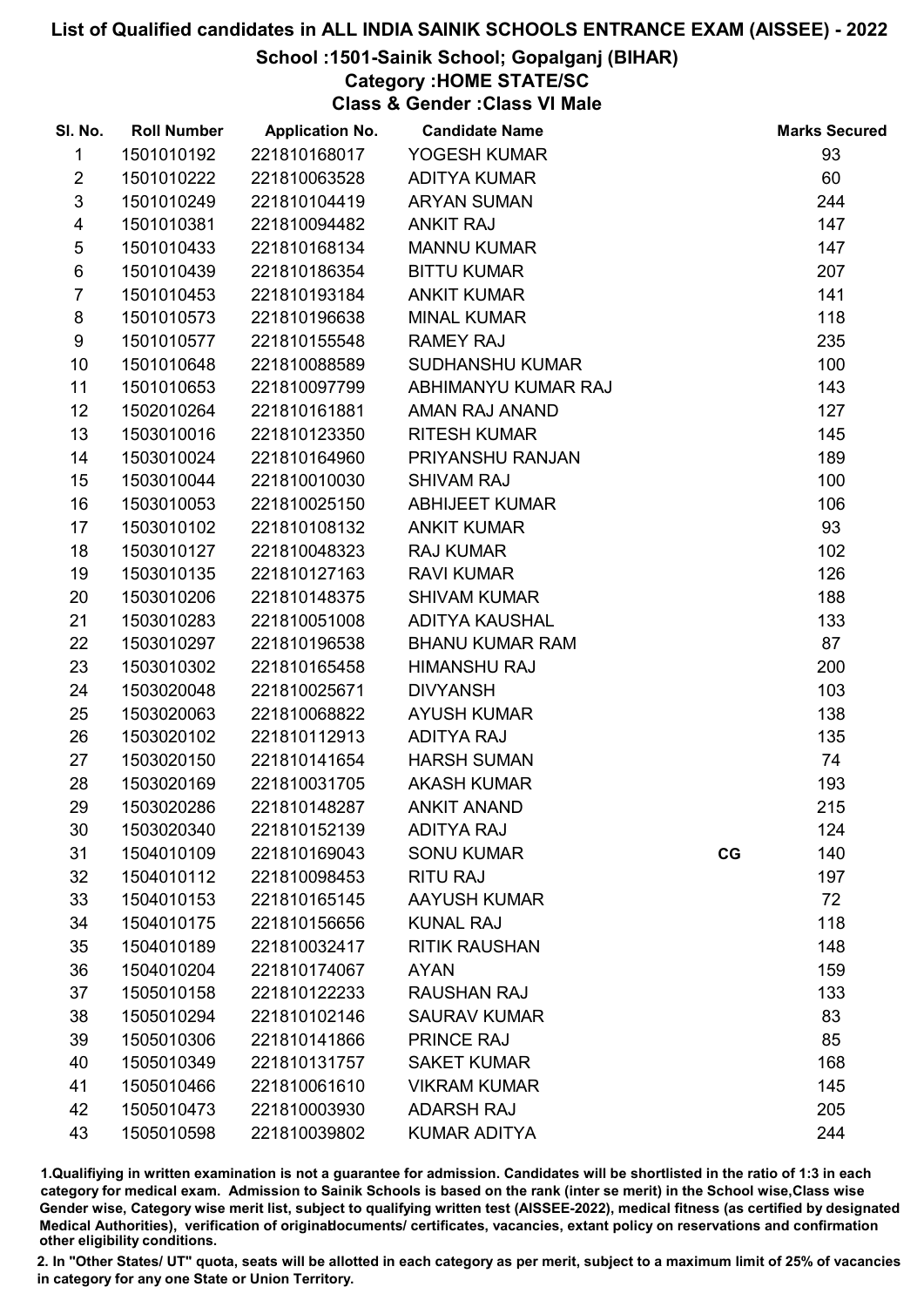School :1501-Sainik School; Gopalganj (BIHAR)

Category :HOME STATE/SC

Class & Gender :Class VI Male

| SI. No. | <b>Roll Number</b> | <b>Application No.</b> | <b>Candidate Name</b>     | <b>Marks Secured</b> |
|---------|--------------------|------------------------|---------------------------|----------------------|
| 44      | 1505010716         | 221810118793           | <b>SHUBHAM KUMAR</b>      | 203                  |
| 45      | 1505010735         | 221810152714           | PRITHAVI ANAND            | 103                  |
| 46      | 1505010766         | 221810058554           | <b>SHUBHAM KUMAR</b>      | 84                   |
| 47      | 1505010772         | 221810152274           | <b>AKASH KUMAR</b>        | 146                  |
| 48      | 1505011065         | 221810153319           | PRAVEEN KUMAR             | 198                  |
| 49      | 1505011071         | 221810046629           | SHREYASH SHAURYA          | 249                  |
| 50      | 1506010046         | 221810157101           | <b>RABISH KUMAR</b>       | 208                  |
| 51      | 1506010065         | 221810178341           | DIVYANSHU KUMAR KANAUJIYA | 127                  |
| 52      | 1506010093         | 221810150222           | <b>BHANU KUMAR RAVI</b>   | 130                  |
| 53      | 1506010097         | 221810173732           | <b>ABHAY KUMAR</b>        | 165                  |
| 54      | 1506010131         | 221810080713           | <b>DIVYANSHU KUMAR</b>    | 229                  |
| 55      | 1506010154         | 221810014553           | <b>VISHAL KUMAR</b>       | 203                  |
| 56      | 1506010215         | 221810119264           | RAJAT KUMAR PRABHAT       | 187                  |
| 57      | 1506010252         | 221810001725           | <b>RITIK SAURABH</b>      | 251                  |
| 58      | 1506010264         | 221810176755           | <b>ADITYA KUMAR</b>       | 111                  |
| 59      | 1506010277         | 221810045385           | <b>ASHISH KUMAR</b>       | 167                  |
| 60      | 1506010295         | 221810139516           | <b>ADARSH KUMAR</b>       | 221                  |
| 61      | 1506010325         | 221810094176           | <b>RANDEEP KUMAR</b>      | 164                  |
| 62      | 1506010331         | 221810161286           | <b>RITESH KUMAR</b>       | 232                  |
| 63      | 1506020018         | 221810173880           | SHOBHIT KRISHNAV          | 221                  |
| 64      | 1506020053         | 221810000542           | <b>PRINCE KUMAR</b>       | 115                  |
| 65      | 1506020097         | 221810147634           | <b>SOURAV KUMAR</b>       | 147                  |
| 66      | 1506020150         | 221810014456           | <b>NAITIK KUMAR</b>       | 138                  |
| 67      | 1506020213         | 221810031839           | SUBHAM KUMAR RAJAK        | 104                  |
| 68      | 1506020218         | 221810063759           | <b>NISHANT KUMAR</b>      | 133                  |
| 69      | 1506020225         | 221810050889           | <b>ATUL KUMAR</b>         | 124                  |
| 70      | 1506020254         | 221810070387           | <b>NEERAJ KUMAR</b>       | 75                   |
| 71      | 1506020346         | 221810090279           | <b>NIKHIL RANJAN</b>      | 223                  |
| 72      | 1507010093         | 221810074043           | <b>ADITYA RAJ</b>         | 244                  |
| 73      | 1507010168         | 221810067246           | <b>HIMANSHU RANJAN</b>    | 96                   |
| 74      | 1507010253         | 221810068559           | <b>SHIVAM KUMAR</b>       | 120                  |
| 75      | 1507010375         | 221810181046           | <b>RAVI PRAKASH</b>       | 194                  |
| 76      | 1508010029         | 221810081501           | <b>RAHUL RAJ</b>          | 252                  |
| 77      | 1508010053         | 221810189791           | <b>RAVIKANT KUMAR</b>     | 132                  |
| 78      | 1508010056         | 221810109602           | <b>SAMEER KUMAR</b>       | 181                  |
| 79      | 1508010103         | 221810109853           | <b>SAHEEL KUMAR</b>       | 112                  |
| 80      | 1508010111         | 221810122193           | <b>KISLAY KUMAR</b>       | 173                  |
| 81      | 1508010119         | 221810055034           | <b>UTKARSH KASHYAP</b>    | 185                  |
| 82      | 1508010123         | 221810008754           | <b>RISHIKESH PRAKASH</b>  | 241                  |
| 83      | 1508010298         | 221810108750           | <b>AJIT KUMAR</b>         | 193                  |
| 84      | 1508010306         | 221810119660           | <b>AYUSH GAURAV</b>       | 211                  |
| 85      | 1508010320         | 221810111690           | YUVRAJ KUMAR              | 182                  |
| 86      | 1508010381         | 221810151032           | <b>ANSH KUMAR</b>         | 129                  |

1.Qualifiying in written examination is not a guarantee for admission. Candidates will be shortlisted in the ratio of 1:3 in each category for medical exam. Admission to Sainik Schools is based on the rank (inter se merit) in the School wise,Class wise Gender wise, Category wise merit list, subject to qualifying written test (AISSEE-2022), medical fitness (as certified by designated Medical Authorities), verification of originablocuments/ certificates, vacancies, extant policy on reservations and confirmation other eligibility conditions.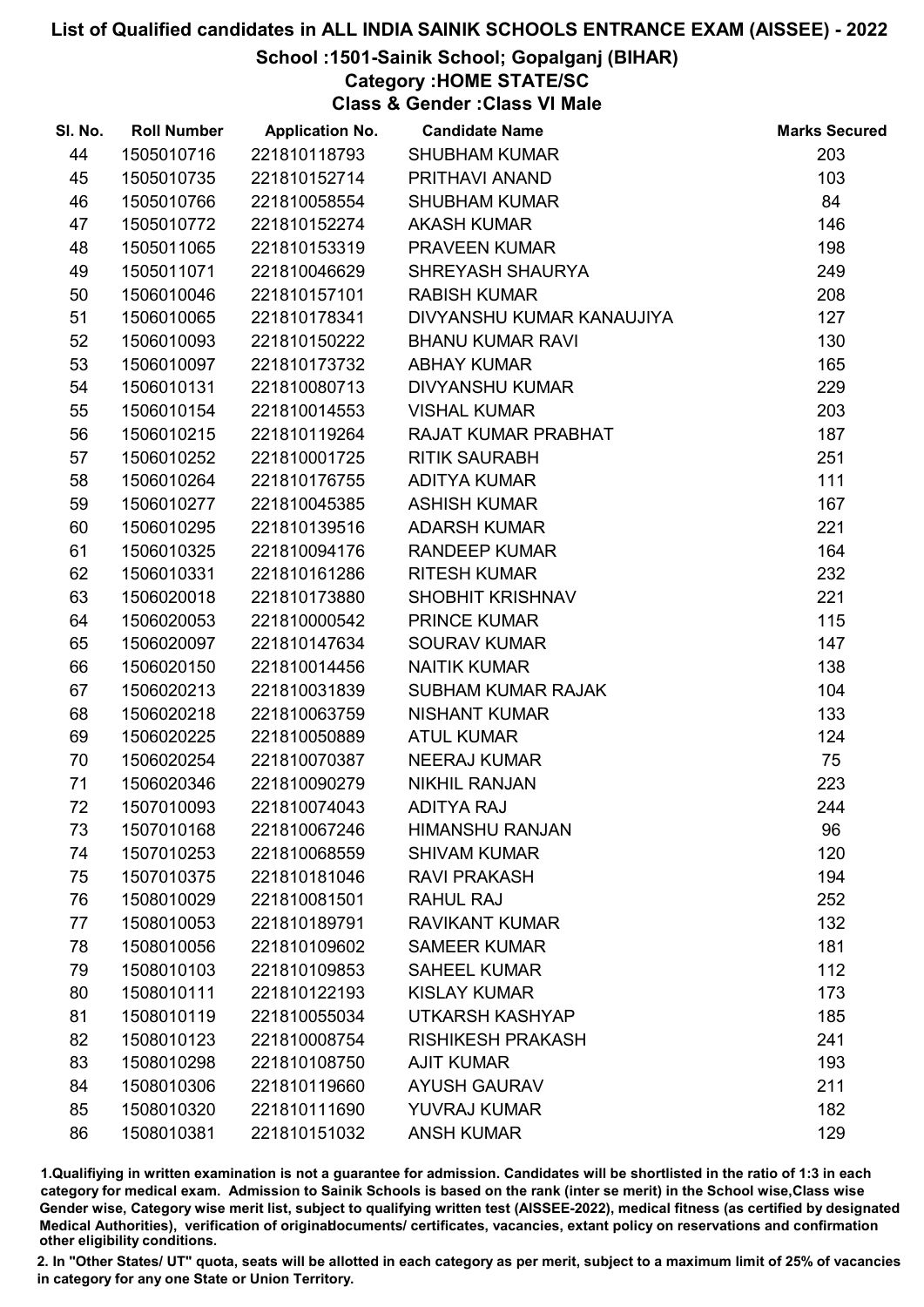### School :1501-Sainik School; Gopalganj (BIHAR)

# Category :HOME STATE/SC

Class & Gender :Class VI Male

| SI. No. | <b>Roll Number</b> | <b>Application No.</b> | <b>Candidate Name</b>    | <b>Marks Secured</b> |
|---------|--------------------|------------------------|--------------------------|----------------------|
| 87      | 1508010385         | 221810197432           | NAWNIT KUMAR             | 87                   |
| 88      | 1508010394         | 221810193452           | <b>ZEESHU KAMAR</b>      | 167                  |
| 89      | 1508010409         | 221810025392           | <b>ADITYA RAJ</b>        | 130                  |
| 90      | 1508010416         | 221810137603           | <b>RAJAN KUMAR</b>       | 128                  |
| 91      | 1508010417         | 221810179703           | <b>ATUL KUMAR</b>        | 64                   |
| 92      | 1508010425         | 221810136913           | <b>ADARSH KUMAR</b>      | 243                  |
| 93      | 1508010449         | 221810077663           | <b>ADARSH</b>            | 186                  |
| 94      | 1508010455         | 221810140483           | <b>ANSHU RAJ</b>         | 121                  |
| 95      | 1508010468         | 221810111614           | <b>KRISH KUMAR</b>       | 166                  |
| 96      | 1508010485         | 221810168844           | <b>VIDIT KUMAR</b>       | 142                  |
| 97      | 1508010497         | 221810078674           | SAUNDARYA KUMAR PRITHU   | 227                  |
| 98      | 1508010502         | 221810095784           | <b>SUBHAM KUMAR</b>      | 200                  |
| 99      | 1508010529         | 221810182355           | <b>HIMANSHU RANJAN</b>   | 142                  |
| 100     | 1508010530         | 221810060655           | <b>PRINCE KUMAR</b>      | 221                  |
| 101     | 1508010551         | 221810110895           | RAUSHAN KUMAR RAJ        | 174                  |
| 102     | 1508010555         | 221810028506           | <b>PRASHANT KUMAR</b>    | 159                  |
| 103     | 1508010563         | 221810171726           | <b>BIRU LAL MINA</b>     | 121                  |
| 104     | 1508010567         | 221810182536           | <b>AMIT KUMAR</b>        | 183                  |
| 105     | 1508010616         | 221810096547           | <b>RUDRA PRATAP MANI</b> | 161                  |
| 106     | 1508010639         | 221810151987           | <b>NAVNEET KUMAR</b>     | 87                   |
| 107     | 1508010650         | 221810026218           | <b>KRISH KUMAR</b>       | 173                  |
| 108     | 1508010665         | 221810154438           | AMARJEET BAITHA          | 210                  |
| 109     | 1508010669         | 221810166848           | <b>MUKUND KUMAR</b>      | 109                  |
| 110     | 1508010709         | 221810055449           | <b>AVANISH KUMAR</b>     | 136                  |
| 111     | 1508010715         | 221810111759           | <b>MANISH KUMAR</b>      | 86                   |
| 112     | 1508010716         | 221810109169           | <b>SURAJ KUMAR</b>       | 134                  |
| 113     | 1508010726         | 221810046489           | ABHIRAJ KUMAR DAS        | 214                  |
| 114     | 1508010727         | 221810196489           | <b>RAVI PRAKASH</b>      | 133                  |
| 115     | 1509010069         | 221810150071           | <b>VISHAL KUAMR</b>      | 182                  |
| 116     | 1509010083         | 221810122002           | KHUSHWANT RAJ            | 121                  |
| 117     | 1509010106         | 221810086142           | <b>VISHAL KUMAR</b>      | 201                  |
| 118     | 1509010126         | 221810173323           | <b>PIYUSH KUMAR</b>      | 196                  |
| 119     | 1509010133         | 221810123633           | <b>DIVYANSHU RAJ</b>     | 174                  |
| 120     | 1509020089         | 221810019770           | <b>SIVANT KUMAR</b>      | 237                  |
| 121     | 1509020106         | 221810169680           | <b>KUMAR HARSH</b>       | 174                  |
| 122     | 1509020193         | 221810179151           | <b>NIKHIL KUMAR</b>      | 157                  |
| 123     | 1509020200         | 221810118651           | <b>ADITYA RAJ</b>        | 136                  |
| 124     | 1509020320         | 221810140245           | <b>ADARSH KUMAR</b>      | 155                  |
| 125     | 1509020370         | 221810175876           | <b>ANKUSH RAJ</b>        | 169                  |
| 126     | 1509020375         | 221810152786           | <b>SATYAM KUMAR</b>      | 241                  |
| 127     | 1509020398         | 221810175367           | <b>ALOK RAJ</b>          | 152                  |
| 128     | 1509020407         | 221810167777           | <b>ALOK KUMAR</b>        | 83                   |
| 129     | 1509020414         | 221810161608           | AMIT KUMAR RANJAN        | 158                  |

1.Qualifiying in written examination is not a guarantee for admission. Candidates will be shortlisted in the ratio of 1:3 in each category for medical exam. Admission to Sainik Schools is based on the rank (inter se merit) in the School wise,Class wise Gender wise, Category wise merit list, subject to qualifying written test (AISSEE-2022), medical fitness (as certified by designated Medical Authorities), verification of originablocuments/ certificates, vacancies, extant policy on reservations and confirmation other eligibility conditions.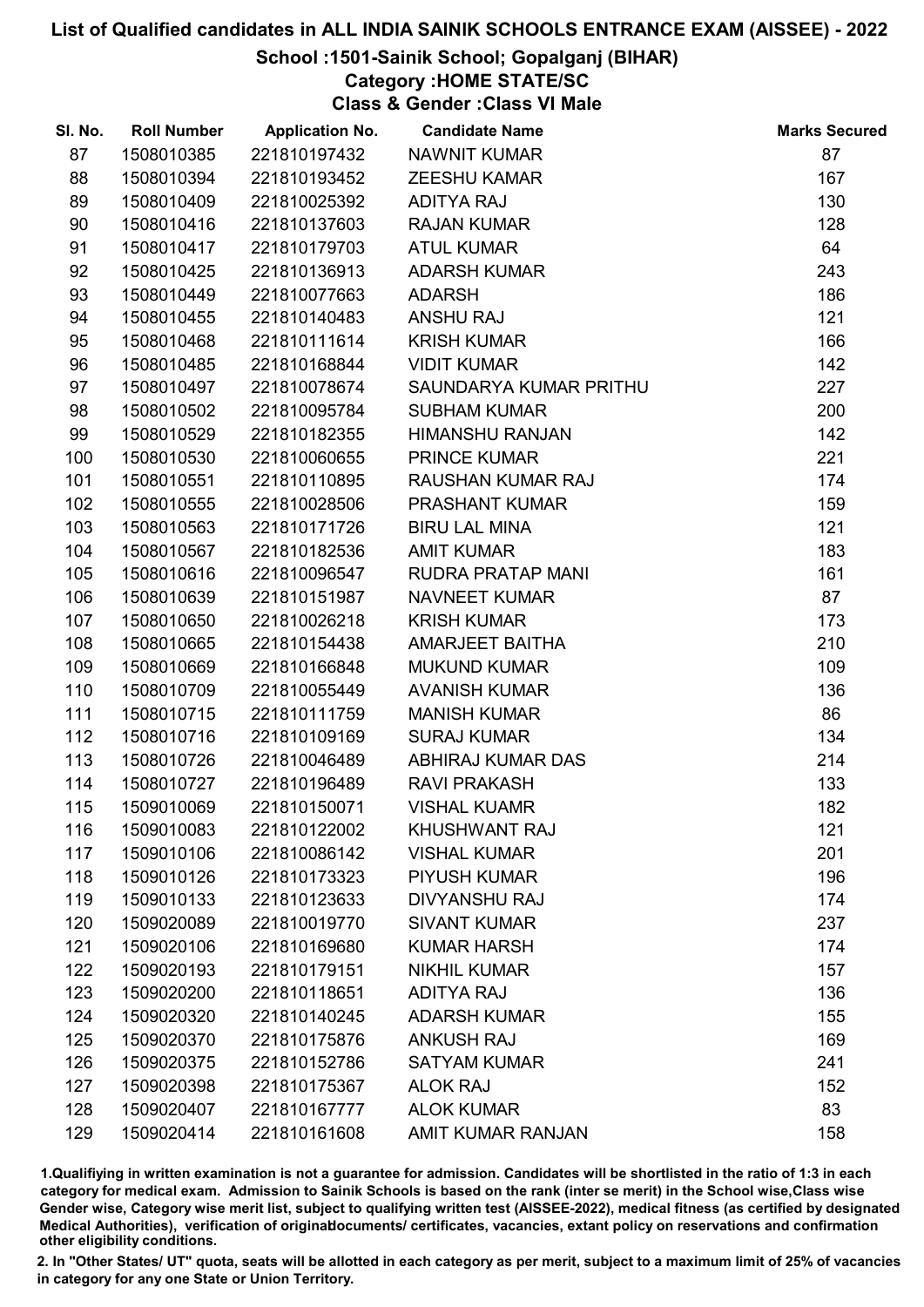### School :1501-Sainik School; Gopalganj (BIHAR)

# Category :HOME STATE/SC

Class & Gender :Class VI Male

| SI. No. | <b>Roll Number</b> | <b>Application No.</b> | <b>Candidate Name</b>      | <b>Marks Secured</b> |
|---------|--------------------|------------------------|----------------------------|----------------------|
| 130     | 1509030297         | 221810119644           | <b>RAVI KUMAR</b>          | 240                  |
| 131     | 1509030370         | 221810101515           | <b>UTSAV ANURAG</b>        | 120                  |
| 132     | 1509030406         | 221810018155           | PRATHAM RANJAN             | 167                  |
| 133     | 1509030422         | 221810021365           | <b>ANSH</b>                | 247                  |
| 134     | 1509040041         | 221810103746           | <b>SHIVAM SHAURAV</b>      | 133                  |
| 135     | 1509040081         | 221810156576           | <b>KANISHK RAJ</b>         | 204                  |
| 136     | 1509040218         | 221810012497           | <b>SHIVANSHU KUMAR</b>     | 191                  |
| 137     | 1509040293         | 221810163258           | <b>AVI ARYAN</b>           | 138                  |
| 138     | 1509040297         | 221810155558           | <b>AYUSH RAJ</b>           | 121                  |
| 139     | 1509040338         | 221810139098           | <b>TATHAGAT SUMAN</b>      | 176                  |
| 140     | 1509040344         | 221810174298           | AASHIK KUMAR RAJ           | 80                   |
| 141     | 1509040395         | 221810168049           | <b>DIVYAM KUMAR</b>        | 264                  |
| 142     | 1510020044         | 221810196670           | <b>PRINCE KUMAR</b>        | 192                  |
| 143     | 1510020251         | 221810197957           | <b>ABHAY RAJ</b>           | 162                  |
| 144     | 1510020313         | 221810102268           | <b>ASHUTOSH KUMAR</b>      | 228                  |
| 145     | 1510020327         | 221810103998           | <b>SINODH KUMAR</b>        | 128                  |
| 146     | 1510020377         | 221810148599           | <b>AMARKANT KUMAR</b>      | 265                  |
| 147     | 1510030060         | 221810114024           | PRINCE KUMAR               | 229                  |
| 148     | 1510030092         | 221810021594           | <b>ANIMESH KUMAR</b>       | 250                  |
| 149     | 1510030337         | 221810191059           | <b>AMRIT RAJ</b>           | 182                  |
| 150     | 1511020100         | 221810066090           | <b>RAVI KISHAN</b>         | 201                  |
| 151     | 1511020178         | 221810159561           | <b>SUBODH KUMAR</b>        | 192                  |
| 152     | 1511020250         | 221810123822           | <b>AYUSH KUMAR</b>         | 235                  |
| 153     | 1511020271         | 221810022652           | <b>RITU RAJ</b>            | 73                   |
| 154     | 1511020274         | 221810153852           | <b>RITIK KUMAR</b>         | 243                  |
| 155     | 1511030076         | 221810162245           | <b>RISHAV KUMAR</b>        | 236                  |
| 156     | 1511030153         | 221810147095           | <b>HARIOM KUMAR</b>        | 245                  |
| 157     | 1511030167         | 221810150906           | PRINCE KUMAR               | 162                  |
| 158     | 1511030175         | 221810158416           | <b>SANDEEP KUMAR</b>       | 75                   |
| 159     | 1511030237         | 221810071766           | <b>AYUSH RAJ</b>           | 105                  |
| 160     | 1511030348         | 221810107957           | <b>ANKIT RAJ</b>           | 189                  |
| 161     | 1511030449         | 221810174438           | <b>ADARSH KUMAR</b>        | 74                   |
| 162     | 1511050054         | 221810034452           | <b>SUMIT KUMAR</b>         | 136                  |
| 163     | 1511050121         | 221810151692           | <b>SHUBHAM RAJ</b>         | 190                  |
| 164     | 1511050432         | 221810031594           | <b>LALIT KUMAR GAUTAM</b>  | 158                  |
| 165     | 1511060288         | 221810136027           | <b>AMRIT RAJ</b>           | 77                   |
| 166     | 1512010015         | 221810099840           | ANUBHAV KUMAR ADARSH       | 195                  |
| 167     | 1512010033         | 221810145310           | <b>ANURAG ANAND</b>        | 145                  |
| 168     | 1512010074         | 221810133161           | RAUSHAN KUMAR MARIK        | 123                  |
| 169     | 1512010123         | 221810052813           | <b>MAYANK KUMAR BHARTI</b> | 219                  |
| 170     | 1512010252         | 221810133017           | <b>KRISHNA KUMAR RAM</b>   | 184                  |
| 171     | 1512010311         | 221810093678           | <b>PUSHPAM KUMAR</b>       | 196                  |
| 172     | 1512020138         | 221810150026           | KISHU RAJ                  | 145                  |

1.Qualifiying in written examination is not a guarantee for admission. Candidates will be shortlisted in the ratio of 1:3 in each category for medical exam. Admission to Sainik Schools is based on the rank (inter se merit) in the School wise,Class wise Gender wise, Category wise merit list, subject to qualifying written test (AISSEE-2022), medical fitness (as certified by designated Medical Authorities), verification of originablocuments/ certificates, vacancies, extant policy on reservations and confirmation other eligibility conditions.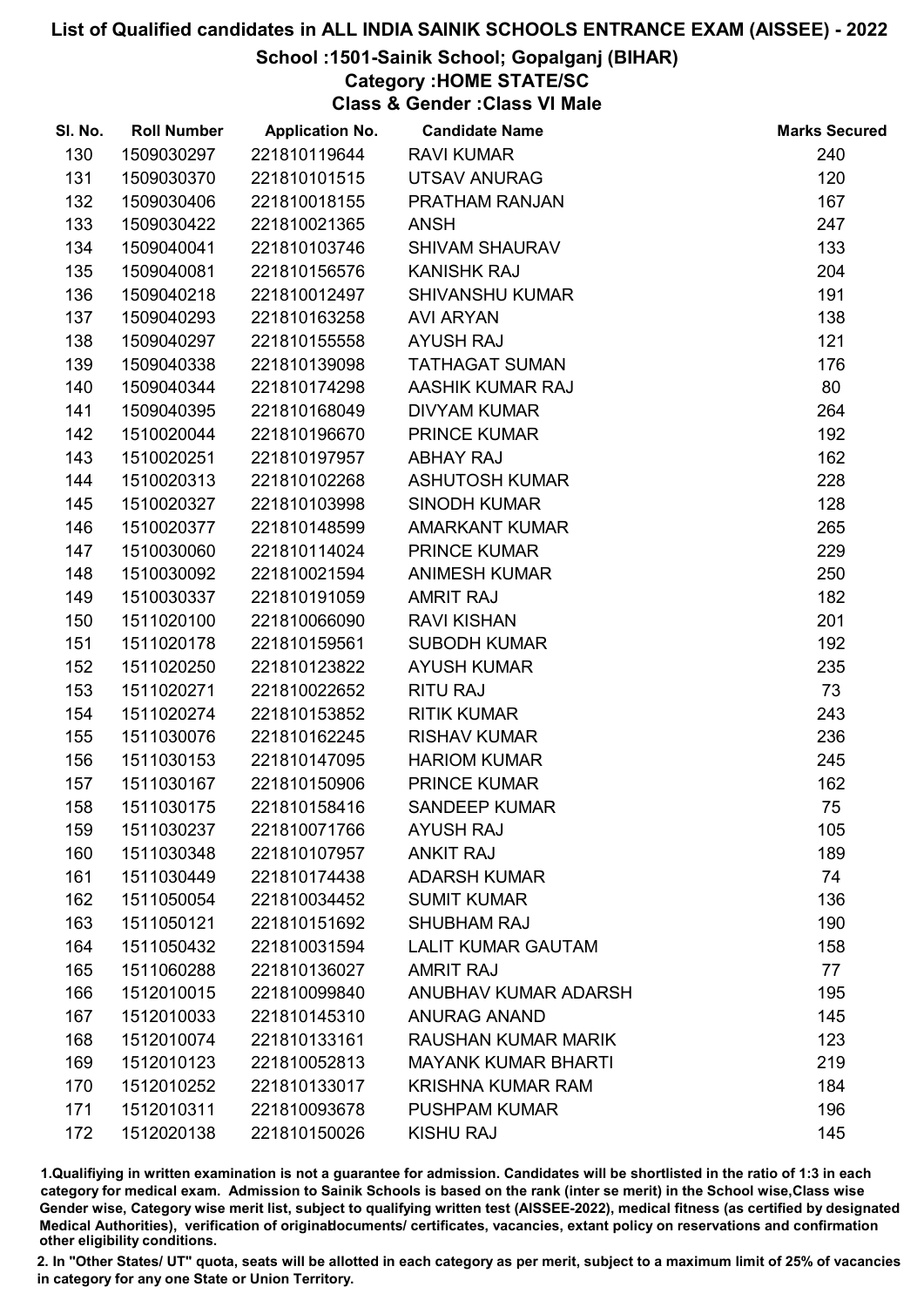### School :1501-Sainik School; Gopalganj (BIHAR)

Category :HOME STATE/SC

Class & Gender :Class VI Male

| SI. No. | <b>Roll Number</b> | <b>Application No.</b> | <b>Candidate Name</b>   | <b>Marks Secured</b> |
|---------|--------------------|------------------------|-------------------------|----------------------|
| 173     | 1513010092         | 221810131302           | <b>RAUNAK RAJ</b>       | 176                  |
| 174     | 1513010221         | 221810040064           | <b>RANJAN KUMAR</b>     | 40                   |
| 175     | 1513020026         | 221810103471           | <b>AZAD KUMAR</b>       | 114                  |
| 176     | 1514010001         | 221810150764           | <b>ADITYA RAJ</b>       | 108                  |
| 177     | 1514010011         | 221810091730           | <b>WILSON ANURAG</b>    | 128                  |
| 178     | 1514010050         | 221810127891           | <b>ADITYA KUMAR</b>     | 164                  |
| 179     | 1514010148         | 221810189648           | <b>SHUBHANSHU KUMAR</b> | 134                  |
| 180     | 1514010165         | 221810035589           | YAGNA RAJVANSHI         | 144                  |
| 181     | 1514010182         | 221810054890           | <b>PIYUSH RAJ</b>       | 55                   |
| 182     | 1514010189         | 221810005041           | <b>KAMAL NAYAN</b>      | 105                  |
| 183     | 1514010195         | 221810094602           | <b>RAJAN KUMAR</b>      | 132                  |
| 184     | 1514010215         | 221810134443           | <b>SUMIT KUMAR</b>      | 127                  |
| 185     | 1514010224         | 221810105904           | <b>HIMANSHU KUMAR</b>   | 198                  |
| 186     | 1514010242         | 221810088894           | SIDHARTH ANAND          | 227                  |
| 187     | 1514010248         | 221810108815           | RAJ ROHIT RAJ           | 241                  |
| 188     | 1514010263         | 221810140626           | <b>KRISH KUMAR</b>      | 193                  |
| 189     | 1514010267         | 221810150846           | ANGAD KUMAR MANJHI      | 136                  |
| 190     | 1514010275         | 221810112086           | <b>HIMANSHU RANJAN</b>  | 181                  |
| 191     | 1514010277         | 221810152886           | <b>DEEPU KUMAR</b>      | 163                  |
| 192     | 1514010287         | 221810166727           | <b>DAVID</b>            | 131                  |
| 193     | 1514010296         | 221810150708           | <b>RITURAJ</b>          | 116                  |
| 194     | 1514010328         | 221810111689           | <b>ANURAG KUMAR</b>     | 240                  |
| 195     | 1514010329         | 221810071689           | <b>ANKUL KUMAR</b>      | 89                   |
| 196     | 1514010333         | 221810126799           | PRIYANSHU KUMAR         | 217                  |
| 197     | 2001030532         | 221810013844           | <b>ARJUN KUMAR</b>      | 167                  |
| 198     | 4406020145         | 221810007571           | <b>AYUSH RAJ</b>        | 149                  |
| 199     | 4407020264         | 221810119585           | <b>UTKARSH KAMAL</b>    | 104                  |
| 200     | 4412020224         | 221810014665           | <b>AMAN RAJ</b>         | 124                  |

<sup>1.</sup>Qualifiying in written examination is not a guarantee for admission. Candidates will be shortlisted in the ratio of 1:3 in each category for medical exam. Admission to Sainik Schools is based on the rank (inter se merit) in the School wise,Class wise Gender wise, Category wise merit list, subject to qualifying written test (AISSEE-2022), medical fitness (as certified by designated Medical Authorities), verification of originablocuments/ certificates, vacancies, extant policy on reservations and confirmation other eligibility conditions.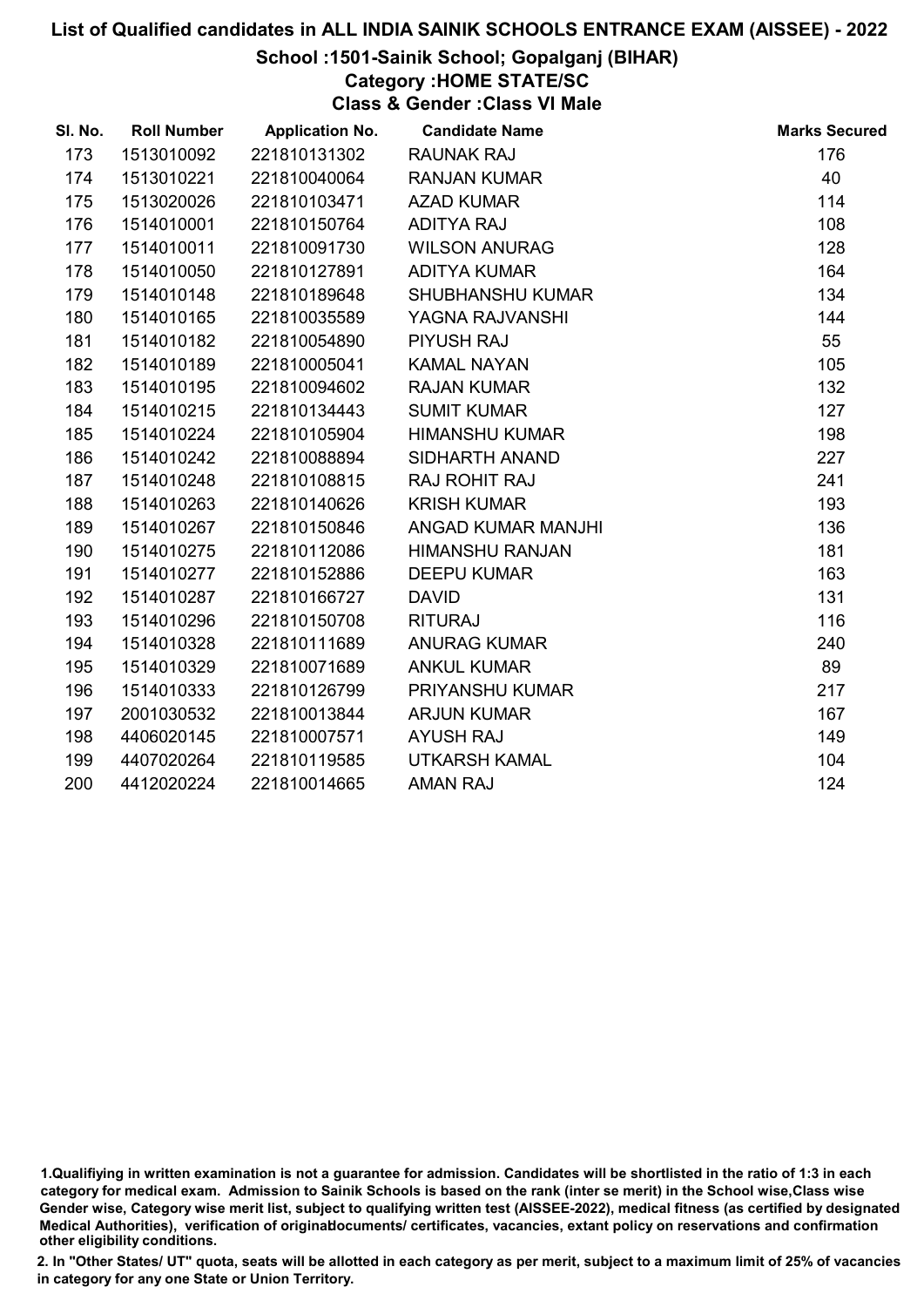School :1501-Sainik School; Gopalganj (BIHAR)

Category :HOME STATE/ST

Class & Gender :Class VI Male

| SI. No. | <b>Roll Number</b> | <b>Application No.</b> | <b>Candidate Name</b>          |    | <b>Marks Secured</b> |
|---------|--------------------|------------------------|--------------------------------|----|----------------------|
| 201     | 1502010255         | 221810114851           | <b>KRISHNA KUMAR</b>           |    | 108                  |
| 202     | 1502010378         | 221810119286           | <b>BALIRAM KUMAR</b>           |    | 154                  |
| 203     | 1503010204         | 221810122565           | <b>DURGESH KUMAR</b>           |    | 115                  |
| 204     | 1503010263         | 221810042447           | PRASANT KUMAR PUSHP            |    | 109                  |
| 205     | 1503010286         | 221810191408           | <b>VIVEK KUMAR SHARMA</b>      | CG | 206                  |
| 206     | 1503020115         | 221810065453           | <b>RISHI SHARMA</b>            |    | 132                  |
| 207     | 1503020117         | 221810111853           | <b>AAYUSH KUMAR</b>            |    | 151                  |
| 208     | 1503020176         | 221810138815           | <b>ADITYA KUMAR</b>            |    | 140                  |
| 209     | 1503020240         | 221810165956           | <b>ANISH KUMAR SAH</b>         |    | 76                   |
| 210     | 1503020338         | 221810070829           | AYUSH KUMAR SHARMA             |    | 154                  |
| 211     | 1506010073         | 221810172651           | <b>SHIVAM KUMAR</b>            |    | 154                  |
| 212     | 1506010088         | 221810119102           | <b>ADITYA GOND</b>             |    | 203                  |
| 213     | 1506010203         | 221810041934           | PRAKASH KUMAR                  |    | 109                  |
| 214     | 1506010216         | 221810066364           | <b>LALIT KUMAR SHARMA</b>      |    | 186                  |
| 215     | 1506010236         | 221810039105           | ANUP KUMAR SHARMA              |    | 153                  |
| 216     | 1506010300         | 221810162126           | <b>BITTU KUMAR</b>             |    | 147                  |
| 217     | 1506010324         | 221810119766           | <b>GOLU KUMAR</b>              |    | 241                  |
| 218     | 1506020045         | 221810095602           | <b>ABHINAV KUMAR</b>           |    | 100                  |
| 219     | 1506020058         | 221810186652           | <b>DURYANSH VYAS</b>           |    | 102                  |
| 220     | 1506020160         | 221810117496           | <b>SHASHI KUMAR GOND</b>       |    | 161                  |
| 221     | 1506020231         | 221810120737           | <b>VIPUL RAJ GONDVANSHI</b>    |    | 130                  |
| 222     | 1506020277         | 221810153228           | <b>KRISHNA SHARMA</b>          |    | 144                  |
| 223     | 1506020295         | 221810187078           | ADITYA KUMAR SHARMA            |    | 242                  |
| 224     | 1506020345         | 221810169669           | <b>SANGAM RAJ</b>              |    | 108                  |
| 225     | 1506020354         | 221810054199           | <b>ADARSH KUMAR</b>            |    | 180                  |
| 226     | 1506020356         | 221810176199           | <b>SACHIN KUMAR</b>            |    | 189                  |
| 227     | 1508010023         | 221810140980           | <b>ABHAY RAJ</b>               |    | 169                  |
| 228     | 1508010226         | 221810121048           | ANURAG ASHISH                  |    | 203                  |
| 229     | 1508010307         | 221810123760           | <b>VISHWAJEET KUMAR SHARMA</b> |    | 114                  |
| 230     | 1508010401         | 221810081572           | <b>NITESH KUMAR</b>            |    | 174                  |
| 231     | 1508010404         | 221810086182           | <b>OMNARAYAN KUMAR</b>         |    | 150                  |
| 232     | 1508010471         | 221810007024           | RAJIV KUMAR DEVNATH            |    | 115                  |
| 233     | 1508010520         | 221810110425           | PREMNANDAN KUMAR               |    | 103                  |
| 234     | 1508010570         | 221810196736           | <b>SUMIT KUMAR</b>             |    | 90                   |
| 235     | 1508010602         | 221810124907           | <b>MINSHU KUMAR</b>            |    | 89                   |
| 236     | 1508010609         | 221810142927           | <b>SAHIL KUMAR</b>             |    | 127                  |
| 237     | 1508010611         | 221810086037           | <b>ABHISHEK KUMAR</b>          |    | 152                  |
| 238     | 1508010622         | 221810122067           | <b>NAVNEET PRIYDRASHI</b>      |    | 155                  |
| 239     | 1508010704         | 221810136719           | <b>LALIT KUMAR</b>             |    | 139                  |
| 240     | 1508010719         | 221810195079           | <b>SONU KUMAR</b>              |    | 174                  |
| 241     | 1509010048         | 221810107411           | <b>NITESH KUMAR</b>            |    | 252                  |
| 242     | 1509010055         | 221810170831           | <b>ABHIGYAN ANAND</b>          |    | 94                   |
| 243     | 1509010057         | 221810122541           | <b>AMARNATH SHARMA</b>         |    | 216                  |

1.Qualifiying in written examination is not a guarantee for admission. Candidates will be shortlisted in the ratio of 1:3 in each category for medical exam. Admission to Sainik Schools is based on the rank (inter se merit) in the School wise,Class wise Gender wise, Category wise merit list, subject to qualifying written test (AISSEE-2022), medical fitness (as certified by designated Medical Authorities), verification of originablocuments/ certificates, vacancies, extant policy on reservations and confirmation other eligibility conditions.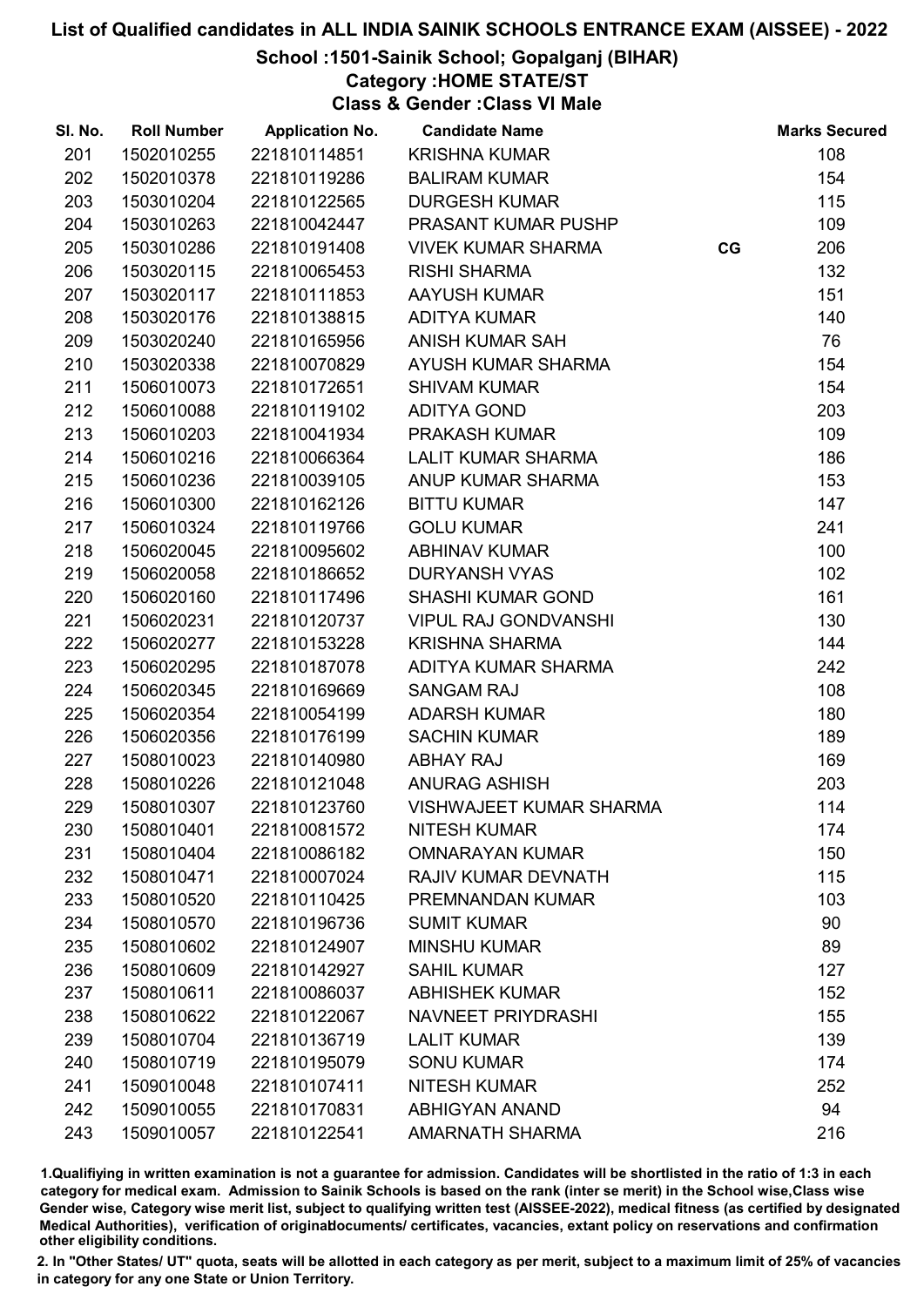### School :1501-Sainik School; Gopalganj (BIHAR)

# Category :HOME STATE/ST

Class & Gender :Class VI Male

| SI. No. | <b>Roll Number</b> | <b>Application No.</b> | <b>Candidate Name</b>     |    | <b>Marks Secured</b> |
|---------|--------------------|------------------------|---------------------------|----|----------------------|
| 244     | 1509010065         | 221810023561           | <b>PRINCE KUMAR</b>       |    | 105                  |
| 245     | 1509020198         | 221810175451           | <b>DEEPAK KUMAR</b>       |    | 268                  |
| 246     | 1509020392         | 221810013147           | SIDHARTH SHARMA           |    | 207                  |
| 247     | 1509020415         | 221810169708           | KUMAR AYUSH               |    | 144                  |
| 248     | 1509030356         | 221810124105           | <b>ADITI ANAND</b>        |    | 132                  |
| 249     | 1509040399         | 221810116449           | YASH RAJ                  |    | 238                  |
| 250     | 1510010286         | 221810095635           | ASHISH VISHWAKARMA        |    | 150                  |
| 251     | 1511020359         | 221810004923           | <b>MANISH KUMAR</b>       |    | 148                  |
| 252     | 1511020402         | 221810147353           | <b>SUJIT KUMAR</b>        | CG | 181                  |
| 253     | 1511030040         | 221810113905           | KARAN KUMAR GOND          |    | 187                  |
| 254     | 1512010121         | 221810120513           | <b>BABULAL SOREN</b>      |    | 139                  |
| 255     | 1512010132         | 221810138543           | AABHASH KUMAR             |    | 113                  |
| 256     | 1512010160         | 221810152024           | <b>SAURAV SHARMA</b>      |    | 212                  |
| 257     | 1512010257         | 221810003527           | <b>VINAY KUMAR BASKEY</b> |    | 168                  |
| 258     | 1514010209         | 221810069023           | <b>AMRIT RAJ</b>          |    | 211                  |

1.Qualifiying in written examination is not a guarantee for admission. Candidates will be shortlisted in the ratio of 1:3 in each category for medical exam. Admission to Sainik Schools is based on the rank (inter se merit) in the School wise,Class wise Gender wise, Category wise merit list, subject to qualifying written test (AISSEE-2022), medical fitness (as certified by designated Medical Authorities), verification of originablocuments/ certificates, vacancies, extant policy on reservations and confirmation other eligibility conditions.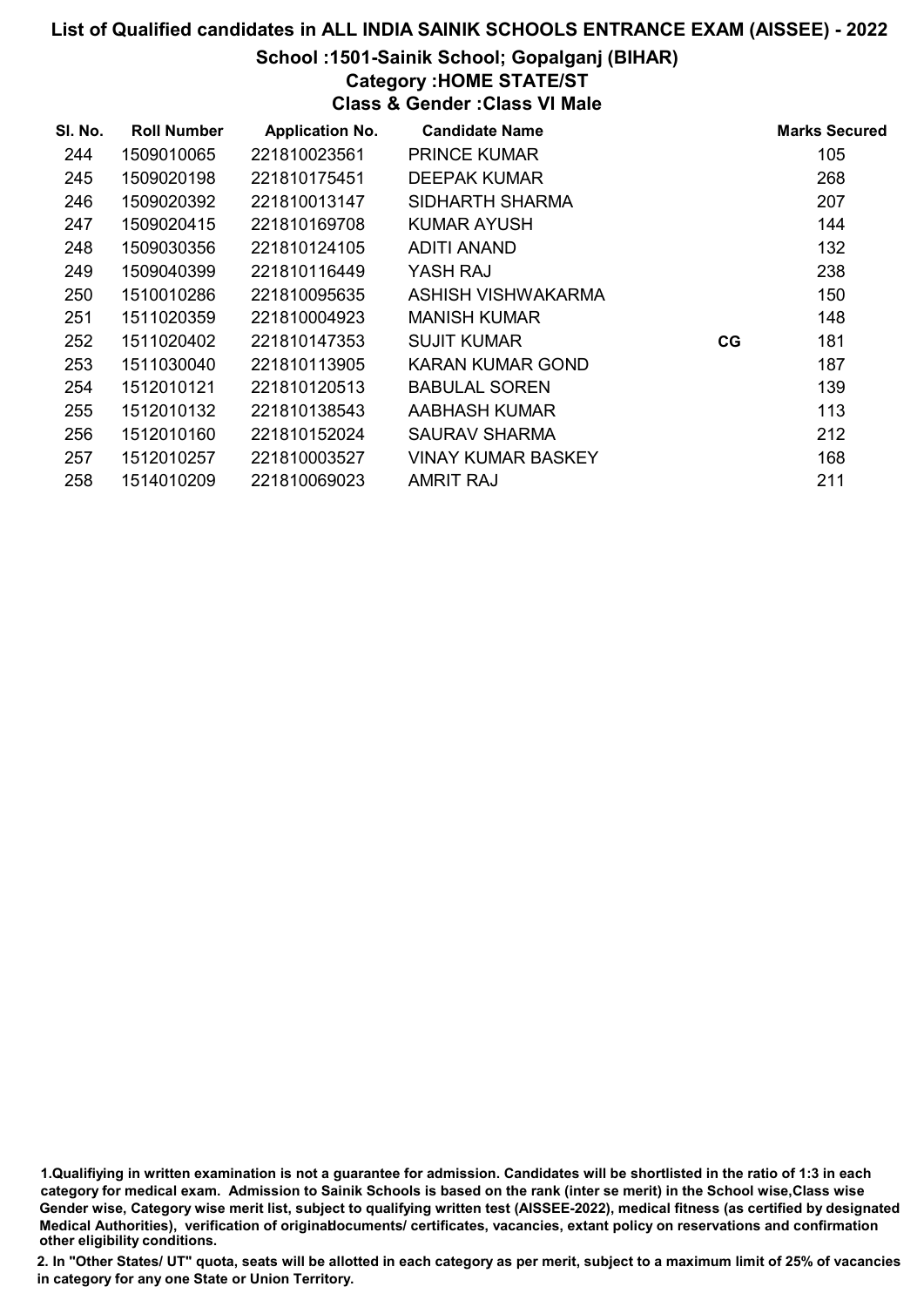# School :1501-Sainik School; Gopalganj (BIHAR)

Category :HOME STATE/OBC

Class & Gender :Class VI Male

| SI. No. | <b>Roll Number</b> | <b>Application No.</b> | <b>Candidate Name</b>  | <b>Marks Secured</b> |
|---------|--------------------|------------------------|------------------------|----------------------|
| 259     | 1501010012         | 221810015050           | <b>RANVEER KUMAR</b>   | 164                  |
| 260     | 1501010016         | 221810073060           | <b>SUDHANSHU KUMAR</b> | 166                  |
| 261     | 1501010037         | 221810105431           | PRIYANSHU RAJ          | 207                  |
| 262     | 1501010059         | 221810178022           | YASH PRAKESH           | 127                  |
| 263     | 1501010177         | 221810039676           | <b>AYUSH KUMAR</b>     | 161                  |
| 264     | 1501010208         | 221810084367           | PIYUSH KUMAR           | 128                  |
| 265     | 1501010235         | 221810160368           | <b>SHUBHAM KUMAR</b>   | 140                  |
| 266     | 1501010253         | 221810162149           | <b>MOHIT KUMAR</b>     | 166                  |
| 267     | 1501010390         | 221810155023           | <b>SHIVAM KUMAR</b>    | 243                  |
| 268     | 1501010413         | 221810063173           | <b>ANKIT KUMAR</b>     | 254                  |
| 269     | 1501010442         | 221810163754           | <b>KRISH KUMAR</b>     | 130                  |
| 270     | 1501010457         | 221810111884           | <b>SHUBHAM KUMAR</b>   | 183                  |
| 271     | 1501010468         | 221810120715           | <b>SHAURYA RAJ</b>     | 221                  |
| 272     | 1501010484         | 221810158855           | <b>JEEWANSHU KUMAR</b> | 204                  |
| 273     | 1501010515         | 221810164846           | <b>KISHAN KUMAR</b>    | 191                  |
| 274     | 1501010519         | 221810133466           | <b>AYUSH KUMAR</b>     | 219                  |
| 275     | 1501010536         | 221810162307           | SONU KUMAR SHARMA      | 230                  |
| 276     | 1501010548         | 221810031937           | <b>RAVI KUMAR</b>      | 170                  |
| 277     | 1501010600         | 221810152198           | <b>ANKIT KUMAR</b>     | 227                  |
| 278     | 1501010603         | 221810144698           | <b>SHIVAM KUMAR</b>    | 155                  |
| 279     | 1501010605         | 221810134009           | <b>PRINCE KUMAR</b>    | 177                  |
| 280     | 1501010634         | 221810095669           | <b>AYUSH KUMAR</b>     | 153                  |
| 281     | 1501010638         | 221810095379           | <b>AYUSH KUMAR</b>     | 196                  |
| 282     | 1502010126         | 221810000416           | YUVRAJ URF RITU RAJ    | 256                  |
| 283     | 1502010157         | 221810036867           | <b>ANMOL KUMAR</b>     | 170                  |
| 284     | 1502010186         | 221810032219           | MR. KISLAY RAJ         | 208                  |
| 285     | 1502010212         | 221810196120           | PRINCE RAJ             | 126                  |
| 286     | 1502010242         | 221810146021           | AYUSH KUMAR YADAV      | 214                  |
| 287     | 1502010253         | 221810113551           | <b>CHANDAN KUMAR</b>   | 202                  |
| 288     | 1502010282         | 221810115752           | <b>SUBHAM KUMAR</b>    | 192                  |
| 289     | 1502010289         | 221810155282           | <b>ANKIT KUMAR</b>     | 254                  |
| 290     | 1502010305         | 221810153963           | <b>SHANTANU KUMAR</b>  | 266                  |
| 291     | 1502010328         | 221810027074           | ARNAW KUMAR YADAW      | 212                  |
| 292     | 1502010332         | 221810112684           | <b>AMAN YADAV</b>      | 232                  |
| 293     | 1502010390         | 221810153627           | <b>RISHAV KUMAR</b>    | 219                  |
| 294     | 1502010400         | 221810137577           | <b>PRASHANT RAJ</b>    | 235                  |
| 295     | 1502010420         | 221810121758           | <b>SANNI KUMAR</b>     | 200                  |
| 296     | 1502010434         | 221810002919           | <b>SHIVAM KUMAR</b>    | 130                  |
| 297     | 1502010436         | 221810012229           | <b>LAKSHYA RAJ</b>     | 224                  |
| 298     | 1503010027         | 221810044470           | <b>ADITYA ARYAN</b>    | 268                  |
| 299     | 1503010030         | 221810173380           | <b>JIGYASHU KUMAR</b>  | 180                  |
| 300     | 1503010048         | 221810063330           | <b>GULSHAN KUMAR</b>   | 187                  |
| 301     | 1503010051         | 221810190740           | <b>MD YUSUF TAHA</b>   | 123                  |

1.Qualifiying in written examination is not a guarantee for admission. Candidates will be shortlisted in the ratio of 1:3 in each category for medical exam. Admission to Sainik Schools is based on the rank (inter se merit) in the School wise,Class wise Gender wise, Category wise merit list, subject to qualifying written test (AISSEE-2022), medical fitness (as certified by designated Medical Authorities), verification of originablocuments/ certificates, vacancies, extant policy on reservations and confirmation other eligibility conditions.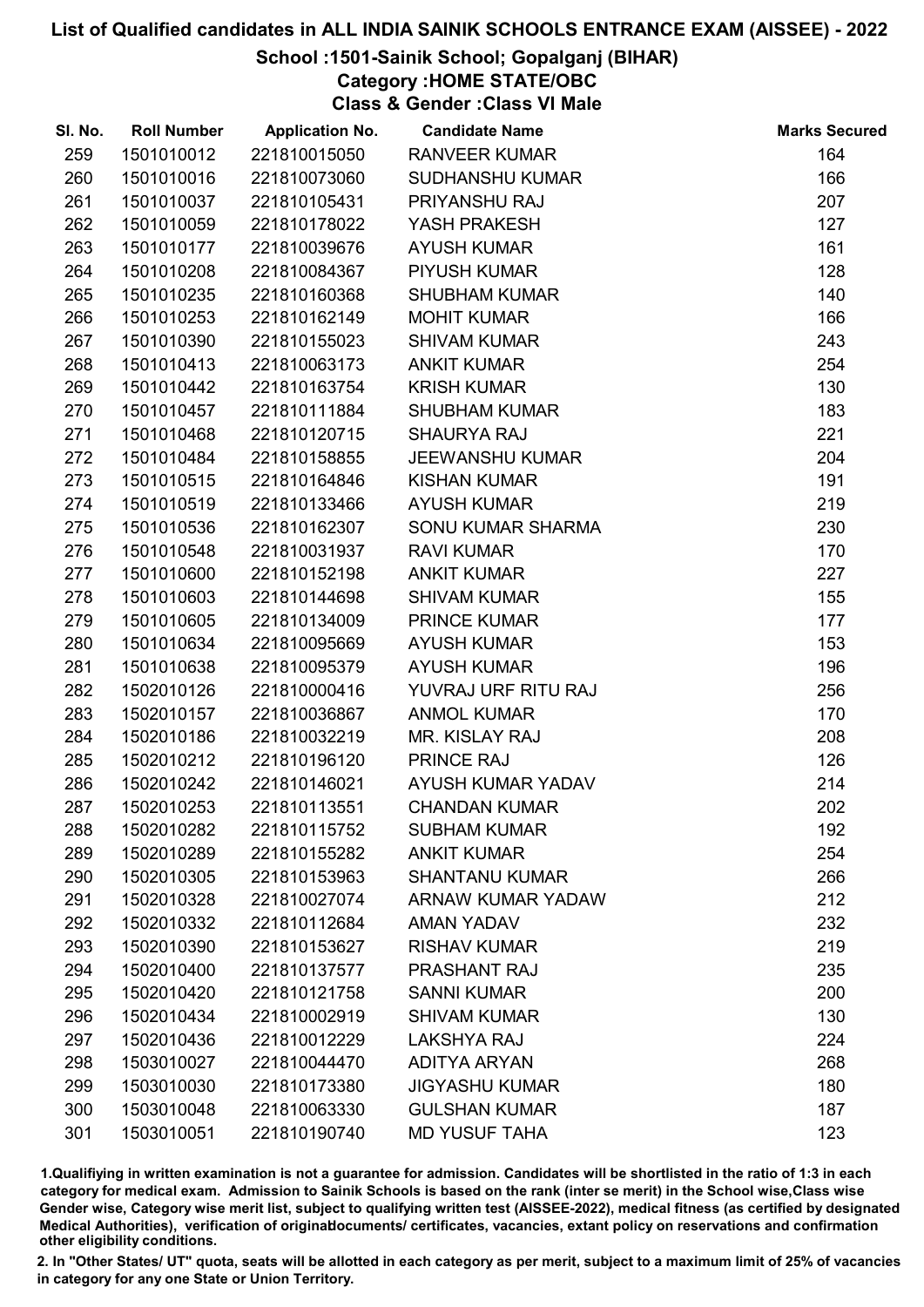### School :1501-Sainik School; Gopalganj (BIHAR)

Category :HOME STATE/OBC

Class & Gender :Class VI Male

| SI. No. | <b>Roll Number</b> | <b>Application No.</b> | <b>Candidate Name</b>      | <b>Marks Secured</b> |
|---------|--------------------|------------------------|----------------------------|----------------------|
| 302     | 1503010052         | 221810115840           | <b>AYUSH RAJ</b>           | 229                  |
| 303     | 1503010057         | 221810115560           | <b>RUDRA</b>               | 186                  |
| 304     | 1503010058         | 221810149860           | AMIT KUMAR RAWAT           | 205                  |
| 305     | 1503010065         | 221810169690           | <b>VIVEK RAJ</b>           | 147                  |
| 306     | 1503010066         | 221810127790           | <b>ARYAN KUMAR</b>         | 199                  |
| 307     | 1503010068         | 221810190701           | ADITYA RANJAN              | 153                  |
| 308     | 1503010083         | 221810038651           | ATULYA UTSAV               | 205                  |
| 309     | 1503010084         | 221810113071           | <b>ADITYA KUMAR</b>        | 155                  |
| 310     | 1503010086         | 221810072181           | AARYAN HAQUE               | 197                  |
| 311     | 1503010097         | 221810020612           | <b>ANURAG PRAJAPATI</b>    | 193                  |
| 312     | 1503010106         | 221810143252           | <b>GOLU KUMAR</b>          | 173                  |
| 313     | 1503010110         | 221810056162           | ADITYA KUSHWAHA            | 200                  |
| 314     | 1503010125         | 221810171713           | <b>BABLU KUMAR</b>         | 125                  |
| 315     | 1503010141         | 221810060773           | <b>MANISH KUMAR</b>        | 247                  |
| 316     | 1503010169         | 221810010354           | <b>SHARIQUE IQUBAL</b>     | 269                  |
| 317     | 1503010175         | 221810008274           | <b>ABHINAV KUMAR</b>       | 219                  |
| 318     | 1503010188         | 221810132894           | <b>ISTIYAK ALI</b>         | 192                  |
| 319     | 1503010215         | 221810168895           | <b>ADITYA KUMAR</b>        | 165                  |
| 320     | 1503010225         | 221810085716           | <b>MONU KUMAR</b>          | 214                  |
| 321     | 1503010231         | 221810123426           | <b>NISCHAL KUMAR</b>       | 195                  |
| 322     | 1503010234         | 221810098936           | <b>MOHIT KUMAR</b>         | 153                  |
| 323     | 1503010241         | 221810019556           | <b>SAURABH KUMAR</b>       | 165                  |
| 324     | 1503010243         | 221810170466           | <b>RISHU KUMAR PANDIT</b>  | 148                  |
| 325     | 1503010248         | 221810055286           | <b>NITISH KUMAR</b>        | 236                  |
| 326     | 1503010249         | 221810136296           | PRIYANSHU KUMAR            | 216                  |
| 327     | 1503010272         | 221810009277           | <b>AMRITANSHU RAJ</b>      | 154                  |
| 328     | 1503010281         | 221810093997           | PRASHANT KUMAR YADAV       | 126                  |
| 329     | 1503010288         | 221810115618           | <b>SUNNY KUMAR</b>         | 209                  |
| 330     | 1503010312         | 221810047978           | <b>ABHINAV PRASAD</b>      | 184                  |
| 331     | 1503010328         | 221810112519           | <b>RAUSHAN RAJ</b>         | 213                  |
| 332     | 1503010330         | 221810007529           | <b>SANJEET KUMAR</b>       | 150                  |
| 333     | 1503010341         | 221810135459           | <b>CHANDAN KUMAR YADAV</b> | 174                  |
| 334     | 1503010348         | 221810034479           | <b>PRINCE KUMAR</b>        | 172                  |
| 335     | 1503010350         | 221810080979           | PRITAM KUMAR YADAV         | 184                  |
| 336     | 1503010353         | 221810045589           | <b>RISHU KUMAR</b>         | 177                  |
| 337     | 1503010355         | 221810062299           | <b>RAHUL KUMAR</b>         | 238                  |
| 338     | 1503020001         | 221810171480           | <b>ATUL BYAHUT</b>         | 221                  |
| 339     | 1503020002         | 221810141580           | <b>RAVI KUMAR SAH</b>      | 157                  |
| 340     | 1503020003         | 221810122580           | <b>SHEKHAR KUMAR</b>       | 223                  |
| 341     | 1503020016         | 221810062301           | <b>ANKIT KUMAR</b>         | 140                  |
| 342     | 1503020019         | 221810103111           | <b>ANUBHAV KUMAR</b>       | 175                  |
| 343     | 1503020029         | 221810111531           | <b>ANMOL KUMAR</b>         | 212                  |
| 344     | 1503020030         | 221810141731           | RUDRA RAJ GUPTA            | 154                  |

1.Qualifiying in written examination is not a guarantee for admission. Candidates will be shortlisted in the ratio of 1:3 in each category for medical exam. Admission to Sainik Schools is based on the rank (inter se merit) in the School wise,Class wise Gender wise, Category wise merit list, subject to qualifying written test (AISSEE-2022), medical fitness (as certified by designated Medical Authorities), verification of originablocuments/ certificates, vacancies, extant policy on reservations and confirmation other eligibility conditions.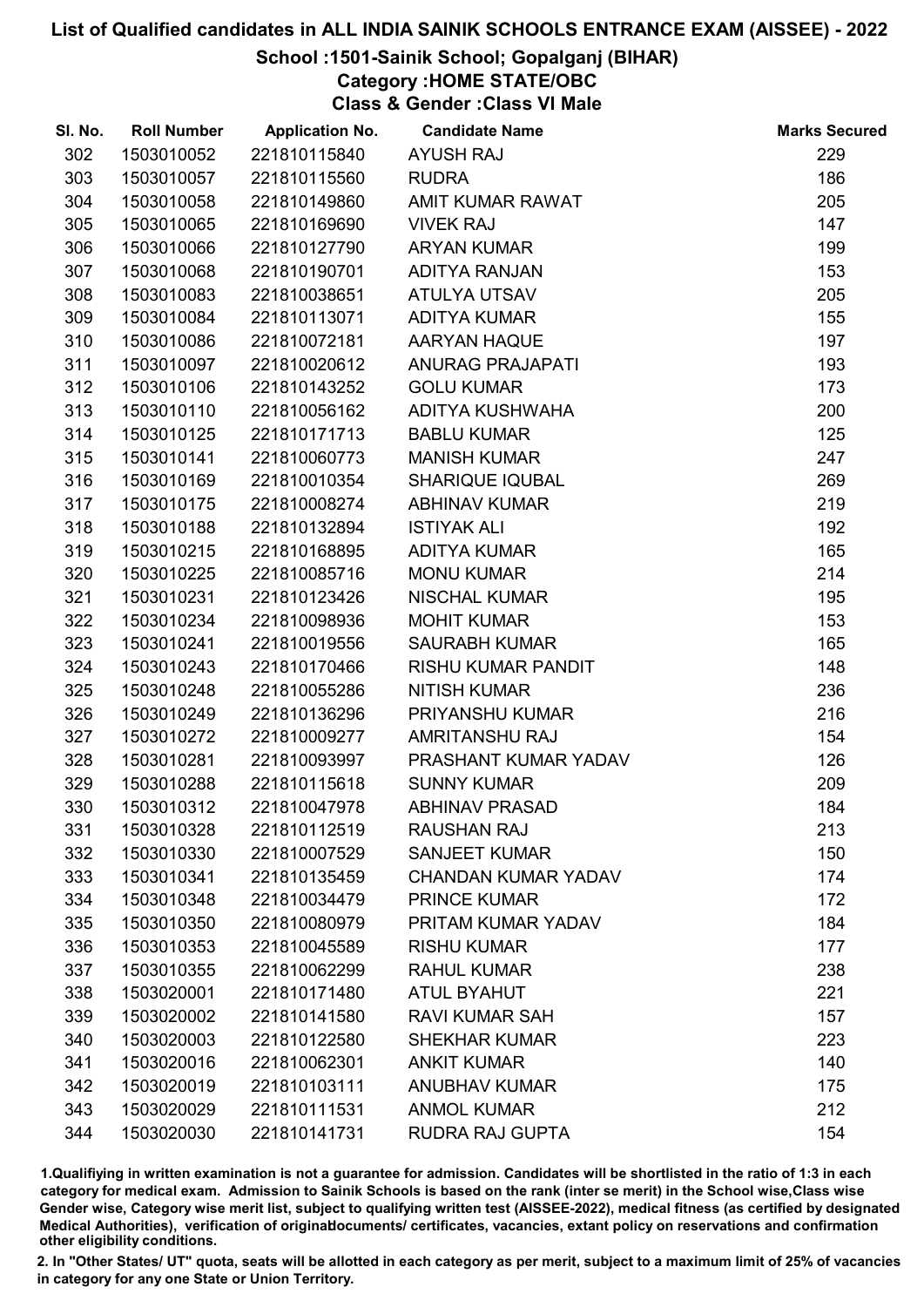# School :1501-Sainik School; Gopalganj (BIHAR)

Category :HOME STATE/OBC

Class & Gender :Class VI Male

| SI. No. | <b>Roll Number</b> | <b>Application No.</b> | <b>Candidate Name</b>       |    | <b>Marks Secured</b> |
|---------|--------------------|------------------------|-----------------------------|----|----------------------|
| 345     | 1503020031         | 221810133041           | <b>SHIWAM KUMAR</b>         |    | 144                  |
| 346     | 1503020035         | 221810106151           | PRIYANSHU RAJ               |    | 245                  |
| 347     | 1503020039         | 221810084261           | <b>ADITYA PRAKASH</b>       |    | 172                  |
| 348     | 1503020076         | 221810160962           | <b>ANIMESH KUMAR</b>        |    | 259                  |
| 349     | 1503020081         | 221810083282           | <b>HIMANSHU KUMAR GUPTA</b> |    | 180                  |
| 350     | 1503020082         | 221810150382           | <b>ARYAN KUMAR</b>          |    | 184                  |
| 351     | 1503020087         | 221810122292           | <b>AYUSH KUMAR</b>          |    | 136                  |
| 352     | 1503020099         | 221810106513           | ADARSH KUMAR RAY            |    | 249                  |
| 353     | 1503020103         | 221810147423           | <b>ADITYA PRAKASH</b>       |    | 147                  |
| 354     | 1503020109         | 221810193133           | <b>ANKIT KUMAR</b>          |    | 218                  |
| 355     | 1503020112         | 221810121243           | <b>ANSH RAJ</b>             |    | 161                  |
| 356     | 1503020136         | 221810114514           | <b>SANSKAR AMAN</b>         |    | 186                  |
| 357     | 1503020146         | 221810060444           | <b>SATYAM PRATAP</b>        |    | 138                  |
| 358     | 1503020164         | 221810076494           | YUVRAJ KUMAR                |    | 268                  |
| 359     | 1503020172         | 221810097805           | <b>KARTIK SWAMI</b>         |    | 214                  |
| 360     | 1503020193         | 221810118765           | <b>ROHIT KUMAR</b>          |    | 139                  |
| 361     | 1503020202         | 221810133085           | <b>PRAYUSH</b>              |    | 194                  |
| 362     | 1503020204         | 221810152485           | <b>ADITYA KUMAR</b>         |    | 239                  |
| 363     | 1503020205         | 221810130685           | PRIYANSHU PRINCE            |    | 215                  |
| 364     | 1503020208         | 221810138885           | <b>SATYAM KUMAR</b>         |    | 268                  |
| 365     | 1503020229         | 221810159736           | <b>HIMANSHU RAJ</b>         |    | 275                  |
| 366     | 1503020232         | 221810161946           | <b>SHAURYA KUMAR</b>        |    | 249                  |
| 367     | 1503020242         | 221810066366           | <b>UTKARSH</b>              |    | 190                  |
| 368     | 1503020243         | 221810061466           | <b>RANVEER YADAV</b>        |    | 156                  |
| 369     | 1503020245         | 221810179666           | <b>KRISH RAJ</b>            |    | 132                  |
| 370     | 1503020250         | 221810172376           | <b>ARYAN KUMAR</b>          |    | 246                  |
| 371     | 1503020253         | 221810138086           | <b>ASHIF ATIULLAH</b>       |    | 139                  |
| 372     | 1503020278         | 221810094667           | <b>RISHIRAJ</b>             |    | 192                  |
| 373     | 1503020283         | 221810036377           | <b>MILIT KUMAR</b>          |    | 230                  |
| 374     | 1503020284         | 221810027377           | <b>ALOK RANJAN</b>          |    | 211                  |
| 375     | 1503020303         | 221810072228           | ROHIT KUMAR PANDIT          |    | 129                  |
| 376     | 1503020329         | 221810025019           | <b>VED PRAKASH</b>          |    | 233                  |
| 377     | 1503020339         | 221810046039           | <b>SHIVAM</b>               |    | 213                  |
| 378     | 1503020341         | 221810168239           | <b>KANISHK RANJAN</b>       | CG | 153                  |
| 379     | 1503020352         | 221810072479           | <b>MAYANK GUPTA</b>         |    | 208                  |
| 380     | 1503020353         | 221810077679           | ABHINAW KUMAR SINGH         |    | 248                  |
| 381     | 1504010041         | 221810026630           | <b>ALOK KUMAR</b>           |    | 137                  |
| 382     | 1504010047         | 221810015060           | <b>KISHAN KUMAR</b>         |    | 206                  |
| 383     | 1504010049         | 221810002660           | <b>PRATYUSH KUMAR</b>       |    | 217                  |
| 384     | 1504010058         | 221810019780           | <b>UNNAT PRABHAT</b>        |    | 195                  |
| 385     | 1504010068         | 221810074531           | <b>ABHINAV KUMAR</b>        |    | 211                  |
| 386     | 1504010082         | 221810052502           | <b>ARYAN KUMAR</b>          |    | 223                  |
| 387     | 1504010093         | 221810117072           | <b>ASHISH KUMAR MAHTO</b>   |    | 130                  |

1.Qualifiying in written examination is not a guarantee for admission. Candidates will be shortlisted in the ratio of 1:3 in each category for medical exam. Admission to Sainik Schools is based on the rank (inter se merit) in the School wise,Class wise Gender wise, Category wise merit list, subject to qualifying written test (AISSEE-2022), medical fitness (as certified by designated Medical Authorities), verification of originablocuments/ certificates, vacancies, extant policy on reservations and confirmation other eligibility conditions.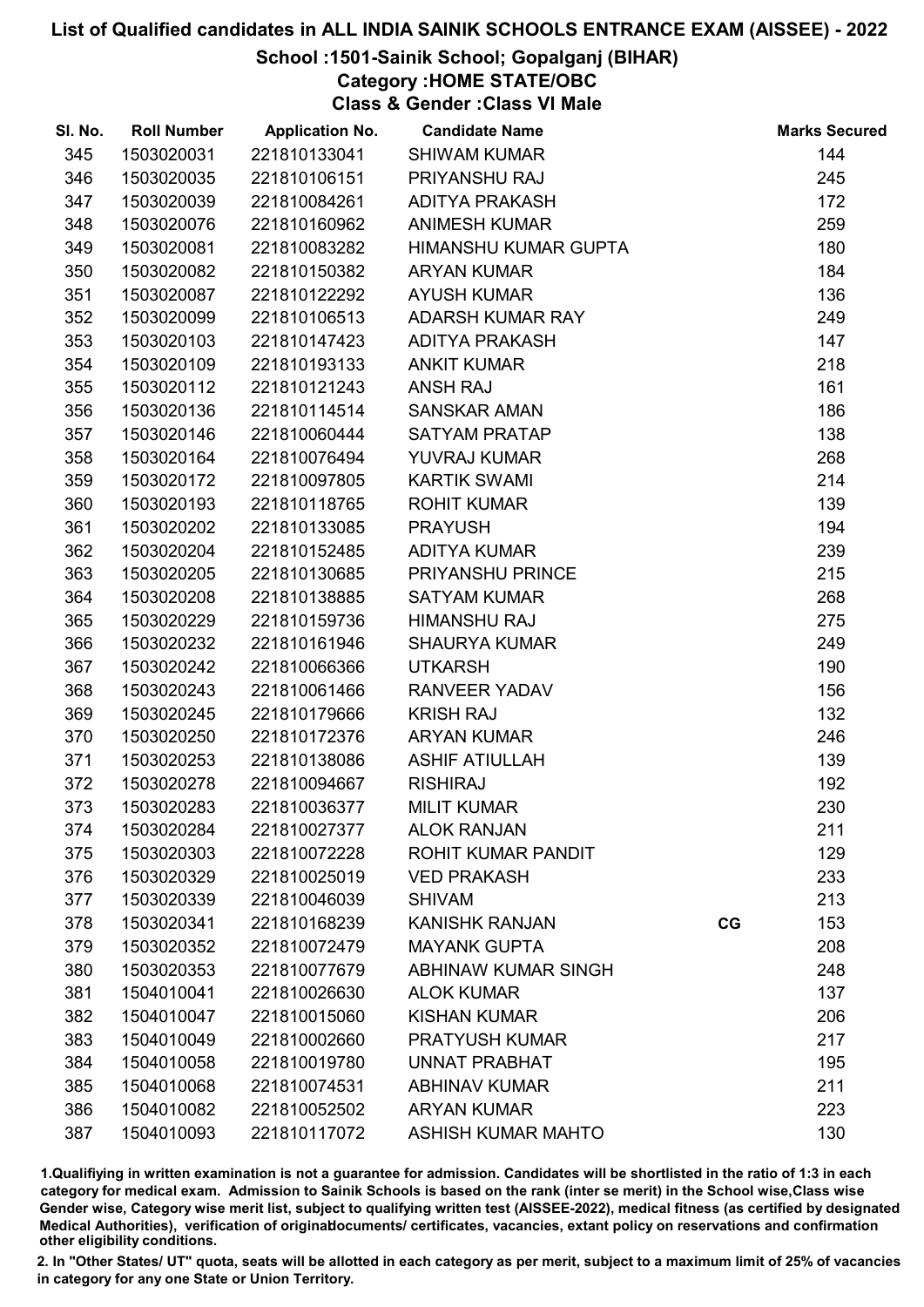### School :1501-Sainik School; Gopalganj (BIHAR)

Category :HOME STATE/OBC

Class & Gender :Class VI Male

| SI. No. | <b>Roll Number</b> | <b>Application No.</b> | <b>Candidate Name</b>  | <b>Marks Secured</b> |
|---------|--------------------|------------------------|------------------------|----------------------|
| 388     | 1504010101         | 221810077403           | <b>ANKIT KUMAR</b>     | 188                  |
| 389     | 1504010114         | 221810087163           | <b>CHANDRA PRAKASH</b> | 220                  |
| 390     | 1504010120         | 221810045504           | <b>AYUSH KUMAR</b>     | 168                  |
| 391     | 1504010122         | 221810137514           | PREM PRAKASH           | 262                  |
| 392     | 1504010128         | 221810150744           | <b>RAVI RAJ</b>        | 167                  |
| 393     | 1504010132         | 221810092664           | <b>SHASHI RANJAN</b>   | 167                  |
| 394     | 1504010155         | 221810098345           | <b>AKHIL RAJ</b>       | 155                  |
| 395     | 1504010157         | 221810084065           | <b>SHIVAM KUMAR</b>    | 220                  |
| 396     | 1504010177         | 221810163066           | <b>DIVYA BHASHKAR</b>  | 160                  |
| 397     | 1504010188         | 221810102017           | <b>PRINCE KUMAR</b>    | 176                  |
| 398     | 1504010190         | 221810136127           | SADIQUE RAJA           | 127                  |
| 399     | 1504010211         | 221810135018           | <b>AVINISH ARYAN</b>   | 174                  |
| 400     | 1504010214         | 221810045618           | PRIYANSHU KUMAR        | 237                  |
| 401     | 1504010215         | 221810046618           | <b>ASHWANI KUMAR</b>   | 251                  |
| 402     | 1504010218         | 221810188628           | <b>SHIVAM KUMAR</b>    | 191                  |
| 403     | 1504010229         | 221810124268           | <b>SANGAM KUMAR</b>    | 158                  |
| 404     | 1504010246         | 221810158749           | <b>RANVEER KUMAR</b>   | 169                  |
| 405     | 1504010250         | 221810116979           | <b>ARYAN ADITYA</b>    | 210                  |
| 406     | 1504010251         | 221810151099           | <b>ADITYA MANAS</b>    | 192                  |
| 407     | 1504020029         | 221810143072           | NAVNEET KUMAR          | 178                  |
| 408     | 1504020036         | 221810030003           | <b>MAYANK MANDAL</b>   | 128                  |
| 409     | 1504020072         | 221810138993           | PRANJAL PRATYUSH       | 161                  |
| 410     | 1504020107         | 221810060615           | <b>AYUSH RAJ</b>       | 196                  |
| 411     | 1504020116         | 221810010655           | PRITHVI RAJ RANJAN     | 275                  |
| 412     | 1504020182         | 221810029987           | <b>RAJAN PRASAD</b>    | 261                  |
| 413     | 1504020185         | 221810015108           | <b>ANANT GAMI</b>      | 124                  |
| 414     | 1504020196         | 221810121348           | PRATIK NAYAN           | 196                  |
| 415     | 1504020222         | 221810156529           | <b>ANKUSH RAJ</b>      | 213                  |
| 416     | 1504020224         | 221810012159           | <b>VIKAS KUMAR</b>     | 144                  |
| 417     | 1505010010         | 221810134510           | <b>AMARJEET KUMAR</b>  | 122                  |
| 418     | 1505010111         | 221810053632           | <b>RISHU RAJ</b>       | 244                  |
| 419     | 1505010174         | 221810099163           | <b>SURAJ KUMAR</b>     | 179                  |
| 420     | 1505010276         | 221810055185           | <b>RAHUL RAJ</b>       | 155                  |
| 421     | 1505010366         | 221810056987           | <b>ADITYA RAJ</b>      | 199                  |
| 422     | 1505010452         | 221810056000           | <b>ADITYA RAJ</b>      | 266                  |
| 423     | 1505010453         | 221810151100           | <b>AYUSH ANAND</b>     | 272                  |
| 424     | 1505010463         | 221810105310           | <b>GAURAV KUMAR</b>    | 244                  |
| 425     | 1505010477         | 221810056840           | <b>VIBHANSHU KUMAR</b> | 245                  |
| 426     | 1505010485         | 221810064750           | <b>NIRMAL KUMAR</b>    | 196                  |
| 427     | 1505010486         | 221810076850           | <b>NIRAJ NAYAN</b>     | 250                  |
| 428     | 1505010492         | 221810099260           | <b>HIMANSHU KUMAR</b>  | 251                  |
| 429     | 1505010497         | 221810148760           | <b>ARSHDEEP KUMAR</b>  | 228                  |
| 430     | 1505010511         | 221810030690           | PRANAV ARYAN           | 230                  |

1.Qualifiying in written examination is not a guarantee for admission. Candidates will be shortlisted in the ratio of 1:3 in each category for medical exam. Admission to Sainik Schools is based on the rank (inter se merit) in the School wise,Class wise Gender wise, Category wise merit list, subject to qualifying written test (AISSEE-2022), medical fitness (as certified by designated Medical Authorities), verification of originablocuments/ certificates, vacancies, extant policy on reservations and confirmation other eligibility conditions.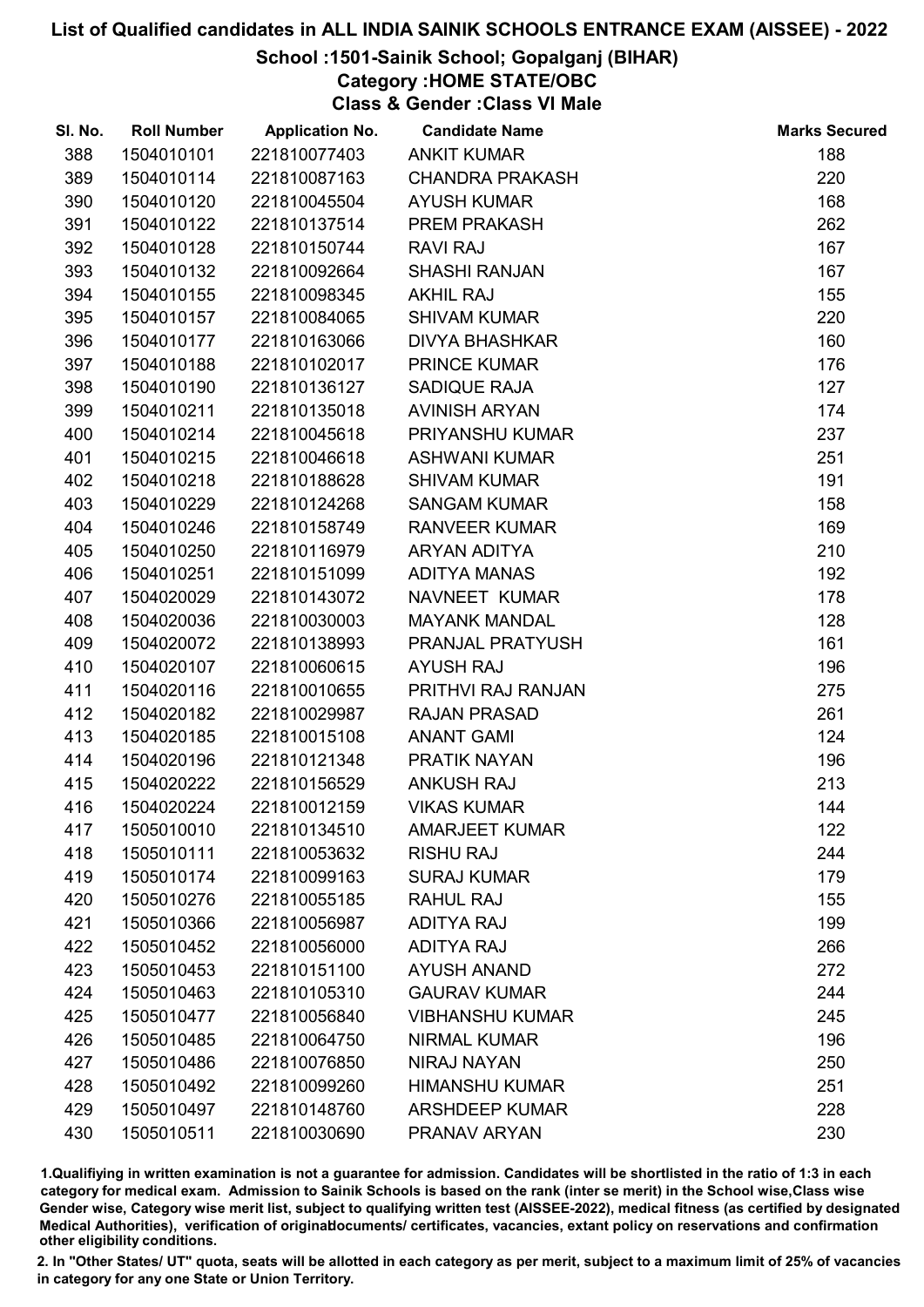# School :1501-Sainik School; Gopalganj (BIHAR)

Category :HOME STATE/OBC

Class & Gender :Class VI Male

| SI. No. | <b>Roll Number</b> | <b>Application No.</b> | <b>Candidate Name</b> | <b>Marks Secured</b> |
|---------|--------------------|------------------------|-----------------------|----------------------|
| 431     | 1505010516         | 221810030990           | <b>HIMANSHU RAJ</b>   | 245                  |
| 432     | 1505010521         | 221810135201           | <b>ANKUSH RAJ</b>     | 229                  |
| 433     | 1505010537         | 221810123611           | SHUBHAM PRIYADARSHI   | 259                  |
| 434     | 1505010546         | 221810068821           | <b>AYUSH RAJ</b>      | 231                  |
| 435     | 1505010559         | 221810149941           | <b>MANJEET RAJ</b>    | 171                  |
| 436     | 1505010563         | 221810091261           | <b>JAYANT PATEL</b>   | 221                  |
| 437     | 1505010586         | 221810119391           | <b>PRINCE RAJ</b>     | 257                  |
| 438     | 1505010589         | 221810039691           | <b>RISHIKESH RAJ</b>  | 259                  |
| 439     | 1505010616         | 221810066232           | <b>ANKIT KUMAR</b>    | 267                  |
| 440     | 1505010624         | 221810158042           | <b>AYUSH RANJAN</b>   | 274                  |
| 441     | 1505010629         | 221810093542           | <b>HIMANSHU GUPTA</b> | 251                  |
| 442     | 1505010631         | 221810069352           | <b>SATYAM KUMAR</b>   | 177                  |
| 443     | 1505010646         | 221810069272           | KAILASH KISHOR SHARMA | 240                  |
| 444     | 1505010652         | 221810047282           | <b>RISHAV RAJ</b>     | 228                  |
| 445     | 1505010653         | 221810046382           | <b>SUBHASH KUMAR</b>  | 244                  |
| 446     | 1505010668         | 221810082703           | PRIYANSHU RAJ         | 217                  |
| 447     | 1505010672         | 221810064213           | <b>ANAND KUMAR</b>    | 239                  |
| 448     | 1505010680         | 221810105033           | <b>PRASHANT KUMAR</b> | 203                  |
| 449     | 1505010715         | 221810046793           | <b>GAURAV KUMAR</b>   | 196                  |
| 450     | 1505010733         | 221810137114           | <b>SUNNY KUMAR</b>    | 152                  |
| 451     | 1505010737         | 221810190914           | <b>AKSHAY KUMAR</b>   | 219                  |
| 452     | 1505010770         | 221810069064           | PRINCE RAJ            | 230                  |
| 453     | 1505010778         | 221810031184           | <b>ARYAN KUMAR</b>    | 240                  |
| 454     | 1505010781         | 221810069184           | <b>ADITYA KUMAR</b>   | 224                  |
| 455     | 1505010820         | 221810081935           | <b>MANTU KUMAR</b>    | 243                  |
| 456     | 1505010831         | 221810063955           | <b>GULSHAN RAJ</b>    | 253                  |
| 457     | 1505010840         | 221810068865           | <b>ADITYA KUMAR</b>   | 157                  |
| 458     | 1505010845         | 221810031675           | <b>HARSH RAJ</b>      | 249                  |
| 459     | 1505010852         | 221810112795           | <b>AMAN KUMAR</b>     | 242                  |
| 460     | 1505010855         | 221810069995           | <b>ANIKET RANJAN</b>  | 199                  |
| 461     | 1505010881         | 221810171666           | <b>AAYUSH KUMAR</b>   | 242                  |
| 462     | 1505010885         | 221810105076           | <b>ADITYA KUMAR</b>   | 257                  |
| 463     | 1505010889         | 221810031576           | <b>VAIBHAV KUMAR</b>  | 267                  |
| 464     | 1505010894         | 221810123586           | <b>KARAN RAJ</b>      | 257                  |
| 465     | 1505010905         | 221810031796           | <b>PRINCE RAJ</b>     | 247                  |
| 466     | 1505010912         | 221810060907           | <b>PRINCE KUMAR</b>   | 222                  |
| 467     | 1505010915         | 221810122317           | <b>SAGAR MEHTA</b>    | 240                  |
| 468     | 1505010918         | 221810034517           | <b>ASHISH GAUTAM</b>  | 259                  |
| 469     | 1505010919         | 221810063617           | <b>ARYAN ANAND</b>    | 175                  |
| 470     | 1505010923         | 221810143227           | <b>AYUSH KUMAR</b>    | 200                  |
| 471     | 1505010924         | 221810151427           | <b>AYUSH ARYAN</b>    | 259                  |
| 472     | 1505010949         | 221810081757           | <b>SHIVAM RAJ</b>     | 241                  |
| 473     | 1505010963         | 221810161087           | <b>RANVEER KUMAR</b>  | 156                  |

1.Qualifiying in written examination is not a guarantee for admission. Candidates will be shortlisted in the ratio of 1:3 in each category for medical exam. Admission to Sainik Schools is based on the rank (inter se merit) in the School wise,Class wise Gender wise, Category wise merit list, subject to qualifying written test (AISSEE-2022), medical fitness (as certified by designated Medical Authorities), verification of originablocuments/ certificates, vacancies, extant policy on reservations and confirmation other eligibility conditions.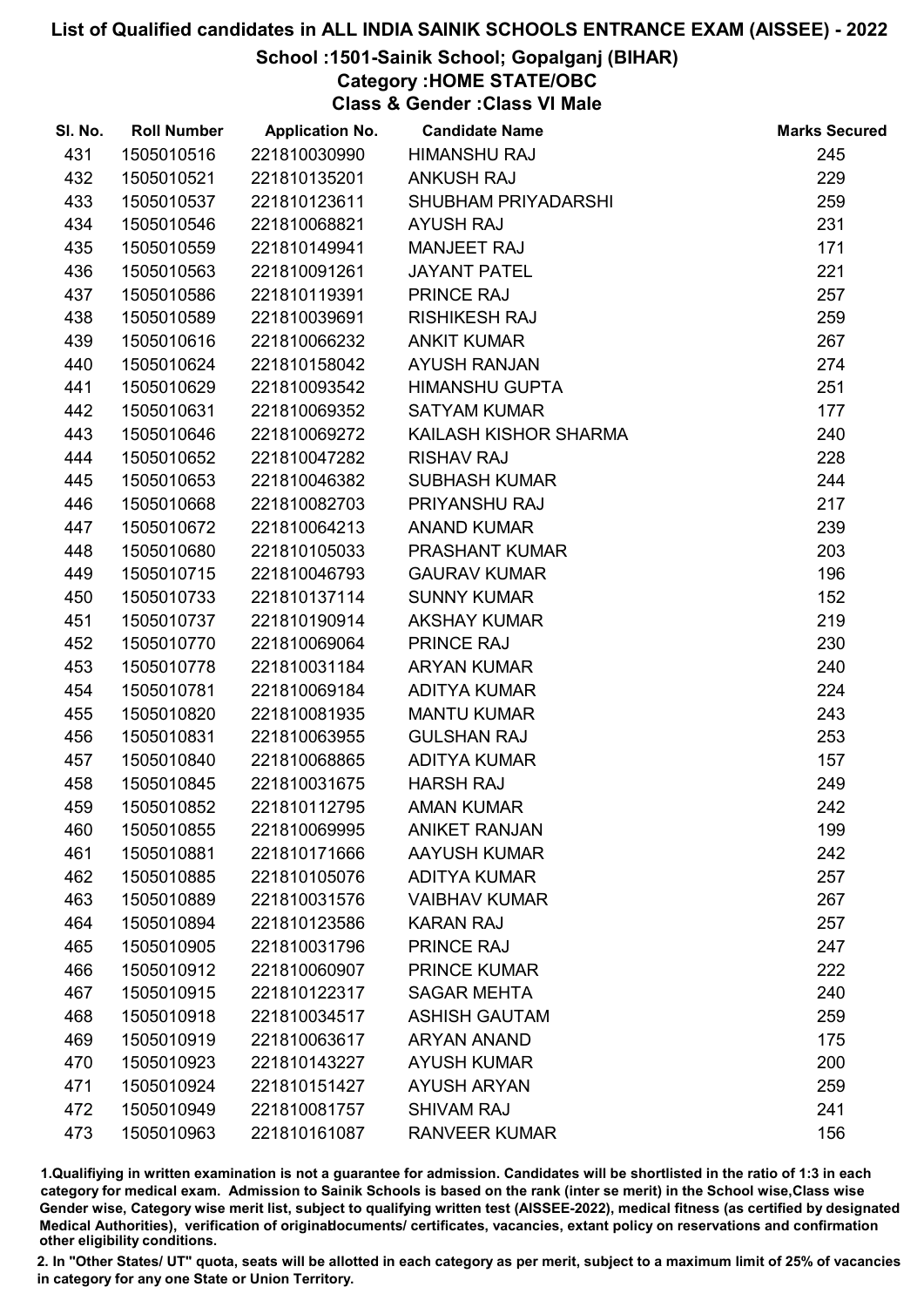## School :1501-Sainik School; Gopalganj (BIHAR)

Category :HOME STATE/OBC

Class & Gender :Class VI Male

| SI. No. | <b>Roll Number</b> | <b>Application No.</b> | <b>Candidate Name</b>       | <b>Marks Secured</b> |
|---------|--------------------|------------------------|-----------------------------|----------------------|
| 474     | 1505010965         | 221810105587           | <b>HARSH RAJ</b>            | 201                  |
| 475     | 1505010967         | 221810063887           | <b>HEMANT KUMAR</b>         | 230                  |
| 476     | 1505010988         | 221810021908           | <b>NISHANT KUMAR</b>        | 202                  |
| 477     | 1505011040         | 221810063488           | <b>ASHWANI KUMAR</b>        | 193                  |
| 478     | 1505011048         | 221810069698           | <b>SHIV SHANKAR BIKRANT</b> | 194                  |
| 479     | 1505011095         | 221810111679           | <b>EKLAVYA KUMAR</b>        | 225                  |
| 480     | 1505011096         | 221810005089           | <b>RANVEER KUMAR</b>        | 214                  |
| 481     | 1505011100         | 221810036289           | <b>RAVI SHANKAR VERMA</b>   | 217                  |
| 482     | 1506010017         | 221810117930           | RAVISHANKAR KUMAR           | 242                  |
| 483     | 1506010036         | 221810145970           | <b>BHARAT KUMAR</b>         | 214                  |
| 484     | 1506010045         | 221810002890           | <b>DEEPAK KUMAR</b>         | 190                  |
| 485     | 1506010047         | 221810080201           | ANISH KUMAR SAH             | 183                  |
| 486     | 1506010051         | 221810162811           | <b>ADITYA YADAV</b>         | 172                  |
| 487     | 1506010054         | 221810119321           | <b>SURAJ KUMAR</b>          | 168                  |
| 488     | 1506010055         | 221810042521           | <b>UTKARSH KUMAR</b>        | 161                  |
| 489     | 1506010061         | 221810127531           | <b>ABHINAV MAURYA</b>       | 128                  |
| 490     | 1506010067         | 221810152641           | SATYAM KUMAR PARVAT         | 164                  |
| 491     | 1506010072         | 221810137051           | <b>ABINASH KUMAR</b>        | 200                  |
| 492     | 1506010086         | 221810187191           | <b>PRINCE KUMAR</b>         | 181                  |
| 493     | 1506010089         | 221810115302           | <b>SUDHANSHU KUMAR</b>      | 132                  |
| 494     | 1506010104         | 221810159252           | <b>HARSHIT YADAV</b>        | 137                  |
| 495     | 1506010105         | 221810017352           | <b>GOLU KUMAR</b>           | 148                  |
| 496     | 1506010108         | 221810089752           | <b>DEEP RAJ</b>             | 160                  |
| 497     | 1506010119         | 221810081782           | <b>AYUSH KUMAR</b>          | 249                  |
| 498     | 1506010127         | 221810121413           | <b>KAUSHIK RAJ</b>          | 197                  |
| 499     | 1506010128         | 221810152613           | <b>SUMANT KUMAR</b>         | 186                  |
| 500     | 1506010135         | 221810097023           | <b>SHIVAM KUMAR</b>         | 232                  |
| 501     | 1506010141         | 221810175233           | <b>SUMIT KUMAR SINGH</b>    | 156                  |
| 502     | 1506010163         | 221810050263           | <b>ALOK KUMAR</b>           | 252                  |
| 503     | 1506010170         | 221810051673           | <b>NAVEEN KUMAR</b>         | 211                  |
| 504     | 1506010172         | 221810117773           | <b>ROSHAN YADAV</b>         | 156                  |
| 505     | 1506010174         | 221810145973           | <b>RAJ SINGH</b>            | 190                  |
| 506     | 1506010180         | 221810141583           | <b>HIMANSHU KUMAR</b>       | 261                  |
| 507     | 1506010187         | 221810189993           | <b>ANKIT GUPTA</b>          | 215                  |
| 508     | 1506010202         | 221810131734           | <b>SUJIT KUMAR SHARMA</b>   | 172                  |
| 509     | 1506010223         | 221810043874           | <b>PRAVEEN KUMAR</b>        | 271                  |
| 510     | 1506010227         | 221810175784           | ADITYA KUMAR KUSHWAHA       | 204                  |
| 511     | 1506010229         | 221810187294           | <b>ASHISH KUMAR</b>         | 286                  |
| 512     | 1506010241         | 221810187705           | <b>VIVEK KUMAR</b>          | 201                  |
| 513     | 1506010258         | 221810151745           | <b>VARUN KUMAR YADAV</b>    | 215                  |
| 514     | 1506010261         | 221810174155           | <b>MOHAMMAD ARIF ALI</b>    | 204                  |
| 515     | 1506010276         | 221810124975           | <b>NANDAN KUMAR SINGH</b>   | 269                  |
| 516     | 1506010282         | 221810132985           | <b>ASHUTOSH KUMAR</b>       | 243                  |

1.Qualifiying in written examination is not a guarantee for admission. Candidates will be shortlisted in the ratio of 1:3 in each category for medical exam. Admission to Sainik Schools is based on the rank (inter se merit) in the School wise,Class wise Gender wise, Category wise merit list, subject to qualifying written test (AISSEE-2022), medical fitness (as certified by designated Medical Authorities), verification of originablocuments/ certificates, vacancies, extant policy on reservations and confirmation other eligibility conditions.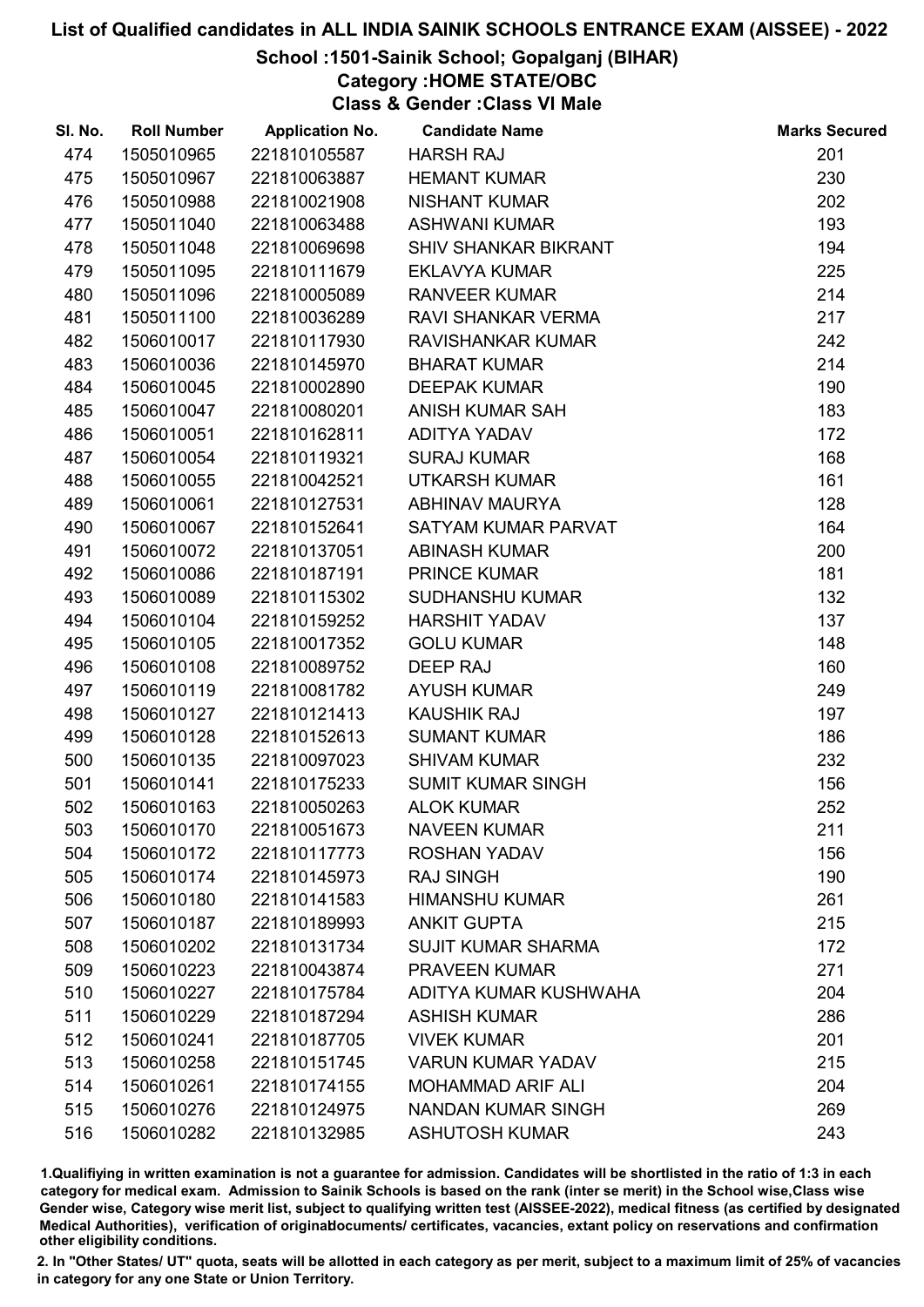### School :1501-Sainik School; Gopalganj (BIHAR)

Category :HOME STATE/OBC

Class & Gender :Class VI Male

| SI. No. | <b>Roll Number</b> | <b>Application No.</b> | <b>Candidate Name</b>       | <b>Marks Secured</b> |
|---------|--------------------|------------------------|-----------------------------|----------------------|
| 517     | 1506010283         | 221810022095           | <b>KAMRAN NAWAZ</b>         | 274                  |
| 518     | 1506010306         | 221810124036           | <b>SANDEEP KUMAR</b>        | 232                  |
| 519     | 1506010308         | 221810139236           | <b>ARNAV SINGH</b>          | 159                  |
| 520     | 1506010309         | 221810169536           | <b>ANKIT KUMAR</b>          | 199                  |
| 521     | 1506010311         | 221810028936           | <b>ARYAN KUMAR</b>          | 152                  |
| 522     | 1506010314         | 221810151156           | <b>HIMANSHU KUMAR</b>       | 234                  |
| 523     | 1506010316         | 221810100556           | <b>ANMOL KUMAR</b>          | 187                  |
| 524     | 1506010332         | 221810116486           | PRIYANSHU KUMAR             | 126                  |
| 525     | 1506010339         | 221810117696           | <b>SHIVAM RAJ</b>           | 168                  |
| 526     | 1506010344         | 221810052607           | <b>KESHAV RAJ</b>           | 266                  |
| 527     | 1506010350         | 221810089427           | PRITHVI RAJ                 | 228                  |
| 528     | 1506010351         | 221810133037           | <b>RAVI KUMAR</b>           | 246                  |
| 529     | 1506020002         | 221810019600           | <b>AAYUSH KUMAR</b>         | 126                  |
| 530     | 1506020013         | 221810163470           | <b>YUVRAJ</b>               | 221                  |
| 531     | 1506020016         | 221810071970           | <b>KRISHNA KUMAR</b>        | 126                  |
| 532     | 1506020046         | 221810107902           | <b>REHAN JAMSHED</b>        | 144                  |
| 533     | 1506020062         | 221810138872           | <b>AARUSH KUMAR</b>         | 220                  |
| 534     | 1506020063         | 221810058182           | <b>MOHAMMAD ANAS</b>        | 176                  |
| 535     | 1506020069         | 221810138213           | PRATHAM SINGH KUSHWAHA      | 154                  |
| 536     | 1506020073         | 221810005623           | <b>ATUL KUMAR</b>           | 182                  |
| 537     | 1506020086         | 221810151114           | <b>HIMANSHU KUMAR</b>       | 235                  |
| 538     | 1506020109         | 221810140984           | <b>ADARSH KUMAR</b>         | 138                  |
| 539     | 1506020124         | 221810114045           | <b>TARIQUE AFTAB</b>        | 144                  |
| 540     | 1506020132         | 221810029875           | <b>FAIZ KHURSHID ASHRAF</b> | 240                  |
| 541     | 1506020143         | 221810185726           | AARYAN KUMAR GUPTA          | 173                  |
| 542     | 1506020166         | 221810069517           | <b>SAMARTH KUMAR</b>        | 226                  |
| 543     | 1506020168         | 221810165637           | <b>ANIKET KUMAR</b>         | 194                  |
| 544     | 1506020179         | 221810110597           | <b>ARYAN KUMAR</b>          | 258                  |
| 545     | 1506020201         | 221810140778           | <b>RAUNAK KUMAR</b>         | 239                  |
| 546     | 1506020224         | 221810035979           | <b>ARYAN KUMAR</b>          | 209                  |
| 547     | 1506020237         | 221810132357           | <b>RAJSHRI KUSHWAHA</b>     | 217                  |
| 548     | 1506020239         | 221810175457           | <b>SHASHI PRATAP SINGH</b>  | 164                  |
| 549     | 1506020246         | 221810129167           | <b>SANJIV RANJAN</b>        | 164                  |
| 550     | 1506020249         | 221810050667           | <b>ZEESHAN ANSARI</b>       | 150                  |
| 551     | 1506020252         | 221810038277           | <b>SNEHIL KUMAR</b>         | 126                  |
| 552     | 1506020253         | 221810144377           | PRABHAKAR VAIBHAV           | 240                  |
| 553     | 1506020259         | 221810004497           | <b>RISHABH RAJ</b>          | 196                  |
| 554     | 1506020265         | 221810049108           | <b>RAUNAK RAJ BIHARI</b>    | 269                  |
| 555     | 1506020275         | 221810128918           | <b>BIPUL KUMAR YADAV</b>    | 154                  |
| 556     | 1506020280         | 221810060338           | <b>PIYUSH KUMAR</b>         | 264                  |
| 557     | 1506020288         | 221810121058           | <b>VARUN KUMAR</b>          | 123                  |
| 558     | 1506020289         | 221810151758           | YUVRAJ KUMAR                | 241                  |
| 559     | 1506020300         | 221810148388           | <b>VISHAL KUMAR</b>         | 164                  |

1.Qualifiying in written examination is not a guarantee for admission. Candidates will be shortlisted in the ratio of 1:3 in each category for medical exam. Admission to Sainik Schools is based on the rank (inter se merit) in the School wise,Class wise Gender wise, Category wise merit list, subject to qualifying written test (AISSEE-2022), medical fitness (as certified by designated Medical Authorities), verification of originablocuments/ certificates, vacancies, extant policy on reservations and confirmation other eligibility conditions.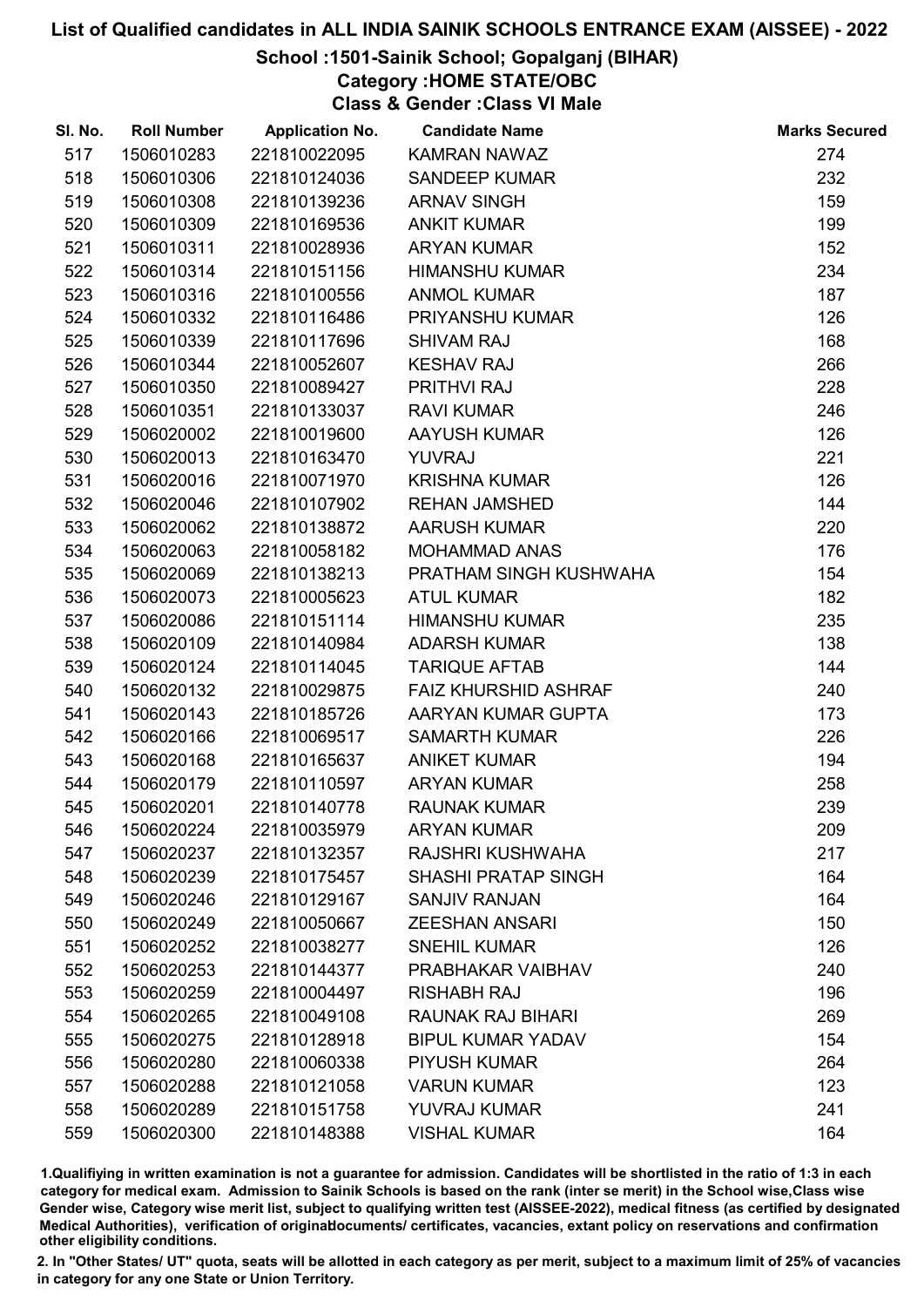School :1501-Sainik School; Gopalganj (BIHAR)

Category :HOME STATE/OBC

Class & Gender :Class VI Male

| SI. No. | <b>Roll Number</b> | <b>Application No.</b> | <b>Candidate Name</b>     |           | <b>Marks Secured</b> |
|---------|--------------------|------------------------|---------------------------|-----------|----------------------|
| 560     | 1506020310         | 221810135119           | NAMAN KUMAR JAISWAL       |           | 123                  |
| 561     | 1506020320         | 221810103439           | <b>SUJIT KUMAR</b>        |           | 173                  |
| 562     | 1506020335         | 221810094059           | AMBUJ KUMAR CHAURASIA     |           | 141                  |
| 563     | 1507010027         | 221810013501           | <b>BADAL RAJ</b>          |           | 175                  |
| 564     | 1507010083         | 221810049303           | <b>RITIK RAUSHAN</b>      |           | 216                  |
| 565     | 1507010084         | 221810072013           | <b>RAUNAK KUMAR</b>       |           | 231                  |
| 566     | 1507010107         | 221810053583           | <b>RAUNAK SINGH</b>       |           | 265                  |
| 567     | 1507010145         | 221810118225           | <b>RISHU KUMAR</b>        |           | 199                  |
| 568     | 1507010179         | 221810016376           | <b>ISHANT SINGH</b>       |           | 170                  |
| 569     | 1507010230         | 221810117378           | SHIVANSU KUMAR BHAGAT     | <b>AR</b> | 158                  |
| 570     | 1507010265         | 221810049020           | <b>ANKUSH KUMAR SUMAN</b> |           | 200                  |
| 571     | 1507010268         | 221810137540           | <b>GAURAV KANHAIYA</b>    |           | 199                  |
| 572     | 1507010270         | 221810142150           | <b>RITU RAJ</b>           |           | 167                  |
| 573     | 1507010285         | 221810088141           | <b>RAVI KISHAN</b>        |           | 246                  |
| 574     | 1507010302         | 221810031642           | <b>AYUSH RAJ</b>          |           | 123                  |
| 575     | 1507010306         | 221810002682           | <b>SHUBHAM KUMAR</b>      |           | 220                  |
| 576     | 1507010312         | 221810068123           | <b>AJAY KUMAR</b>         |           | 261                  |
| 577     | 1507010324         | 221810115473           | <b>KRISH KUMAR</b>        |           | 171                  |
| 578     | 1507010325         | 221810178773           | <b>NANDAN KUMAR</b>       |           | 200                  |
| 579     | 1507010332         | 221810148634           | ADITYA RANJAN             |           | 225                  |
| 580     | 1507010343         | 221810095594           | <b>SATYAM KUMAR</b>       |           | 230                  |
| 581     | 1507010348         | 221810048615           | <b>SHAURYA PRAKASH</b>    |           | 233                  |
| 582     | 1507010361         | 221810164165           | <b>SAHIL KUMAR</b>        |           | 191                  |
| 583     | 1507010394         | 221810088687           | AAYUSH RAJ                |           | 231                  |
| 584     | 1507010398         | 221810089018           | <b>ANKIT YADAV</b>        |           | 222                  |
| 585     | 1507010402         | 221810087128           | <b>SHAURYA SHEKHAR</b>    |           | 164                  |
| 586     | 1507010406         | 221810031548           | ABHIRAJ RANJAN            |           | 184                  |
| 587     | 1507010412         | 221810099688           | <b>AYUSH KUMAR</b>        |           | 269                  |
| 588     | 1507010419         | 221810117029           | <b>RAUSHAN KUMAR</b>      |           | 211                  |
| 589     | 1507010421         | 221810175649           | <b>RAHUL RAJ</b>          |           | 204                  |
| 590     | 1507010426         | 221810116169           | <b>ABHISHEK KUMAR</b>     |           | 260                  |
| 591     | 1507010428         | 221810135479           | <b>PRINCE KUMAR</b>       |           | 233                  |
| 592     | 1508010008         | 221810171910           | <b>ANI ARYAN</b>          |           | 220                  |
| 593     | 1508010012         | 221810092240           | <b>SHIVAM KUMAR</b>       |           | 172                  |
| 594     | 1508010019         | 221810173860           | PRIYAM ANAND              |           | 239                  |
| 595     | 1508010030         | 221810186501           | <b>ANKIT ANURAG</b>       |           | 174                  |
| 596     | 1508010071         | 221810099062           | <b>AMARJEET KUMAR</b>     |           | 220                  |
| 597     | 1508010080         | 221810079482           | <b>ADITYA JAISWAL</b>     |           | 172                  |
| 598     | 1508010086         | 221810185503           | <b>ARPAN KUMAR</b>        |           | 182                  |
| 599     | 1508010088         | 221810197703           | <b>AMAN ZAKIR</b>         |           | 145                  |
| 600     | 1508010092         | 221810025213           | <b>NAMAN JAISWAL</b>      |           | 165                  |
| 601     | 1508010094         | 221810001323           | <b>AMAN KUMAR</b>         |           | 150                  |
| 602     | 1508010098         | 221810098733           | <b>ADITYA MEHTA</b>       |           | 187                  |

1.Qualifiying in written examination is not a guarantee for admission. Candidates will be shortlisted in the ratio of 1:3 in each category for medical exam. Admission to Sainik Schools is based on the rank (inter se merit) in the School wise,Class wise Gender wise, Category wise merit list, subject to qualifying written test (AISSEE-2022), medical fitness (as certified by designated Medical Authorities), verification of originablocuments/ certificates, vacancies, extant policy on reservations and confirmation other eligibility conditions.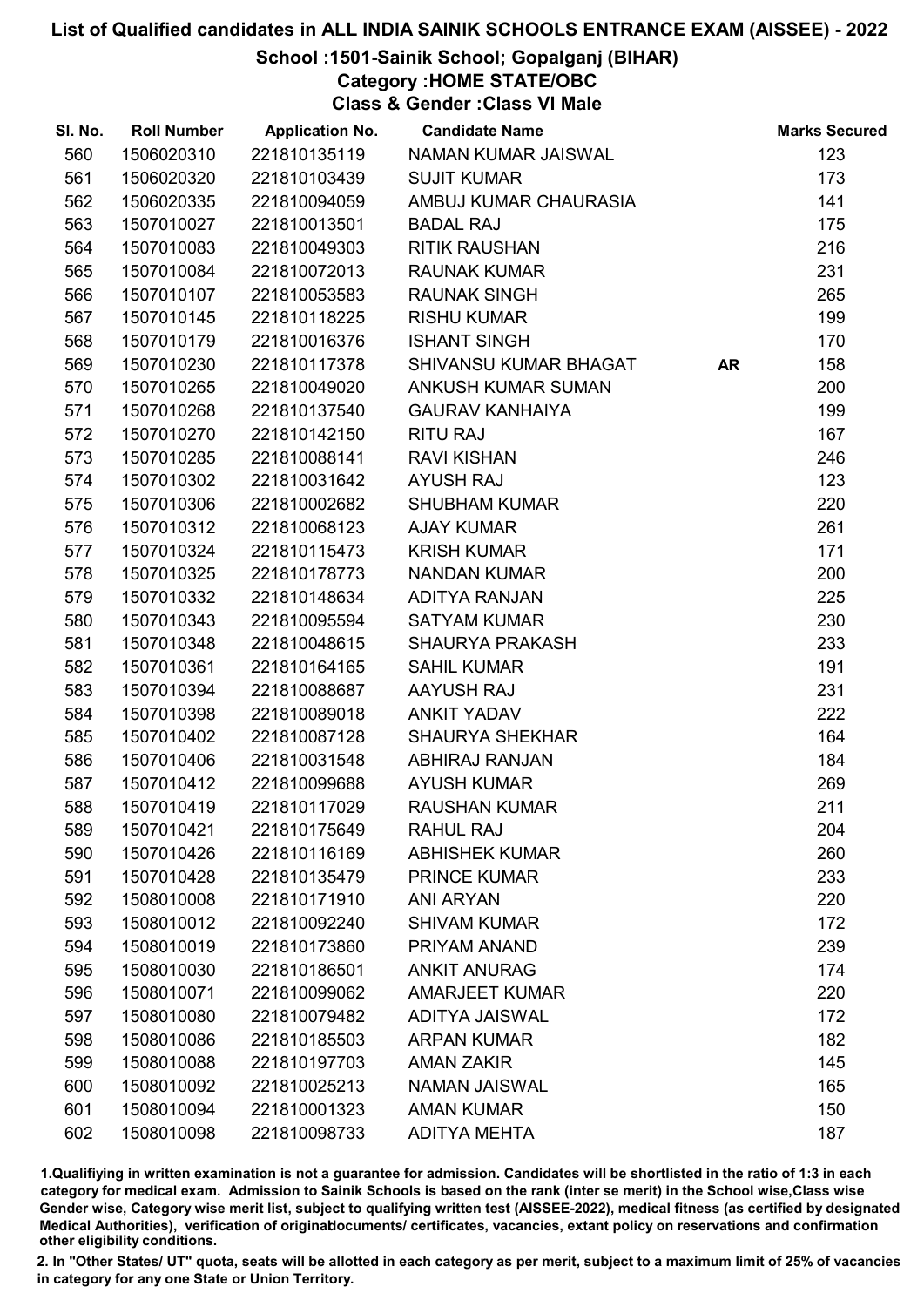## School :1501-Sainik School; Gopalganj (BIHAR)

Category :HOME STATE/OBC

Class & Gender :Class VI Male

| SI. No. | <b>Roll Number</b> | <b>Application No.</b> | <b>Candidate Name</b>         | <b>Marks Secured</b> |
|---------|--------------------|------------------------|-------------------------------|----------------------|
| 603     | 1508010122         | 221810095154           | <b>ADITYA KUMAR</b>           | 161                  |
| 604     | 1508010124         | 221810118854           | <b>MAYANK JAISWAL</b>         | 207                  |
| 605     | 1508010147         | 221810031455           | <b>ABHIGYAN</b>               | 181                  |
| 606     | 1508010152         | 221810065865           | <b>MUHAMMAD ARIZ</b>          | 220                  |
| 607     | 1508010155         | 221810145975           | <b>SURAJ KUMAR</b>            | 160                  |
| 608     | 1508010160         | 221810114706           | <b>ADITYA RAJ</b>             | 219                  |
| 609     | 1508010163         | 221810095616           | <b>ANURAG KUMAR</b>           | 152                  |
| 610     | 1508010165         | 221810046716           | <b>ANAND PRAKASH</b>          | 187                  |
| 611     | 1508010170         | 221810008926           | <b>AYAN FIRDOSH</b>           | 256                  |
| 612     | 1508010174         | 221810091846           | <b>SHIWANS KUMAR</b>          | 164                  |
| 613     | 1508010175         | 221810098556           | <b>RISHABH SINGH</b>          | 163                  |
| 614     | 1508010187         | 221810014496           | <b>RAUNAK RAJ</b>             | 156                  |
| 615     | 1508010202         | 221810035167           | <b>ROSHAN KUMAR</b>           | 233                  |
| 616     | 1508010207         | 221810147677           | <b>VIKRAM KUMAR</b>           | 205                  |
| 617     | 1508010243         | 221810079398           | <b>RAJNISH KUMAR</b>          | 138                  |
| 618     | 1508010257         | 221810090849           | <b>RANJAN KUMAR</b>           | 136                  |
| 619     | 1508010261         | 221810022879           | <b>SHIVAM KUMAR</b>           | 230                  |
| 620     | 1508010266         | 221810121000           | <b>GAUTAM KUMAR</b>           | 128                  |
| 621     | 1508010272         | 221810178800           | <b>SANJEEV KUMAR</b>          | 220                  |
| 622     | 1508010276         | 221810142510           | <b>SUMIT KUMAR</b>            | 187                  |
| 623     | 1508010277         | 221810086510           | ABHINANDAN KUMAR              | 238                  |
| 624     | 1508010281         | 221810154820           | <b>DIPANSHU KUMAR</b>         | 186                  |
| 625     | 1508010291         | 221810091840           | <b>NEELESH KUMAR</b>          | 188                  |
| 626     | 1508010294         | 221810057250           | <b>ASHUTOSH RANJAN</b>        | 234                  |
| 627     | 1508010296         | 221810045650           | <b>NITIN KUMAR</b>            | 200                  |
| 628     | 1508010303         | 221810149160           | <b>SUSHANT KUMAR</b>          | 223                  |
| 629     | 1508010308         | 221810063470           | <b>SUGAM KUMAR</b>            | 140                  |
| 630     | 1508010311         | 221810109770           | <b>ASHUTOSH ANAND</b>         | 267                  |
| 631     | 1508010312         | 221810194480           | <b>ADITYA KUMAR</b>           | 219                  |
| 632     | 1508010318         | 221810043590           | <b>HARSHIT KUMAR</b>          | 185                  |
| 633     | 1508010321         | 221810011990           | <b>NIRAJ KUMAR</b>            | 206                  |
| 634     | 1508010333         | 221810118331           | <b>NEEL NACHIKETA</b>         | 163                  |
| 635     | 1508010334         | 221810193531           | <b>ARIF ALAM</b>              | 130                  |
| 636     | 1508010338         | 221810093831           | <b>KRISH KUMAR</b>            | 218                  |
| 637     | 1508010344         | 221810155551           | <b>AYUSH ANAND</b>            | 148                  |
| 638     | 1508010346         | 221810146061           | <b>KRISHNA KUMAR JAISHWAL</b> | 135                  |
| 639     | 1508010347         | 221810099061           | <b>DIVYANSHU KUMAR</b>        | 167                  |
| 640     | 1508010350         | 221810123661           | <b>SURAJ KUMAR</b>            | 138                  |
| 641     | 1508010351         | 221810177661           | <b>TAMZID ALAM</b>            | 260                  |
| 642     | 1508010354         | 221810145781           | <b>BITTU KUMAR</b>            | 239                  |
| 643     | 1508010357         | 221810145291           | <b>KAMESHWAR YADAV</b>        | 185                  |
| 644     | 1508010362         | 221810120802           | PRIYANSHU KUMAR               | 215                  |
| 645     | 1508010379         | 221810025822           | <b>ADITYA BHUSHAN</b>         | 249                  |

1.Qualifiying in written examination is not a guarantee for admission. Candidates will be shortlisted in the ratio of 1:3 in each category for medical exam. Admission to Sainik Schools is based on the rank (inter se merit) in the School wise,Class wise Gender wise, Category wise merit list, subject to qualifying written test (AISSEE-2022), medical fitness (as certified by designated Medical Authorities), verification of originablocuments/ certificates, vacancies, extant policy on reservations and confirmation other eligibility conditions.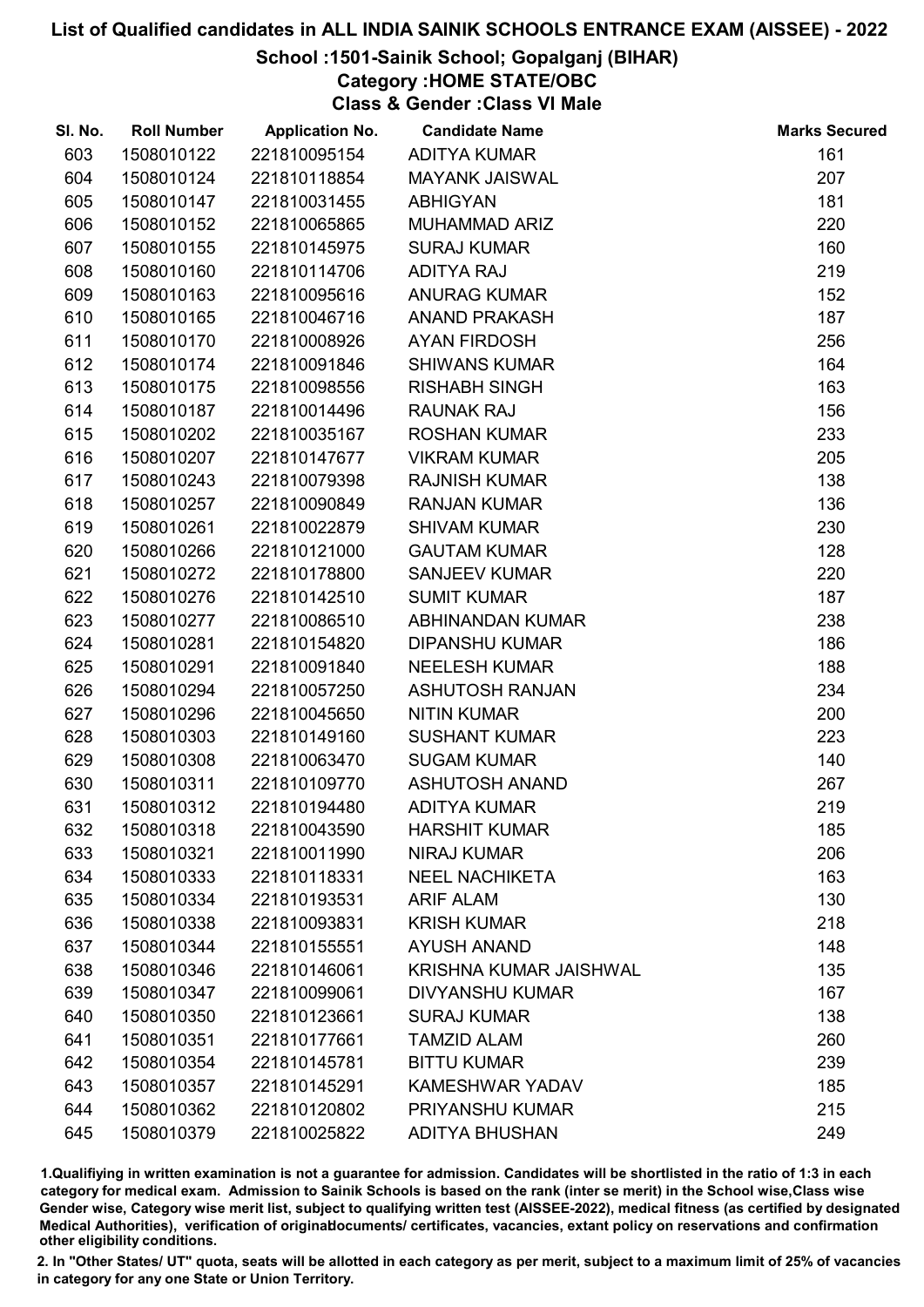# School :1501-Sainik School; Gopalganj (BIHAR)

Category :HOME STATE/OBC

Class & Gender :Class VI Male

| SI. No. | <b>Roll Number</b> | <b>Application No.</b> | <b>Candidate Name</b>     | <b>Marks Secured</b> |
|---------|--------------------|------------------------|---------------------------|----------------------|
| 646     | 1508010400         | 221810083272           | <b>AYUSH KUMAR</b>        | 258                  |
| 647     | 1508010410         | 221810143992           | <b>ANAND YADAV</b>        | 179                  |
| 648     | 1508010413         | 221810141303           | <b>RAUSHAN KUMAR</b>      | 235                  |
| 649     | 1508010414         | 221810011603           | <b>RAUSHAN KUMAR</b>      | 222                  |
| 650     | 1508010415         | 221810123603           | <b>MD.ZISHAN RAJA</b>     | 123                  |
| 651     | 1508010418         | 221810120113           | <b>ADITYA KUMAR</b>       | 179                  |
| 652     | 1508010419         | 221810044113           | <b>LALIT VAIBHAV</b>      | 256                  |
| 653     | 1508010439         | 221810005053           | <b>ROHIT SARRAF</b>       | 202                  |
| 654     | 1508010443         | 221810106453           | <b>ROHIT KUMAR</b>        | 214                  |
| 655     | 1508010444         | 221810114553           | <b>RAJAN KUMAR</b>        | 142                  |
| 656     | 1508010446         | 221810146753           | PRINCE KUMAR              | 193                  |
| 657     | 1508010447         | 221810143063           | <b>YUVRAJ KUMAR</b>       | 206                  |
| 658     | 1508010448         | 221810036463           | <b>SHUBHAM MAURAY</b>     | 126                  |
| 659     | 1508010450         | 221810197763           | DAYANIDHI KUMAR           | 142                  |
| 660     | 1508010456         | 221810108983           | <b>WATAN KUMAR</b>        | 230                  |
| 661     | 1508010459         | 221810098593           | <b>RAJA KUMAR</b>         | 220                  |
| 662     | 1508010466         | 221810086114           | ADITYA PRAKASH            | 154                  |
| 663     | 1508010477         | 221810111624           | <b>AMIT KUMAR</b>         | 269                  |
| 664     | 1508010479         | 221810111634           | <b>AMAN KUMAR</b>         | 147                  |
| 665     | 1508010481         | 221810068834           | <b>RAVIRAJ KUMAR</b>      | 209                  |
| 666     | 1508010482         | 221810184934           | <b>OMVEER KUMAR KEWAT</b> | 207                  |
| 667     | 1508010492         | 221810108564           | <b>MAHFUJ ALAM</b>        | 187                  |
| 668     | 1508010496         | 221810091474           | <b>SATENDRA KUMAR</b>     | 148                  |
| 669     | 1508010499         | 221810141584           | SHREYASH RAJ              | 218                  |
| 670     | 1508010501         | 221810145684           | <b>SHIVAM KUMAR</b>       | 214                  |
| 671     | 1508010512         | 221810118605           | <b>PUSHKAR KUMAR</b>      | 164                  |
| 672     | 1508010517         | 221810064815           | <b>ANUJ KUMAR</b>         | 170                  |
| 673     | 1508010518         | 221810197225           | <b>RAVI KUMAR</b>         | 141                  |
| 674     | 1508010519         | 221810058225           | <b>ARCHIT JAISWAL</b>     | 235                  |
| 675     | 1508010531         | 221810102755           | <b>RAUSHAN RAJ</b>        | 209                  |
| 676     | 1508010534         | 221810111265           | <b>SUMAN KUMAR</b>        | 227                  |
| 677     | 1508010536         | 221810111765           | <b>BILAL NAZIR</b>        | 226                  |
| 678     | 1508010547         | 221810069095           | <b>GAURAV KUMAR</b>       | 184                  |
| 679     | 1508010548         | 221810119195           | <b>PRASHANT RAJ</b>       | 214                  |
| 680     | 1508010552         | 221810169006           | <b>SHIVAM KUMAR</b>       | 205                  |
| 681     | 1508010557         | 221810114016           | <b>NITISH KUMAR</b>       | 236                  |
| 682     | 1508010559         | 221810147226           | <b>ADARSH RAJ</b>         | 127                  |
| 683     | 1508010562         | 221810190626           | <b>ABHINAV AADARSH</b>    | 188                  |
| 684     | 1508010566         | 221810060536           | <b>ANKIT KUMAR</b>        | 144                  |
| 685     | 1508010569         | 221810051636           | <b>ABHINAV ANAND</b>      | 200                  |
| 686     | 1508010574         | 221810092546           | <b>AMAN KUMAR</b>         | 230                  |
| 687     | 1508010581         | 221810127266           | <b>SHAMSHAD ALAM</b>      | 141                  |
| 688     | 1508010586         | 221810165776           | <b>ABHINAV KUMAR</b>      | 252                  |

1.Qualifiying in written examination is not a guarantee for admission. Candidates will be shortlisted in the ratio of 1:3 in each category for medical exam. Admission to Sainik Schools is based on the rank (inter se merit) in the School wise,Class wise Gender wise, Category wise merit list, subject to qualifying written test (AISSEE-2022), medical fitness (as certified by designated Medical Authorities), verification of originablocuments/ certificates, vacancies, extant policy on reservations and confirmation other eligibility conditions.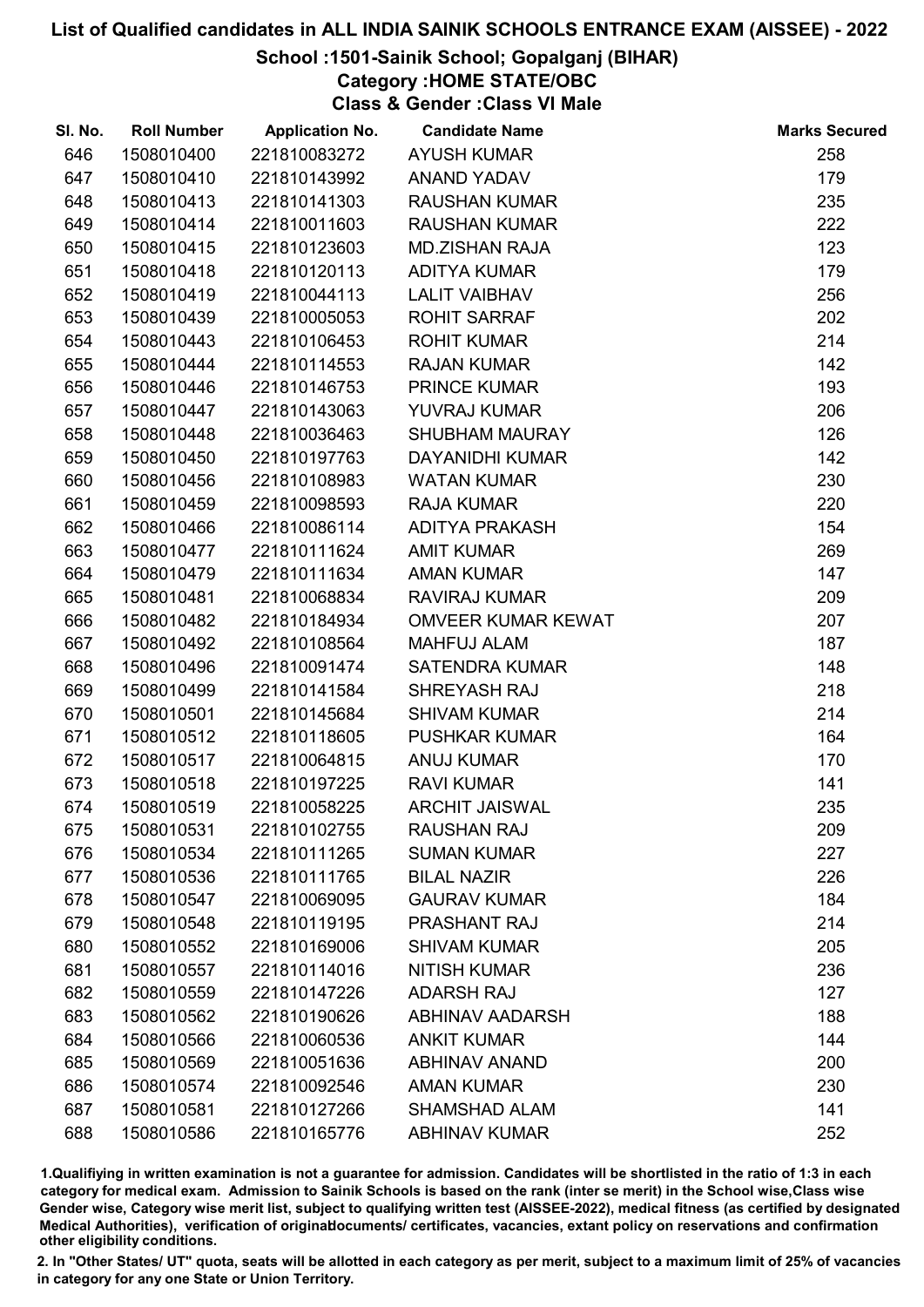# School :1501-Sainik School; Gopalganj (BIHAR)

Category :HOME STATE/OBC

Class & Gender :Class VI Male

| SI. No. | <b>Roll Number</b> | <b>Application No.</b> | <b>Candidate Name</b>     | <b>Marks Secured</b> |
|---------|--------------------|------------------------|---------------------------|----------------------|
| 689     | 1508010589         | 221810038976           | <b>PAWAN KUMAR</b>        | 208                  |
| 690     | 1508010605         | 221810111617           | <b>AMAN KUMAR</b>         | 150                  |
| 691     | 1508010608         | 221810111627           | <b>SATYAM KUMAR</b>       | 219                  |
| 692     | 1508010617         | 221810098547           | <b>RAVI KUMAR</b>         | 276                  |
| 693     | 1508010628         | 221810001277           | <b>SHIVAM KUMAR</b>       | 247                  |
| 694     | 1508010631         | 221810038477           | <b>VIKASH KUMAR</b>       | 167                  |
| 695     | 1508010638         | 221810128887           | <b>ARBAJ ALAM</b>         | 137                  |
| 696     | 1508010642         | 221810114197           | <b>ANKIT KUMAR</b>        | 143                  |
| 697     | 1508010644         | 221810141408           | <b>AYUSHMAN KUMAR</b>     | 157                  |
| 698     | 1508010647         | 221810023808           | <b>ARYAN KAPOOR</b>       | 183                  |
| 699     | 1508010648         | 221810181018           | <b>RUPESH KUMAR</b>       | 183                  |
| 700     | 1508010658         | 221810173428           | <b>ALOK KUMAR</b>         | 232                  |
| 701     | 1508010661         | 221810052138           | <b>SAMRAT KUMAR</b>       | 266                  |
| 702     | 1508010671         | 221810112258           | <b>VIVEK KUMAR</b>        | 242                  |
| 703     | 1508010683         | 221810098478           | <b>DEVENDRA KESHAW</b>    | 207                  |
| 704     | 1508010696         | 221810098309           | <b>RANJAY KUMAR</b>       | 211                  |
| 705     | 1508010698         | 221810098519           | RANJAN KUSHWAHA           | 250                  |
| 706     | 1508010700         | 221810111619           | AFJAL ALAM                | 158                  |
| 707     | 1508010702         | 221810111719           | <b>DESHRAJ</b>            | 215                  |
| 708     | 1508010713         | 221810132359           | PRIYANSHU KUMAR           | 242                  |
| 709     | 1508010720         | 221810197079           | <b>RAJSHEKHAR KUMAR</b>   | 231                  |
| 710     | 1508010722         | 221810106479           | <b>DESHRAJ CHAUDHARY</b>  | 157                  |
| 711     | 1508010728         | 221810188489           | <b>SHUBHAM KUMAR</b>      | 171                  |
| 712     | 1508010729         | 221810055889           | <b>ASHISH KUMAR YADAV</b> | 122                  |
| 713     | 1509010002         | 221810190400           | <b>ANKIT ANAND</b>        | 146                  |
| 714     | 1509010010         | 221810165220           | <b>HARSH KUMAR</b>        | 210                  |
| 715     | 1509010014         | 221810010930           | <b>GIRISH NANDAN</b>      | 149                  |
| 716     | 1509010036         | 221810143280           | <b>VIKASH KUMAR</b>       | 224                  |
| 717     | 1509010038         | 221810186680           | <b>SUDHANSHU RAMAN</b>    | 187                  |
| 718     | 1509010052         | 221810002331           | <b>AURANGZEB IMAM</b>     | 136                  |
| 719     | 1509010072         | 221810137271           | <b>DHARAMVEER</b>         | 189                  |
| 720     | 1509010073         | 221810025471           | <b>MRIGESH KUMAR ARYA</b> | 138                  |
| 721     | 1509010077         | 221810038381           | <b>UDBHAV</b>             | 237                  |
| 722     | 1509010082         | 221810077891           | <b>RITIK KUMAR</b>        | 127                  |
| 723     | 1509010100         | 221810168532           | <b>AYUSH KUMAR</b>        | 137                  |
| 724     | 1509010108         | 221810157842           | <b>HARSH RAJ</b>          | 187                  |
| 725     | 1509010121         | 221810139603           | <b>SAURAV KUMAR</b>       | 124                  |
| 726     | 1509010128         | 221810176323           | <b>ARYAN RAJ</b>          | 239                  |
| 727     | 1509010140         | 221810141253           | <b>ADARSH KUMAR</b>       | 262                  |
| 728     | 1509010141         | 221810139653           | <b>SUSHIL KUMAR</b>       | 239                  |
| 729     | 1509010158         | 221810165704           | <b>RAVI KUMAR</b>         | 188                  |
| 730     | 1509020037         | 221810051330           | <b>AARAV KUMAR</b>        | 255                  |
| 731     | 1509020040         | 221810048330           | PRIYANSHU SAURABH         | 259                  |

1.Qualifiying in written examination is not a guarantee for admission. Candidates will be shortlisted in the ratio of 1:3 in each category for medical exam. Admission to Sainik Schools is based on the rank (inter se merit) in the School wise,Class wise Gender wise, Category wise merit list, subject to qualifying written test (AISSEE-2022), medical fitness (as certified by designated Medical Authorities), verification of originablocuments/ certificates, vacancies, extant policy on reservations and confirmation other eligibility conditions.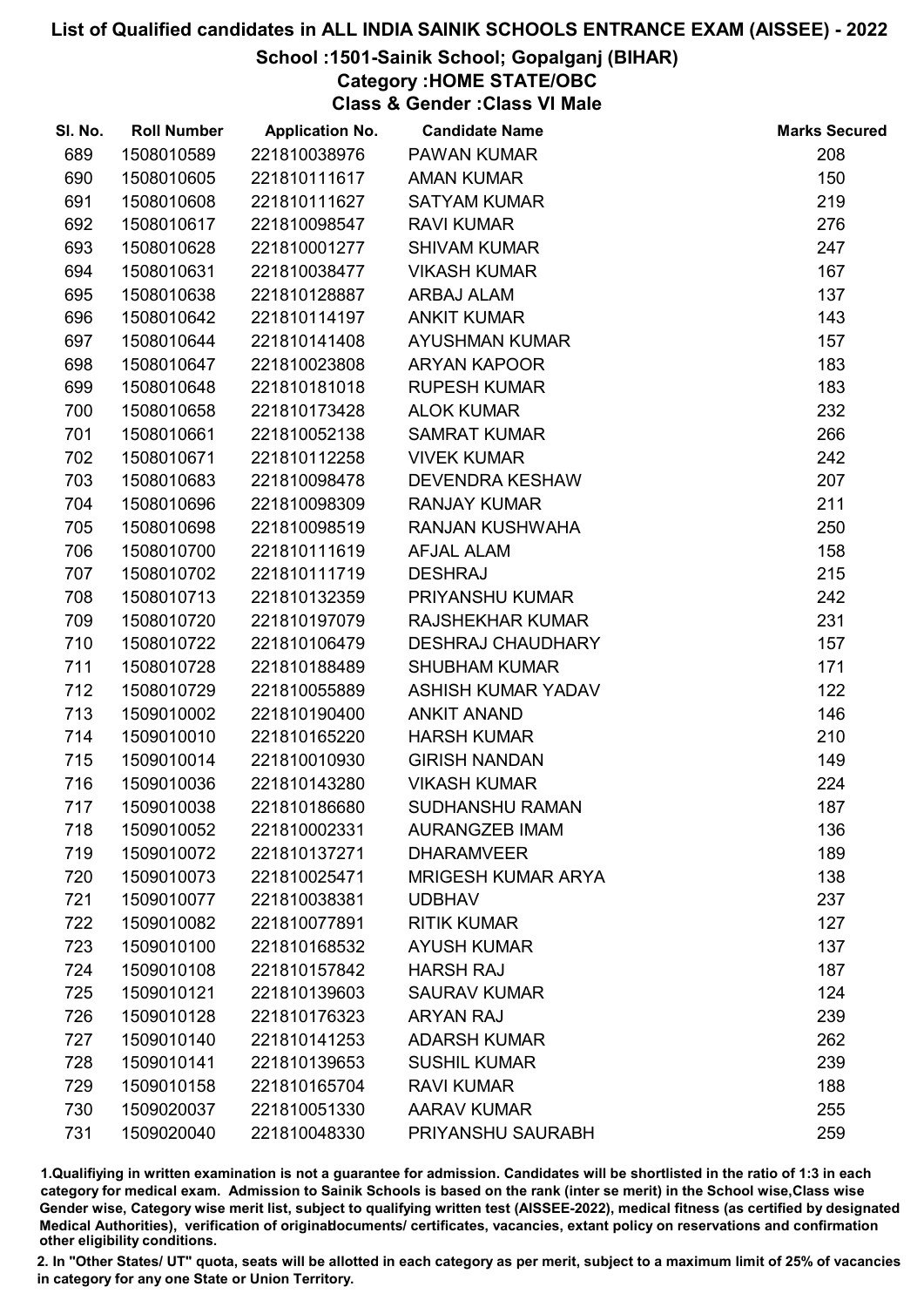# School :1501-Sainik School; Gopalganj (BIHAR)

Category :HOME STATE/OBC

Class & Gender :Class VI Male

| SI. No. | <b>Roll Number</b> | <b>Application No.</b> | <b>Candidate Name</b>      | <b>Marks Secured</b> |
|---------|--------------------|------------------------|----------------------------|----------------------|
| 732     | 1509020072         | 221810156950           | <b>SOURYA KUMAR</b>        | 228                  |
| 733     | 1509020084         | 221810124070           | <b>KUMAR ABHISHEK</b>      | 265                  |
| 734     | 1509020086         | 221810062370           | <b>ADITYA KUMAR</b>        | 264                  |
| 735     | 1509020120         | 221810036790           | YASVANT KUMAR              | 148                  |
| 736     | 1509020149         | 221810193711           | <b>SHIVAM KUMAR</b>        | 247                  |
| 737     | 1509020166         | 221810119631           | <b>SHUBHAM KUMAR</b>       | 130                  |
| 738     | 1509020174         | 221810115041           | <b>AMAN RAJ</b>            | 220                  |
| 739     | 1509020178         | 221810063541           | <b>SUSHANT KUMAR</b>       | 250                  |
| 740     | 1509020184         | 221810039741           | <b>ABHAY RAJ</b>           | 256                  |
| 741     | 1509020185         | 221810160841           | <b>SAKET RAJ</b>           | 137                  |
| 742     | 1509020189         | 221810176941           | <b>SAHIL KUMAR</b>         | 167                  |
| 743     | 1509020190         | 221810019941           | AAYUSH KUMAR               | 212                  |
| 744     | 1509020236         | 221810048781           | <b>KUNAL KUMAR</b>         | 234                  |
| 745     | 1509020266         | 221810000902           | <b>SUKRIT CHOUDHARY</b>    | 207                  |
| 746     | 1509020311         | 221810074625           | <b>ADITYA KUMAR</b>        | 148                  |
| 747     | 1509020328         | 221810003275           | <b>HARSH RAJ</b>           | 257                  |
| 748     | 1509020335         | 221810143685           | <b>ADARSH KUMAR</b>        | 220                  |
| 749     | 1509020349         | 221810171136           | <b>SANJEEV KUMAR</b>       | 143                  |
| 750     | 1509020355         | 221810125936           | <b>DIVYANSHU RAJ</b>       | 135                  |
| 751     | 1509020356         | 221810164146           | <b>PRINCE KUMAR</b>        | 240                  |
| 752     | 1509020378         | 221810142707           | <b>RAJAN KUMAR</b>         | 184                  |
| 753     | 1509020381         | 221810041217           | <b>SIDHARTH KUMAR</b>      | 190                  |
| 754     | 1509020389         | 221810129037           | <b>RANVEER GUPTA</b>       | 164                  |
| 755     | 1509020417         | 221810165318           | <b>ANURAG ADARSH</b>       | 250                  |
| 756     | 1509020419         | 221810145528           | <b>AYUSH RAJ</b>           | 162                  |
| 757     | 1509020448         | 221810096309           | <b>SHAURYA KUMAR</b>       | 208                  |
| 758     | 1509020449         | 221810120609           | PIYUSH KUMAR CHOUDHARY     | 157                  |
| 759     | 1509020473         | 221810152389           | <b>RAJEEV KUMAR</b>        | 257                  |
| 760     | 1509030044         | 221810118752           | <b>NITIN KUMAR</b>         | 168                  |
| 761     | 1509030052         | 221810015162           | PRIYANSHU KUMAR            | 249                  |
| 762     | 1509030056         | 221810176562           | <b>ABHISHEK KUMAR</b>      | 196                  |
| 763     | 1509030062         | 221810015072           | <b>UTKARSH RAJ</b>         | 150                  |
| 764     | 1509030085         | 221810182382           | <b>HARSH RANJAN</b>        | 176                  |
| 765     | 1509030090         | 221810053682           | <b>ANKIT KUMAR</b>         | 178                  |
| 766     | 1509030107         | 221810146492           | <b>SHIVAM KUMAR SHARMA</b> | 210                  |
| 767     | 1509030113         | 221810045992           | <b>AYUSH RAJ</b>           | 211                  |
| 768     | 1509030136         | 221810078313           | <b>ANKIT KUMAR</b>         | 209                  |
| 769     | 1509030142         | 221810136813           | <b>PRITAM KUMAR</b>        | 181                  |
| 770     | 1509030144         | 221810102913           | <b>SUSHANT KUMAR</b>       | 143                  |
| 771     | 1509030170         | 221810117043           | <b>LAKSHYA KUMSR</b>       | 231                  |
| 772     | 1509030172         | 221810054243           | <b>DIVYANSHU RAJ</b>       | 229                  |
| 773     | 1509030234         | 221810109293           | <b>ARYAN RAJ</b>           | 174                  |
| 774     | 1509030269         | 221810015424           | <b>ADITYA RAJ</b>          | 262                  |

1.Qualifiying in written examination is not a guarantee for admission. Candidates will be shortlisted in the ratio of 1:3 in each category for medical exam. Admission to Sainik Schools is based on the rank (inter se merit) in the School wise,Class wise Gender wise, Category wise merit list, subject to qualifying written test (AISSEE-2022), medical fitness (as certified by designated Medical Authorities), verification of originablocuments/ certificates, vacancies, extant policy on reservations and confirmation other eligibility conditions.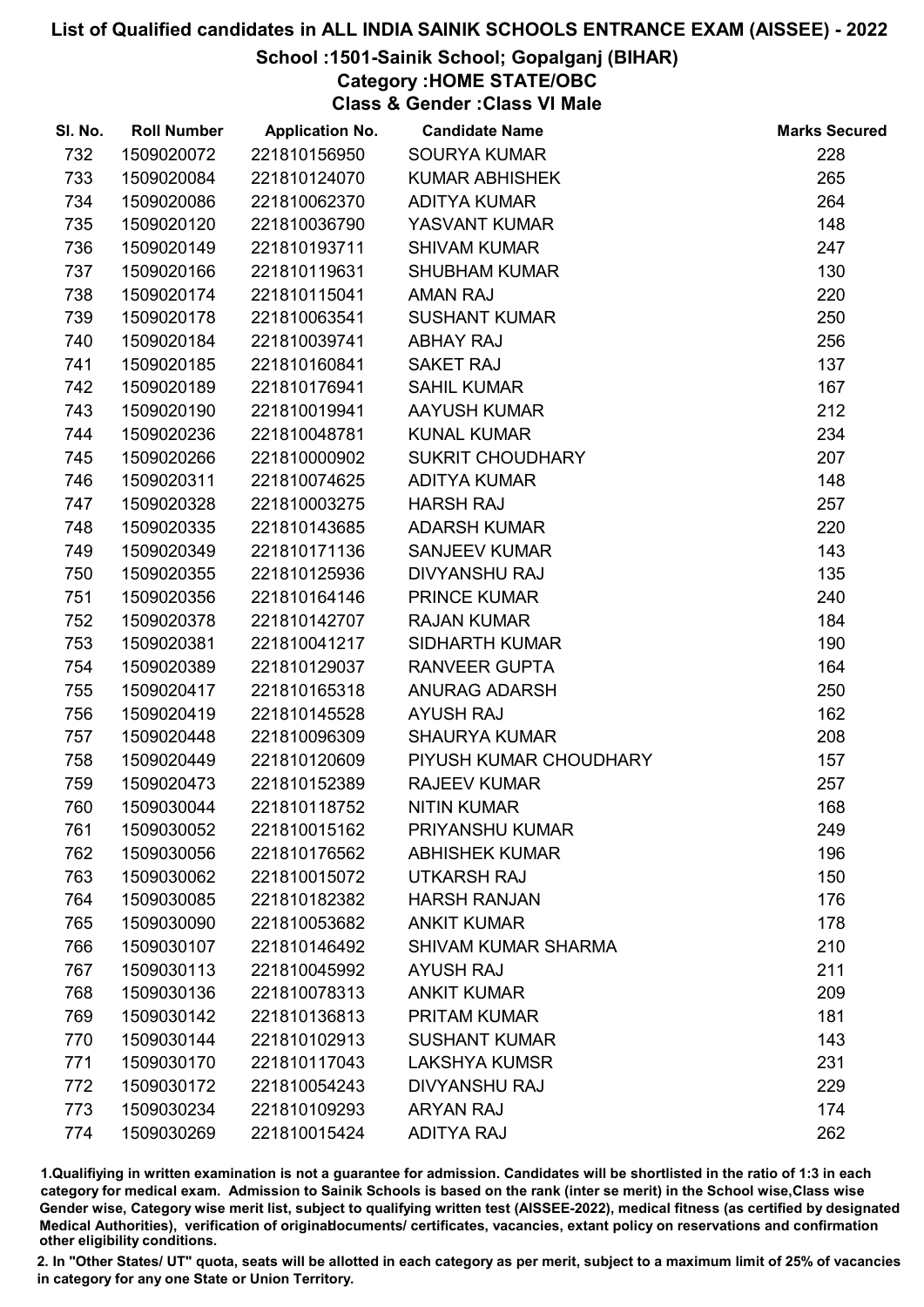# School :1501-Sainik School; Gopalganj (BIHAR)

Category :HOME STATE/OBC

Class & Gender :Class VI Male

| SI. No. | <b>Roll Number</b> | <b>Application No.</b> | <b>Candidate Name</b>    | <b>Marks Secured</b> |
|---------|--------------------|------------------------|--------------------------|----------------------|
| 775     | 1509030309         | 221810123854           | <b>HIMANSHU SHEKHAR</b>  | 207                  |
| 776     | 1509030328         | 221810028774           | <b>SUSHANT KUMAR</b>     | 254                  |
| 777     | 1509030330         | 221810160874           | <b>RISHIKESH SAH</b>     | 156                  |
| 778     | 1509030334         | 221810131284           | PRIYANSHU KRISHNA        | 242                  |
| 779     | 1509030358         | 221810122305           | <b>ANISH KUMAR</b>       | 236                  |
| 780     | 1509030376         | 221810015915           | <b>ANSHU ARYAN</b>       | 184                  |
| 781     | 1509030384         | 221810113525           | <b>HIMANSHU KUMAR</b>    | 189                  |
| 782     | 1509030438         | 221810151575           | <b>PRINCE RAJ</b>        | 174                  |
| 783     | 1509030472         | 221810029506           | <b>VASHU RAJ</b>         | 235                  |
| 784     | 1509040022         | 221810101136           | PRATYUSH ANAND           | 205                  |
| 785     | 1509040028         | 221810144636           | AISHWARYA ANAND          | 269                  |
| 786     | 1509040047         | 221810129156           | KUMAR SAKSHAM SAKET      | 155                  |
| 787     | 1509040051         | 221810082556           | <b>APURV PRASAD</b>      | 223                  |
| 788     | 1509040057         | 221810014166           | <b>UTKARSH KUMAR</b>     | 267                  |
| 789     | 1509040063         | 221810050466           | <b>RANDHIR KUMAR</b>     | 161                  |
| 790     | 1509040068         | 221810189766           | <b>GAURAV KUMAR</b>      | 209                  |
| 791     | 1509040101         | 221810118986           | <b>TEJAS GUPTA</b>       | 245                  |
| 792     | 1509040106         | 221810099396           | <b>KUMUD RANJAN</b>      | 217                  |
| 793     | 1509040117         | 221810098207           | <b>DIVYA KUMAR BADAL</b> | 149                  |
| 794     | 1509040146         | 221810062027           | <b>ANAND KUMAR</b>       | 238                  |
| 795     | 1509040171         | 221810182347           | <b>ARYAN KUMAR</b>       | 203                  |
| 796     | 1509040193         | 221810076267           | <b>ANURAG RAJ</b>        | 159                  |
| 797     | 1509040217         | 221810171497           | ADIVYA NAMAN             | 221                  |
| 798     | 1509040253         | 221810014918           | <b>VIVEK KUMAR</b>       | 246                  |
| 799     | 1509040290         | 221810023058           | <b>RISHABH KUMAR</b>     | 180                  |
| 800     | 1509040315         | 221810020078           | <b>ARYAN KISHOR</b>      | 197                  |
| 801     | 1509040343         | 221810003298           | <b>MANAS</b>             | 156                  |
| 802     | 1509040368         | 221810103719           | <b>ANSH RAJ</b>          | 239                  |
| 803     | 1509040394         | 221810007939           | <b>PRINCE KUMAR</b>      | 215                  |
| 804     | 1509040396         | 221810103149           | <b>UTSAV KUMAR</b>       | 208                  |
| 805     | 1509040433         | 221810044379           | <b>ARNAV SAHU</b>        | 174                  |
| 806     | 1509040434         | 221810087379           | <b>PRAJESH SHARMA</b>    | 135                  |
| 807     | 1509040437         | 221810006479           | <b>ARAV KUMAR</b>        | 245                  |
| 808     | 1509040438         | 221810099479           | YASH RAJ                 | 179                  |
| 809     | 1509040452         | 221810103889           | <b>ATUL KUMAR</b>        | 192                  |
| 810     | 1509040457         | 221810012299           | <b>ABHISHEK RAJ</b>      | 244                  |
| 811     | 1510010004         | 221810106010           | <b>SUMIT RAJ</b>         | 219                  |
| 812     | 1510010021         | 221810147830           | <b>SURYA KANT SHARMA</b> | 197                  |
| 813     | 1510010029         | 221810021550           | <b>VIPIN KUMAR</b>       | 155                  |
| 814     | 1510010034         | 221810026360           | <b>AMRIT RAJ</b>         | 204                  |
| 815     | 1510010046         | 221810181880           | <b>SHIVAM KUMAR</b>      | 225                  |
| 816     | 1510010064         | 221810180021           | <b>KAUSHAL KUMAR</b>     | 223                  |
| 817     | 1510010077         | 221810159931           | <b>AAKASH KUMAR</b>      | 226                  |

1.Qualifiying in written examination is not a guarantee for admission. Candidates will be shortlisted in the ratio of 1:3 in each category for medical exam. Admission to Sainik Schools is based on the rank (inter se merit) in the School wise,Class wise Gender wise, Category wise merit list, subject to qualifying written test (AISSEE-2022), medical fitness (as certified by designated Medical Authorities), verification of originablocuments/ certificates, vacancies, extant policy on reservations and confirmation other eligibility conditions.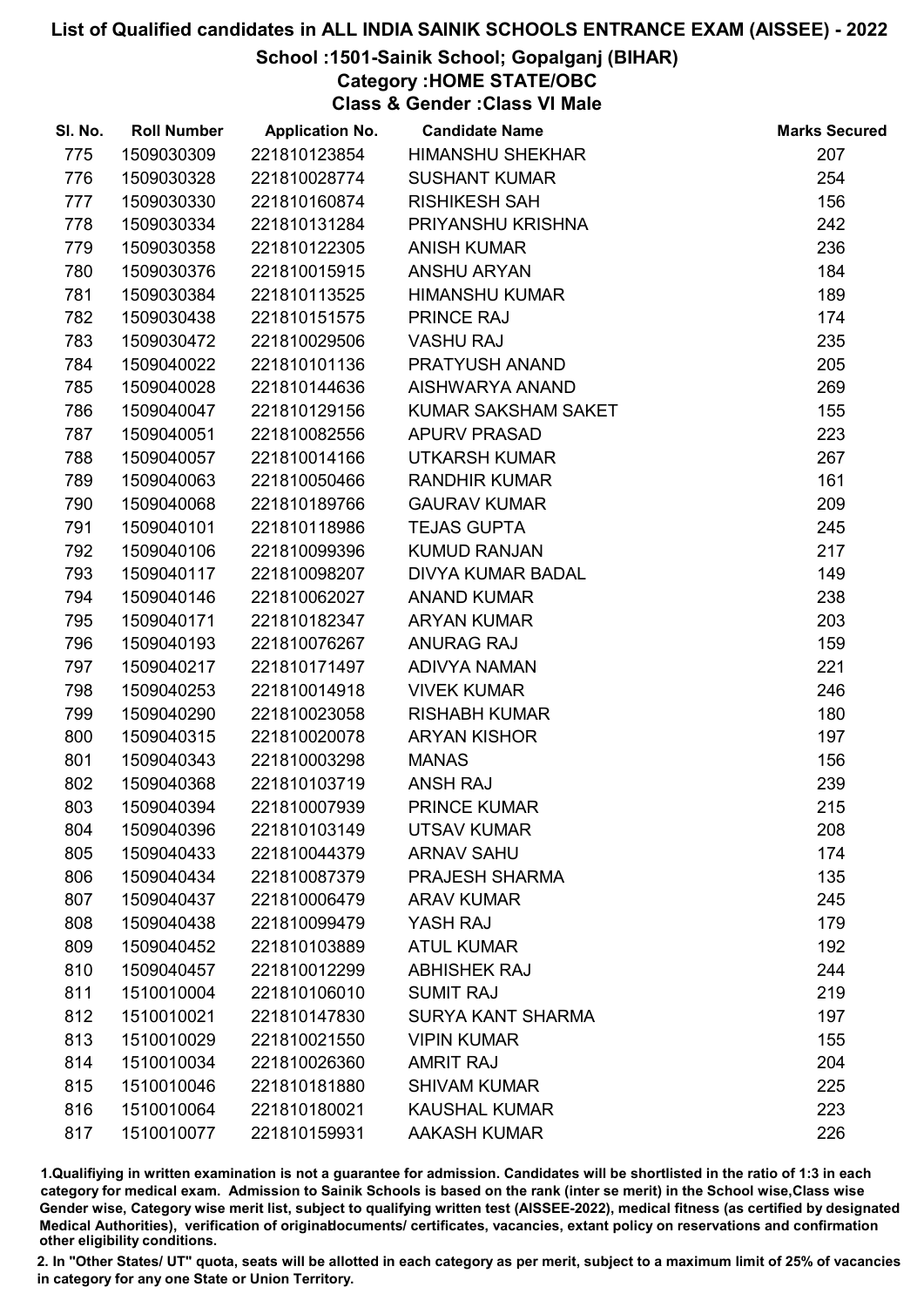# School :1501-Sainik School; Gopalganj (BIHAR)

Category :HOME STATE/OBC

Class & Gender :Class VI Male

| SI. No. | <b>Roll Number</b> | <b>Application No.</b> | <b>Candidate Name</b>       | <b>Marks Secured</b> |
|---------|--------------------|------------------------|-----------------------------|----------------------|
| 818     | 1510010084         | 221810141251           | <b>ANIKET RAJ</b>           | 148                  |
| 819     | 1510010107         | 221810022602           | CHANDRA PRAKASH YADAV       | 177                  |
| 820     | 1510010110         | 221810109112           | <b>AYUSH RAJ</b>            | 199                  |
| 821     | 1510010113         | 221810122412           | NIRBHAY BHARTI              | 203                  |
| 822     | 1510010119         | 221810153922           | <b>MUNNA KUMAR</b>          | 248                  |
| 823     | 1510010121         | 221810124232           | <b>RAJAN KUMAR</b>          | 242                  |
| 824     | 1510010141         | 221810143562           | <b>PRINCE KUMAR</b>         | 135                  |
| 825     | 1510010149         | 221810149872           | <b>SURAJ KUMAR</b>          | 221                  |
| 826     | 1510010154         | 221810145292           | <b>SHIVRAJ</b>              | 238                  |
| 827     | 1510010158         | 221810145792           | <b>ANAND KUMAR</b>          | 242                  |
| 828     | 1510010173         | 221810174223           | <b>ANKIT KUMAR</b>          | 163                  |
| 829     | 1510010177         | 221810001233           | PRINCE RAJ                  | 233                  |
| 830     | 1510010181         | 221810111743           | <b>ANKIT RAJ</b>            | 250                  |
| 831     | 1510010185         | 221810103363           | <b>INDREN PRAKASH</b>       | 236                  |
| 832     | 1510010186         | 221810196863           | <b>DEEPAK KUMAR</b>         | 178                  |
| 833     | 1510010189         | 221810173573           | <b>PRAMANIK KUMAR</b>       | 242                  |
| 834     | 1510010201         | 221810142893           | <b>BHANU PRATAP PANDIT</b>  | 120                  |
| 835     | 1510010208         | 221810157514           | <b>AKASH KUMAR</b>          | 172                  |
| 836     | 1510010218         | 221810173034           | <b>ANKUSH KUMAR</b>         | 128                  |
| 837     | 1510010232         | 221810105054           | <b>RAJA KUMAR</b>           | 266                  |
| 838     | 1510010235         | 221810149154           | <b>RAJIV KUMAR</b>          | 178                  |
| 839     | 1510010267         | 221810157515           | <b>RUPESH KUMAR</b>         | 211                  |
| 840     | 1510010270         | 221810148715           | <b>MAHANSHU KUMAR</b>       | 124                  |
| 841     | 1510010273         | 221810137915           | <b>HIMANSHU KUMAR</b>       | 248                  |
| 842     | 1510010287         | 221810149635           | <b>AMAN KUMAR</b>           | 184                  |
| 843     | 1510020015         | 221810126810           | <b>VIKRAM KUMAR</b>         | 234                  |
| 844     | 1510020046         | 221810153870           | <b>NISHANT KUMAR</b>        | 221                  |
| 845     | 1510020052         | 221810057780           | <b>RISHIKESH KUMAR</b>      | 246                  |
| 846     | 1510020081         | 221810083241           | <b>GOLU RAJ</b>             | 220                  |
| 847     | 1510020089         | 221810001451           | <b>HARSH RAJ</b>            | 233                  |
| 848     | 1510020117         | 221810134612           | <b>SHIVAM RAJ</b>           | 166                  |
| 849     | 1510020141         | 221810111062           | <b>ABHINAV PATEL</b>        | 264                  |
| 850     | 1510020143         | 221810098062           | <b>SAGAR KUMAR</b>          | 280                  |
| 851     | 1510020155         | 221810052182           | <b>ROHIT BHUSHAN</b>        | 249                  |
| 852     | 1510020158         | 221810117582           | PRABHAT KUMAR               | 224                  |
| 853     | 1510020165         | 221810165155           | <b>SURAJ BHAN KUMAR</b>     | 270                  |
| 854     | 1510020188         | 221810059995           | <b>JISAS RAY</b>            | 160                  |
| 855     | 1510020191         | 221810124306           | <b>SHAMBHU KUMAR</b>        | 224                  |
| 856     | 1510020192         | 221810065306           | <b>HARSH RAJ</b>            | 233                  |
| 857     | 1510020203         | 221810161916           | <b>ABHISHEK KUMAR</b>       | 245                  |
| 858     | 1510020225         | 221810103076           | <b>MILIND SHEKHAR PATEL</b> | 229                  |
| 859     | 1510020244         | 221810147837           | <b>HIMANSHU KUMAR</b>       | 232                  |
| 860     | 1510020274         | 221810161597           | <b>ABHINAV KUMAR</b>        | 229                  |

1.Qualifiying in written examination is not a guarantee for admission. Candidates will be shortlisted in the ratio of 1:3 in each category for medical exam. Admission to Sainik Schools is based on the rank (inter se merit) in the School wise,Class wise Gender wise, Category wise merit list, subject to qualifying written test (AISSEE-2022), medical fitness (as certified by designated Medical Authorities), verification of originablocuments/ certificates, vacancies, extant policy on reservations and confirmation other eligibility conditions.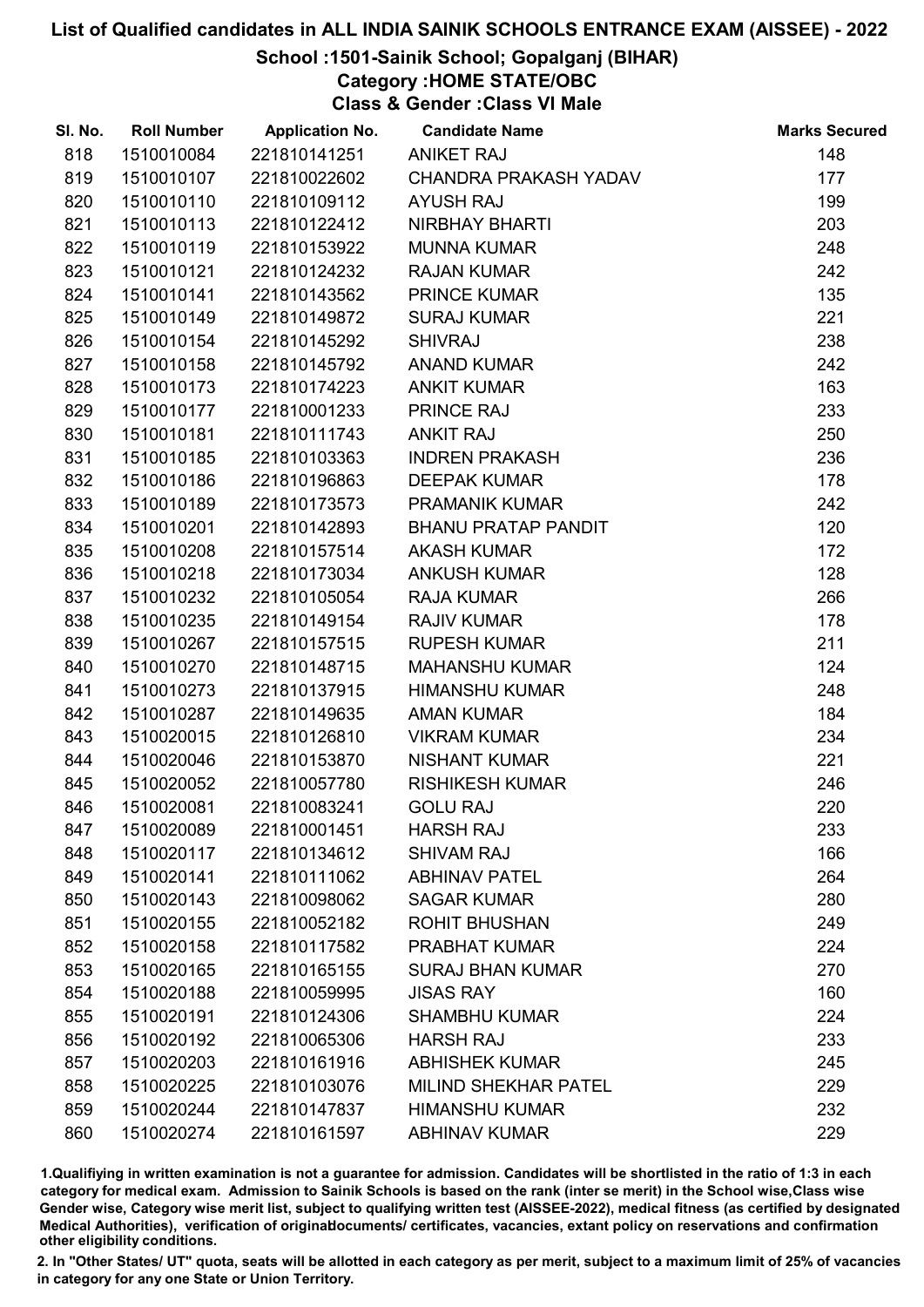## School :1501-Sainik School; Gopalganj (BIHAR)

Category :HOME STATE/OBC

Class & Gender :Class VI Male

| SI. No. | <b>Roll Number</b> | <b>Application No.</b> | <b>Candidate Name</b>      | <b>Marks Secured</b> |
|---------|--------------------|------------------------|----------------------------|----------------------|
| 861     | 1510020281         | 221810071318           | <b>CHIRAG CHANDRA DEO</b>  | 256                  |
| 862     | 1510020298         | 221810148938           | <b>ANISH KUMAR</b>         | 199                  |
| 863     | 1510020300         | 221810103248           | PRIYESH KUMAR              | 238                  |
| 864     | 1510020303         | 221810120058           | <b>HARSH NANDAN</b>        | 239                  |
| 865     | 1510020330         | 221810148209           | <b>SHUBH NARAYAN</b>       | 249                  |
| 866     | 1510020333         | 221810163809           | <b>SURAJ KUMAR</b>         | 212                  |
| 867     | 1510020345         | 221810158729           | <b>ARYAN RAJ</b>           | 264                  |
| 868     | 1510020351         | 221810150049           | <b>RAJA KUMAR</b>          | 245                  |
| 869     | 1510020352         | 221810117249           | <b>RISHU RAJ</b>           | 146                  |
| 870     | 1510020357         | 221810004159           | <b>DHEERAJ KUMAR</b>       | 273                  |
| 871     | 1510020367         | 221810147979           | <b>PAWAN KUMAR</b>         | 225                  |
| 872     | 1510030013         | 221810117433           | <b>SHASHIKANT KUMAR</b>    | 229                  |
| 873     | 1510030019         | 221810034843           | <b>HARIOM</b>              | 211                  |
| 874     | 1510030071         | 221810086144           | <b>RAVIKANT KUMAR</b>      | 248                  |
| 875     | 1510030103         | 221810055215           | <b>ANKIT PRABHAKAR</b>     | 193                  |
| 876     | 1510030118         | 221810108635           | <b>JEETESH RAJ</b>         | 262                  |
| 877     | 1510030128         | 221810098065           | ASHISH RANJAN KUMAR        | 251                  |
| 878     | 1510030151         | 221810111295           | <b>ABHINAV ANAND</b>       | 222                  |
| 879     | 1510030170         | 221810117726           | <b>CHANDAN KUMAR</b>       | 184                  |
| 880     | 1510030185         | 221810098066           | <b>SATYAM KUMAR</b>        | 237                  |
| 881     | 1510030239         | 221810115077           | <b>ROHIT KUMAR</b>         | 278                  |
| 882     | 1510030283         | 221810098058           | <b>SAURAV RAJ</b>          | 244                  |
| 883     | 1510030288         | 221810143278           | <b>ANSH RAJ</b>            | 204                  |
| 884     | 1510030295         | 221810056188           | <b>RAJU KUMAR</b>          | 194                  |
| 885     | 1510030311         | 221810136609           | <b>SHAHIL SAURAV</b>       | 272                  |
| 886     | 1510030343         | 221810086069           | <b>RAJNISH RAJ</b>         | 255                  |
| 887     | 1510030350         | 221810124779           | <b>KRRISH KUMAR</b>        | 241                  |
| 888     | 1511020010         | 221810088700           | <b>RAUNAK KUMAR</b>        | 158                  |
| 889     | 1511020017         | 221810193310           | <b>MAHAMMAD REHAN</b>      | 148                  |
| 890     | 1511020020         | 221810063510           | <b>RANDHEER KUMAR</b>      | 238                  |
| 891     | 1511020031         | 221810076920           | <b>ABHISHEK RAJ</b>        | 216                  |
| 892     | 1511020042         | 221810146040           | <b>ADITYA RAJ SUMAN</b>    | 269                  |
| 893     | 1511020043         | 221810032240           | ROHIT RAJ BADAL            | 172                  |
| 894     | 1511020060         | 221810126160           | <b>SATYA PRAKASH</b>       | 180                  |
| 895     | 1511020065         | 221810130560           | <b>MANISH KUMAR YADAV</b>  | 181                  |
| 896     | 1511020089         | 221810028080           | <b>ANKUL KUMAR</b>         | 243                  |
| 897     | 1511020092         | 221810030380           | <b>SHUBHAM KUMAR</b>       | 165                  |
| 898     | 1511020108         | 221810157890           | <b>SUNDRAM</b>             | 224                  |
| 899     | 1511020110         | 221810029990           | <b>MOHIT KUMAR</b>         | 267                  |
| 900     | 1511020126         | 221810045411           | AASHISH KUMAR RANJAN       | 257                  |
| 901     | 1511020133         | 221810120121           | <b>ABHINAV ISHU SHARMA</b> | 236                  |
| 902     | 1511020142         | 221810182921           | <b>RAVI RANJAN</b>         | 250                  |
| 903     | 1511020151         | 221810172731           | PIYUSH KUMAR               | 202                  |

1.Qualifiying in written examination is not a guarantee for admission. Candidates will be shortlisted in the ratio of 1:3 in each category for medical exam. Admission to Sainik Schools is based on the rank (inter se merit) in the School wise,Class wise Gender wise, Category wise merit list, subject to qualifying written test (AISSEE-2022), medical fitness (as certified by designated Medical Authorities), verification of originablocuments/ certificates, vacancies, extant policy on reservations and confirmation other eligibility conditions.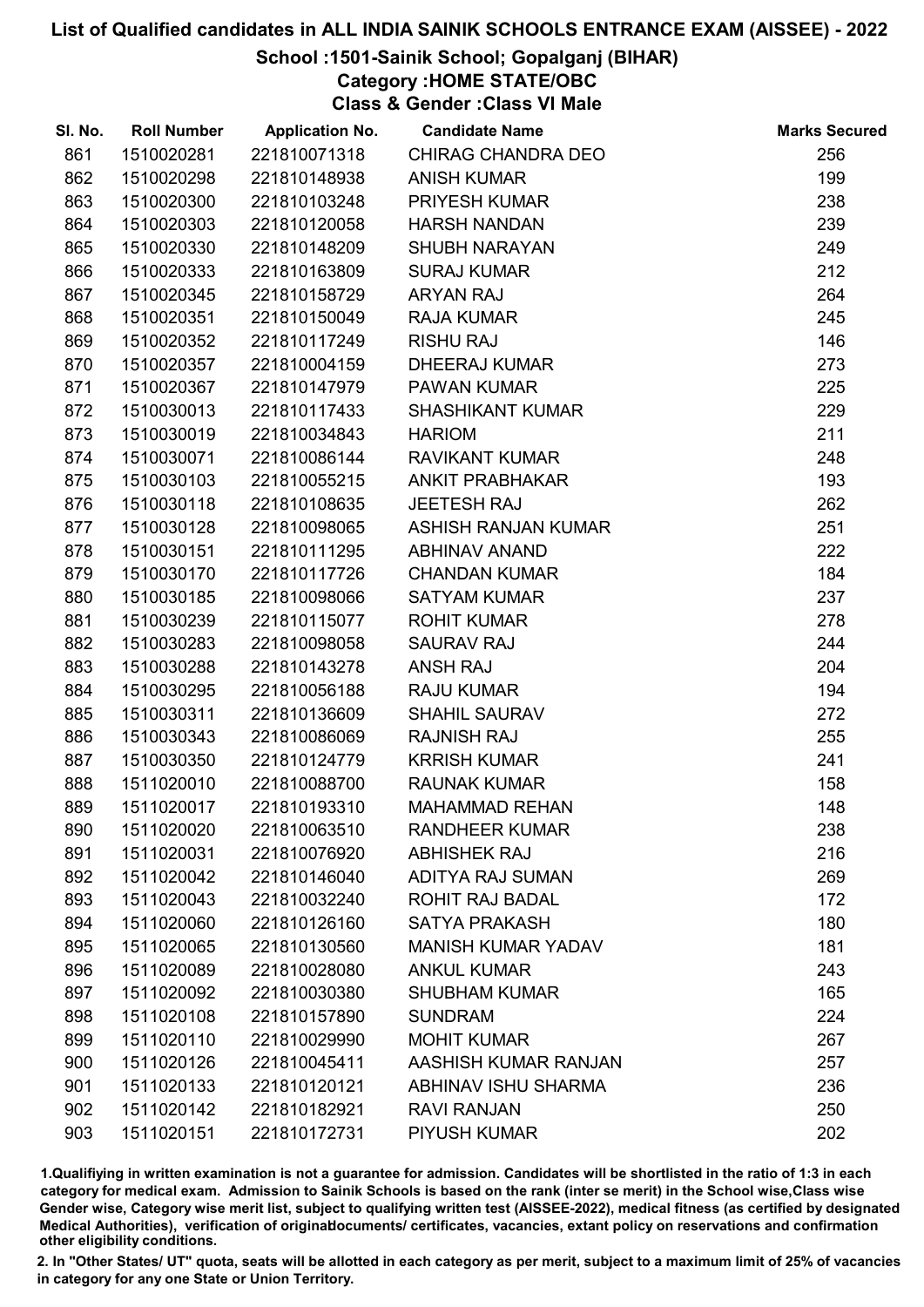## School :1501-Sainik School; Gopalganj (BIHAR)

Category :HOME STATE/OBC

Class & Gender :Class VI Male

| SI. No. | <b>Roll Number</b> | <b>Application No.</b> | <b>Candidate Name</b>     | <b>Marks Secured</b> |
|---------|--------------------|------------------------|---------------------------|----------------------|
| 904     | 1511020164         | 221810098841           | <b>SWARIT KUMAR</b>       | 191                  |
| 905     | 1511020185         | 221810078071           | <b>ABHINAV RAJ</b>        | 231                  |
| 906     | 1511020193         | 221810094771           | <b>LAKSHYA RAJ</b>        | 238                  |
| 907     | 1511020211         | 221810124591           | <b>SANTOSH KUMAR</b>      | 218                  |
| 908     | 1511020219         | 221810066102           | SATYNANDAN TUSHAR         | 251                  |
| 909     | 1511020229         | 221810133902           | PRINCE ANAND              | 234                  |
| 910     | 1511020258         | 221810150632           | <b>SURYANSH KUMAR</b>     | 267                  |
| 911     | 1511020288         | 221810154272           | <b>SANTU KUMAR</b>        | 196                  |
| 912     | 1511020301         | 221810077482           | <b>KESHAV KUMAR</b>       | 254                  |
| 913     | 1511020317         | 221810109192           | <b>PRASHANT KUMAR</b>     | 271                  |
| 914     | 1511020319         | 221810039592           | <b>PRINCE RAJ</b>         | 275                  |
| 915     | 1511020321         | 221810166992           | <b>SHIVAM KUMAR SINGH</b> | 203                  |
| 916     | 1511020326         | 221810126403           | <b>ANSHU BHARTI</b>       | 264                  |
| 917     | 1511020329         | 221810060703           | YASH RAJ                  | 208                  |
| 918     | 1511020336         | 221810081613           | <b>RAJA KUMAR</b>         | 166                  |
| 919     | 1511020343         | 221810142023           | <b>RAJ PRATAP</b>         | 250                  |
| 920     | 1511020361         | 221810176033           | <b>RAJBAL SINGH</b>       | 224                  |
| 921     | 1511020370         | 221810130633           | <b>SUMAN KUMAR</b>        | 241                  |
| 922     | 1511020401         | 221810117353           | <b>GAURAV KUMAR</b>       | 234                  |
| 923     | 1511020409         | 221810072953           | <b>RITURAJ BHARTI</b>     | 268                  |
| 924     | 1511020415         | 221810193363           | <b>ASHWANI PATEL</b>      | 208                  |
| 925     | 1511020431         | 221810116273           | <b>JITESH RAJ</b>         | 224                  |
| 926     | 1511020437         | 221810022773           | <b>BIPIN KUMAR</b>        | 250                  |
| 927     | 1511020443         | 221810157283           | <b>SARGAM RAJ</b>         | 191                  |
| 928     | 1511020468         | 221810062304           | <b>RAUSHAN KUMAR</b>      | 148                  |
| 929     | 1511020472         | 221810125504           | <b>RAJ TILAK KUMAR</b>    | 256                  |
| 930     | 1511020479         | 221810124314           | <b>AVINASH KUMAR</b>      | 275                  |
| 931     | 1511020482         | 221810157414           | PIYUSH RAJ                | 221                  |
| 932     | 1511020483         | 221810032514           | MOHIT RAJ BADAL           | 171                  |
| 933     | 1511020502         | 221810081434           | <b>ABHINAV SINHA</b>      | 137                  |
| 934     | 1511020517         | 221810007344           | <b>PIYUSH KUMAR</b>       | 178                  |
| 935     | 1511020527         | 221810091354           | <b>AANAND KUMAR</b>       | 224                  |
| 936     | 1511020534         | 221810078654           | <b>DAYANIDHI KUMAR</b>    | 150                  |
| 937     | 1511020539         | 221810062954           | AADITYA RANJAN            | 207                  |
| 938     | 1511020545         | 221810069564           | <b>KUNAL ROY</b>          | 136                  |
| 939     | 1511020549         | 221810124764           | <b>VISHWAJEET KUMAR</b>   | 259                  |
| 940     | 1511020550         | 221810147764           | <b>ANUJ KUMAR</b>         | 216                  |
| 941     | 1511030008         | 221810121774           | <b>SAKSHAM NARAYAN</b>    | 235                  |
| 942     | 1511030031         | 221810064105           | <b>NANDAN KUMAR</b>       | 251                  |
| 943     | 1511030035         | 221810028405           | <b>ARYAN RANJAN</b>       | 229                  |
| 944     | 1511030043         | 221810074115           | <b>AMAN KUMAR</b>         | 239                  |
| 945     | 1511030048         | 221810062415           | <b>RANJIT KUMAR YADAV</b> | 207                  |
| 946     | 1511030065         | 221810057925           | <b>SHUBHAM SINHA</b>      | 280                  |

1.Qualifiying in written examination is not a guarantee for admission. Candidates will be shortlisted in the ratio of 1:3 in each category for medical exam. Admission to Sainik Schools is based on the rank (inter se merit) in the School wise,Class wise Gender wise, Category wise merit list, subject to qualifying written test (AISSEE-2022), medical fitness (as certified by designated Medical Authorities), verification of originablocuments/ certificates, vacancies, extant policy on reservations and confirmation other eligibility conditions.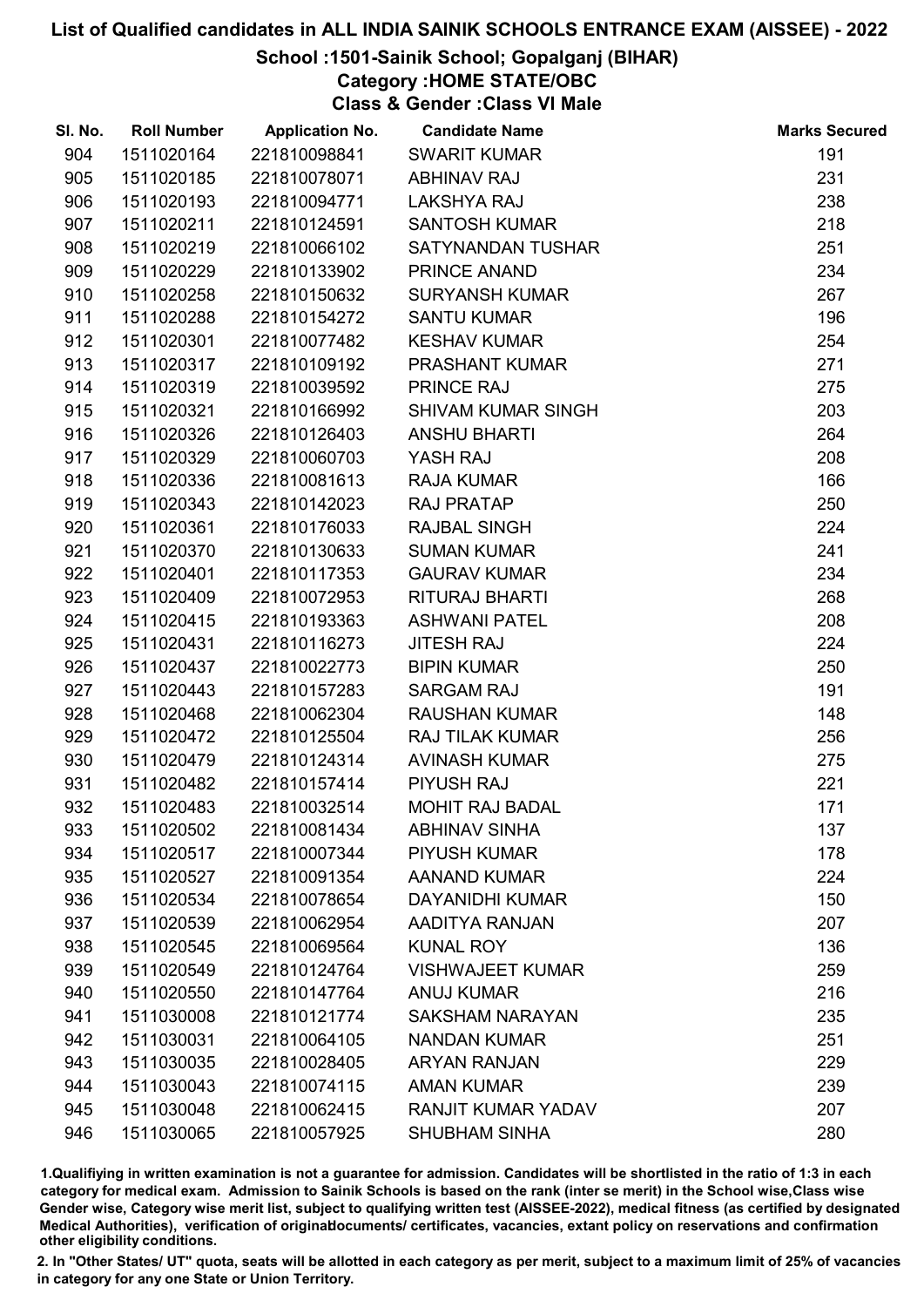## School :1501-Sainik School; Gopalganj (BIHAR)

Category :HOME STATE/OBC

Class & Gender :Class VI Male

| SI. No. | <b>Roll Number</b> | <b>Application No.</b> | <b>Candidate Name</b>     | <b>Marks Secured</b> |
|---------|--------------------|------------------------|---------------------------|----------------------|
| 947     | 1511030066         | 221810129035           | PRINCE RAJ                | 235                  |
| 948     | 1511030069         | 221810028235           | <b>SANT KUMAR</b>         | 255                  |
| 949     | 1511030081         | 221810135545           | <b>AMAN KUMAR</b>         | 182                  |
| 950     | 1511030083         | 221810072645           | <b>AMIT RAJ</b>           | 257                  |
| 951     | 1511030088         | 221810187745           | <b>ARYA NANDAN</b>        | 263                  |
| 952     | 1511030133         | 221810090675           | <b>VIKASH KUMAR</b>       | 254                  |
| 953     | 1511030143         | 221810031485           | PUNIT PRATAP SINGH        | 234                  |
| 954     | 1511030151         | 221810095885           | <b>GOLDEN KUMAR</b>       | 246                  |
| 955     | 1511030166         | 221810022406           | <b>ASHISH KUMAR</b>       | 255                  |
| 956     | 1511030185         | 221810062126           | <b>ANKIT KUMAR</b>        | 175                  |
| 957     | 1511030191         | 221810090526           | <b>RAVIKISHAN KUMAR</b>   | 242                  |
| 958     | 1511030195         | 221810116826           | <b>SATYAM RAJ</b>         | 241                  |
| 959     | 1511030207         | 221810140246           | <b>SHUBHAM KUMAR</b>      | 177                  |
| 960     | 1511030217         | 221810028356           | <b>MOHIT RAJ</b>          | 252                  |
| 961     | 1511030218         | 221810030456           | <b>KUMAR NIRMAL</b>       | 208                  |
| 962     | 1511030229         | 221810051166           | <b>JAYUSH KUMAR GUPTA</b> | 232                  |
| 963     | 1511030239         | 221810169076           | <b>RAJA KUMAR</b>         | 196                  |
| 964     | 1511030266         | 221810124486           | <b>ASHUTOSH KUMAR</b>     | 261                  |
| 965     | 1511030324         | 221810170237           | <b>SHIVAM KUMAR</b>       | 243                  |
| 966     | 1511030325         | 221810146437           | <b>PRASHANT KUMAR</b>     | 208                  |
| 967     | 1511030332         | 221810132547           | <b>SONU KUMAR</b>         | 230                  |
| 968     | 1511030360         | 221810039667           | <b>ANSHU KUMAR</b>        | 227                  |
| 969     | 1511030367         | 221810126077           | <b>RAVI RANJAN KUMAR</b>  | 220                  |
| 970     | 1511030368         | 221810193177           | <b>RAUSHAN KUMAR</b>      | 241                  |
| 971     | 1511030391         | 221810131697           | <b>SANDEEP KUMAR</b>      | 153                  |
| 972     | 1511030392         | 221810153697           | <b>ADARSH RAJ</b>         | 189                  |
| 973     | 1511030394         | 221810145697           | <b>UNNAT KRISHNA</b>      | 246                  |
| 974     | 1511030408         | 221810039508           | <b>RAJA BABU</b>          | 285                  |
| 975     | 1511030420         | 221810115718           | <b>UTKARSH RAJ</b>        | 237                  |
| 976     | 1511030436         | 221810003728           | <b>RADHE KRISHNA</b>      | 246                  |
| 977     | 1511030450         | 221810069438           | PIYUSHKAR SINGH           | 241                  |
| 978     | 1511030455         | 221810124938           | <b>VIVEK KUMAR</b>        | 228                  |
| 979     | 1511040053         | 221810072720           | PRINCE PRABHAT            | 241                  |
| 980     | 1511040072         | 221810002140           | <b>TASMEEM DANISH</b>     | 194                  |
| 981     | 1511040117         | 221810012670           | <b>AMIT RAJ</b>           | 254                  |
| 982     | 1511040162         | 221810089601           | <b>AMARNATH RAJ</b>       | 201                  |
| 983     | 1511040214         | 221810031731           | <b>ARYAN KUMAR</b>        | 221                  |
| 984     | 1511040258         | 221810096661           | <b>FARHAN</b>             | 238                  |
| 985     | 1511040319         | 221810155502           | <b>ARYAN RAJ SINGH</b>    | 191                  |
| 986     | 1511040334         | 221810157668           | <b>TRILOCHAN KUMAR</b>    | 165                  |
| 987     | 1511040337         | 221810122278           | <b>ARK PATEL</b>          | 229                  |
| 988     | 1511040344         | 221810174188           | <b>NEERAJ KUMAR</b>       | 185                  |
| 989     | 1511040348         | 221810019288           | <b>SHREYASH MISHAL</b>    | 219                  |

1.Qualifiying in written examination is not a guarantee for admission. Candidates will be shortlisted in the ratio of 1:3 in each category for medical exam. Admission to Sainik Schools is based on the rank (inter se merit) in the School wise,Class wise Gender wise, Category wise merit list, subject to qualifying written test (AISSEE-2022), medical fitness (as certified by designated Medical Authorities), verification of originablocuments/ certificates, vacancies, extant policy on reservations and confirmation other eligibility conditions.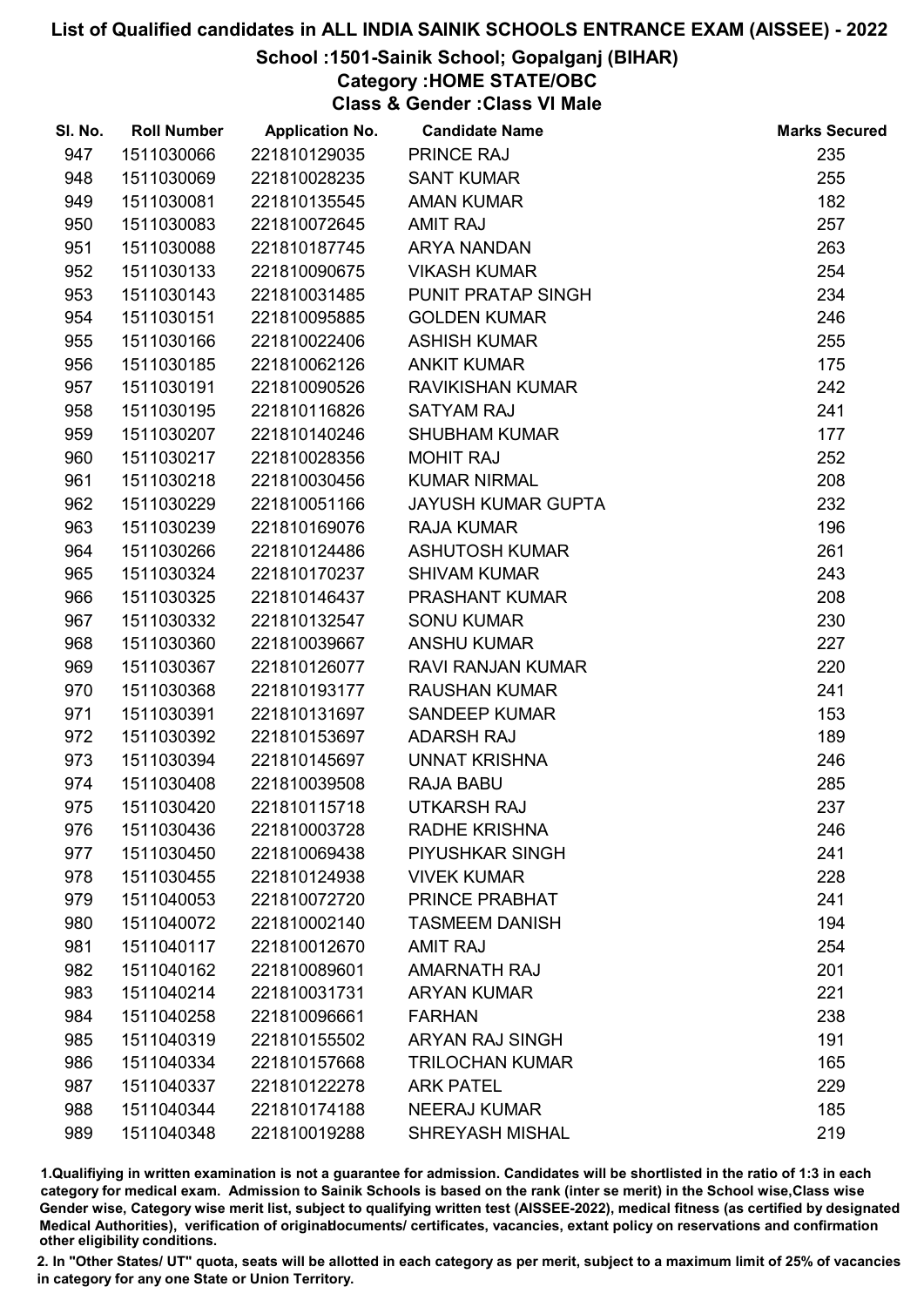# School :1501-Sainik School; Gopalganj (BIHAR)

Category :HOME STATE/OBC

Class & Gender :Class VI Male

| SI. No. | <b>Roll Number</b> | <b>Application No.</b> | <b>Candidate Name</b>     | <b>Marks Secured</b> |
|---------|--------------------|------------------------|---------------------------|----------------------|
| 990     | 1511040352         | 221810193488           | <b>AMIT KUMAR</b>         | 262                  |
| 991     | 1511040380         | 221810099309           | <b>SATYAM KUMAR</b>       | 234                  |
| 992     | 1511040394         | 221810059819           | <b>ADITY RAJ</b>          | 256                  |
| 993     | 1511040410         | 221810160539           | <b>NISHANT RAJ</b>        | 216                  |
| 994     | 1511040426         | 221810114649           | NITESH RAJ                | 256                  |
| 995     | 1511040438         | 221810097559           | <b>ABHINAV BHARTI</b>     | 218                  |
| 996     | 1511040459         | 221810173579           | <b>AYUSH RAJ</b>          | 226                  |
| 997     | 1511040464         | 221810028979           | <b>SHUBHAM KUMAR</b>      | 248                  |
| 998     | 1511040470         | 221810125789           | <b>RAHUL KUMAR</b>        | 244                  |
| 999     | 1511040478         | 221810056699           | <b>MANISH KUMAR</b>       | 227                  |
| 1000    | 1511050097         | 221810179082           | SHIVANSHU RAJ             | 205                  |
| 1001    | 1511050109         | 221810079782           | <b>VIVEK KUMAR</b>        | 147                  |
| 1002    | 1511050128         | 221810125003           | ADITYA ANUPAM             | 217                  |
| 1003    | 1511050140         | 221810151503           | AADITYA RAJ               | 160                  |
| 1004    | 1511050283         | 221810156304           | <b>PRINCE KUMAR</b>       | 165                  |
| 1005    | 1511050287         | 221810092504           | <b>ANKIT KUMAR</b>        | 127                  |
| 1006    | 1511050288         | 221810167504           | <b>PIYUSH KUMAR</b>       | 179                  |
| 1007    | 1511050362         | 221810192644           | <b>RANKIT KUMAR YADAV</b> | 175                  |
| 1008    | 1511050381         | 221810087754           | <b>LAV KUMAR</b>          | 266                  |
| 1009    | 1511050389         | 221810046864           | <b>SHIVANSH RAJ</b>       | 185                  |
| 1010    | 1511050448         | 221810148405           | <b>HARSHIT RAJ</b>        | 149                  |
| 1011    | 1511060037         | 221810188845           | <b>SIDDHARTH KUMAR</b>    | 157                  |
| 1012    | 1511060061         | 221810173465           | <b>SUSHANT KUMAR</b>      | 208                  |
| 1013    | 1511060086         | 221810165685           | <b>RAVI KANT KUMAR</b>    | 148                  |
| 1014    | 1511060136         | 221810145726           | <b>ARYAN RAJ</b>          | 203                  |
| 1015    | 1511060171         | 221810121256           | <b>NALIN CHANDRA</b>      | 240                  |
| 1016    | 1511060238         | 221810137096           | <b>AMIT KUAMR</b>         | 212                  |
| 1017    | 1511060266         | 221810127607           | <b>SATVIK SINGH</b>       | 240                  |
| 1018    | 1511060362         | 221810054167           | <b>RISHU KUMAR</b>        | 179                  |
| 1019    | 1511060372         | 221810020867           | <b>JIGYANSHU KUMAR</b>    | 257                  |
| 1020    | 1511060463         | 221810069618           | <b>ARYAN KUMAR</b>        | 138                  |
| 1021    | 1511070044         | 221810030258           | PRATEEK SINGH             | 202                  |
| 1022    | 1511070063         | 221810152568           | <b>SAHIL KUMAR</b>        | 267                  |
| 1023    | 1511070081         | 221810007578           | <b>AMAN KUMAR YADAV</b>   | 127                  |
| 1024    | 1511070130         | 221810018219           | <b>AVINASH KUMAR</b>      | 260                  |
| 1025    | 1511070142         | 221810185429           | AARAV RITURAJ             | 186                  |
| 1026    | 1511070155         | 221810119339           | <b>TEJAS YASHVARDHAN</b>  | 184                  |
| 1027    | 1511070180         | 221810002749           | <b>BHUGESH KUMAR</b>      | 184                  |
| 1028    | 1512010030         | 221810119700           | <b>ADITYA BHASKAR</b>     | 174                  |
| 1029    | 1512010041         | 221810179530           | <b>HARSH RAJ</b>          | 124                  |
| 1030    | 1512010054         | 221810112401           | <b>ABHIGYAN SHIVAM</b>    | 132                  |
| 1031    | 1512010055         | 221810025601           | <b>GAUTAM RAJA</b>        | 211                  |
| 1032    | 1512010061         | 221810066521           | <b>ANAND KUMAR</b>        | 285                  |

1.Qualifiying in written examination is not a guarantee for admission. Candidates will be shortlisted in the ratio of 1:3 in each category for medical exam. Admission to Sainik Schools is based on the rank (inter se merit) in the School wise,Class wise Gender wise, Category wise merit list, subject to qualifying written test (AISSEE-2022), medical fitness (as certified by designated Medical Authorities), verification of originablocuments/ certificates, vacancies, extant policy on reservations and confirmation other eligibility conditions.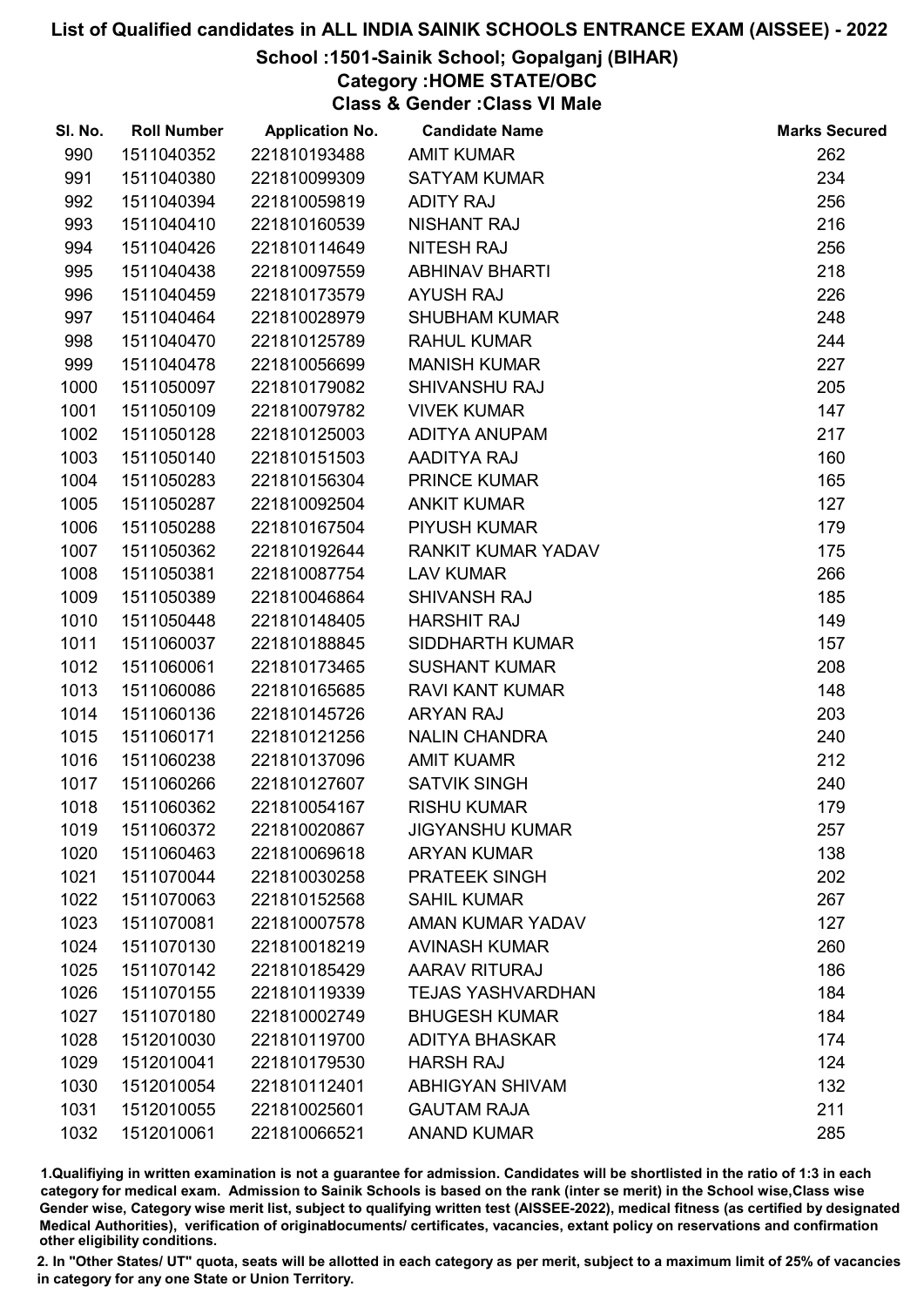# School :1501-Sainik School; Gopalganj (BIHAR)

Category :HOME STATE/OBC

Class & Gender :Class VI Male

| SI. No. | <b>Roll Number</b> | <b>Application No.</b> | <b>Candidate Name</b>    |    | <b>Marks Secured</b> |
|---------|--------------------|------------------------|--------------------------|----|----------------------|
| 1033    | 1512010081         | 221810094581           | <b>PRANAV KUMAR</b>      |    | 157                  |
| 1034    | 1512010086         | 221810076191           | <b>ALOK KUMAR</b>        |    | 147                  |
| 1035    | 1512010091         | 221810049612           | <b>DIPESH KUMAR</b>      |    | 240                  |
| 1036    | 1512010110         | 221810011082           | <b>GIRISH KUMAR</b>      |    | 266                  |
| 1037    | 1512010120         | 221810066413           | <b>PREMSNEHI KUMAR</b>   |    | 243                  |
| 1038    | 1512010131         | 221810153543           | PRIYANSHU KUMAR          |    | 185                  |
| 1039    | 1512010133         | 221810135943           | <b>HARISHANKAR KUMAR</b> |    | 184                  |
| 1040    | 1512010142         | 221810107963           | <b>UMASHANKAR KUMAR</b>  |    | 246                  |
| 1041    | 1512010154         | 221810181904           | <b>AYUSH KUMAR</b>       |    | 224                  |
| 1042    | 1512010166         | 221810087734           | NIKHIL KRISHNA BHARTIY   |    | 243                  |
| 1043    | 1512010185         | 221810029305           | <b>MANISH KUMAR</b>      |    | 134                  |
| 1044    | 1512010192         | 221810121225           | <b>NAVNEET ANAND</b>     |    | 122                  |
| 1045    | 1512010197         | 221810051145           | <b>AJIT KUMAR</b>        |    | 172                  |
| 1046    | 1512010208         | 221810146755           | <b>DEVRAJ RANJAN</b>     |    | 155                  |
| 1047    | 1512010231         | 221810036336           | ADITYA SRI KRISHNA       |    | 179                  |
| 1048    | 1512010238         | 221810120866           | <b>SUMAN KUMAR</b>       |    | 185                  |
| 1049    | 1512010258         | 221810159527           | ANUPAM AGAM              |    | 210                  |
| 1050    | 1512010262         | 221810144047           | <b>RAVISH ROSHAN</b>     |    | 237                  |
| 1051    | 1512010267         | 221810177647           | PRIYANSHU RAJ            |    | 149                  |
| 1052    | 1512010284         | 221810116797           | DAYANAND KUMAR           |    | 254                  |
| 1053    | 1512010285         | 221810029997           | PRATEEK RAJ              |    | 245                  |
| 1054    | 1512010289         | 221810175218           | <b>AYUSH RAJ</b>         |    | 219                  |
| 1055    | 1512010301         | 221810096258           | PRINCE KUMAR             |    | 132                  |
| 1056    | 1512010310         | 221810052278           | <b>KUNAL KISHOR</b>      |    | 233                  |
| 1057    | 1512010318         | 221810042109           | <b>LALAN KUMAR</b>       |    | 264                  |
| 1058    | 1512010326         | 221810112719           | <b>AAYUSH KUMAR</b>      |    | 198                  |
| 1059    | 1512010338         | 221810086599           | <b>AYUSH ANAND</b>       |    | 207                  |
| 1060    | 1512020004         | 221810077111           | <b>ANMOL KUMAR</b>       |    | 123                  |
| 1061    | 1512020060         | 221810030663           | <b>BHASKAR KUMAR</b>     |    | 257                  |
| 1062    | 1512020106         | 221810034725           | <b>ARMAN PRAKASH</b>     |    | 188                  |
| 1063    | 1512020116         | 221810030355           | <b>SHIVAM</b>            |    | 126                  |
| 1064    | 1513010018         | 221810195930           | PRIYANSHU KUMAR          |    | 262                  |
| 1065    | 1513010043         | 221810075990           | <b>SHIV KUMAR</b>        |    | 176                  |
| 1066    | 1513010075         | 221810029661           | NAITIK KUMAR VERMA       |    | 269                  |
| 1067    | 1513010087         | 221810070581           | <b>RITIK ROUSHAN</b>     |    | 237                  |
| 1068    | 1513010094         | 221810094802           | <b>ABHISHEK KUMAR</b>    |    | 235                  |
| 1069    | 1513010104         | 221810075032           | KAIF. ALI                |    | 177                  |
| 1070    | 1513010195         | 221810016493           | <b>DEEPAK KUMAR</b>      |    | 242                  |
| 1071    | 1513010277         | 221810031995           | <b>SATYAM SINGH</b>      |    | 230                  |
| 1072    | 1513020031         | 221810067902           | <b>ARYAN SINGH</b>       |    | 235                  |
| 1073    | 1513020052         | 221810089463           | <b>KAUSHAL RAJ</b>       | CG | 225                  |
| 1074    | 1513020082         | 221810118415           | ADITYA BHUSHAN MAURYA    |    | 162                  |
| 1075    | 1513020150         | 221810191629           | PANKAJ KUMAR SINGH       |    | 146                  |

1.Qualifiying in written examination is not a guarantee for admission. Candidates will be shortlisted in the ratio of 1:3 in each category for medical exam. Admission to Sainik Schools is based on the rank (inter se merit) in the School wise,Class wise Gender wise, Category wise merit list, subject to qualifying written test (AISSEE-2022), medical fitness (as certified by designated Medical Authorities), verification of originablocuments/ certificates, vacancies, extant policy on reservations and confirmation other eligibility conditions.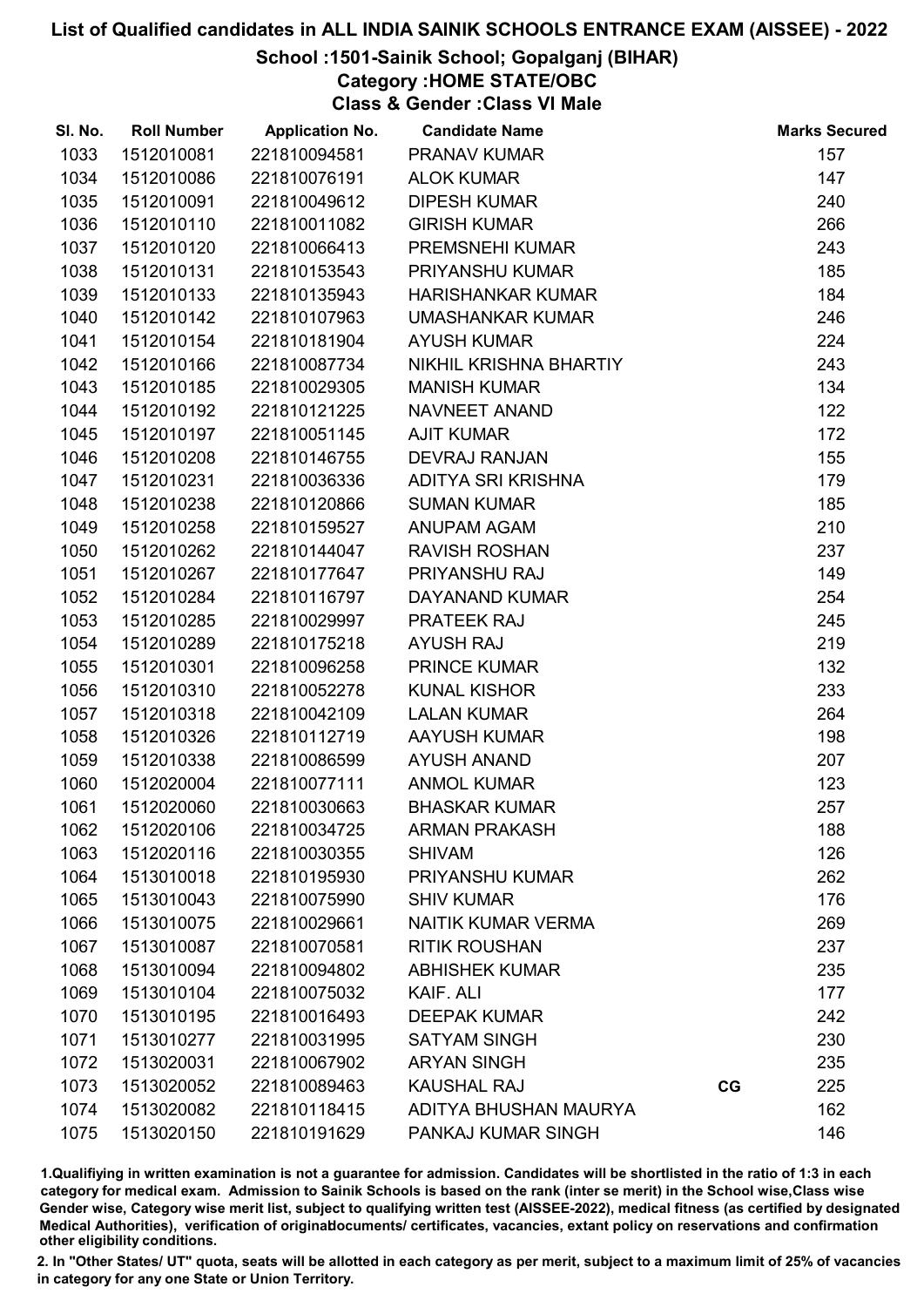## School :1501-Sainik School; Gopalganj (BIHAR)

Category :HOME STATE/OBC

Class & Gender :Class VI Male

| SI. No. | <b>Roll Number</b> | <b>Application No.</b> | <b>Candidate Name</b>      | <b>Marks Secured</b> |
|---------|--------------------|------------------------|----------------------------|----------------------|
| 1076    | 1513020168         | 221810106426           | <b>AMAN KUMAR</b>          | 217                  |
| 1077    | 1513020212         | 221810071547           | <b>UTKARSH RAJ</b>         | 221                  |
| 1078    | 1513020217         | 221810157757           | <b>VIDYA NAND</b>          | 256                  |
| 1079    | 1513020233         | 221810078297           | <b>AYUSH KUMAR</b>         | 254                  |
| 1080    | 1513020245         | 221810090358           | <b>RITIK RAUSHAN</b>       | 240                  |
| 1081    | 1513020260         | 221810026398           | <b>BABLU KUMAR</b>         | 239                  |
| 1082    | 1513020263         | 221810135998           | <b>TEJAS KUMAR</b>         | 151                  |
| 1083    | 1513020269         | 221810157119           | <b>ANKIT KUMAR</b>         | 231                  |
| 1084    | 1513020297         | 221810038099           | <b>RISHABH KUMAR</b>       | 201                  |
| 1085    | 1514010007         | 221810095120           | <b>AYUSH KUMAR</b>         | 184                  |
| 1086    | 1514010012         | 221810123240           | <b>UJJWAL SONI</b>         | 156                  |
| 1087    | 1514010014         | 221810153350           | <b>PRINCE KUMAR</b>        | 222                  |
| 1088    | 1514010015         | 221810165950           | <b>UJJAWAL SINGH</b>       | 144                  |
| 1089    | 1514010024         | 221810093711           | <b>FAIZAN ALI</b>          | 194                  |
| 1090    | 1514010037         | 221810114241           | <b>SAKSHAM KUMAR</b>       | 216                  |
| 1091    | 1514010051         | 221810168891           | <b>AYUSH RAJ</b>           | 145                  |
| 1092    | 1514010055         | 221810185122           | RUDRA KASHYAP              | 163                  |
| 1093    | 1514010056         | 221810123422           | <b>AYUSH SONI</b>          | 164                  |
| 1094    | 1514010057         | 221810072032           | <b>ABHIJEET KUMAR</b>      | 219                  |
| 1095    | 1514010068         | 221810118792           | <b>ANUBHAW KUMAR</b>       | 236                  |
| 1096    | 1514010069         | 221810142303           | NARENDRA BHAGAT            | 198                  |
| 1097    | 1514010077         | 221810044963           | <b>AMAN KUMAR SINGH</b>    | 244                  |
| 1098    | 1514010084         | 221810179124           | <b>ADITYA GUPTA</b>        | 122                  |
| 1099    | 1514010088         | 221810127364           | <b>ANKIT KUMAR</b>         | 146                  |
| 1100    | 1514010093         | 221810130884           | <b>UTSAV KUMAR</b>         | 202                  |
| 1101    | 1514010112         | 221810121746           | ADITYA RAJ                 | 162                  |
| 1102    | 1514010114         | 221810137556           | <b>ISHANT RAJ</b>          | 148                  |
| 1103    | 1514010115         | 221810104656           | PRIYANSHU KUMAR            | 180                  |
| 1104    | 1514010121         | 221810004796           | <b>MOHAMMAD ASIF</b>       | 164                  |
| 1105    | 1514010122         | 221810056796           | <b>SAKSHAM KUMAR</b>       | 240                  |
| 1106    | 1514010124         | 221810105317           | <b>KUMAR GAURAV</b>        | 204                  |
| 1107    | 1514010128         | 221810197147           | <b>AYUSH PRIYDARSHI</b>    | 129                  |
| 1108    | 1514010129         | 221810015947           | <b>MANJESH KUMAR YADAV</b> | 215                  |
| 1109    | 1514010134         | 221810098377           | <b>ABHINAV SINGH</b>       | 200                  |
| 1110    | 1514010151         | 221810071058           | <b>AMIT KUMAR YADAV</b>    | 165                  |
| 1111    | 1514010160         | 221810048169           | <b>ANIKET KUMAR</b>        | 147                  |
| 1112    | 1514010172         | 221810171030           | <b>RAVI YADAV</b>          | 176                  |
| 1113    | 1514010176         | 221810151560           | <b>VIVEK KUMAR PAL</b>     | 171                  |
| 1114    | 1514010178         | 221810022570           | <b>PRINCE KUMAR</b>        | 242                  |
| 1115    | 1514010179         | 221810013770           | ADITYA RAJ YADAV           | 137                  |
| 1116    | 1514010180         | 221810090680           | <b>AYUSH KUSHWAHA</b>      | 163                  |
| 1117    | 1514010181         | 221810072090           | <b>ABHINAV KUMAR</b>       | 242                  |
| 1118    | 1514010191         | 221810093061           | <b>AMIT YADAV</b>          | 224                  |

1.Qualifiying in written examination is not a guarantee for admission. Candidates will be shortlisted in the ratio of 1:3 in each category for medical exam. Admission to Sainik Schools is based on the rank (inter se merit) in the School wise,Class wise Gender wise, Category wise merit list, subject to qualifying written test (AISSEE-2022), medical fitness (as certified by designated Medical Authorities), verification of originablocuments/ certificates, vacancies, extant policy on reservations and confirmation other eligibility conditions.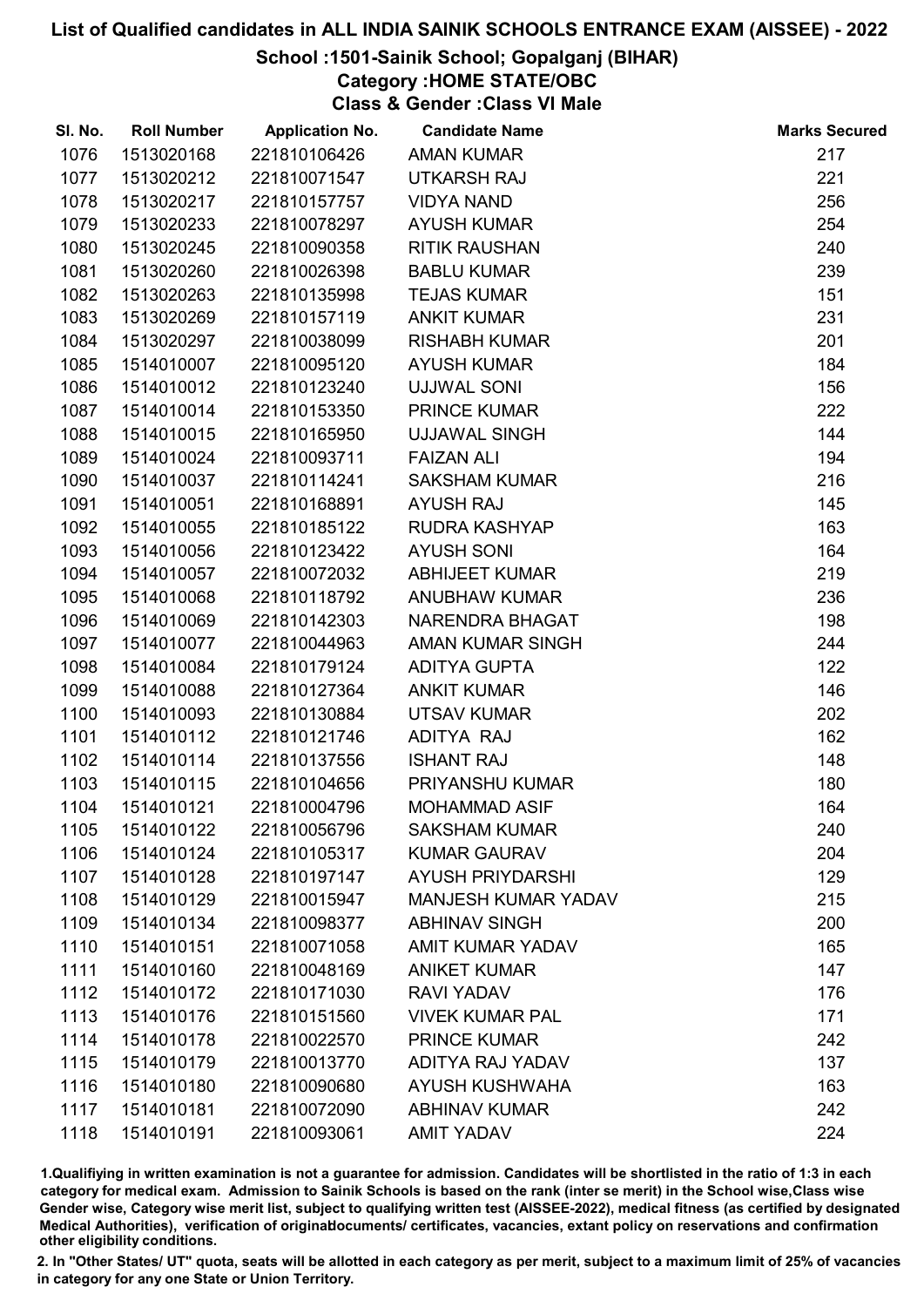## School :1501-Sainik School; Gopalganj (BIHAR)

Category :HOME STATE/OBC

Class & Gender :Class VI Male

| SI. No. | <b>Roll Number</b> | <b>Application No.</b> | <b>Candidate Name</b>       | <b>Marks Secured</b> |
|---------|--------------------|------------------------|-----------------------------|----------------------|
| 1119    | 1514010192         | 221810111661           | <b>ALOK KUMAR</b>           | 151                  |
| 1120    | 1514010194         | 221810007291           | AMAN KUMAR PANDIT           | 124                  |
| 1121    | 1514010197         | 221810151422           | <b>VISHAL KUMAR</b>         | 237                  |
| 1122    | 1514010201         | 221810016762           | <b>ADARSH KUMAR</b>         | 148                  |
| 1123    | 1514010202         | 221810016962           | <b>RAMAN RAJ</b>            | 172                  |
| 1124    | 1514010207         | 221810188113           | <b>KISHAN KUMAR</b>         | 236                  |
| 1125    | 1514010222         | 221810100793           | <b>ANUJ KUMAR</b>           | 197                  |
| 1126    | 1514010228         | 221810112234           | <b>ANKUR KUMAR</b>          | 169                  |
| 1127    | 1514010229         | 221810140334           | YASH RAJ                    | 188                  |
| 1128    | 1514010230         | 221810054634           | <b>SHUBHAM KUMAR</b>        | 180                  |
| 1129    | 1514010233         | 221810163844           | PRANJAL RAJ                 | 241                  |
| 1130    | 1514010250         | 221810092035           | <b>MD ZASHEEN MUSHTAQUE</b> | 155                  |
| 1131    | 1514010252         | 221810182955           | <b>AYUSH KUMAR</b>          | 128                  |
| 1132    | 1514010272         | 221810119066           | <b>HIMANSHU KUMAR</b>       | 128                  |
| 1133    | 1514010283         | 221810187807           | <b>SAKSHAM SUNIL</b>        | 151                  |
| 1134    | 1514010286         | 221810150627           | <b>NIRAJ KUMAR</b>          | 203                  |
| 1135    | 1514010291         | 221810170057           | <b>AMRIT PRATYAY</b>        | 239                  |
| 1136    | 1514010297         | 221810150808           | <b>ALOK RAJ</b>             | 167                  |
| 1137    | 1514010299         | 221810151218           | <b>ZEESHAN AHMED</b>        | 184                  |
| 1138    | 1514010308         | 221810024568           | ANKIT KUMAR YADAV           | 172                  |
| 1139    | 1514010323         | 221810111649           | <b>NITISH PATEL</b>         | 149                  |
| 1140    | 2001020008         | 221810111810           | <b>PAWAN KUMAR</b>          | 254                  |
| 1141    | 2001020078         | 221810030042           | <b>JATIN RAJ</b>            | 130                  |
| 1142    | 2001030302         | 221810149101           | AASHUTOSH PRAKASH           | 188                  |
| 1143    | 2201020249         | 221810126965           | <b>ARYAN KUMAR</b>          | 122                  |
| 1144    | 2606010075         | 221810117520           | <b>ADITYA VATS RAJ</b>      | 247                  |
| 1145    | 2606010092         | 221810159633           | <b>AYUSH KUMAR</b>          | 186                  |
| 1146    | 2606010120         | 221810126716           | <b>ABHINEET BHARTI</b>      | 193                  |
| 1147    | 2606010133         | 221810157657           | <b>VAIBHAV KUMAR</b>        | 225                  |
| 1148    | 2606010141         | 221810126288           | <b>AYUSH RAJ</b>            | 216                  |
| 1149    | 2610010215         | 221810049909           | <b>SHANTANU SUMAN</b>       | 129                  |
| 1150    | 3905010166         | 221810067821           | <b>ANKIT KUMAR YADAV</b>    | 130                  |
| 1151    | 3905030068         | 221810131917           | <b>RISHAW GUPTA</b>         | 233                  |
| 1152    | 4402010059         | 221810097761           | AADITYA SHAURYA             | 139                  |
| 1153    | 4407010100         | 221810095842           | <b>ANKIT KUMAR</b>          | 218                  |
| 1154    | 4407020524         | 221810144849           | <b>MIHIL RAJ</b>            | 136                  |
| 1155    | 4411030128         | 221810142548           | AAYUSH RAJ                  | 207                  |

1.Qualifiying in written examination is not a guarantee for admission. Candidates will be shortlisted in the ratio of 1:3 in each category for medical exam. Admission to Sainik Schools is based on the rank (inter se merit) in the School wise,Class wise Gender wise, Category wise merit list, subject to qualifying written test (AISSEE-2022), medical fitness (as certified by designated Medical Authorities), verification of originablocuments/ certificates, vacancies, extant policy on reservations and confirmation other eligibility conditions.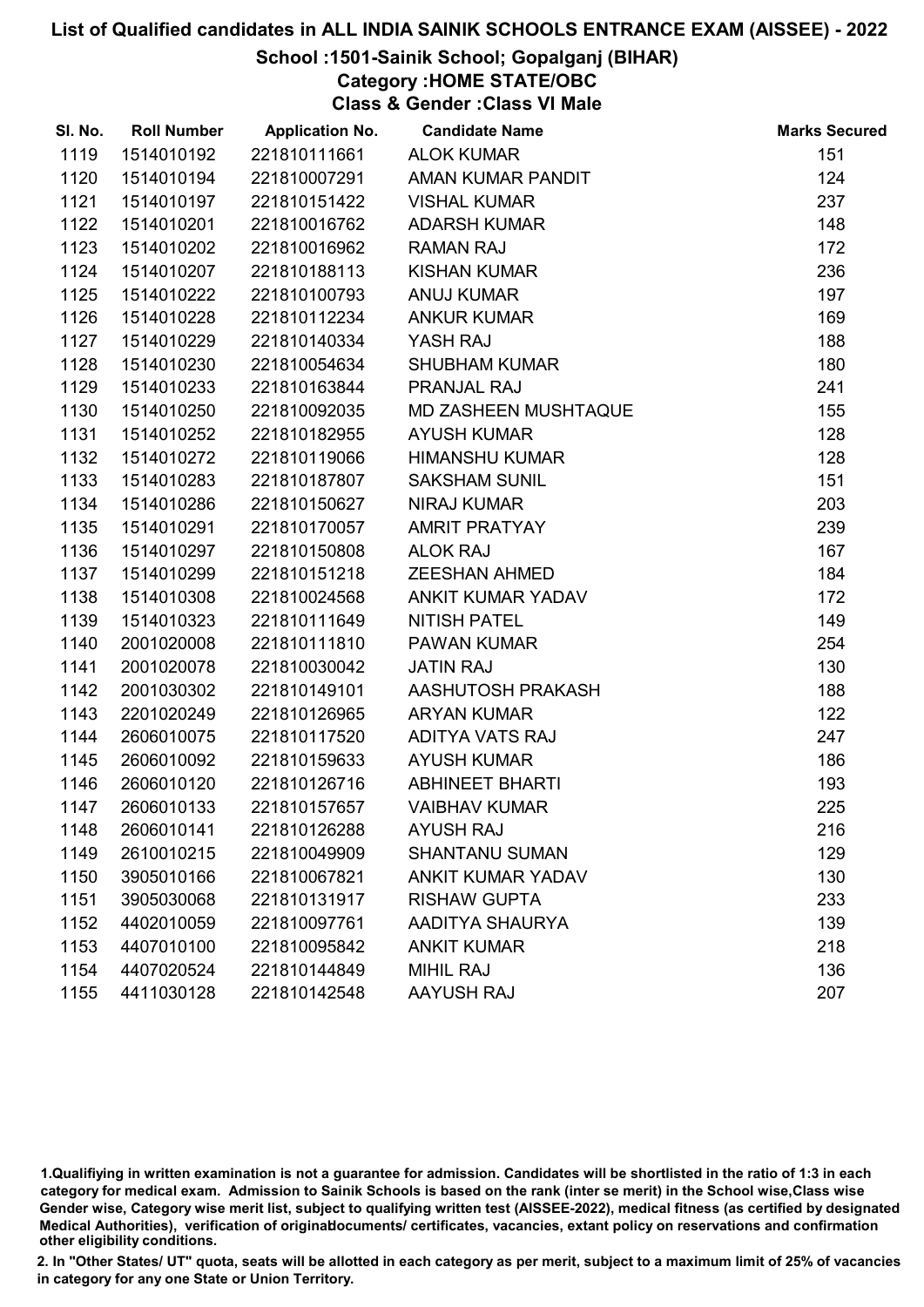## School :1501-Sainik School; Gopalganj (BIHAR)

Category :HOME STATE/DEF

Class & Gender :Class VI Male

| SI. No. | <b>Roll Number</b> | <b>Application No.</b> | <b>Candidate Name</b>       |           | <b>Marks Secured</b> |
|---------|--------------------|------------------------|-----------------------------|-----------|----------------------|
| 1156    | 1212020633         | 221810167623           | ATIKSH KUMAR SINGH          |           | 155                  |
| 1157    | 1404010068         | 221810022814           | <b>RATAN</b>                |           | 127                  |
| 1158    | 1404010157         | 221810126208           | <b>ABHINAV KUMAR</b>        |           | 133                  |
| 1159    | 1501010051         | 221810081481           | PRAGYAN KUMAR SINGH         |           | 136                  |
| 1160    | 1502010055         | 221810153262           | <b>VIKRANT SINGH</b>        |           | 209                  |
| 1161    | 1502010162         | 221810028887           | <b>HARSH KUMAR</b>          |           | 158                  |
| 1162    | 1502010222         | 221810115150           | AKSHDEEP RAJ                |           | 159                  |
| 1163    | 1502010228         | 221810030370           | <b>HARSH KUMAR</b>          |           | 177                  |
| 1164    | 1502010309         | 221810097983           | <b>VAIBHAV PRIYE</b>        |           | 208                  |
| 1165    | 1502010349         | 221810104635           | <b>ANIKET PATEL</b>         |           | 173                  |
| 1166    | 1503010119         | 221810029992           | ASHISH KUMAR SINGH          |           | 172                  |
| 1167    | 1503010245         | 221810079966           | YASH KUMAR                  |           | 226                  |
| 1168    | 1503010265         | 221810067947           | <b>MAYANK KUMAR</b>         |           | 210                  |
| 1169    | 1503010329         | 221810067719           | <b>MANASH KUMAR</b>         |           | 201                  |
| 1170    | 1503020040         | 221810014461           | <b>ADITYA RAJ</b>           |           | 255                  |
| 1171    | 1503020064         | 221810105922           | NAITIK KUMAR YADAV          |           | 167                  |
| 1172    | 1503020067         | 221810113142           | AADITYA KUMAR               |           | 244                  |
| 1173    | 1503020072         | 221810046352           | ANISH KUMAR YADAV           |           | 179                  |
| 1174    | 1503020084         | 221810060882           | <b>MAHAJAY PRATAP SINGH</b> |           | 142                  |
| 1175    | 1503020092         | 221810055503           | ROHIT KUMAR THAKUR          |           | 172                  |
| 1176    | 1503020097         | 221810193113           | <b>PRINCE KUMAR</b>         |           | 138                  |
| 1177    | 1503020148         | 221810011254           | YUVRAJ SINGH                |           | 175                  |
| 1178    | 1503020168         | 221810006605           | AVIRAJ KUMAR YADAV          |           | 144                  |
| 1179    | 1503020186         | 221810085845           | <b>NITIN KUMAR SINGH</b>    |           | 147                  |
| 1180    | 1503020191         | 221810183265           | <b>AYUSHMAN KUMAR</b>       |           | 127                  |
| 1181    | 1503020234         | 221810042256           | <b>DIKSHANT PRAKASH</b>     |           | 234                  |
| 1182    | 1503020251         | 221810148376           | <b>KESHAV KUMAR</b>         |           | 168                  |
| 1183    | 1503020307         | 221810149828           | ATHARVA KUMAR PARWAT        |           | 176                  |
| 1184    | 1503020335         | 221810086229           | <b>SATYA PRASAR</b>         |           | 132                  |
| 1185    | 1503020348         | 221810058769           | <b>ANKIT KUMAR</b>          |           | 125                  |
| 1186    | 1504020092         | 221810138174           | <b>APURV PRIYANSHU</b>      |           | 180                  |
| 1187    | 1504020181         | 221810012887           | <b>BHANUKESHWAR</b>         |           | 199                  |
| 1188    | 1505010002         | 221810060200           | <b>ASHISH RAJ</b>           |           | 158                  |
| 1189    | 1505010070         | 221810025051           | <b>ASHU KUMAR</b>           |           | 128                  |
| 1190    | 1505010209         | 221810140834           | <b>NAITIK KUMAR</b>         |           | 170                  |
| 1191    | 1505010333         | 221810131127           | <b>MEYANK RAJ</b>           |           | 156                  |
| 1192    | 1505010429         | 221810186359           | <b>SATYAM RAJ</b>           |           | 131                  |
| 1193    | 1506020049         | 221810182132           | <b>MD FAIZAL HUSSAIN</b>    |           | 167                  |
| 1194    | 1507010004         | 221810002810           | <b>HARSH SAHA</b>           |           | 171                  |
| 1195    | 1507010019         | 221810078860           | <b>VAYOM</b>                |           | 170                  |
| 1196    | 1507010166         | 221810106836           | <b>ASHISH KUMAR</b>         | <b>AR</b> | 216                  |
| 1197    | 1507010321         | 221810090863           | <b>PRATYUSH</b>             |           | 206                  |
| 1198    | 1508010041         | 221810152251           | <b>HARSHIT</b>              |           | 180                  |

1.Qualifiying in written examination is not a guarantee for admission. Candidates will be shortlisted in the ratio of 1:3 in each category for medical exam. Admission to Sainik Schools is based on the rank (inter se merit) in the School wise,Class wise Gender wise, Category wise merit list, subject to qualifying written test (AISSEE-2022), medical fitness (as certified by designated Medical Authorities), verification of originablocuments/ certificates, vacancies, extant policy on reservations and confirmation other eligibility conditions.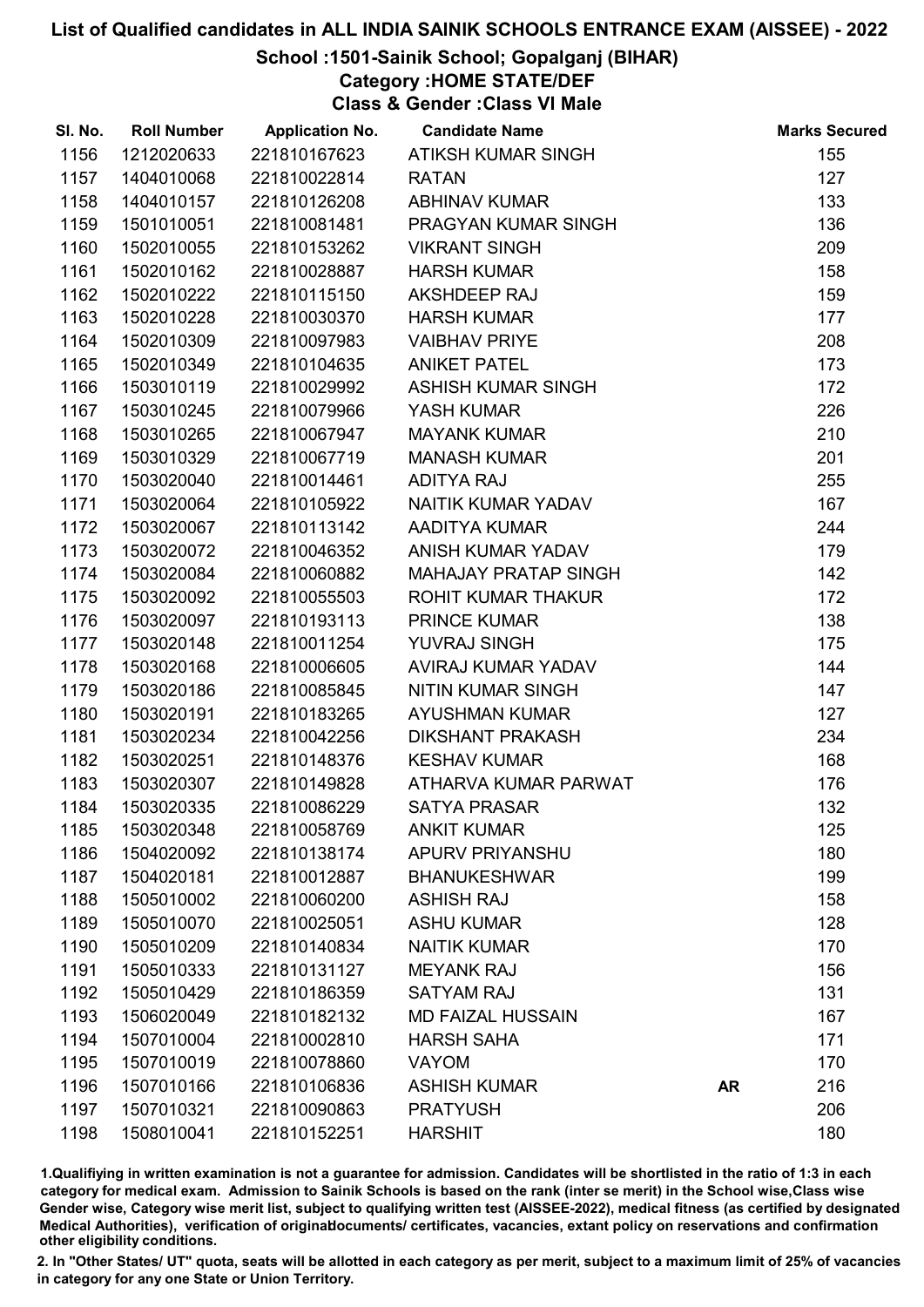# School :1501-Sainik School; Gopalganj (BIHAR)

Category :HOME STATE/DEF

Class & Gender :Class VI Male

| SI. No. | <b>Roll Number</b> | <b>Application No.</b> | <b>Candidate Name</b>       |    | <b>Marks Secured</b> |
|---------|--------------------|------------------------|-----------------------------|----|----------------------|
| 1199    | 1508010115         | 221810131214           | ARYA RAGHU GUPTA            |    | 126                  |
| 1200    | 1508010116         | 221810084524           | <b>ANUJ KUMAR</b>           |    | 185                  |
| 1201    | 1508010121         | 221810005744           | <b>KISHAN KUMAR</b>         |    | 258                  |
| 1202    | 1508010139         | 221810003235           | <b>PIYUSH RAJ</b>           | CG | 196                  |
| 1203    | 1508010180         | 221810027176           | PRIYANSHU SINGH             |    | 211                  |
| 1204    | 1508010199         | 221810056247           | ABHISHEK BHARADWAJ          |    | 143                  |
| 1205    | 1508010232         | 221810052058           | <b>ASHUTOSH KUMAR</b>       |    | 178                  |
| 1206    | 1508010331         | 221810052621           | <b>SANJEEV KUMAR</b>        |    | 226                  |
| 1207    | 1509030051         | 221810044062           | <b>TULSI JI</b>             |    | 138                  |
| 1208    | 1509030053         | 221810079362           | AYUSH KUMAR SHARMA          |    | 186                  |
| 1209    | 1509030082         | 221810135282           | <b>ABHISHEK ARYAN</b>       |    | 153                  |
| 1210    | 1509030103         | 221810028292           | <b>ABHINAV KUMAR</b>        |    | 134                  |
| 1211    | 1509030110         | 221810001792           | <b>UMANG</b>                |    | 228                  |
| 1212    | 1509030129         | 221810021903           | <b>ASTITAV BABU</b>         |    | 254                  |
| 1213    | 1509030215         | 221810109873           | <b>ARYAN RAJ</b>            |    | 209                  |
| 1214    | 1509030287         | 221810033144           | <b>MAYANK KUMAR</b>         |    | 173                  |
| 1215    | 1509030303         | 221810124254           | <b>PRATHAM RAJ</b>          |    | 141                  |
| 1216    | 1509030320         | 221810092074           | <b>NIKHIL BABU</b>          |    | 187                  |
| 1217    | 1509030348         | 221810053694           | <b>AYUSH SHARAN</b>         |    | 221                  |
| 1218    | 1509030352         | 221810029794           | <b>ANSH RAJ</b>             |    | 207                  |
| 1219    | 1509040006         | 221810059416           | ABHIJEET KUMAR SINGH        |    | 201                  |
| 1220    | 1509040023         | 221810091136           | <b>ISHAN ADITYA</b>         |    | 215                  |
| 1221    | 1509040038         | 221810151546           | <b>DIVYANSH SINGH</b>       |    | 186                  |
| 1222    | 1509040107         | 221810003496           | <b>SHITIJ MANI SINGH</b>    |    | 240                  |
| 1223    | 1509040115         | 221810111996           | <b>AYUSH KUMAR</b>          |    | 153                  |
| 1224    | 1509040119         | 221810013307           | <b>NAITIK KUMAR</b>         |    | 211                  |
| 1225    | 1509040141         | 221810080617           | <b>AYUSH KUMAR</b>          |    | 166                  |
| 1226    | 1509040212         | 221810117097           | <b>PRANAV</b>               |    | 183                  |
| 1227    | 1509040276         | 221810063738           | <b>BHASKAR KUMAR</b>        |    | 125                  |
| 1228    | 1509040291         | 221810013158           | <b>KIRIT SINHA</b>          |    | 200                  |
| 1229    | 1509040306         | 221810020468           | <b>VAIBHAV</b>              |    | 239                  |
| 1230    | 1509040354         | 221810002309           | <b>HIMANSHU KUMAR</b>       |    | 138                  |
| 1231    | 1509040419         | 221810042959           | <b>ANANT KUMAR</b>          |    | 200                  |
| 1232    | 1510020276         | 221810179308           | <b>SANNI KUMAR</b>          |    | 165                  |
| 1233    | 1511020073         | 221810153070           | <b>MONISH SINGH</b>         |    | 188                  |
| 1234    | 1511020122         | 221810018211           | <b>DEVRAJ</b>               |    | 229                  |
| 1235    | 1511020241         | 221810042022           | <b>VINAY KRISHAN TIWARI</b> |    | 176                  |
| 1236    | 1511020255         | 221810040232           | <b>RUDRA RANJAN</b>         |    | 226                  |
| 1237    | 1511040154         | 221810005890           | <b>HIMANSHU KUMAR</b>       |    | 217                  |
| 1238    | 1511050107         | 221810037682           | <b>PRATEEK KUMAR</b>        |    | 150                  |
| 1239    | 1511050115         | 221810085092           | <b>ANIKET KUMAR</b>         |    | 138                  |
| 1240    | 1511050479         | 221810117525           | <b>RAUNAK KUMAR</b>         |    | 219                  |
| 1241    | 1511060088         | 221810079985           | ABHISHEK KUMAR SINGH        |    | 169                  |

1.Qualifiying in written examination is not a guarantee for admission. Candidates will be shortlisted in the ratio of 1:3 in each category for medical exam. Admission to Sainik Schools is based on the rank (inter se merit) in the School wise,Class wise Gender wise, Category wise merit list, subject to qualifying written test (AISSEE-2022), medical fitness (as certified by designated Medical Authorities), verification of originablocuments/ certificates, vacancies, extant policy on reservations and confirmation other eligibility conditions.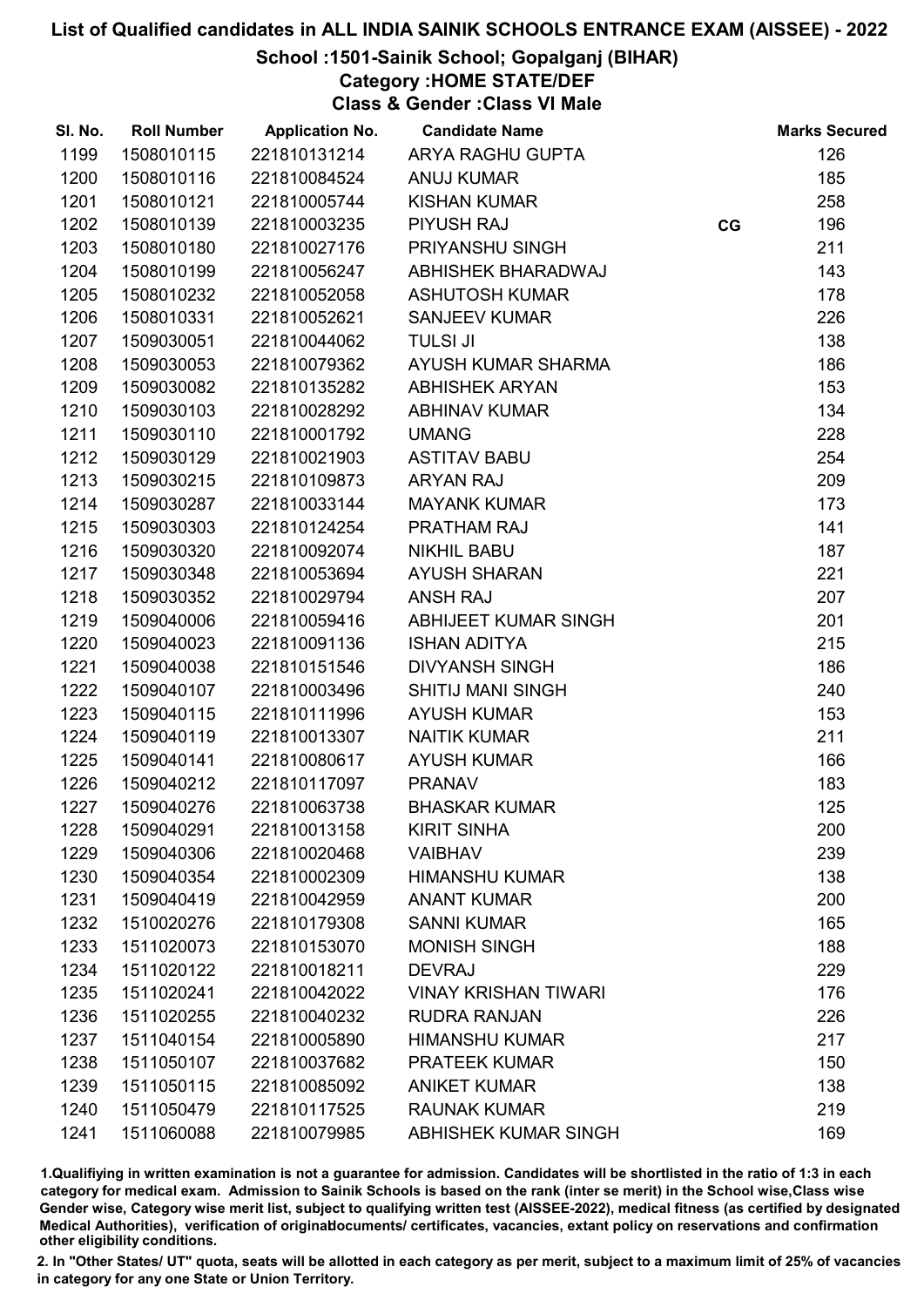# School :1501-Sainik School; Gopalganj (BIHAR)

Category :HOME STATE/DEF

Class & Gender :Class VI Male

| SI. No. | <b>Roll Number</b> | <b>Application No.</b> | <b>Candidate Name</b>        | <b>Marks Secured</b> |
|---------|--------------------|------------------------|------------------------------|----------------------|
| 1242    | 1511060246         | 221810018496           | <b>MUKUND KUMAR</b>          | 232                  |
| 1243    | 1511060294         | 221810057627           | AASHUTOSH NIWAS              | 222                  |
| 1244    | 1511060355         | 221810158557           | <b>SAURABH KUMAR</b>         | 223                  |
| 1245    | 1511060438         | 221810104508           | <b>RAHUL SINGH</b>           | 138                  |
| 1246    | 1511070018         | 221810028138           | PRATYUSH KUMAR               | 163                  |
| 1247    | 1511070207         | 221810079669           | ANSH KUMAR SINGH             | 172                  |
| 1248    | 1511070253         | 221810143699           | <b>NAITIK SINGH</b>          | 131                  |
| 1249    | 1512020046         | 221810092003           | <b>RONAK RAJ</b>             | 143                  |
| 1250    | 1512020139         | 221810010326           | SUBHAM KUMAR JAISWAL         | 168                  |
| 1251    | 1513010125         | 221810090372           | <b>SAMARJEET SINGH</b>       | 131                  |
| 1252    | 1513010126         | 221810090572           | <b>ABHIJEET SINGH</b>        | 219                  |
| 1253    | 1513010181         | 221810022563           | <b>NETESH KUMAR</b>          | 253                  |
| 1254    | 1513020071         | 221810037354           | <b>ANISH KUMAR</b>           | 218                  |
| 1255    | 1513020131         | 221810069308           | <b>AALEKH KUMAR</b>          | 121                  |
| 1256    | 1513020139         | 221810092748           | AWANISH SINGH                | 144                  |
| 1257    | 1513020270         | 221810173219           | <b>ADITYA KUMAR</b>          | 237                  |
| 1258    | 1514010083         | 221810035124           | YESH KUMAR SINGH             | 150                  |
| 1259    | 1514010100         | 221810023065           | <b>SOURAV KUMAR</b>          | 155                  |
| 1260    | 1514010208         | 221810052513           | <b>ADITYA KUMAR</b>          | 195                  |
| 1261    | 1514010327         | 221810162669           | AADITYA SINGH                | 121                  |
| 1262    | 2001030293         | 221810146990           | <b>VEER PRATAP</b>           | 250                  |
| 1263    | 2001030685         | 221810056178           | <b>AYUSH RAJ</b>             | 222                  |
| 1264    | 2001050186         | 221810054183           | <b>ABHAY ANAND</b>           | 224                  |
| 1265    | 2001050361         | 221810048534           | <b>KRISH KUMAR</b>           | 120                  |
| 1266    | 2001060070         | 221810068976           | <b>ANSH</b>                  | 226                  |
| 1267    | 2001060340         | 221810021277           | <b>ARUN KUMAR</b>            | 191                  |
| 1268    | 2001060472         | 221810024718           | <b>SANCHIT PATEL</b>         | 246                  |
| 1269    | 2201020067         | 221810092231           | <b>DIVYANSH KUMAR</b>        | 199                  |
| 1270    | 2301020068         | 221810000732           | <b>HAPPY</b>                 | 257                  |
| 1271    | 2301020294         | 221810114774           | <b>RAJAT KUMAR MISHRA</b>    | 176                  |
| 1272    | 2301020296         | 221810114974           | <b>DHAIRYA KUMAR</b>         | 121                  |
| 1273    | 2301020352         | 221810017845           | <b>MD FARHAN</b>             | 176                  |
| 1274    | 2301020699         | 221810073209           | <b>ADARSH KUMAR THAKUR</b>   | 150                  |
| 1275    | 2301020749         | 221810033359           | PIYUSH KUMAR YADAV           | 142                  |
| 1276    | 2403030020         | 221810011096           | <b>ANUP KUMAR</b>            | 151                  |
| 1277    | 2503010098         | 221810003509           | PREETAM ANAND                | 184                  |
| 1278    | 2612010074         | 221810149012           | AADITYA KUMAR                | 168                  |
| 1279    | 3001030158         | 221810114722           | <b>ABHINIT KUMAR</b>         | 129                  |
| 1280    | 3002030588         | 221810017549           | <b>KUMAR DIVYANSHU</b>       | 239                  |
| 1281    | 3101010012         | 221810027160           | <b>REETIK RAJ</b>            | 191                  |
| 1282    | 3102010013         | 221810041322           | <b>ALOK KUMAR</b>            | 167                  |
| 1283    | 3110010172         | 221810070122           | <b>VAIBHAV RAJ</b>           | 165                  |
| 1284    | 3114030036         | 221810064084           | <b>DIVYANSHU KUMAR SINGH</b> | 133                  |

1.Qualifiying in written examination is not a guarantee for admission. Candidates will be shortlisted in the ratio of 1:3 in each category for medical exam. Admission to Sainik Schools is based on the rank (inter se merit) in the School wise,Class wise Gender wise, Category wise merit list, subject to qualifying written test (AISSEE-2022), medical fitness (as certified by designated Medical Authorities), verification of originablocuments/ certificates, vacancies, extant policy on reservations and confirmation other eligibility conditions.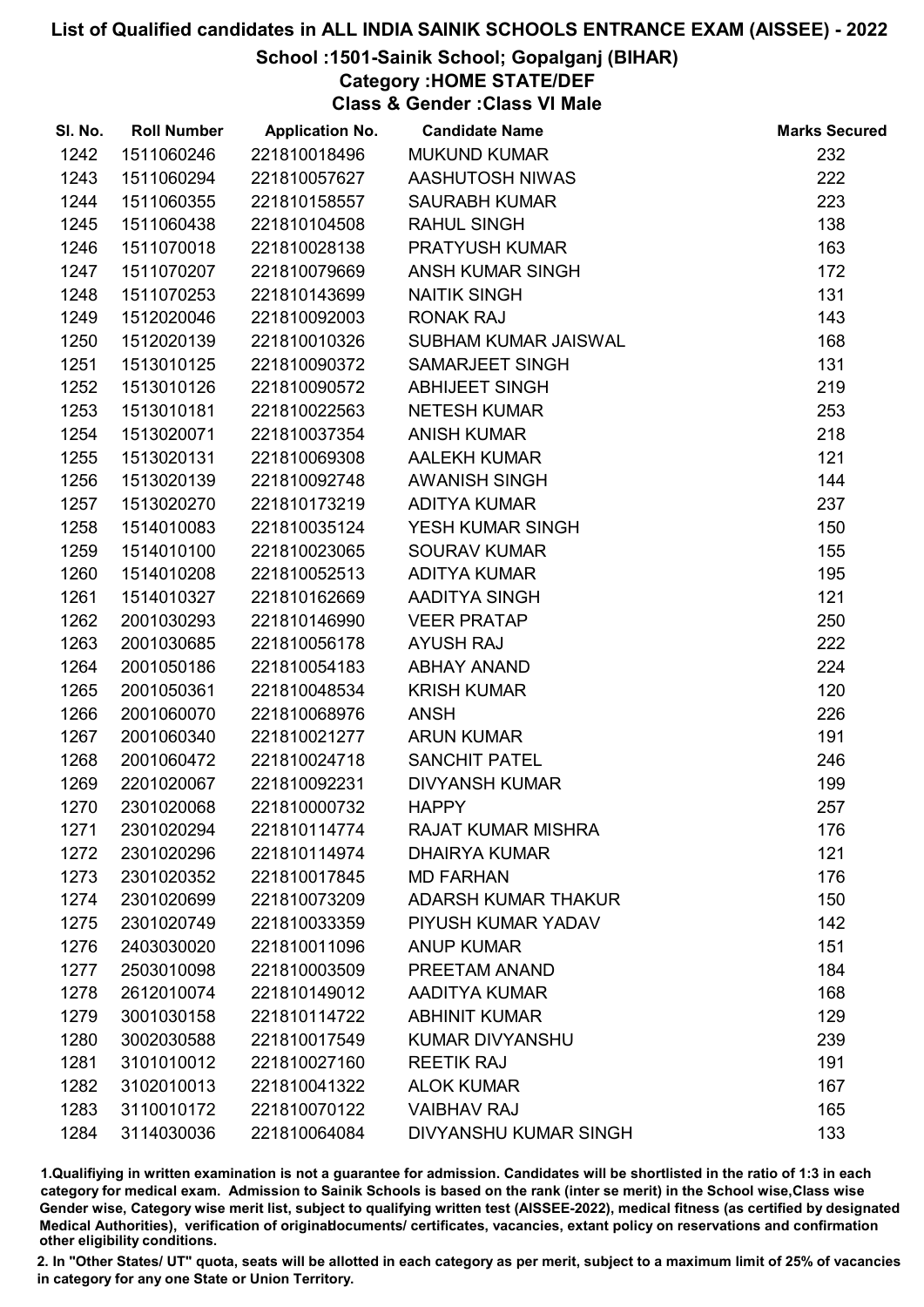## School :1501-Sainik School; Gopalganj (BIHAR)

Category :HOME STATE/DEF

Class & Gender :Class VI Male

| SI. No. | <b>Roll Number</b> | <b>Application No.</b> | <b>Candidate Name</b>     | <b>Marks Secured</b> |
|---------|--------------------|------------------------|---------------------------|----------------------|
| 1285    | 3802010185         | 221810119955           | <b>JITU ANAND</b>         | 158                  |
| 1286    | 3803010346         | 221810025888           | SAURABH RAJ SINGH         | 126                  |
| 1287    | 3805010032         | 221810055811           | <b>GAURAV KUMAR</b>       | 137                  |
| 1288    | 3805010082         | 221810032282           | <b>SATYAM KUMAR</b>       | 202                  |
| 1289    | 3901010037         | 221810008570           | <b>BIPAN RAJ</b>          | 249                  |
| 1290    | 3901020293         | 221810015667           | <b>SHIVAM KUMAR SINGH</b> | 263                  |
| 1291    | 3902010001         | 221810008400           | ADARSH KUMAR SINGH        | 230                  |
| 1292    | 3904040557         | 221810137935           | <b>OM KUMAR</b>           | 250                  |
| 1293    | 3904040774         | 221810116896           | <b>RUDRA PRATAP</b>       | 167                  |
| 1294    | 3904041005         | 221810067468           | <b>RAVISH KUMAR GUPTA</b> | 239                  |
| 1295    | 3905020145         | 221810044403           | <b>MANAV SINGH</b>        | 210                  |
| 1296    | 3905030250         | 221810044758           | AAYUSH RAJ                | 250                  |
| 1297    | 3905040328         | 221810000473           | <b>GAUTAM KUMAR</b>       | 231                  |
| 1298    | 3905050100         | 221810000325           | <b>PIYUSH KUMAR</b>       | 163                  |
| 1299    | 3906010111         | 221810016902           | <b>HIMANSHU RAJ</b>       | 136                  |
| 1300    | 3906010297         | 221810001685           | <b>SAHIL VATS</b>         | 260                  |
| 1301    | 3906010301         | 221810185795           | <b>VINIT AHIRVAL</b>      | 159                  |
| 1302    | 3908010113         | 221810031826           | <b>HARSH RAJ</b>          | 123                  |
| 1303    | 4401010175         | 221810072781           | <b>DEEPANSHU KUMAR</b>    | 125                  |
| 1304    | 4401020447         | 221810023066           | <b>VAIBHAV KUMAR</b>      | 230                  |
| 1305    | 4406020154         | 221810057481           | KUNAL CHOUDHARY           | 148                  |
| 1306    | 4406030280         | 221810092837           | <b>ADARSH RAY</b>         | 178                  |
| 1307    | 4407020160         | 221810053143           | <b>KRISHNA NAVEEN</b>     | 234                  |
| 1308    | 4407020386         | 221810005638           | <b>ASUTOSH KUMAR</b>      | 132                  |
| 1309    | 4410020108         | 221810166501           | YASHASWI                  | 208                  |
| 1310    | 4412020028         | 221810062870           | <b>VISHAL SINGH</b>       | 193                  |
| 1311    | 4412020080         | 221810017252           | ABHIRAJ NANDA             | 248                  |
| 1312    | 4602010087         | 221810088070           | <b>NITISH KUMAR</b>       | 191                  |

<sup>1.</sup>Qualifiying in written examination is not a guarantee for admission. Candidates will be shortlisted in the ratio of 1:3 in each category for medical exam. Admission to Sainik Schools is based on the rank (inter se merit) in the School wise,Class wise Gender wise, Category wise merit list, subject to qualifying written test (AISSEE-2022), medical fitness (as certified by designated Medical Authorities), verification of originablocuments/ certificates, vacancies, extant policy on reservations and confirmation other eligibility conditions.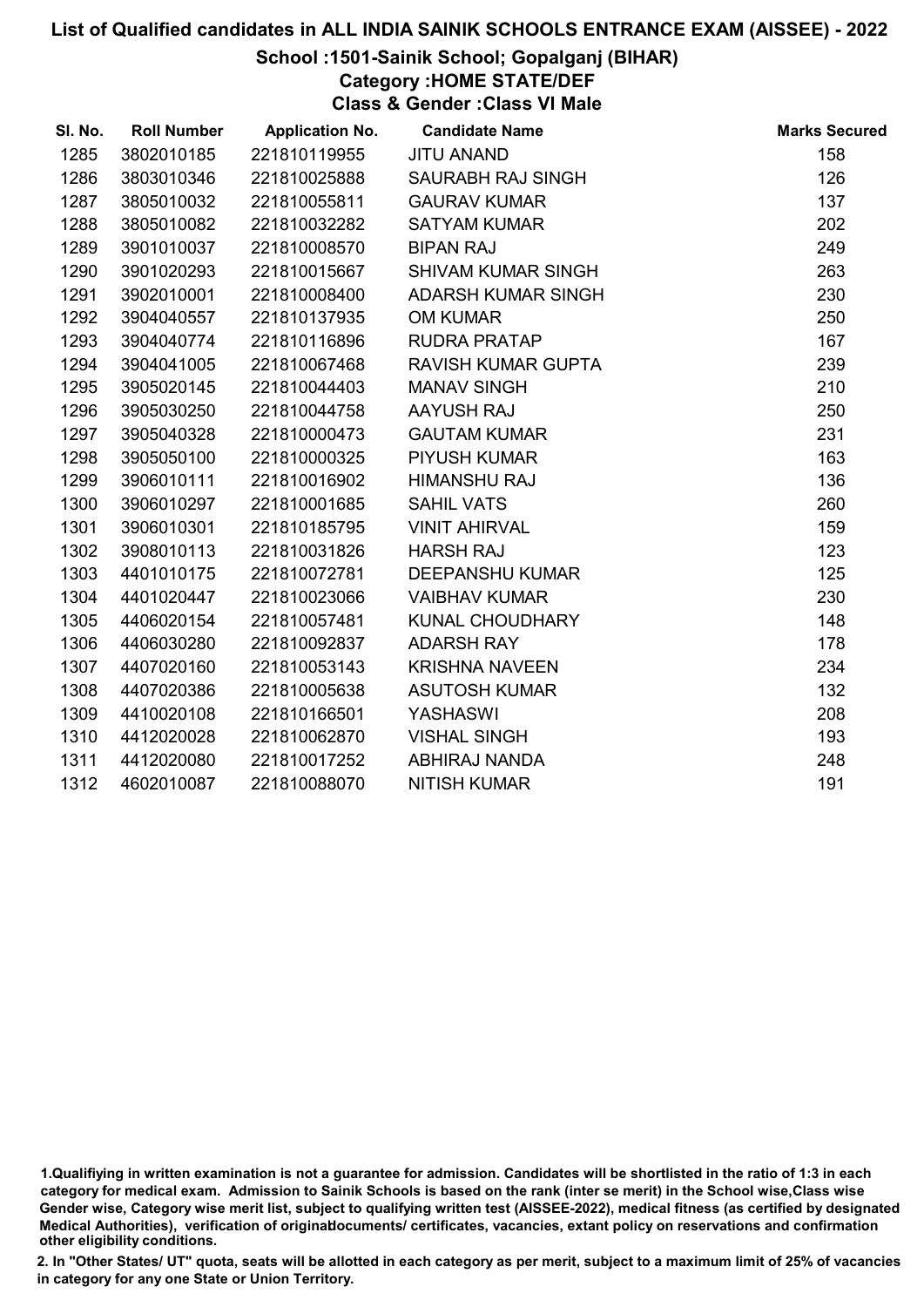# School :1501-Sainik School; Gopalganj (BIHAR)

Category :HOME STATE/GEN

Class & Gender :Class VI Male

| SI. No. | <b>Roll Number</b> | <b>Application No.</b> | <b>Candidate Name</b>      |    | <b>Marks Secured</b> |
|---------|--------------------|------------------------|----------------------------|----|----------------------|
| 1313    | 1501010009         | 221810115830           | <b>MAYANK KUMAR</b>        | CG | 231                  |
| 1314    | 1501010015         | 221810131950           | AARAV BHARDWAJ             |    | 237                  |
| 1315    | 1501010035         | 221810171331           | <b>HARSH RAJ</b>           |    | 202                  |
| 1316    | 1501010058         | 221810126712           | <b>BIBHESH RAJ</b>         |    | 178                  |
| 1317    | 1501010087         | 221810050323           | <b>ARYAN KUMAR</b>         |    | 159                  |
| 1318    | 1501010130         | 221810000715           | <b>SIDDHARTH</b>           |    | 239                  |
| 1319    | 1501010132         | 221810079715           | <b>KARTIK KUMAR</b>        |    | 197                  |
| 1320    | 1501010133         | 221810017125           | <b>ABHIGYAN ASHISH</b>     |    | 190                  |
| 1321    | 1501010149         | 221810057495           | <b>AYUSH KUMAR</b>         |    | 153                  |
| 1322    | 1501010219         | 221810122518           | <b>ABHINAV ANAND</b>       |    | 127                  |
| 1323    | 1501010232         | 221810145258           | <b>SAMAR SETU</b>          |    | 263                  |
| 1324    | 1501010243         | 221810134498           | <b>UTKARSH GAUTAM</b>      |    | 130                  |
| 1325    | 1501010250         | 221810036519           | <b>ANUBHAV KUMAR</b>       |    | 254                  |
| 1326    | 1501010255         | 221810166449           | <b>AYUSH KUMAR</b>         |    | 234                  |
| 1327    | 1501010263         | 221810147600           | <b>GANPATI KUMAR</b>       |    | 237                  |
| 1328    | 1501010273         | 221810172720           | <b>PRIYANSHU KUMAR</b>     |    | 129                  |
| 1329    | 1501010297         | 221810085770           | <b>SHYAM SUNDAR</b>        |    | 194                  |
| 1330    | 1501010360         | 221810156522           | PRATYUSH RAJ               |    | 174                  |
| 1331    | 1501010382         | 221810111582           | <b>MANITESH KUMAR</b>      |    | 148                  |
| 1332    | 1501010399         | 221810152143           | <b>VIKRANT KUMAR</b>       |    | 181                  |
| 1333    | 1501010416         | 221810164383           | <b>ASTITWA RAJ</b>         |    | 205                  |
| 1334    | 1501010448         | 221810101964           | <b>ADITYA RANJAN</b>       |    | 144                  |
| 1335    | 1501010462         | 221810096105           | <b>MANUBHAW KUMAR</b>      |    | 239                  |
| 1336    | 1501010527         | 221810173486           | <b>ABHIRANJAN KUMAR</b>    |    | 242                  |
| 1337    | 1501010598         | 221810083688           | <b>HARSHIT KUMAR</b>       |    | 252                  |
| 1338    | 1501010608         | 221810181309           | <b>ROHAN KUMAR</b>         |    | 170                  |
| 1339    | 1501010627         | 221810065849           | <b>ADITYA KUMAR</b>        |    | 244                  |
| 1340    | 1501010647         | 221810093589           | <b>AYUSH KUMAR</b>         |    | 260                  |
| 1341    | 1502010007         | 221810179330           | <b>SATYAM KUMAR</b>        |    | 201                  |
| 1342    | 1502010099         | 221810169994           | <b>MRINAL RAJ</b>          |    | 255                  |
| 1343    | 1502010188         | 221810062219           | ROHAN KUMAR JHA            |    | 172                  |
| 1344    | 1502010274         | 221810146822           | <b>HARIOM KUMAR</b>        |    | 128                  |
| 1345    | 1502010287         | 221810156972           | <b>UJWAL KUMAR</b>         |    | 189                  |
| 1346    | 1502010321         | 221810125444           | <b>GANESH JEE RAY</b>      |    | 141                  |
| 1347    | 1502010375         | 221810174086           | <b>AYUSH RAJ</b>           |    | 198                  |
| 1348    | 1502010384         | 221810161107           | <b>PRINCE KUMAR</b>        |    | 251                  |
| 1349    | 1502010418         | 221810012448           | <b>ARSALAN TAUFIQUE</b>    |    | 181                  |
| 1350    | 1502010419         | 221810122648           | HIMANSHU KUMAR TIWARI      |    | 152                  |
| 1351    | 1503010017         | 221810197060           | <b>PRINCE KUMAR</b>        |    | 235                  |
| 1352    | 1503010019         | 221810193360           | <b>SHIVAM KUMAR</b>        |    | 210                  |
| 1353    | 1503010023         | 221810105860           | <b>SAGAR KUMAR</b>         |    | 188                  |
| 1354    | 1503010029         | 221810107970           | <b>SANSKAR SINGH</b>       |    | 147                  |
| 1355    | 1503010047         | 221810191130           | ABHIMANYU KUMAR SHRIVASTAV |    | 189                  |

1.Qualifiying in written examination is not a guarantee for admission. Candidates will be shortlisted in the ratio of 1:3 in each category for medical exam. Admission to Sainik Schools is based on the rank (inter se merit) in the School wise,Class wise Gender wise, Category wise merit list, subject to qualifying written test (AISSEE-2022), medical fitness (as certified by designated Medical Authorities), verification of originablocuments/ certificates, vacancies, extant policy on reservations and confirmation other eligibility conditions.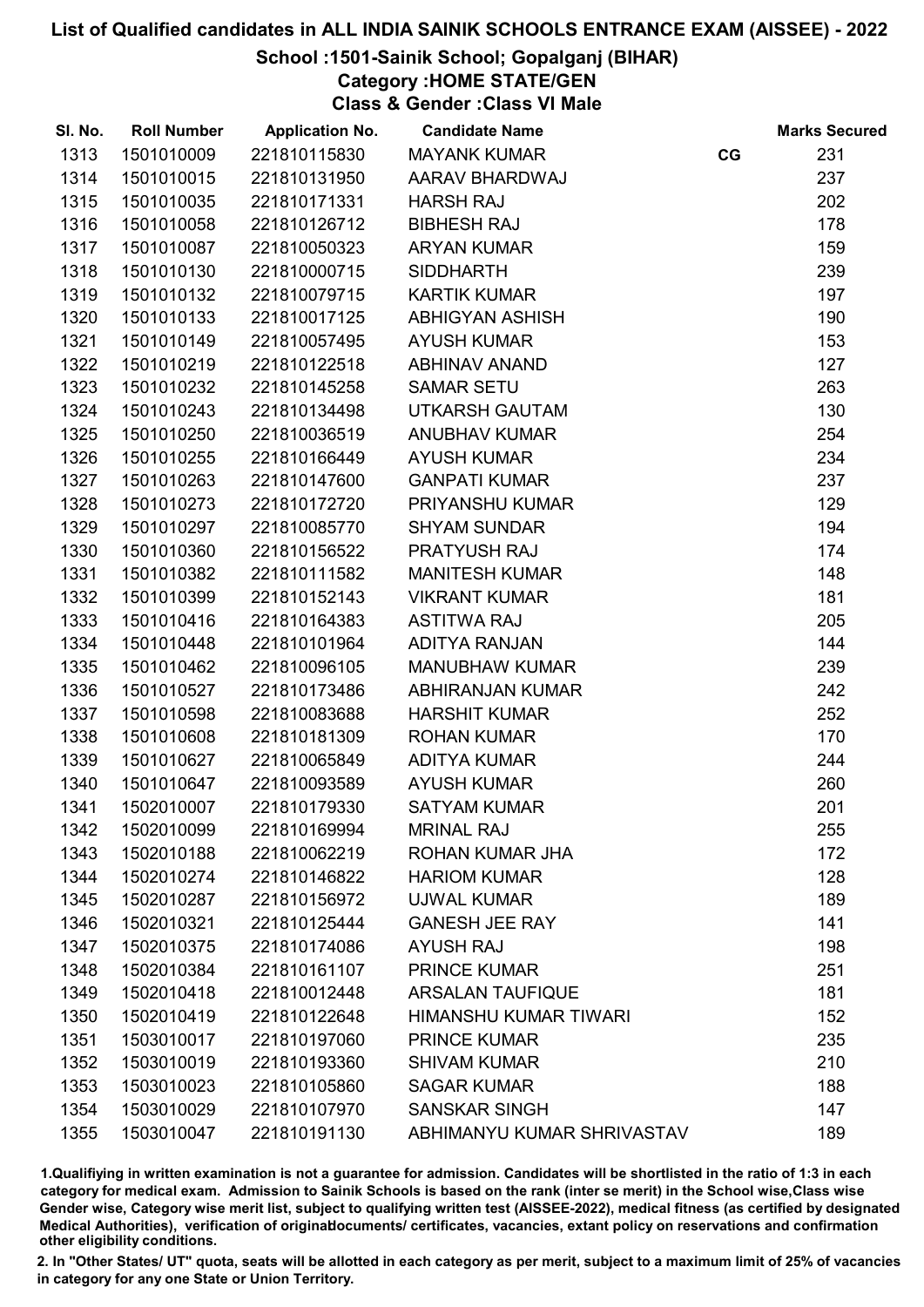# School :1501-Sainik School; Gopalganj (BIHAR)

Category :HOME STATE/GEN

Class & Gender :Class VI Male

| SI. No. | <b>Roll Number</b> | <b>Application No.</b> | <b>Candidate Name</b>       | <b>Marks Secured</b> |
|---------|--------------------|------------------------|-----------------------------|----------------------|
| 1356    | 1503010060         | 221810068570           | <b>SAGAR</b>                | 156                  |
| 1357    | 1503010072         | 221810124811           | ANSH KUMAR DUBEY            | 183                  |
| 1358    | 1503010078         | 221810036731           | <b>CHAMAN DEEP</b>          | 250                  |
| 1359    | 1503010087         | 221810155381           | <b>VIRAT SINGH</b>          | 195                  |
| 1360    | 1503010115         | 221810171382           | <b>WAGISH KUMAR TIWARI</b>  | 232                  |
| 1361    | 1503010124         | 221810132613           | <b>ADITYA KUMAR SINGH</b>   | 138                  |
| 1362    | 1503010134         | 221810124163           | <b>VANSH RAJ SINGH</b>      | 222                  |
| 1363    | 1503010138         | 221810022273           | <b>ANURAG KUMAR</b>         | 141                  |
| 1364    | 1503010157         | 221810008704           | SHUBHAM KUMAR SINGH         | 147                  |
| 1365    | 1503010159         | 221810008214           | <b>MOHIT YADAV</b>          | 162                  |
| 1366    | 1503010181         | 221810121484           | ANURAG KUMAR SINGH          | 141                  |
| 1367    | 1503010191         | 221810079405           | <b>PRASHANT KUMAR</b>       | 225                  |
| 1368    | 1503010212         | 221810097195           | NAMO NARAYAN                | 191                  |
| 1369    | 1503010228         | 221810029026           | <b>AADARSH KUMAR</b>        | 164                  |
| 1370    | 1503010230         | 221810097226           | RAVI BHARDWAJ               | 137                  |
| 1371    | 1503010247         | 221810167776           | <b>ADARSH KUMAR</b>         | 126                  |
| 1372    | 1503010251         | 221810121207           | ADITYA KUMAR SINGH          | 179                  |
| 1373    | 1503010256         | 221810123617           | PRIYARANJAN KUMAR           | 269                  |
| 1374    | 1503010257         | 221810047127           | <b>ADITYA KUMAR</b>         | 120                  |
| 1375    | 1503010268         | 221810097657           | AMRIT RAJ GAUTAM            | 135                  |
| 1376    | 1503010270         | 221810010367           | ANURAG KUMAR SINGH          | 232                  |
| 1377    | 1503010271         | 221810076667           | <b>ARYAN KUMAR</b>          | 246                  |
| 1378    | 1503010273         | 221810104377           | <b>AMRITANSHU RAJ</b>       | 223                  |
| 1379    | 1503010277         | 221810122297           | RAUNAK KUMAR PANDEY         | 131                  |
| 1380    | 1503010292         | 221810116428           | <b>SHASHANK KUMAR SINGH</b> | 191                  |
| 1381    | 1503010326         | 221810152319           | <b>MAHESH KUMAR TRIVEDI</b> | 138                  |
| 1382    | 1503010338         | 221810148549           | <b>PIYUSH KUMAR</b>         | 153                  |
| 1383    | 1503010351         | 221810057979           | <b>SHIVANSHU RAJ</b>        | 216                  |
| 1384    | 1503020007         | 221810134590           | <b>SHUBHAM KUMAR</b>        | 215                  |
| 1385    | 1503020011         | 221810028690           | <b>ANSH KUMAR SINGH</b>     | 137                  |
| 1386    | 1503020018         | 221810008011           | <b>ANMOL KUMAR SINGH</b>    | 143                  |
| 1387    | 1503020038         | 221810197951           | <b>SUSHANT SHEKHAR</b>      | 155                  |
| 1388    | 1503020041         | 221810088561           | <b>ADITYA</b>               | 225                  |
| 1389    | 1503020043         | 221810151861           | <b>ROHAN RAJ</b>            | 121                  |
| 1390    | 1503020045         | 221810042271           | <b>ADARSH KUMAR</b>         | 137                  |
| 1391    | 1503020047         | 221810095471           | <b>KISHAN RAGHAW</b>        | 120                  |
| 1392    | 1503020052         | 221810071991           | PRIYANSHU KUMAR SINGH       | 165                  |
| 1393    | 1503020055         | 221810152012           | <b>RAUNAK PRATAP SINGH</b>  | 124                  |
| 1394    | 1503020056         | 221810167112           | PRANAV CHANDEL              | 179                  |
| 1395    | 1503020058         | 221810193022           | <b>AYUSH RAJ SINGH</b>      | 213                  |
| 1396    | 1503020070         | 221810071542           | <b>ASHVANI KUMAR SHAHI</b>  | 236                  |
| 1397    | 1503020080         | 221810008972           | <b>ADITYA PRATAP</b>        | 236                  |
| 1398    | 1503020086         | 221810072192           | PRIYASH RAJ                 | 226                  |

1.Qualifiying in written examination is not a guarantee for admission. Candidates will be shortlisted in the ratio of 1:3 in each category for medical exam. Admission to Sainik Schools is based on the rank (inter se merit) in the School wise,Class wise Gender wise, Category wise merit list, subject to qualifying written test (AISSEE-2022), medical fitness (as certified by designated Medical Authorities), verification of originablocuments/ certificates, vacancies, extant policy on reservations and confirmation other eligibility conditions.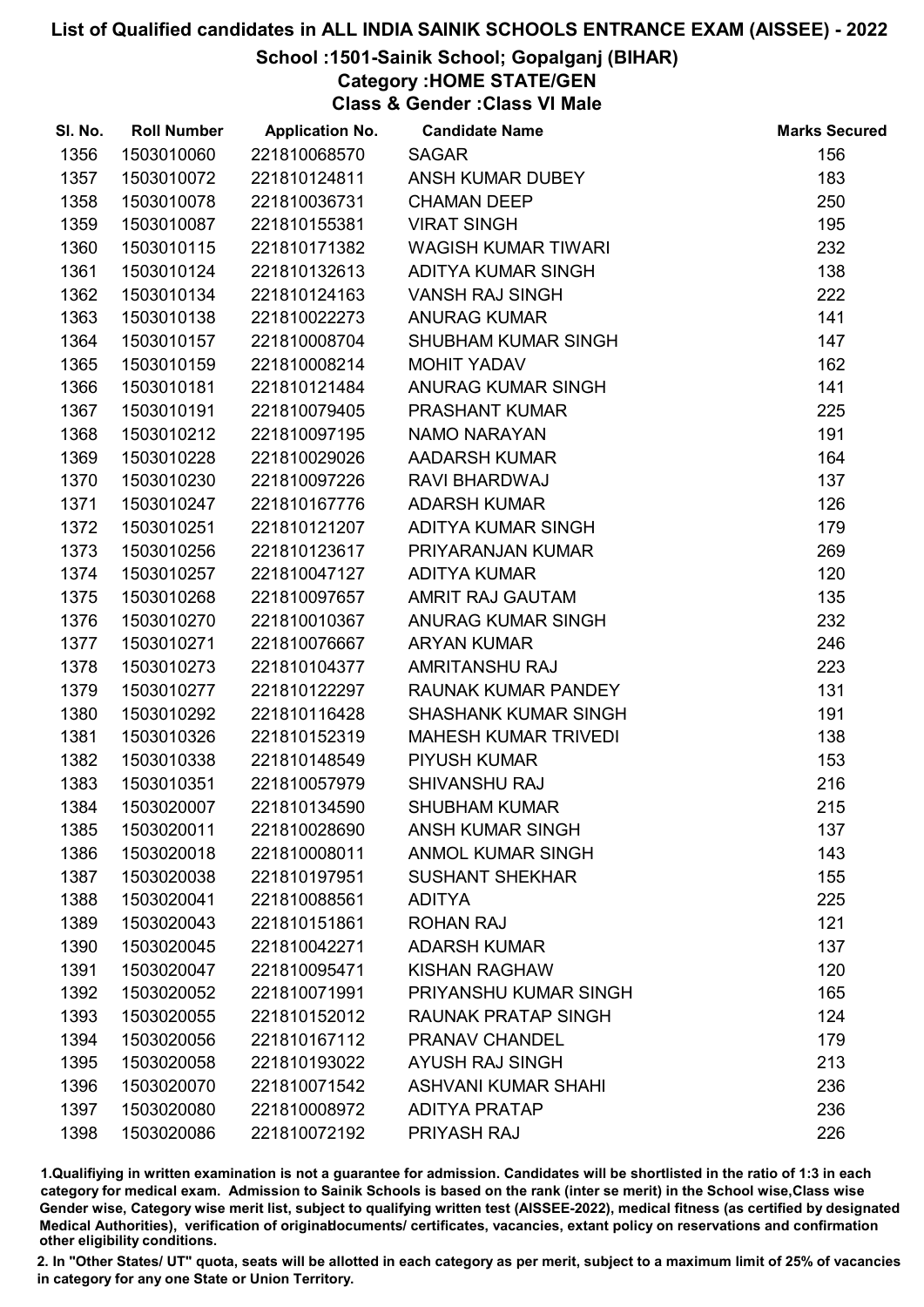# School :1501-Sainik School; Gopalganj (BIHAR)

Category :HOME STATE/GEN

Class & Gender :Class VI Male

| SI. No. | <b>Roll Number</b> | <b>Application No.</b> | <b>Candidate Name</b>       |    | <b>Marks Secured</b> |
|---------|--------------------|------------------------|-----------------------------|----|----------------------|
| 1399    | 1503020089         | 221810046292           | <b>RUDRA PRATAP SINGH</b>   |    | 169                  |
| 1400    | 1503020104         | 221810108623           | <b>UTKARSH KUMAR</b>        |    | 275                  |
| 1401    | 1503020108         | 221810172133           | <b>ANMOL KUMAR</b>          |    | 268                  |
| 1402    | 1503020116         | 221810171653           | <b>MOHIT KUMAR</b>          |    | 150                  |
| 1403    | 1503020125         | 221810061493           | <b>SHIVANSH SHRESTH</b>     |    | 139                  |
| 1404    | 1503020126         | 221810018493           | PRIYANSHU KUMAR             |    | 206                  |
| 1405    | 1503020129         | 221810160993           | <b>HARSHVARDHAN</b>         |    | 191                  |
| 1406    | 1503020134         | 221810014314           | <b>GAURAV PARASHAR</b>      |    | 261                  |
| 1407    | 1503020135         | 221810165314           | <b>ISHANT SINGH</b>         |    | 248                  |
| 1408    | 1503020140         | 221810035634           | <b>MANMOHAN KUMAR SINGH</b> |    | 242                  |
| 1409    | 1503020142         | 221810136934           | <b>SHIVAM RAJ</b>           |    | 142                  |
| 1410    | 1503020143         | 221810193144           | <b>MAYANK KUMAR</b>         |    | 198                  |
| 1411    | 1503020144         | 221810073344           | SHIVANSHU KUMAR SINGH       |    | 140                  |
| 1412    | 1503020147         | 221810151744           | <b>SHIVAM KUMAR SHARMA</b>  |    | 124                  |
| 1413    | 1503020149         | 221810164254           | <b>SANSKAR RAJ</b>          |    | 226                  |
| 1414    | 1503020151         | 221810099854           | <b>AYUSH RAJ</b>            |    | 223                  |
| 1415    | 1503020154         | 221810008174           | ANSH KUMAR SINGH            |    | 160                  |
| 1416    | 1503020155         | 221810027474           | AARYAVEER SINGH             |    | 257                  |
| 1417    | 1503020166         | 221810052105           | <b>HIMANSHU KUMAR SINGH</b> |    | 200                  |
| 1418    | 1503020177         | 221810155915           | <b>UTSAV KUMAR</b>          |    | 155                  |
| 1419    | 1503020178         | 221810116925           | <b>DIVYANSHU SHEKHAR</b>    |    | 121                  |
| 1420    | 1503020181         | 221810025335           | <b>ANAND KUMAR</b>          |    | 257                  |
| 1421    | 1503020182         | 221810035335           | PRASHANT DEO                | CG | 250                  |
| 1422    | 1503020184         | 221810124635           | <b>ANURAG KUMAR</b>         |    | 151                  |
| 1423    | 1503020188         | 221810058455           | <b>SUMANT KUMAR</b>         |    | 200                  |
| 1424    | 1503020194         | 221810065375           | SATYAJEET SINGH             |    | 233                  |
| 1425    | 1503020195         | 221810106575           | RAUNAK RAJ SINGH            |    | 245                  |
| 1426    | 1503020196         | 221810028575           | MD. SAIF                    |    | 127                  |
| 1427    | 1503020200         | 221810043975           | <b>SATWIK ANSH</b>          |    | 208                  |
| 1428    | 1503020213         | 221810031306           | <b>RITWIK RAJ</b>           |    | 260                  |
| 1429    | 1503020217         | 221810085906           | <b>HIMANSHU KUMAR SINGH</b> |    | 177                  |
| 1430    | 1503020227         | 221810171036           | <b>ADITYA PRAKASH</b>       |    | 152                  |
| 1431    | 1503020228         | 221810065036           | <b>SARVESH SINGH</b>        |    | 235                  |
| 1432    | 1503020230         | 221810128646           | <b>NAITIK KUMAR</b>         |    | 159                  |
| 1433    | 1503020231         | 221810192746           | <b>KUMAR SATYARTH</b>       |    | 259                  |
| 1434    | 1503020237         | 221810111556           | <b>SAHIL SURYAVANSHI</b>    |    | 176                  |
| 1435    | 1503020241         | 221810023266           | <b>APURV RANJAN</b>         |    | 257                  |
| 1436    | 1503020246         | 221810097866           | <b>TEJAS</b>                |    | 131                  |
| 1437    | 1503020249         | 221810090376           | <b>KUSHAGRA SINGH</b>       |    | 221                  |
| 1438    | 1503020257         | 221810162007           | <b>MAYANK RAJ CHOUHAN</b>   |    | 164                  |
| 1439    | 1503020264         | 221810011137           | <b>MAYANK SINGH</b>         |    | 140                  |
| 1440    | 1503020268         | 221810011937           | <b>ANKIT RAJ</b>            |    | 141                  |
| 1441    | 1503020269         | 221810148047           | <b>MASUM KUMAR</b>          |    | 132                  |

1.Qualifiying in written examination is not a guarantee for admission. Candidates will be shortlisted in the ratio of 1:3 in each category for medical exam. Admission to Sainik Schools is based on the rank (inter se merit) in the School wise,Class wise Gender wise, Category wise merit list, subject to qualifying written test (AISSEE-2022), medical fitness (as certified by designated Medical Authorities), verification of originablocuments/ certificates, vacancies, extant policy on reservations and confirmation other eligibility conditions.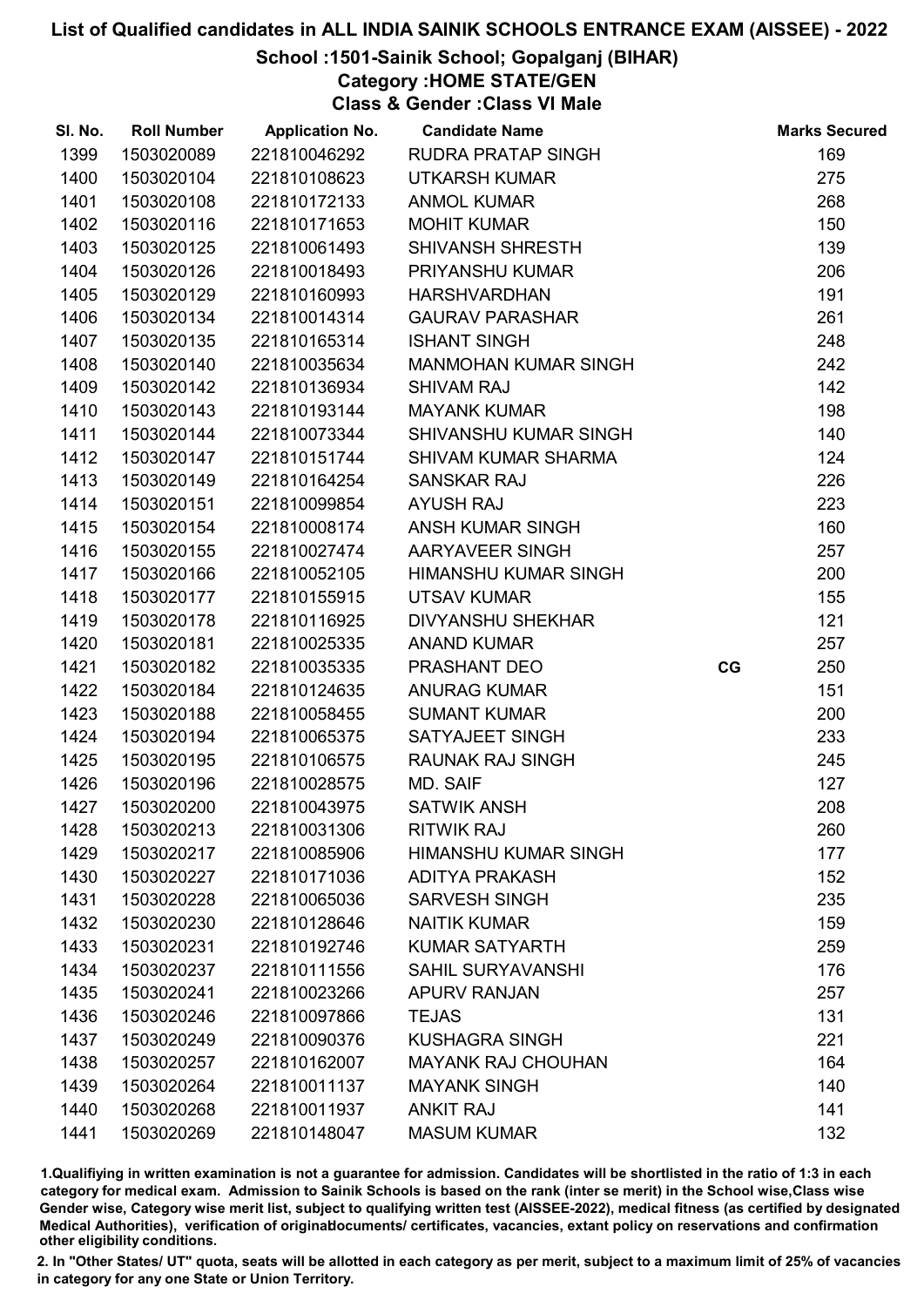# School :1501-Sainik School; Gopalganj (BIHAR)

Category :HOME STATE/GEN

Class & Gender :Class VI Male

| SI. No. | <b>Roll Number</b> | <b>Application No.</b> | <b>Candidate Name</b>       | <b>Marks Secured</b> |
|---------|--------------------|------------------------|-----------------------------|----------------------|
| 1442    | 1503020272         | 221810052647           | UJJWAL KUMAR                | 147                  |
| 1443    | 1503020273         | 221810080947           | SHREYANSH KUMAR SINGH       | 170                  |
| 1444    | 1503020302         | 221810135618           | <b>PIYUSH RAJ</b>           | 228                  |
| 1445    | 1503020304         | 221810103528           | <b>ANKIT KUMAR</b>          | 227                  |
| 1446    | 1503020310         | 221810073938           | ADITYA UPADHYAY             | 261                  |
| 1447    | 1503020313         | 221810152848           | <b>SATYAM</b>               | 236                  |
| 1448    | 1503020315         | 221810117948           | <b>SAKSHAM SHAURYA</b>      | 166                  |
| 1449    | 1503020320         | 221810013168           | <b>ANUBHAW VATS</b>         | 245                  |
| 1450    | 1503020325         | 221810143998           | YASHASWI BHARATPUTRA        | 193                  |
| 1451    | 1503020327         | 221810109609           | <b>SHIVAM KUMAR SINGH</b>   | 238                  |
| 1452    | 1503020331         | 221810120219           | <b>SAHIL KUMAR SINGH</b>    | 205                  |
| 1453    | 1503020334         | 221810122919           | <b>SHANTANU KUMAR</b>       | 235                  |
| 1454    | 1503020337         | 221810056629           | <b>NAITEEK RAJ</b>          | 158                  |
| 1455    | 1503020342         | 221810098639           | <b>ASHISH MISHRA</b>        | 143                  |
| 1456    | 1503020354         | 221810071189           | <b>ADITYA SHAHI</b>         | 163                  |
| 1457    | 1503020358         | 221810031599           | ABHISHEK RAJ SINGH          | 154                  |
| 1458    | 1503020359         | 221810126599           | <b>RISHI RAJ</b>            | 126                  |
| 1459    | 1504010008         | 221810192620           | <b>HARSH</b>                | 159                  |
| 1460    | 1504010010         | 221810071240           | <b>ABHIGYAN SINGH</b>       | 251                  |
| 1461    | 1504010034         | 221810162341           | MRIDUL ANAND ROY            | 214                  |
| 1462    | 1504010046         | 221810130060           | <b>AMRITANSHU SHAHI</b>     | 149                  |
| 1463    | 1504010067         | 221810133531           | <b>CHITRAKSH KUMAR</b>      | 146                  |
| 1464    | 1504010095         | 221810028672           | <b>ALPIT RAJ</b>            | 224                  |
| 1465    | 1504010126         | 221810136334           | <b>HARSHIT KUMAR</b>        | 237                  |
| 1466    | 1504010139         | 221810124384           | RACHIT CHAUDHRY             | 200                  |
| 1467    | 1504010174         | 221810184456           | <b>ANUBHAV KUMAR</b>        | 228                  |
| 1468    | 1504010178         | 221810007466           | YASH KUMAR RAJDEV           | 176                  |
| 1469    | 1504010191         | 221810147227           | <b>ALOK KUMAR JHA</b>       | 158                  |
| 1470    | 1504010252         | 221810039599           | <b>AYUSHMAN SINGH</b>       | 240                  |
| 1471    | 1504020002         | 221810105961           | <b>ANURAG KUMAR JHA</b>     | 222                  |
| 1472    | 1504020007         | 221810120881           | HARSHVARDHAN MISHRA         | 274                  |
| 1473    | 1504020008         | 221810092091           | <b>SANCHIT KUMAR MISHRA</b> | 190                  |
| 1474    | 1504020031         | 221810156772           | <b>ABHIJEET KISHORE</b>     | 189                  |
| 1475    | 1504020091         | 221810119564           | <b>PYUSH BHARDWAJ</b>       | 223                  |
| 1476    | 1504020131         | 221810152716           | <b>NAMAN KUMAR SINGH</b>    | 177                  |
| 1477    | 1504020173         | 221810014747           | <b>RISHAV KUMAR</b>         | 166                  |
| 1478    | 1504020186         | 221810172308           | AMRITANSHU SHRIVASTAVA      | 197                  |
| 1479    | 1504020195         | 221810180348           | YASH BARDHAN SINGH          | 124                  |
| 1480    | 1504020209         | 221810182188           | <b>KESHAV KUMAR</b>         | 166                  |
| 1481    | 1504020218         | 221810060619           | <b>KAUSTUBH MISHRA</b>      | 143                  |
| 1482    | 1504020221         | 221810157329           | <b>HARSH RAJ</b>            | 153                  |
| 1483    | 1505010026         | 221810168150           | <b>YUSH RAJ</b>             | 232                  |
| 1484    | 1505010159         | 221810000433           | <b>ALOK RAJ</b>             | 195                  |

1.Qualifiying in written examination is not a guarantee for admission. Candidates will be shortlisted in the ratio of 1:3 in each category for medical exam. Admission to Sainik Schools is based on the rank (inter se merit) in the School wise,Class wise Gender wise, Category wise merit list, subject to qualifying written test (AISSEE-2022), medical fitness (as certified by designated Medical Authorities), verification of originablocuments/ certificates, vacancies, extant policy on reservations and confirmation other eligibility conditions.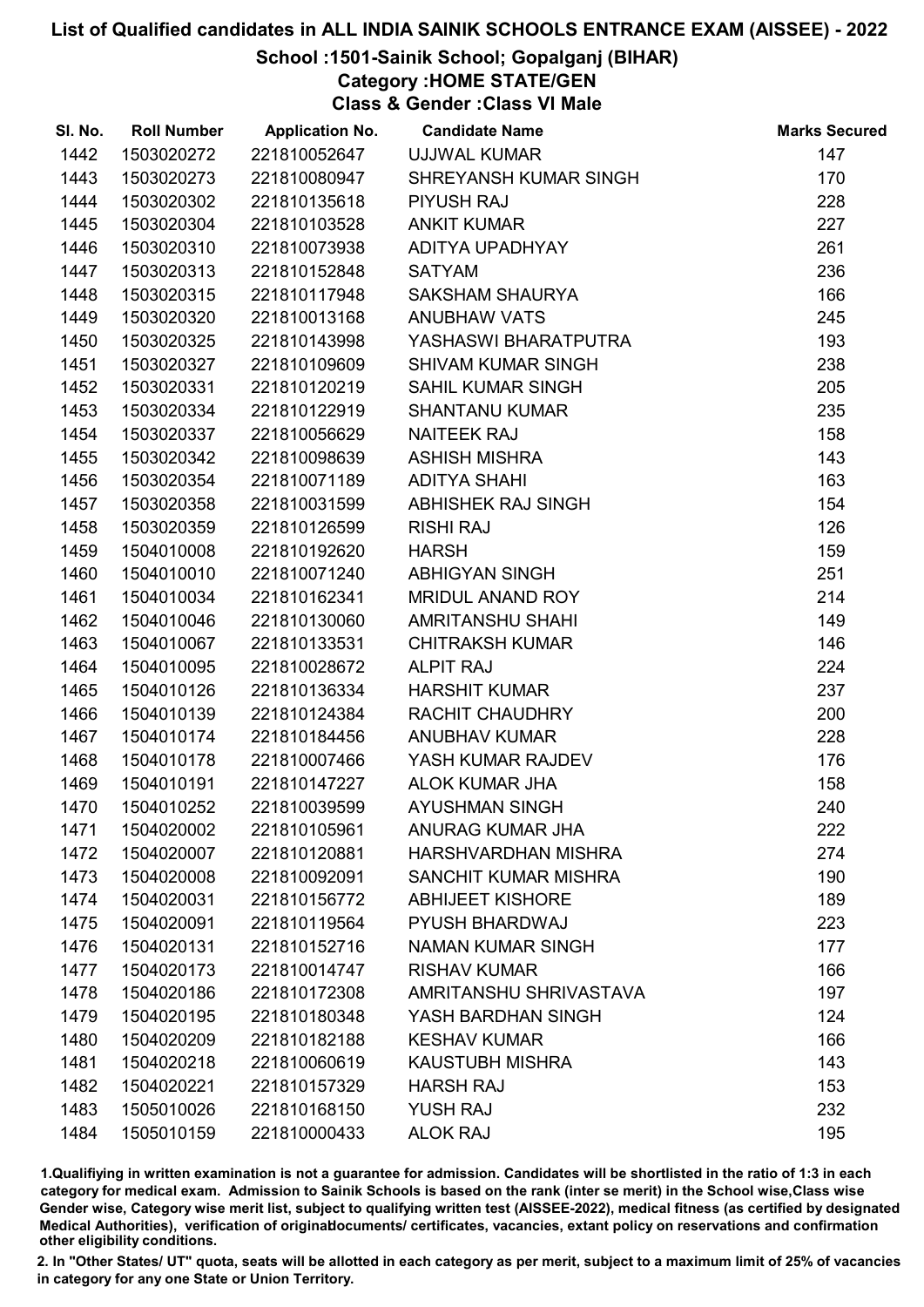# School :1501-Sainik School; Gopalganj (BIHAR)

Category :HOME STATE/GEN

Class & Gender :Class VI Male

| SI. No. | <b>Roll Number</b> | <b>Application No.</b> | <b>Candidate Name</b>       |           | <b>Marks Secured</b> |
|---------|--------------------|------------------------|-----------------------------|-----------|----------------------|
| 1485    | 1505010268         | 221810027655           | <b>SHOURYA SINGH</b>        |           | 209                  |
| 1486    | 1505010269         | 221810008655           | <b>ANSH KUMAR</b>           |           | 157                  |
| 1487    | 1505010278         | 221810081095           | <b>PARTH</b>                |           | 142                  |
| 1488    | 1505010280         | 221810000195           | <b>ANIKESH KUMAR</b>        |           | 208                  |
| 1489    | 1505010289         | 221810163616           | <b>ANMOL RAJ</b>            |           | 154                  |
| 1490    | 1505010300         | 221810161066           | <b>AMAN KUMAR</b>           |           | 147                  |
| 1491    | 1505010339         | 221810013737           | <b>SHUBHAM KUMAR</b>        |           | 224                  |
| 1492    | 1505010528         | 221810071601           | <b>SHUBHAM BHASKAR</b>      |           | 175                  |
| 1493    | 1505010539         | 221810069021           | <b>RAUSHAN KUMAR</b>        |           | 223                  |
| 1494    | 1505010585         | 221810063091           | <b>HARSH RAJ PATHAK</b>     |           | 242                  |
| 1495    | 1505010601         | 221810046512           | <b>HARSH RAJ</b>            | <b>AR</b> | 232                  |
| 1496    | 1505010670         | 221810039903           | <b>DEEPAK KUMAR</b>         |           | 261                  |
| 1497    | 1505010682         | 221810127133           | <b>INSAS GOSWAMI</b>        |           | 168                  |
| 1498    | 1505010704         | 221810072073           | <b>NIKHIL KUMAR</b>         |           | 256                  |
| 1499    | 1505010745         | 221810105524           | <b>ADITYA KUMAR</b>         |           | 128                  |
| 1500    | 1505010771         | 221810099764           | <b>SUMAN KUMAR</b>          |           | 276                  |
| 1501    | 1505010779         | 221810061184           | AVIRAL KUMAR JHA            |           | 215                  |
| 1502    | 1505010807         | 221810193625           | <b>RAJ DARSHAN</b>          |           | 121                  |
| 1503    | 1505010828         | 221810151555           | <b>ARYAN KUMAR</b>          |           | 246                  |
| 1504    | 1505010846         | 221810081775           | <b>KAVI RAJ</b>             |           | 247                  |
| 1505    | 1505010847         | 221810081975           | <b>RAUNAK RAJ</b>           |           | 231                  |
| 1506    | 1505010883         | 221810057666           | <b>ANKIT RAJ</b>            |           | 258                  |
| 1507    | 1505010909         | 221810092207           | <b>DIVYANSHU RANJAN</b>     |           | 262                  |
| 1508    | 1505010929         | 221810047927           | <b>HITESH RAJ</b>           |           | 181                  |
| 1509    | 1505010930         | 221810120137           | NISHANT PRATAP              |           | 183                  |
| 1510    | 1505010941         | 221810097847           | <b>NEHAL KUMAR SINGH</b>    |           | 191                  |
| 1511    | 1505011003         | 221810064928           | <b>SHSHANK SINGH</b>        |           | 256                  |
| 1512    | 1505011032         | 221810189678           | <b>VISHNU SHARMA</b>        |           | 174                  |
| 1513    | 1505011056         | 221810097609           | <b>KRISHNAKANT</b>          |           | 197                  |
| 1514    | 1505011070         | 221810034629           | <b>MADHAV KUMAR</b>         |           | 238                  |
| 1515    | 1506010023         | 221810149940           | <b>AYUSH KUMAR</b>          |           | 240                  |
| 1516    | 1506010059         | 221810150531           | <b>PRIYANSHU KUMAR</b>      |           | 260                  |
| 1517    | 1506010117         | 221810087282           | <b>ABHINAV TIWARI</b>       |           | 236                  |
| 1518    | 1506010124         | 221810182703           | <b>ARYAN KUMAR</b>          |           | 166                  |
| 1519    | 1506010151         | 221810099253           | <b>GAURAV KUMAR</b>         |           | 269                  |
| 1520    | 1506010185         | 221810005493           | <b>KRISH KUMAR CHAUBEY</b>  |           | 249                  |
| 1521    | 1506010196         | 221810173614           | <b>ADITYA KUMAR RAY</b>     |           | 165                  |
| 1522    | 1506010205         | 221810175344           | PRATIYUSH PANDEY            |           | 128                  |
| 1523    | 1506010207         | 221810158154           | <b>ANUJ KUMAR</b>           |           | 137                  |
| 1524    | 1506010209         | 221810171454           | <b>SWARIT KUMAR</b>         |           | 169                  |
| 1525    | 1506010212         | 221810010754           | <b>RAUSHAN KUMAR</b>        |           | 141                  |
| 1526    | 1506010240         | 221810162505           | UJJAWAL KUMAR RAI           |           | 131                  |
| 1527    | 1506010280         | 221810197885           | <b>ABHIRAJ PRATAP SINGH</b> |           | 188                  |

1.Qualifiying in written examination is not a guarantee for admission. Candidates will be shortlisted in the ratio of 1:3 in each category for medical exam. Admission to Sainik Schools is based on the rank (inter se merit) in the School wise,Class wise Gender wise, Category wise merit list, subject to qualifying written test (AISSEE-2022), medical fitness (as certified by designated Medical Authorities), verification of originablocuments/ certificates, vacancies, extant policy on reservations and confirmation other eligibility conditions.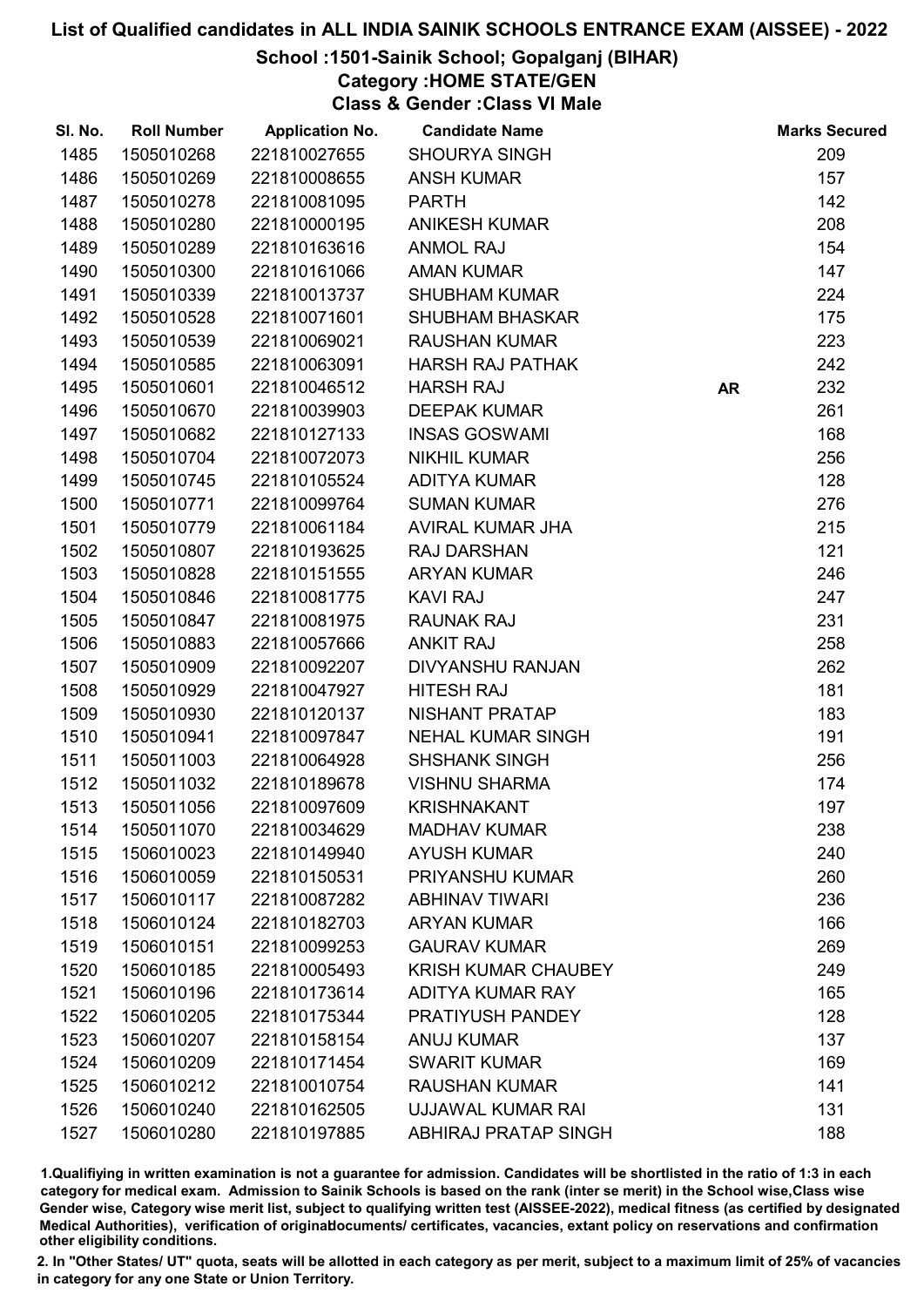# School :1501-Sainik School; Gopalganj (BIHAR)

Category :HOME STATE/GEN

Class & Gender :Class VI Male

| SI. No. | <b>Roll Number</b> | <b>Application No.</b> | <b>Candidate Name</b>        |            | <b>Marks Secured</b> |
|---------|--------------------|------------------------|------------------------------|------------|----------------------|
| 1528    | 1506020005         | 221810164530           | KULDEEP SINGH                |            | 148                  |
| 1529    | 1506020009         | 221810122050           | <b>JAIVEET JOSHI</b>         |            | 166                  |
| 1530    | 1506020010         | 221810153150           | <b>ARPIT RAJ RAI</b>         |            | 193                  |
| 1531    | 1506020011         | 221810011060           | UTTPAL KUMAR SINGH           |            | 205                  |
| 1532    | 1506020014         | 221810084570           | <b>NIKUNJ BHASKAR</b>        |            | 161                  |
| 1533    | 1506020021         | 221810061011           | ADARSH KUMAR SINGH           |            | 244                  |
| 1534    | 1506020025         | 221810037411           | <b>HIMANSHU DUBEY</b>        |            | 144                  |
| 1535    | 1506020034         | 221810000941           | ADHIRAJ PRATAP SINGH         |            | 136                  |
| 1536    | 1506020040         | 221810089681           | ADITYA KUMAR SINGH           |            | 133                  |
| 1537    | 1506020042         | 221810111291           | PIYUSH KUMAR DUBEY           |            | 159                  |
| 1538    | 1506020048         | 221810173722           | AARAV KUMAR TIWARI           |            | 138                  |
| 1539    | 1506020050         | 221810079232           | <b>ANISH RAY</b>             |            | 162                  |
| 1540    | 1506020054         | 221810123542           | SANKALP KUMAR SINGH          |            | 230                  |
| 1541    | 1506020061         | 221810022172           | PURUSHOTTAM KUMAR            |            | 219                  |
| 1542    | 1506020067         | 221810129203           | <b>DIVYANSH SINGH</b>        |            | 233                  |
| 1543    | 1506020068         | 221810135213           | <b>AMARTYA RAJ</b>           |            | 162                  |
| 1544    | 1506020082         | 221810109183           | SAHIL SAURABH                |            | 147                  |
| 1545    | 1506020083         | 221810032883           | <b>ANUCULP SHRIVASTAVA</b>   |            | 219                  |
| 1546    | 1506020087         | 221810124214           | <b>GAURAV RAJKUMAR SINGH</b> |            | 127                  |
| 1547    | 1506020090         | 221810157224           | <b>NAMAN KUMAR SHUKLA</b>    |            | 173                  |
| 1548    | 1506020098         | 221810197244           | <b>HIMESH KUMAR</b>          |            | 168                  |
| 1549    | 1506020100         | 221810162744           | <b>AHAD EYAJ</b>             |            | 179                  |
| 1550    | 1506020102         | 221810197254           | <b>UJJAWAL TRIPATHI</b>      |            | 153                  |
| 1551    | 1506020106         | 221810187574           | <b>SHAURYA KUMAR</b>         |            | 197                  |
| 1552    | 1506020139         | 221810028106           | <b>AMRIT RAJ VATS</b>        |            | 140                  |
| 1553    | 1506020142         | 221810104226           | AYUSHMAAN KUMAR              | <b>WOS</b> | 242                  |
| 1554    | 1506020144         | 221810166926           | <b>HARDIK</b>                |            | 160                  |
| 1555    | 1506020153         | 221810174466           | PRAGYAN RAJ                  |            | 199                  |
| 1556    | 1506020156         | 221810092766           | <b>SHAURYA KUMAR</b>         |            | 208                  |
| 1557    | 1506020157         | 221810135076           | <b>RISHABH KUMAR SINGH</b>   |            | 231                  |
| 1558    | 1506020159         | 221810042686           | AKSHAT KUMAR SRIVASTAVA      |            | 181                  |
| 1559    | 1506020165         | 221810014517           | <b>AYUSH DWIVEDY</b>         |            | 200                  |
| 1560    | 1506020173         | 221810153447           | <b>ADARSH PRATAP SINGH</b>   |            | 193                  |
| 1561    | 1506020175         | 221810114557           | <b>ADITYA KUMAR</b>          |            | 205                  |
| 1562    | 1506020183         | 221810014218           | <b>PRIYANSHU KUMAR</b>       |            | 235                  |
| 1563    | 1506020184         | 221810021818           | <b>AZHAR KHAN</b>            |            | 223                  |
| 1564    | 1506020188         | 221810013538           | <b>SHASHI SHEKHAR</b>        |            | 141                  |
| 1565    | 1506020189         | 221810029448           | <b>AYUSH KUMAR</b>           | <b>AR</b>  | 140                  |
| 1566    | 1506020193         | 221810146168           | <b>YUVRAJ RAI</b>            |            | 213                  |
| 1567    | 1506020198         | 221810117478           | <b>AAYUSH KUMAR</b>          |            | 216                  |
| 1568    | 1506020205         | 221810145219           | <b>ANUJ SINGH</b>            |            | 158                  |
| 1569    | 1506020212         | 221810163739           | <b>SUDHANSHU KUMAR SHAHI</b> |            | 173                  |
| 1570    | 1506020228         | 221810092599           | <b>DIBYANSHU KUMAR RAI</b>   |            | 124                  |

1.Qualifiying in written examination is not a guarantee for admission. Candidates will be shortlisted in the ratio of 1:3 in each category for medical exam. Admission to Sainik Schools is based on the rank (inter se merit) in the School wise,Class wise Gender wise, Category wise merit list, subject to qualifying written test (AISSEE-2022), medical fitness (as certified by designated Medical Authorities), verification of originablocuments/ certificates, vacancies, extant policy on reservations and confirmation other eligibility conditions.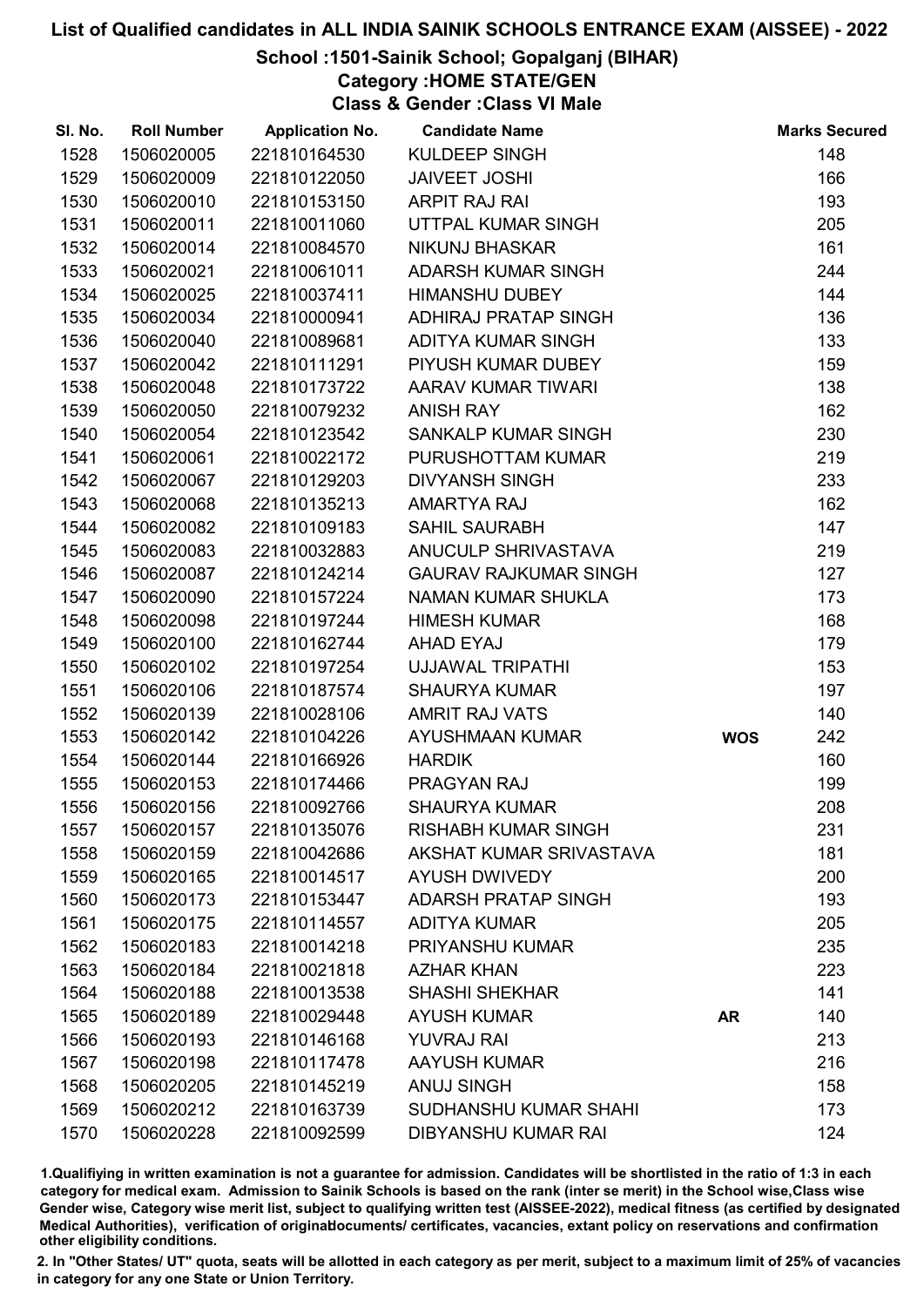## School :1501-Sainik School; Gopalganj (BIHAR)

Category :HOME STATE/GEN

Class & Gender :Class VI Male

| SI. No. | <b>Roll Number</b> | <b>Application No.</b> | <b>Candidate Name</b>       | <b>Marks Secured</b> |
|---------|--------------------|------------------------|-----------------------------|----------------------|
| 1571    | 1506020233         | 221810015047           | <b>AARUSH MISHRA</b>        | 214                  |
| 1572    | 1506020337         | 221810083359           | <b>RACHIT KUMAR SINGH</b>   | 153                  |
| 1573    | 1506020344         | 221810084669           | AMRIT RAJ VAIBHAV           | 147                  |
| 1574    | 1506020349         | 221810181679           | <b>ABHIRAJ SINGH</b>        | 221                  |
| 1575    | 1507010033         | 221810187221           | <b>UTKARSH BHASKAR</b>      | 170                  |
| 1576    | 1507010044         | 221810151271           | <b>KARTIK DEO</b>           | 134                  |
| 1577    | 1507010077         | 221810130482           | <b>RISHABH RAJ</b>          | 153                  |
| 1578    | 1507010081         | 221810044592           | ANIKET KUMAR SINGH          | 166                  |
| 1579    | 1507010087         | 221810191223           | <b>HIMANSHU KUMAR</b>       | 158                  |
| 1580    | 1507010120         | 221810112034           | <b>AYUSHMAN ARYA</b>        | 163                  |
| 1581    | 1507010153         | 221810114765           | <b>PARAG PRAVEEN</b>        | 153                  |
| 1582    | 1507010157         | 221810091385           | ADITYA SUNDARAM             | 121                  |
| 1583    | 1507010158         | 221810156895           | ABHINEET ANAND              | 124                  |
| 1584    | 1507010180         | 221810171776           | <b>ADARSH KUMAR</b>         | 230                  |
| 1585    | 1507010198         | 221810119837           | <b>ARCHIT SHANDILYA</b>     | 180                  |
| 1586    | 1507010216         | 221810008608           | AKSHAY NARAYAN SINGH        | 137                  |
| 1587    | 1507010226         | 221810176058           | AAYUSH KUMAR                | 139                  |
| 1588    | 1507010235         | 221810125798           | PRATYUSH KUMAR              | 139                  |
| 1589    | 1507010254         | 221810173369           | <b>KRISHNA RAJ</b>          | 245                  |
| 1590    | 1507010257         | 221810031379           | <b>KUMAR ANAND</b>          | 163                  |
| 1591    | 1507010271         | 221810075550           | <b>SURAJ PRATAP SINGH</b>   | 214                  |
| 1592    | 1507010303         | 221810107352           | PIYUSH PRASHANT             | 168                  |
| 1593    | 1507010313         | 221810138423           | <b>DIVYANSHU KUMAR</b>      | 208                  |
| 1594    | 1507010314         | 221810149423           | <b>ABHISHEK CHAUHAN</b>     | 184                  |
| 1595    | 1507010317         | 221810009233           | <b>PRIYANSHU</b>            | 221                  |
| 1596    | 1507010328         | 221810102804           | <b>VIGYA MISHRA</b>         | 137                  |
| 1597    | 1507010329         | 221810176904           | <b>RISHIKESH JHA</b>        | 169                  |
| 1598    | 1507010357         | 221810103935           | <b>SHOURYA RANJAN</b>       | 199                  |
| 1599    | 1507010379         | 221810094256           | AYUSHMAN SINGH PRATHAM      | 255                  |
| 1600    | 1507010393         | 221810103587           | <b>SHIVAM KUMAR</b>         | 266                  |
| 1601    | 1507010415         | 221810150009           | <b>RANA SWAJEET</b>         | 133                  |
| 1602    | 1507010427         | 221810094369           | <b>ADARSH CHOUHAN</b>       | 263                  |
| 1603    | 1508010007         | 221810089610           | <b>YASHPRIT</b>             | 217                  |
| 1604    | 1508010025         | 221810172390           | SIDHANTH RAJ                | 181                  |
| 1605    | 1508010036         | 221810041711           | ADITYA KUMAR PATHAK         | 230                  |
| 1606    | 1508010046         | 221810197161           | <b>ADITYA KUMAR</b>         | 241                  |
| 1607    | 1508010055         | 221810183102           | ANSH SAWARANYA              | 204                  |
| 1608    | 1508010058         | 221810123802           | <b>SUNNY KUMAR</b>          | 122                  |
| 1609    | 1508010061         | 221810063712           | <b>ANSH</b>                 | 225                  |
| 1610    | 1508010064         | 221810129322           | PRIYANSHU RANJAN            | 232                  |
| 1611    | 1508010065         | 221810086822           | <b>SHANTAM SINGH KUNWAR</b> | 236                  |
| 1612    | 1508010074         | 221810117862           | <b>KARTIK SHRIVASTAVA</b>   | 144                  |
| 1613    | 1508010087         | 221810058503           | <b>ANSH ANAND</b>           | 199                  |

1.Qualifiying in written examination is not a guarantee for admission. Candidates will be shortlisted in the ratio of 1:3 in each category for medical exam. Admission to Sainik Schools is based on the rank (inter se merit) in the School wise,Class wise Gender wise, Category wise merit list, subject to qualifying written test (AISSEE-2022), medical fitness (as certified by designated Medical Authorities), verification of originablocuments/ certificates, vacancies, extant policy on reservations and confirmation other eligibility conditions.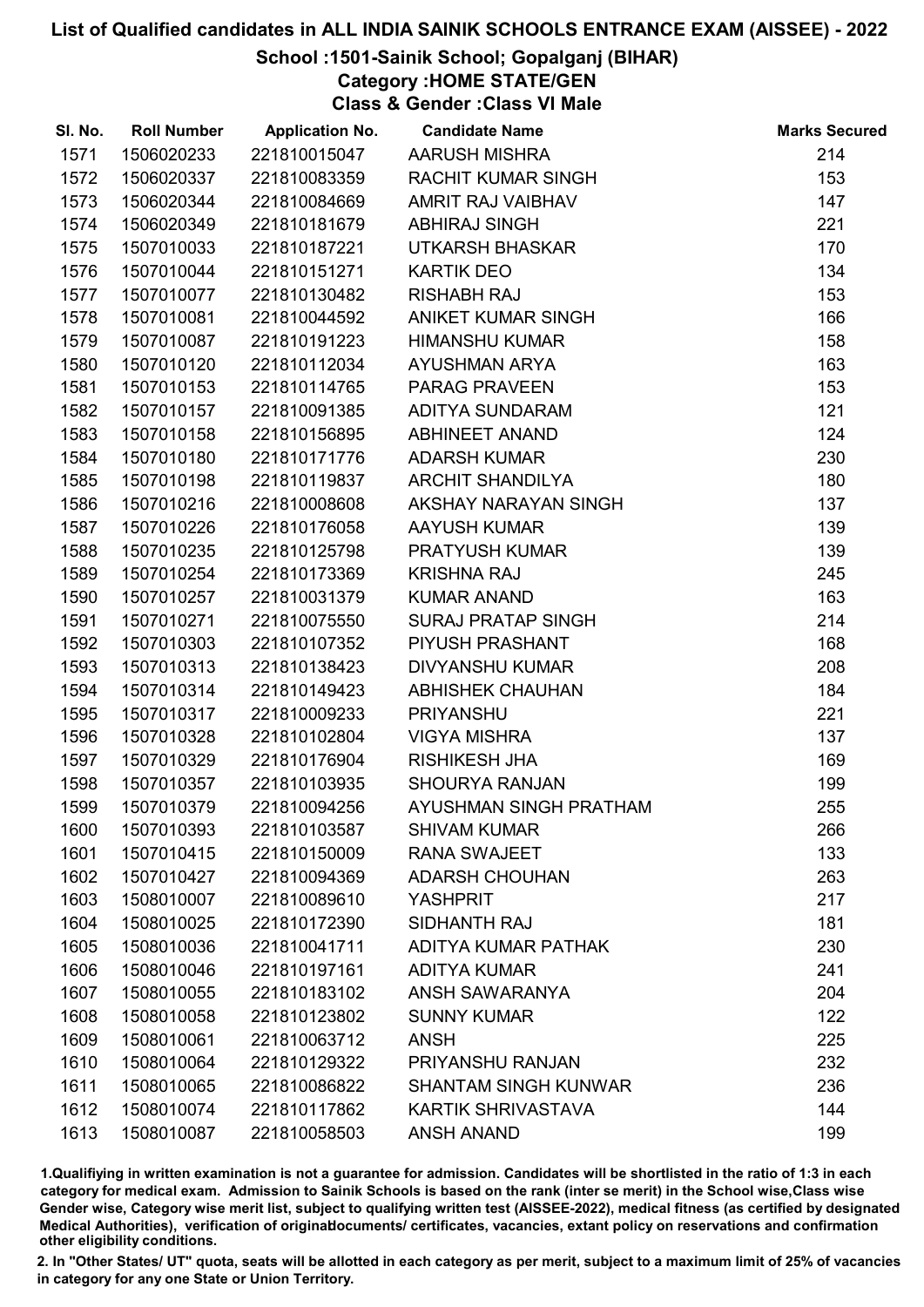## School :1501-Sainik School; Gopalganj (BIHAR)

Category :HOME STATE/GEN

Class & Gender :Class VI Male

| SI. No. | <b>Roll Number</b> | <b>Application No.</b> | <b>Candidate Name</b>      | <b>Marks Secured</b> |
|---------|--------------------|------------------------|----------------------------|----------------------|
| 1614    | 1508010096         | 221810163533           | APURV KUMAR MAURYA         | 165                  |
| 1615    | 1508010104         | 221810133953           | <b>SATYAM PRATAP SINGH</b> | 204                  |
| 1616    | 1508010105         | 221810114263           | AKSHANSH BHARDWAZ          | 156                  |
| 1617    | 1508010107         | 221810014373           | ANUJ KUMAR MISHRA          | 177                  |
| 1618    | 1508010108         | 221810130973           | <b>BITU KUMAR</b>          | 175                  |
| 1619    | 1508010110         | 221810166483           | <b>HARIANSH KASHYAP</b>    | 130                  |
| 1620    | 1508010113         | 221810188704           | <b>KESHAV KUMAR</b>        | 141                  |
| 1621    | 1508010131         | 221810168694           | <b>ASHIF RAZA</b>          | 170                  |
| 1622    | 1508010140         | 221810103235           | <b>KISHAN KESHAW</b>       | 132                  |
| 1623    | 1508010151         | 221810050765           | <b>AYUSH KUMAR</b>         | 173                  |
| 1624    | 1508010153         | 221810044775           | <b>VEDANSH</b>             | 188                  |
| 1625    | 1508010157         | 221810166006           | <b>ACHINTYA RAJ</b>        | 222                  |
| 1626    | 1508010171         | 221810006536           | <b>TEJSWAT KRISHANU</b>    | 221                  |
| 1627    | 1508010172         | 221810077536           | ABHINAV KUMAR PANDEY       | 239                  |
| 1628    | 1508010197         | 221810106437           | <b>ARYAN RAJ</b>           | 187                  |
| 1629    | 1508010203         | 221810044267           | AAYU RAJ                   | 233                  |
| 1630    | 1508010211         | 221810053197           | ABHINAV KUMAR MISHRA       | 138                  |
| 1631    | 1508010213         | 221810025697           | <b>ASHIRVAD KASHYAP</b>    | 152                  |
| 1632    | 1508010219         | 221810077518           | YASHWANT DWIVEDI           | 211                  |
| 1633    | 1508010224         | 221810027638           | <b>RAM KUMAR CHAUBEY</b>   | 142                  |
| 1634    | 1508010227         | 221810154248           | SHREYANSH KUMAR JHA        | 237                  |
| 1635    | 1508010228         | 221810187348           | <b>SUMANT KUMAR MISHRA</b> | 144                  |
| 1636    | 1508010234         | 221810172558           | AYUSH PRIYADARSHI          | 131                  |
| 1637    | 1508010237         | 221810036858           | PREM KUMAR JHA             | 213                  |
| 1638    | 1508010239         | 221810042768           | <b>AYUSH RAJ</b>           | 167                  |
| 1639    | 1508010240         | 221810049178           | <b>ADITYA KAMAL</b>        | 250                  |
| 1640    | 1508010241         | 221810126088           | ANSHUMAN KUMAR PANDEY      | 249                  |
| 1641    | 1508010242         | 221810082398           | <b>ABHINAV KUMAR</b>       | 179                  |
| 1642    | 1508010247         | 221810039809           | <b>AYUSH KUMAR</b>         | 203                  |
| 1643    | 1508010250         | 221810136239           | <b>RISHABH KUMAR</b>       | 219                  |
| 1644    | 1508010251         | 221810098339           | <b>SHAHIL KUMAR</b>        | 120                  |
| 1645    | 1508010252         | 221810181539           | <b>MILAN RAJ</b>           | 177                  |
| 1646    | 1508010253         | 221810112539           | <b>TAROON VIJAY</b>        | 164                  |
| 1647    | 1508010256         | 221810136449           | <b>DIVYAM AWATAR</b>       | 238                  |
| 1648    | 1508010259         | 221810149559           | <b>ANSH KUMAR</b>          | 227                  |
| 1649    | 1508010262         | 221810083879           | <b>ARNAV ACHAL</b>         | 236                  |
| 1650    | 1508010273         | 221810071110           | <b>ANSH KUMAR SINGH</b>    | 279                  |
| 1651    | 1508010278         | 221810027910           | <b>AYUSH KUMAR</b>         | 186                  |
| 1652    | 1508010301         | 221810156160           | <b>KUNWAR SUKARN</b>       | 194                  |
| 1653    | 1508010316         | 221810096190           | UTKARSH KUMAR TIWARI       | 220                  |
| 1654    | 1508010323         | 221810087301           | <b>PIYUSH KUMAR</b>        | 161                  |
| 1655    | 1508010324         | 221810009501           | <b>ARYA KUMAR SINGH</b>    | 140                  |
| 1656    | 1508010326         | 221810160901           | MD. IMTEYAZ AHMAD          | 121                  |

1.Qualifiying in written examination is not a guarantee for admission. Candidates will be shortlisted in the ratio of 1:3 in each category for medical exam. Admission to Sainik Schools is based on the rank (inter se merit) in the School wise,Class wise Gender wise, Category wise merit list, subject to qualifying written test (AISSEE-2022), medical fitness (as certified by designated Medical Authorities), verification of originablocuments/ certificates, vacancies, extant policy on reservations and confirmation other eligibility conditions.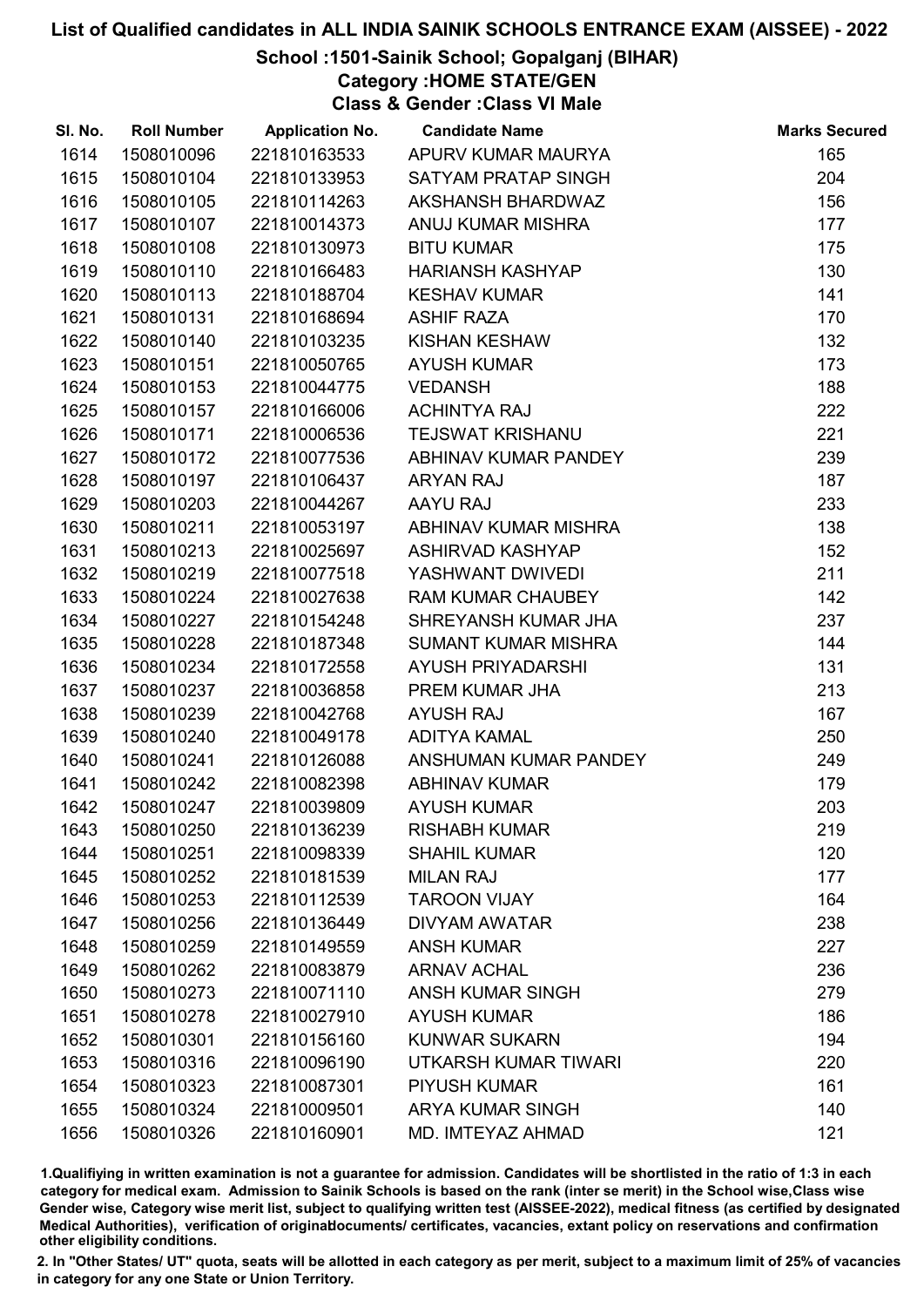## School :1501-Sainik School; Gopalganj (BIHAR)

Category :HOME STATE/GEN

Class & Gender :Class VI Male

| SI. No. | <b>Roll Number</b> | <b>Application No.</b> | <b>Candidate Name</b>     |    | <b>Marks Secured</b> |
|---------|--------------------|------------------------|---------------------------|----|----------------------|
| 1657    | 1508010330         | 221810093021           | <b>PIYUSH RAJ</b>         |    | 231                  |
| 1658    | 1508010345         | 221810155651           | <b>MUNNU KUMAR VERMA</b>  |    | 185                  |
| 1659    | 1508010358         | 221810163391           | <b>AMRIT SINGH</b>        |    | 181                  |
| 1660    | 1508010361         | 221810120891           | <b>ANKIT KUMAR</b>        |    | 245                  |
| 1661    | 1508010366         | 221810175012           | <b>NAITIK NIKHIL</b>      |    | 229                  |
| 1662    | 1508010371         | 221810021512           | AYUSHMAN KUMAR RAI        |    | 171                  |
| 1663    | 1508010375         | 221810195222           | <b>NIRAJ KUMAR</b>        |    | 196                  |
| 1664    | 1508010380         | 221810073922           | <b>VARUN KUMAR PANDEY</b> |    | 157                  |
| 1665    | 1508010403         | 221810017872           | OM RAJ                    | CG | 202                  |
| 1666    | 1508010427         | 221810128223           | <b>ABHINAV</b>            |    | 258                  |
| 1667    | 1508010432         | 221810024923           | PRATAP SINGH RANA         |    | 172                  |
| 1668    | 1508010434         | 221810056333           | PRAKASH RANJAN            |    | 164                  |
| 1669    | 1508010435         | 221810012633           | <b>LAKSHAY</b>            |    | 163                  |
| 1670    | 1508010441         | 221810104253           | ANUPAM KUMAR MISHRA       |    | 216                  |
| 1671    | 1508010454         | 221810155973           | <b>ABHIMANYU KUMAR</b>    |    | 266                  |
| 1672    | 1508010462         | 221810132004           | <b>MANGLA KANT PANDEY</b> |    | 214                  |
| 1673    | 1508010463         | 221810197004           | <b>HAPPY KUMAR</b>        |    | 168                  |
| 1674    | 1508010464         | 221810109004           | <b>ASHISH RANJAN</b>      |    | 251                  |
| 1675    | 1508010465         | 221810067204           | <b>HIMANSHU RAJ</b>       |    | 246                  |
| 1676    | 1508010467         | 221810058514           | RAGHVENDRA KUMAR          |    | 203                  |
| 1677    | 1508010472         | 221810169024           | <b>ARPIT KUMAR</b>        |    | 124                  |
| 1678    | 1508010473         | 221810156124           | <b>SHIVANSHU KUMAR</b>    |    | 163                  |
| 1679    | 1508010490         | 221810086264           | <b>KUMAR BISHWAS</b>      |    | 162                  |
| 1680    | 1508010493         | 221810053664           | <b>AMRIT RAJ</b>          |    | 177                  |
| 1681    | 1508010515         | 221810141315           | <b>AMAN KUMAR</b>         |    | 219                  |
| 1682    | 1508010528         | 221810195155           | PRIYANSHU RAJ             |    | 229                  |
| 1683    | 1508010537         | 221810080865           | <b>ANUPAM KUMAR</b>       |    | 192                  |
| 1684    | 1508010543         | 221810026685           | <b>ISHAN KUMAR</b>        |    | 138                  |
| 1685    | 1508010549         | 221810146295           | <b>SUSHIL KUMAR</b>       |    | 242                  |
| 1686    | 1508010572         | 221810047836           | <b>AYUSH KUMAR</b>        |    | 247                  |
| 1687    | 1508010575         | 221810181646           | <b>ADARSH DEEP</b>        |    | 210                  |
| 1688    | 1508010587         | 221810156776           | <b>RAUNAK KUMAR</b>       |    | 221                  |
| 1689    | 1508010593         | 221810119896           | <b>HIMANSHU THAKUR</b>    |    | 225                  |
| 1690    | 1508010613         | 221810096247           | <b>PRITHVI RAJ</b>        |    | 187                  |
| 1691    | 1508010615         | 221810188447           | <b>UNNAT RAJ</b>          |    | 158                  |
| 1692    | 1508010619         | 221810077747           | <b>JIGYANSHU RAJ</b>      |    | 122                  |
| 1693    | 1508010620         | 221810141357           | <b>RAUNAK KUMAR</b>       |    | 175                  |
| 1694    | 1508010621         | 221810195557           | <b>PINTU KUMAR</b>        |    | 162                  |
| 1695    | 1508010624         | 221810159167           | <b>MOHIT KUMAR RAI</b>    |    | 207                  |
| 1696    | 1508010629         | 221810086277           | ROMAL KUMAR JHA           |    | 238                  |
| 1697    | 1508010636         | 221810169487           | AYUSH UPADHAYA            |    | 195                  |
| 1698    | 1508010637         | 221810147587           | <b>UTSHAV RAJ</b>         |    | 155                  |
| 1699    | 1508010694         | 221810021998           | <b>HARSH KUMAR</b>        |    | 196                  |

1.Qualifiying in written examination is not a guarantee for admission. Candidates will be shortlisted in the ratio of 1:3 in each category for medical exam. Admission to Sainik Schools is based on the rank (inter se merit) in the School wise,Class wise Gender wise, Category wise merit list, subject to qualifying written test (AISSEE-2022), medical fitness (as certified by designated Medical Authorities), verification of originablocuments/ certificates, vacancies, extant policy on reservations and confirmation other eligibility conditions.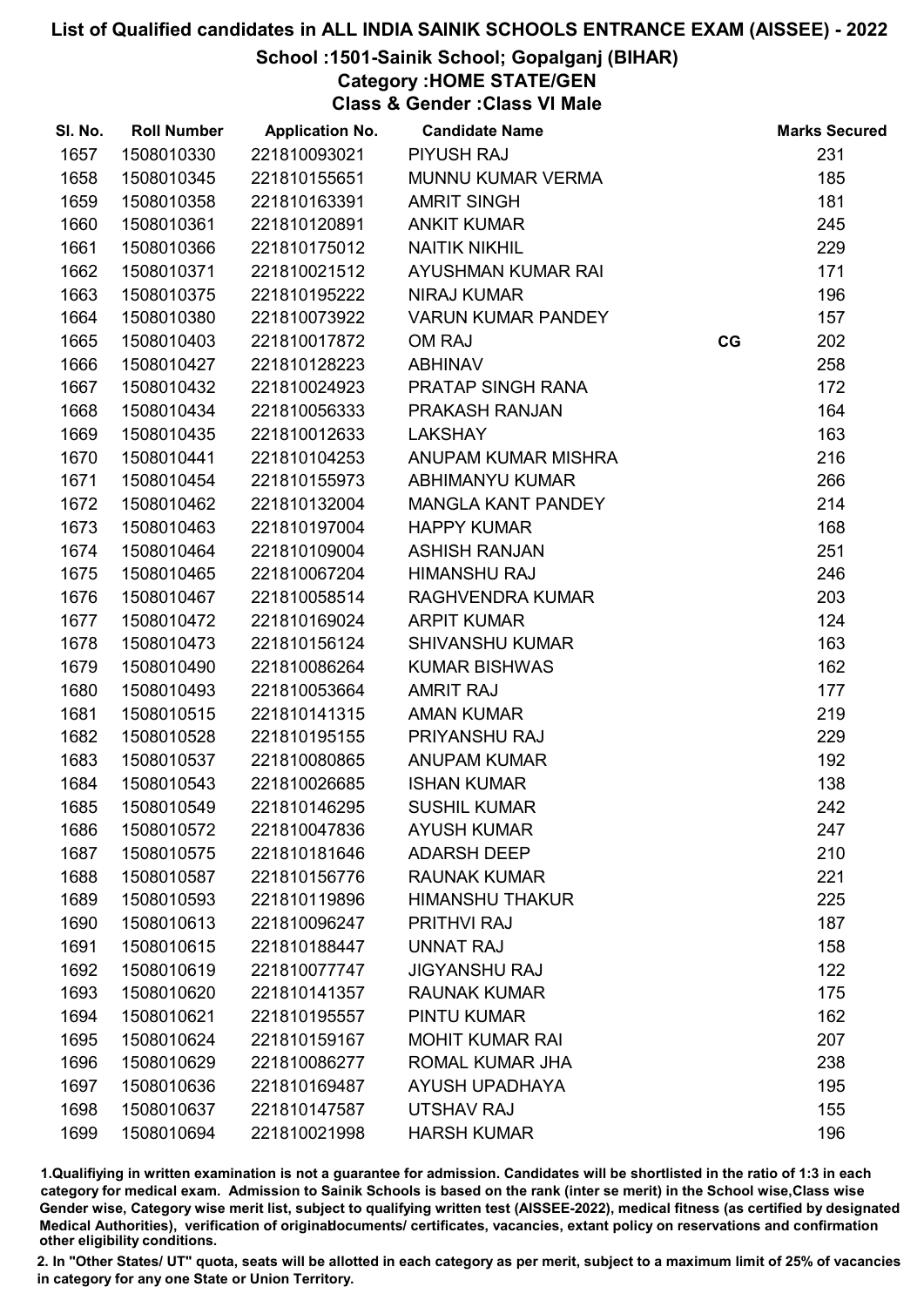## School :1501-Sainik School; Gopalganj (BIHAR)

Category :HOME STATE/GEN

Class & Gender :Class VI Male

| SI. No. | <b>Roll Number</b> | <b>Application No.</b> | <b>Candidate Name</b>      | <b>Marks Secured</b> |
|---------|--------------------|------------------------|----------------------------|----------------------|
| 1700    | 1508010697         | 221810105609           | <b>DAKSH PUSHKAR</b>       | 201                  |
| 1701    | 1508010706         | 221810174639           | <b>UTKARSH KUMAR</b>       | 212                  |
| 1702    | 1508010707         | 221810018939           | <b>ARYAN KUMAR</b>         | 130                  |
| 1703    | 1508010718         | 221810106569           | <b>ASHISH KUMAR</b>        | 242                  |
| 1704    | 1508010721         | 221810112379           | <b>RUPAM MISHRA</b>        | 168                  |
| 1705    | 1509010009         | 221810194220           | <b>ABHIJEET KUMAR</b>      | 202                  |
| 1706    | 1509010032         | 221810140970           | <b>ADARSH RAJ</b>          | 217                  |
| 1707    | 1509010035         | 221810142180           | <b>ABHI AMAN</b>           | 238                  |
| 1708    | 1509010058         | 221810068741           | <b>ABHISHEK KUMAR</b>      | 145                  |
| 1709    | 1509010064         | 221810123651           | <b>SHIVANSH KUMAR</b>      | 200                  |
| 1710    | 1509010070         | 221810015071           | <b>HARSHIT KUMAR DUBEY</b> | 265                  |
| 1711    | 1509010076         | 221810033181           | <b>ADARSH KUMAR</b>        | 233                  |
| 1712    | 1509010095         | 221810075622           | <b>ANKIT KUMAR</b>         | 176                  |
| 1713    | 1509010103         | 221810054632           | AAYUSH PRIYADARSHI         | 257                  |
| 1714    | 1509010137         | 221810193743           | RAGHAV RAJ                 | 225                  |
| 1715    | 1509010144         | 221810096363           | <b>RAUNAK RANJAN</b>       | 167                  |
| 1716    | 1509010166         | 221810124034           | <b>AYUSHMAN</b>            | 204                  |
| 1717    | 1509020005         | 221810187500           | MILAN VIJ                  | 199                  |
| 1718    | 1509020021         | 221810078810           | <b>AARAV RAJ</b>           | 268                  |
| 1719    | 1509020027         | 221810175420           | <b>KASHISH PUNJ BHARTI</b> | 161                  |
| 1720    | 1509020038         | 221810012330           | <b>ARNAV RAJ</b>           | 148                  |
| 1721    | 1509020046         | 221810190930           | <b>SIDDHANT KUMAR</b>      | 245                  |
| 1722    | 1509020057         | 221810180940           | <b>NITYAM KUMAR</b>        | 166                  |
| 1723    | 1509020062         | 221810140150           | YASH RAJ                   | 211                  |
| 1724    | 1509020066         | 221810104550           | <b>RISHAV KUMAR</b>        | 148                  |
| 1725    | 1509020082         | 221810037760           | <b>ADARSH SWAROOP</b>      | 199                  |
| 1726    | 1509020087         | 221810136470           | <b>ADITYA GARG</b>         | 232                  |
| 1727    | 1509020091         | 221810004870           | RAJVARDHAN SINGH           | 187                  |
| 1728    | 1509020094         | 221810171080           | <b>CHAITANYA CHANDRA</b>   | 230                  |
| 1729    | 1509020104         | 221810139580           | <b>SHOURYA KISHLAY</b>     | 131                  |
| 1730    | 1509020108         | 221810010880           | PRANAV KASHYAP             | 153                  |
| 1731    | 1509020129         | 221810181401           | <b>ADARSH KUMAR</b>        | 233                  |
| 1732    | 1509020141         | 221810031011           | PRATEEK KUMAR JHA          | 261                  |
| 1733    | 1509020146         | 221810129311           | <b>GANESH KUMAR</b>        | 219                  |
| 1734    | 1509020164         | 221810030531           | <b>ANAY KAUSHIK</b>        | 256                  |
| 1735    | 1509020170         | 221810104831           | <b>ROHIT RAJ SINGH</b>     | 128                  |
| 1736    | 1509020179         | 221810014541           | <b>AMAN KUMAR</b>          | 174                  |
| 1737    | 1509020192         | 221810072151           | <b>ADARSH KUMAR</b>        | 210                  |
| 1738    | 1509020196         | 221810012351           | <b>HARSHIT KUMAR</b>       | 220                  |
| 1739    | 1509020211         | 221810063461           | <b>PRATYUSH RAJ</b>        | 146                  |
| 1740    | 1509020214         | 221810005661           | <b>TARUN KUMAR</b>         | 199                  |
| 1741    | 1509020222         | 221810025071           | <b>MANAS ANAND SINGH</b>   | 262                  |
| 1742    | 1509020227         | 221810158471           | <b>NAITIK KUMAR</b>        | 155                  |

1.Qualifiying in written examination is not a guarantee for admission. Candidates will be shortlisted in the ratio of 1:3 in each category for medical exam. Admission to Sainik Schools is based on the rank (inter se merit) in the School wise,Class wise Gender wise, Category wise merit list, subject to qualifying written test (AISSEE-2022), medical fitness (as certified by designated Medical Authorities), verification of originablocuments/ certificates, vacancies, extant policy on reservations and confirmation other eligibility conditions.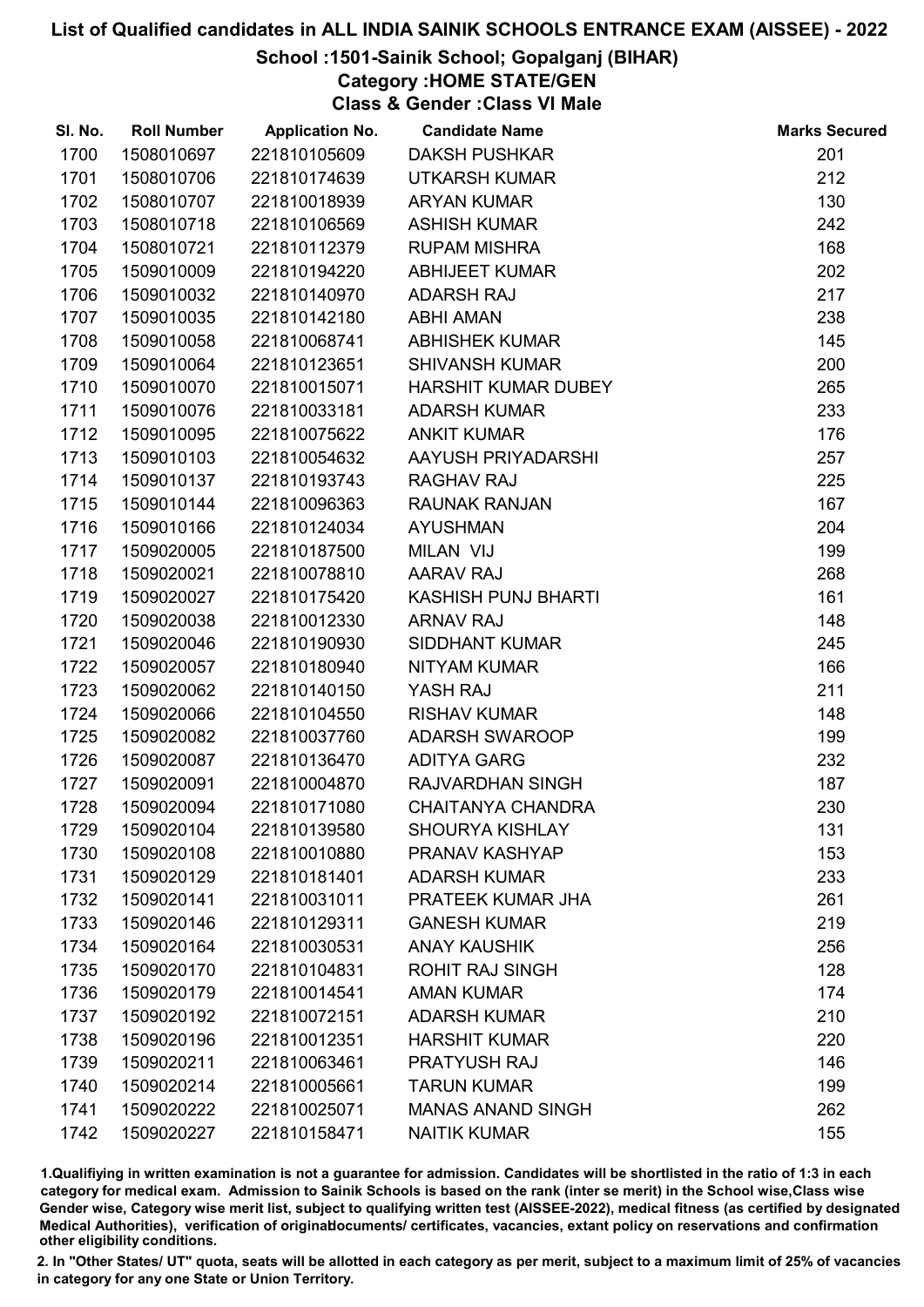# School :1501-Sainik School; Gopalganj (BIHAR)

Category :HOME STATE/GEN

Class & Gender :Class VI Male

| SI. No. | <b>Roll Number</b> | <b>Application No.</b> | <b>Candidate Name</b>       |           | <b>Marks Secured</b> |
|---------|--------------------|------------------------|-----------------------------|-----------|----------------------|
| 1743    | 1509020233         | 221810016281           | <b>AAYUSH KUMAR</b>         |           | 237                  |
| 1744    | 1509020235         | 221810161781           | <b>SIDHANT SINGH</b>        |           | 138                  |
| 1745    | 1509020237         | 221810019881           | PRASHANT RAJ                |           | 178                  |
| 1746    | 1509020243         | 221810197191           | UJJWAL TRIVEDI              |           | 212                  |
| 1747    | 1509020252         | 221810036591           | <b>ABHISHEK KUMAR</b>       |           | 214                  |
| 1748    | 1509020259         | 221810077202           | <b>NAITIK PRASHAR</b>       |           | 194                  |
| 1749    | 1509020263         | 221810094502           | <b>ADITYA KUMAR</b>         |           | 177                  |
| 1750    | 1509020265         | 221810079802           | AYUSH KUMAR MISHRA          |           | 216                  |
| 1751    | 1509020273         | 221810191512           | <b>SAMIR RAJBANSH</b>       |           | 120                  |
| 1752    | 1509020274         | 221810073612           | <b>ABHINAV KUMAR</b>        |           | 221                  |
| 1753    | 1509020275         | 221810117612           | ADITYA KUMAR SINGH          |           | 132                  |
| 1754    | 1509020277         | 221810149712           | <b>AKASH KUMAR</b>          |           | 213                  |
| 1755    | 1509020281         | 221810116022           | <b>ANSH RAJ</b>             |           | 189                  |
| 1756    | 1509020282         | 221810001122           | ADITYA KUMAR JHA            |           | 260                  |
| 1757    | 1509020296         | 221810051084           | <b>MOHIT KUMAR</b>          |           | 147                  |
| 1758    | 1509020316         | 221810131535           | <b>ARYAN KUMAR</b>          |           | 221                  |
| 1759    | 1509020331         | 221810177775           | <b>RISHABH KUMAR</b>        |           | 173                  |
| 1760    | 1509020351         | 221810049536           | <b>HARSH KUMAR</b>          | CG        | 200                  |
| 1761    | 1509020364         | 221810128066           | <b>ADITYA RAJ</b>           |           | 133                  |
| 1762    | 1509020368         | 221810149476           | <b>BABBU KUMAR</b>          |           | 241                  |
| 1763    | 1509020390         | 221810127237           | <b>SHUBHAM KUMAR</b>        |           | 266                  |
| 1764    | 1509020450         | 221810085119           | <b>MANIK</b>                |           | 186                  |
| 1765    | 1509020456         | 221810089549           | <b>BAIBHAV KUMAR</b>        |           | 260                  |
| 1766    | 1509020457         | 221810144649           | <b>NISHU RAJ</b>            |           | 259                  |
| 1767    | 1509020475         | 221810083099           | <b>HRITIK RAJ</b>           |           | 138                  |
| 1768    | 1509030004         | 221810035722           | <b>ABHIRAJ SINGH</b>        |           | 256                  |
| 1769    | 1509030015         | 221810037632           | <b>SUNDRAM KASHYAP</b>      |           | 254                  |
| 1770    | 1509030030         | 221810053152           | <b>MOHIT RAJ</b>            |           | 186                  |
| 1771    | 1509030033         | 221810142252           | <b>VIDYANSH KUMAR SINGH</b> |           | 185                  |
| 1772    | 1509030034         | 221810108252           | <b>AKSHAY VATS</b>          |           | 193                  |
| 1773    | 1509030045         | 221810164852           | <b>RITIK KUMAR</b>          |           | 152                  |
| 1774    | 1509030057         | 221810148562           | <b>BALKRISHNA</b>           |           | 176                  |
| 1775    | 1509030064         | 221810108072           | <b>KISLAY KUMAR</b>         |           | 173                  |
| 1776    | 1509030083         | 221810169282           | <b>ASHMIT GARG</b>          |           | 196                  |
| 1777    | 1509030089         | 221810001682           | <b>NAITIK RAJ</b>           |           | 218                  |
| 1778    | 1509030111         | 221810189792           | <b>AMBESH RAJ</b>           |           | 257                  |
| 1779    | 1509030112         | 221810184892           | SANKALP KUMAR SINGH         |           | 210                  |
| 1780    | 1509030114         | 221810187992           | <b>SANDEEP KUMAR</b>        |           | 175                  |
| 1781    | 1509030117         | 221810166103           | <b>ADITYA RAJ ARYAN</b>     |           | 163                  |
| 1782    | 1509030134         | 221810159113           | <b>CHINMAY</b>              |           | 256                  |
| 1783    | 1509030138         | 221810094613           | <b>TEJASWI RAKESH</b>       |           | 249                  |
| 1784    | 1509030148         | 221810117423           | APURVA BHARDWAJ             |           | 253                  |
| 1785    | 1509030152         | 221810062723           | ABHINAV KUMAR RAJ           | <b>AR</b> | 239                  |

1.Qualifiying in written examination is not a guarantee for admission. Candidates will be shortlisted in the ratio of 1:3 in each category for medical exam. Admission to Sainik Schools is based on the rank (inter se merit) in the School wise,Class wise Gender wise, Category wise merit list, subject to qualifying written test (AISSEE-2022), medical fitness (as certified by designated Medical Authorities), verification of originablocuments/ certificates, vacancies, extant policy on reservations and confirmation other eligibility conditions.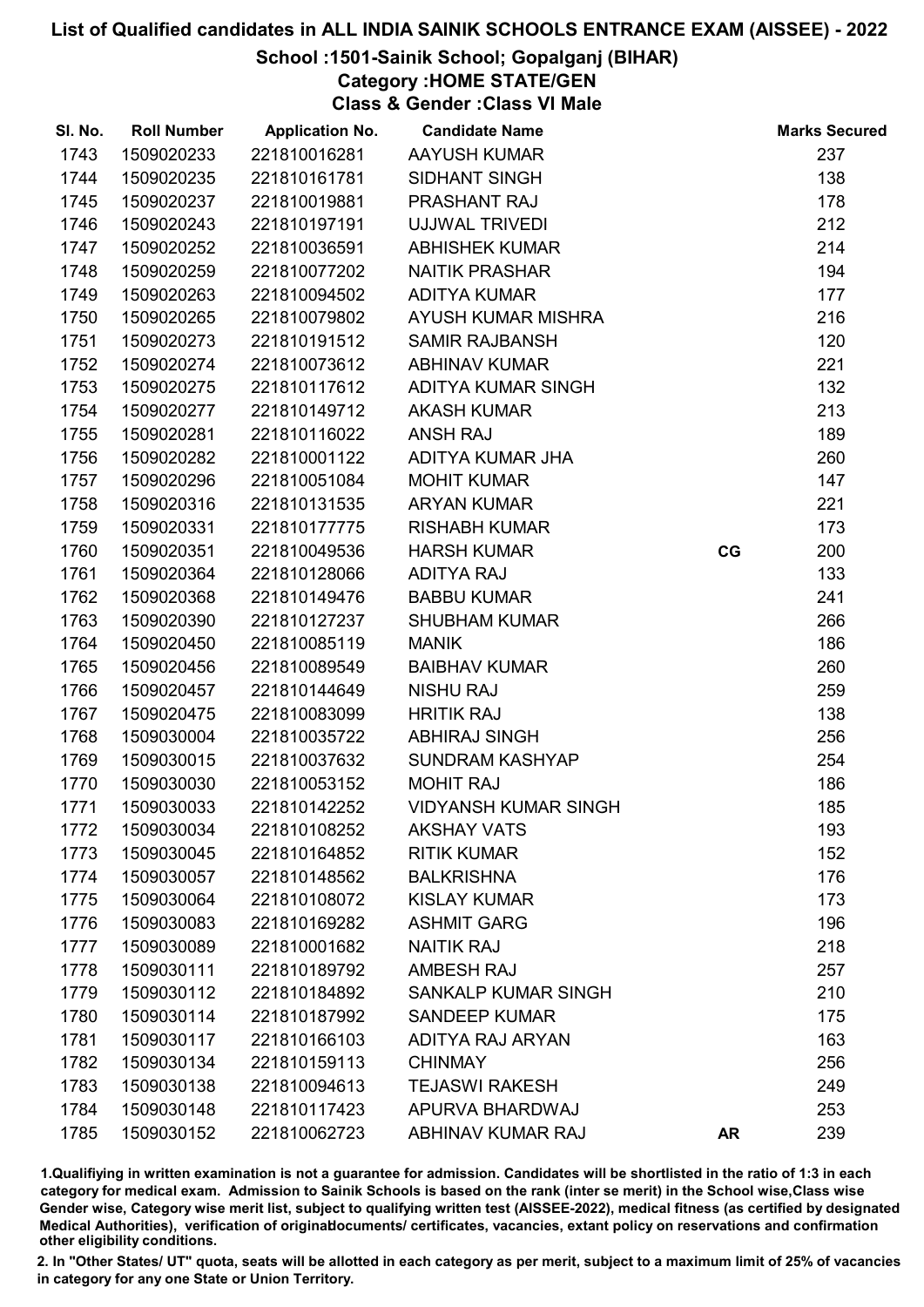## School :1501-Sainik School; Gopalganj (BIHAR)

Category :HOME STATE/GEN

Class & Gender :Class VI Male

| SI. No. | <b>Roll Number</b> | <b>Application No.</b> | <b>Candidate Name</b> | <b>Marks Secured</b> |
|---------|--------------------|------------------------|-----------------------|----------------------|
| 1786    | 1509030160         | 221810117133           | <b>PRASHANT KUMAR</b> | 225                  |
| 1787    | 1509030167         | 221810034833           | <b>SIDDHANT KUMAR</b> | 137                  |
| 1788    | 1509030176         | 221810121543           | PRIYAM KUMAR          | 168                  |
| 1789    | 1509030187         | 221810180453           | <b>TANISK KASHYAP</b> | 201                  |
| 1790    | 1509030195         | 221810068363           | <b>KUSHAGRA</b>       | 260                  |
| 1791    | 1509030200         | 221810039963           | <b>KARTIK KUMAR</b>   | 242                  |
| 1792    | 1509030202         | 221810165073           | <b>ADARSH KUMAR</b>   | 165                  |
| 1793    | 1509030226         | 221810027683           | <b>ABHIGYAN SINGH</b> | 263                  |
| 1794    | 1509030230         | 221810179883           | <b>ARPIT RAJ</b>      | 187                  |
| 1795    | 1509030240         | 221810119793           | <b>VIVEK KUMAR</b>    | 237                  |
| 1796    | 1509030251         | 221810155404           | <b>PUSHKAR PANDEY</b> | 124                  |
| 1797    | 1509030281         | 221810102634           | <b>RAJ BABU</b>       | 223                  |
| 1798    | 1509030282         | 221810167734           | SHUSHANT RAJ          | 120                  |
| 1799    | 1509030295         | 221810169544           | <b>AMAN KUMAR</b>     | 170                  |
| 1800    | 1509030296         | 221810063644           | <b>SWARN KUMAR</b>    | 200                  |
| 1801    | 1509030304         | 221810088554           | <b>ARNAV THAKUR</b>   | 248                  |
| 1802    | 1509030312         | 221810014264           | <b>VIPUL VISHAL</b>   | 244                  |
| 1803    | 1509030326         | 221810184674           | PRIYANSHU KUMAR       | 164                  |
| 1804    | 1509030331         | 221810125974           | <b>MAAZ ALAM</b>      | 125                  |
| 1805    | 1509030351         | 221810116794           | <b>HIMANSHU RAJ</b>   | 146                  |
| 1806    | 1509030355         | 221810145994           | YUVRAJ SINGH          | 159                  |
| 1807    | 1509030359         | 221810103305           | <b>ADITYA KUMAR</b>   | 230                  |
| 1808    | 1509030362         | 221810163605           | <b>SAKET KUMAR</b>    | 251                  |
| 1809    | 1509030366         | 221810042115           | <b>MAYANK THAKUR</b>  | 234                  |
| 1810    | 1509030369         | 221810177415           | <b>ARYAN RAJ</b>      | 256                  |
| 1811    | 1509030371         | 221810131515           | <b>SHYAM KUMAR</b>    | 226                  |
| 1812    | 1509030372         | 221810094515           | <b>KESHAV KALASH</b>  | 204                  |
| 1813    | 1509030377         | 221810117915           | <b>ANSHUL VERMA</b>   | 214                  |
| 1814    | 1509030378         | 221810138025           | <b>HARSH RANJAN</b>   | 151                  |
| 1815    | 1509030385         | 221810097825           | <b>ADARSH</b>         | 215                  |
| 1816    | 1509030407         | 221810099155           | <b>RAMAN KUMAR</b>    | 235                  |
| 1817    | 1509030412         | 221810162655           | SHYAM NATH PANDIT     | 125                  |
| 1818    | 1509030418         | 221810109955           | <b>AYUSH KUMAR</b>    | 123                  |
| 1819    | 1509030427         | 221810185765           | <b>ATHARV RAJ</b>     | 154                  |
| 1820    | 1509030435         | 221810077175           | <b>ADITYA KUMAR</b>   | 193                  |
| 1821    | 1509030446         | 221810120385           | <b>ANUBHAV KUMAR</b>  | 219                  |
| 1822    | 1509030448         | 221810058585           | <b>ONKAR SHARAN</b>   | 249                  |
| 1823    | 1509030457         | 221810147695           | <b>HIMANSHU KUMAR</b> | 163                  |
| 1824    | 1509030458         | 221810113895           | <b>AKASH KUMAR</b>    | 168                  |
| 1825    | 1509030459         | 221810176895           | RADHE KRISHNA KUMAR   | 211                  |
| 1826    | 1509030462         | 221810165006           | <b>VINAYAK JHA</b>    | 183                  |
| 1827    | 1509030469         | 221810038406           | <b>ADITYA PRAKASH</b> | 223                  |
| 1828    | 1509030478         | 221810187906           | <b>RANJAN KUMAR</b>   | 209                  |

1.Qualifiying in written examination is not a guarantee for admission. Candidates will be shortlisted in the ratio of 1:3 in each category for medical exam. Admission to Sainik Schools is based on the rank (inter se merit) in the School wise,Class wise Gender wise, Category wise merit list, subject to qualifying written test (AISSEE-2022), medical fitness (as certified by designated Medical Authorities), verification of originablocuments/ certificates, vacancies, extant policy on reservations and confirmation other eligibility conditions.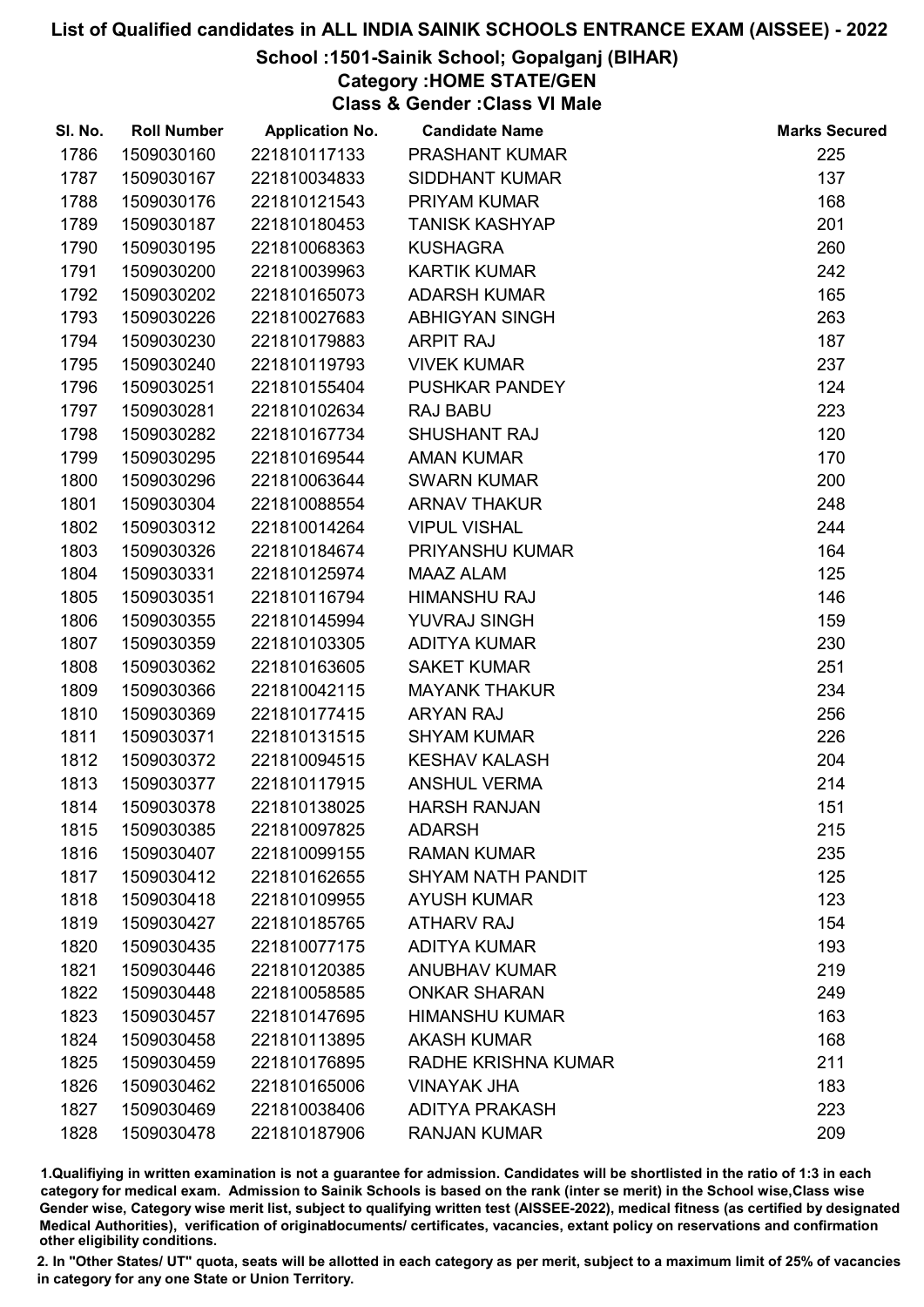# School :1501-Sainik School; Gopalganj (BIHAR)

Category :HOME STATE/GEN

Class & Gender :Class VI Male

| SI. No. | <b>Roll Number</b> | <b>Application No.</b> | <b>Candidate Name</b>     | <b>Marks Secured</b> |
|---------|--------------------|------------------------|---------------------------|----------------------|
| 1829    | 1509030480         | 221810162016           | <b>SAURABH</b>            | 194                  |
| 1830    | 1509040002         | 221810017116           | <b>DIVYAM SINGH</b>       | 234                  |
| 1831    | 1509040010         | 221810075716           | <b>AYUSH PARASHAR</b>     | 170                  |
| 1832    | 1509040017         | 221810117426           | <b>ABHINAV ASHISH</b>     | 224                  |
| 1833    | 1509040031         | 221810119836           | <b>SUMOL KUMAR SINGH</b>  | 217                  |
| 1834    | 1509040037         | 221810090546           | <b>VIRAT KUMAR</b>        | 124                  |
| 1835    | 1509040039         | 221810162646           | <b>BHASHKAR KUMAR</b>     | 132                  |
| 1836    | 1509040040         | 221810118646           | <b>ARYAN</b>              | 243                  |
| 1837    | 1509040042         | 221810123946           | RAVIRANJAN KUMAR          | 148                  |
| 1838    | 1509040048         | 221810150256           | SHIVAM KUMAR KUSHWAHA     | 221                  |
| 1839    | 1509040053         | 221810074656           | <b>ANAY ADVIK</b>         | 158                  |
| 1840    | 1509040054         | 221810104756           | SHREYANSH SHRIVASTAVA     | 254                  |
| 1841    | 1509040062         | 221810189366           | <b>AMAN KUMAR</b>         | 202                  |
| 1842    | 1509040069         | 221810064966           | UJJWAL RAJ                | 229                  |
| 1843    | 1509040086         | 221810044876           | <b>BAIBHAV KUMAR</b>      | 132                  |
| 1844    | 1509040110         | 221810171796           | <b>RITIK KUMAR</b>        | 227                  |
| 1845    | 1509040111         | 221810093796           | SHREYANSH RAJ             | 175                  |
| 1846    | 1509040113         | 221810055796           | <b>SATYAM</b>             | 238                  |
| 1847    | 1509040128         | 221810093907           | YASHASWI RAKESH           | 247                  |
| 1848    | 1509040132         | 221810134017           | <b>ABHISHEK ANAND</b>     | 249                  |
| 1849    | 1509040136         | 221810020317           | PRASANT KUMAR URF SUMIT   | 173                  |
| 1850    | 1509040137         | 221810050317           | <b>SACHIN KUMAR</b>       | 231                  |
| 1851    | 1509040145         | 221810170027           | <b>SUNNY RAJ</b>          | 203                  |
| 1852    | 1509040150         | 221810170327           | <b>ANUPAM KUMAR</b>       | 167                  |
| 1853    | 1509040152         | 221810163427           | <b>ANKIT KUMAR</b>        | 190                  |
| 1854    | 1509040168         | 221810015637           | PREETAM KAUSHIK           | 179                  |
| 1855    | 1509040178         | 221810081157           | <b>UTKARSH RAJ</b>        | 181                  |
| 1856    | 1509040188         | 221810119757           | <b>AYUSH VATS</b>         | 126                  |
| 1857    | 1509040201         | 221810084567           | <b>VANSH GUPTA</b>        | 140                  |
| 1858    | 1509040202         | 221810049667           | <b>ANUPAM KUMAR DUBEY</b> | 150                  |
| 1859    | 1509040206         | 221810187677           | PRIYANSH BHUSHAN          | 175                  |
| 1860    | 1509040210         | 221810115787           | <b>ANIKET KAUSHIK</b>     | 167                  |
| 1861    | 1509040229         | 221810064508           | <b>SHIVA KUMAR</b>        | 156                  |
| 1862    | 1509040231         | 221810118508           | <b>ABHINAV KUMAR</b>      | 202                  |
| 1863    | 1509040233         | 221810117608           | <b>UMANG KUMAR</b>        | 235                  |
| 1864    | 1509040246         | 221810114618           | <b>SUMAN KUMAR</b>        | 195                  |
| 1865    | 1509040256         | 221810015028           | <b>SATWIK MANI</b>        | 216                  |
| 1866    | 1509040266         | 221810126728           | <b>RUDRA SHUKLA</b>       | 254                  |
| 1867    | 1509040267         | 221810144928           | <b>SITIKANTH SINGH</b>    | 224                  |
| 1868    | 1509040271         | 221810026238           | <b>ARNAV</b>              | 124                  |
| 1869    | 1509040282         | 221810068448           | <b>HARSH RAJ</b>          | 204                  |
| 1870    | 1509040284         | 221810165648           | <b>AVINASH KUMAR</b>      | 181                  |
| 1871    | 1509040299         | 221810120758           | <b>ANIKET KUMAR JHA</b>   | 199                  |
|         |                    |                        |                           |                      |

1.Qualifiying in written examination is not a guarantee for admission. Candidates will be shortlisted in the ratio of 1:3 in each category for medical exam. Admission to Sainik Schools is based on the rank (inter se merit) in the School wise,Class wise Gender wise, Category wise merit list, subject to qualifying written test (AISSEE-2022), medical fitness (as certified by designated Medical Authorities), verification of originablocuments/ certificates, vacancies, extant policy on reservations and confirmation other eligibility conditions.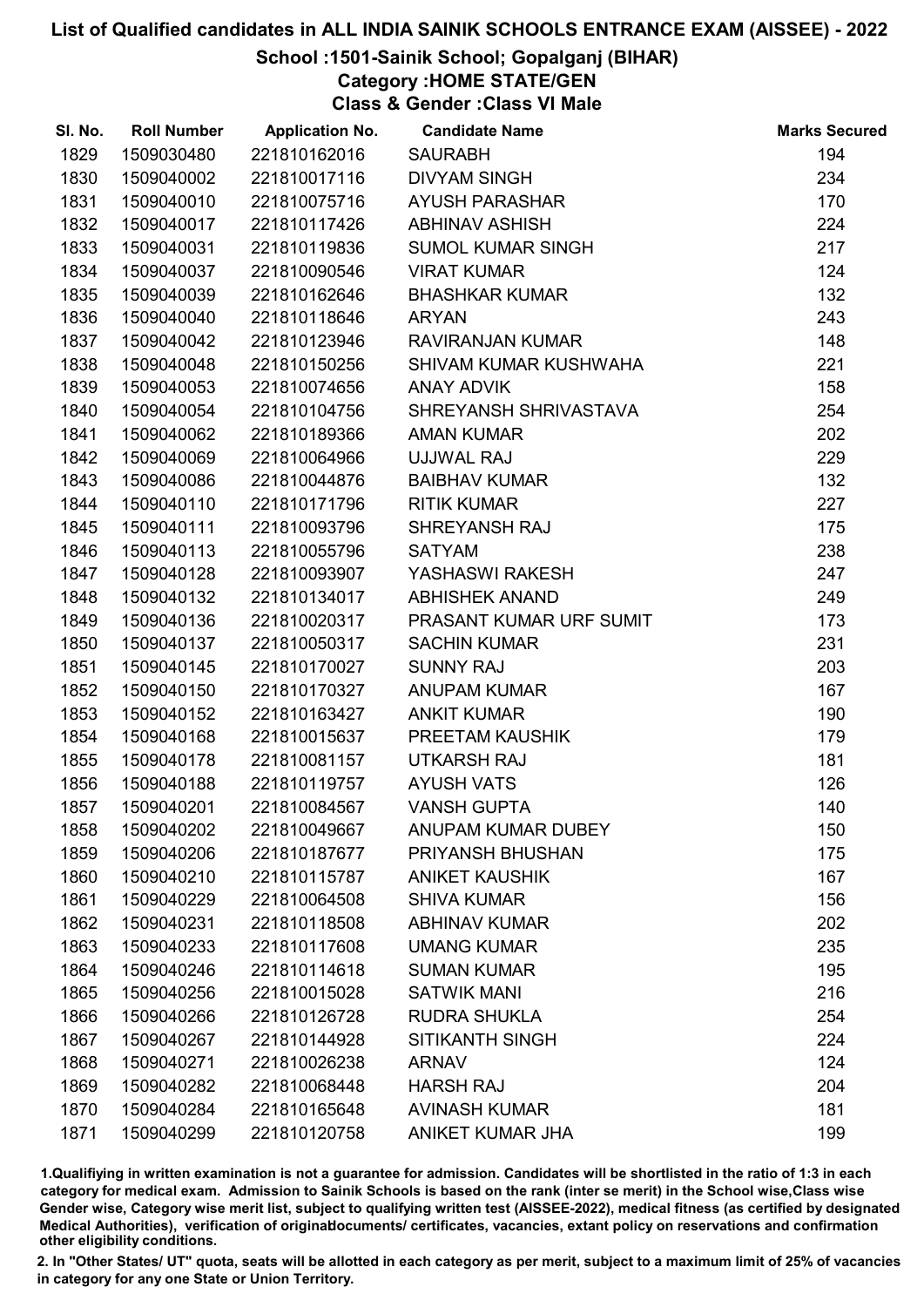## School :1501-Sainik School; Gopalganj (BIHAR)

Category :HOME STATE/GEN

Class & Gender :Class VI Male

| SI. No. | <b>Roll Number</b> | <b>Application No.</b> | <b>Candidate Name</b>      | <b>Marks Secured</b> |
|---------|--------------------|------------------------|----------------------------|----------------------|
| 1872    | 1509040301         | 221810039068           | <b>GAURAV SHANDILYA</b>    | 195                  |
| 1873    | 1509040307         | 221810116468           | <b>AYUSHMAN PANDEY</b>     | 168                  |
| 1874    | 1509040311         | 221810118768           | <b>SATYAM KUMAR</b>        | 158                  |
| 1875    | 1509040326         | 221810079878           | <b>VEDANT PRATAP SINGH</b> | 229                  |
| 1876    | 1509040328         | 221810180188           | <b>RISHI RANJAN</b>        | 248                  |
| 1877    | 1509040330         | 221810099188           | <b>KUMAR DIVYANSHU</b>     | 144                  |
| 1878    | 1509040333         | 221810094388           | <b>ANSHUMAN</b>            | 206                  |
| 1879    | 1509040336         | 221810157788           | <b>AAKASH KUMAR</b>        | 185                  |
| 1880    | 1509040337         | 221810172988           | <b>SUNDARAM</b>            | 272                  |
| 1881    | 1509040352         | 221810130109           | <b>SUSHANT RANJAN</b>      | 191                  |
| 1882    | 1509040356         | 221810069409           | SWARNIM ANUBHAV            | 275                  |
| 1883    | 1509040364         | 221810076219           | <b>KRISHNARAJ SINGH</b>    | 237                  |
| 1884    | 1509040367         | 221810126519           | <b>RISHAV RAJ</b>          | 237                  |
| 1885    | 1509040380         | 221810187829           | AADITYA RAJ                | 130                  |
| 1886    | 1509040390         | 221810013539           | <b>SAJID EQUBAL</b>        | 234                  |
| 1887    | 1509040393         | 221810159839           | <b>HARSH KUMAR</b>         | 190                  |
| 1888    | 1509040406         | 221810171949           | <b>PRATIK KUMAR</b>        | 210                  |
| 1889    | 1509040411         | 221810109159           | <b>UJJWAL PRAKASH</b>      | 174                  |
| 1890    | 1509040417         | 221810134659           | <b>ADITYA RAJ</b>          | 139                  |
| 1891    | 1509040422         | 221810038169           | <b>ADITYA KUMAR</b>        | 186                  |
| 1892    | 1509040429         | 221810013079           | <b>RISHURAJ SINHA</b>      | 247                  |
| 1893    | 1509040443         | 221810027779           | <b>SHREYANSH KUMAR</b>     | 182                  |
| 1894    | 1509040448         | 221810126589           | <b>ASMIT NIRANJAN DEO</b>  | 222                  |
| 1895    | 1509040453         | 221810181099           | <b>PIYUSH RAJ</b>          | 196                  |
| 1896    | 1509040454         | 221810027099           | <b>DAKSHESH VATS</b>       | 222                  |
| 1897    | 1509040455         | 221810191199           | <b>ADITYA KUMAR</b>        | 143                  |
| 1898    | 1509040458         | 221810178399           | <b>MANASV SINGH</b>        | 198                  |
| 1899    | 1510010049         | 221810089490           | <b>ANKIT KUMAR</b>         | 245                  |
| 1900    | 1510010051         | 221810197101           | <b>RAJ ABHISHEK</b>        | 200                  |
| 1901    | 1510010094         | 221810146371           | <b>AYUSH RAJ</b>           | 208                  |
| 1902    | 1510010100         | 221810036981           | <b>ARJIT RAMAN</b>         | 264                  |
| 1903    | 1510010127         | 221810169932           | <b>AYUSH KUMAR</b>         | 195                  |
| 1904    | 1510010129         | 221810147542           | <b>GANESH KUMAR</b>        | 164                  |
| 1905    | 1510010169         | 221810173613           | <b>AMIT KUMAR</b>          | 138                  |
| 1906    | 1510010175         | 221810148423           | <b>AKASH DEEP</b>          | 120                  |
| 1907    | 1510010192         | 221810146083           | <b>NIPUN KUMAR</b>         | 188                  |
| 1908    | 1510010220         | 221810190134           | <b>GULSHAN KUMAR</b>       | 181                  |
| 1909    | 1510010281         | 221810191035           | <b>NIRANJAN KUMAR</b>      | 236                  |
| 1910    | 1510010283         | 221810076235           | <b>HIMANSHU RAJ</b>        | 251                  |
| 1911    | 1510020130         | 221810177442           | <b>ROANAK SINGH</b>        | 205                  |
| 1912    | 1510020236         | 221810149607           | <b>AMIT KUMAR</b>          | 227                  |
| 1913    | 1510020240         | 221810149717           | <b>ARAV ANAND</b>          | 168                  |
| 1914    | 1510020308         | 221810108558           | <b>AMISH SINGH</b>         | 169                  |

1.Qualifiying in written examination is not a guarantee for admission. Candidates will be shortlisted in the ratio of 1:3 in each category for medical exam. Admission to Sainik Schools is based on the rank (inter se merit) in the School wise,Class wise Gender wise, Category wise merit list, subject to qualifying written test (AISSEE-2022), medical fitness (as certified by designated Medical Authorities), verification of originablocuments/ certificates, vacancies, extant policy on reservations and confirmation other eligibility conditions.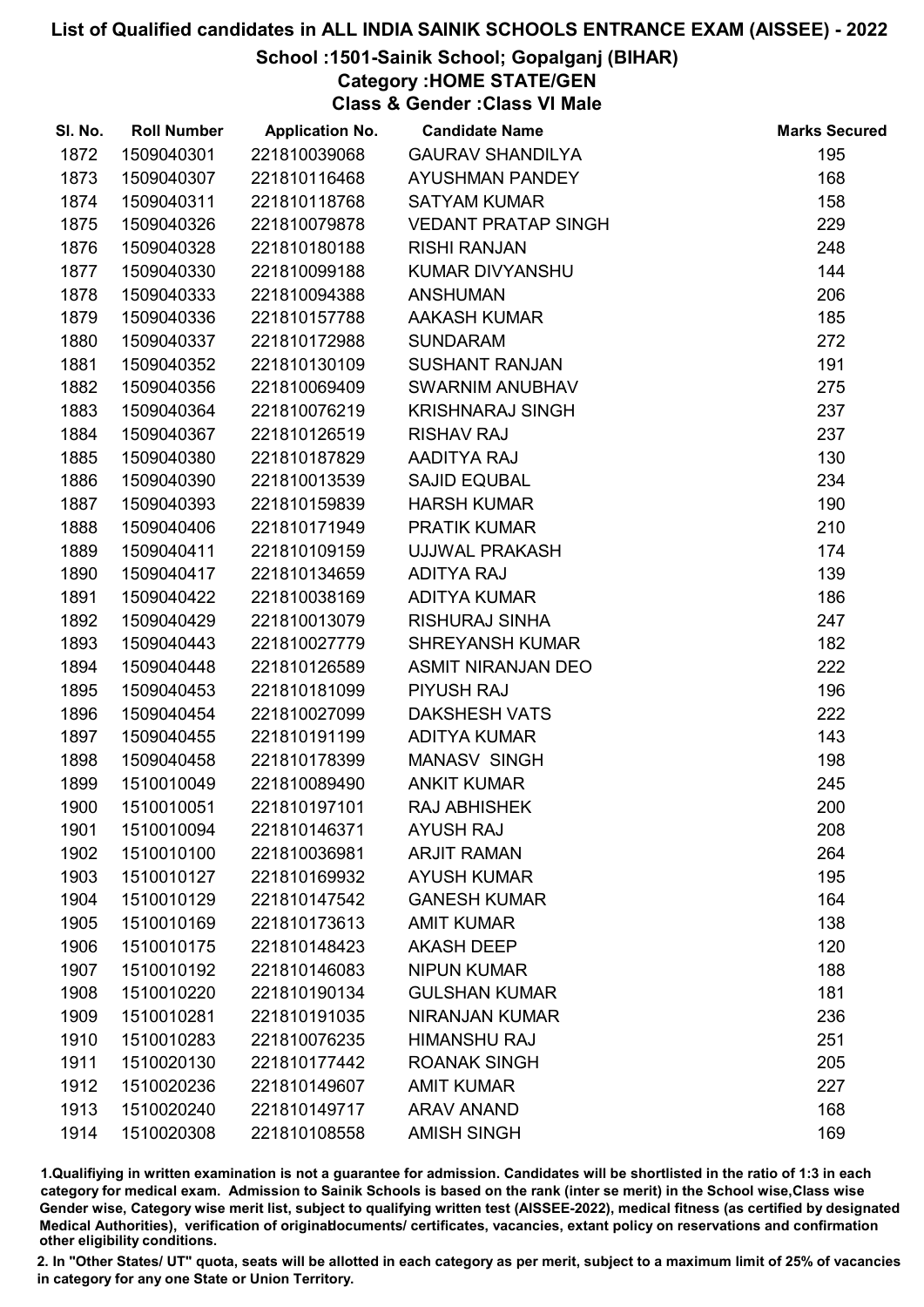# School :1501-Sainik School; Gopalganj (BIHAR)

Category :HOME STATE/GEN

Class & Gender :Class VI Male

| SI. No. | <b>Roll Number</b> | <b>Application No.</b> | <b>Candidate Name</b>      | <b>Marks Secured</b> |
|---------|--------------------|------------------------|----------------------------|----------------------|
| 1915    | 1510020368         | 221810152089           | <b>AMIT KUMAR</b>          | 230                  |
| 1916    | 1510030028         | 221810098063           | <b>KUMAR YUVRAJ</b>        | 225                  |
| 1917    | 1510030282         | 221810161648           | <b>SAGAR RAJ PANDEY</b>    | 159                  |
| 1918    | 1510030320         | 221810174129           | <b>SHIVANSH SINGH</b>      | 257                  |
| 1919    | 1510030335         | 221810149349           | <b>AMAN KUMAR</b>          | 272                  |
| 1920    | 1510030338         | 221810098059           | <b>SUSHANT</b>             | 217                  |
| 1921    | 1510030342         | 221810048759           | YASH RAJ                   | 257                  |
| 1922    | 1511020034         | 221810015030           | <b>DIBYA PRAKASH</b>       | 180                  |
| 1923    | 1511020038         | 221810152330           | <b>SACHIN KUMAR</b>        | 222                  |
| 1924    | 1511020047         | 221810076740           | <b>SHUDHANSHU KUMAR</b>    | 202                  |
| 1925    | 1511020072         | 221810028960           | <b>SHIVAM KUMAR</b>        | 254                  |
| 1926    | 1511020157         | 221810051541           | <b>JAIJAI KUMAR</b>        | 251                  |
| 1927    | 1511020165         | 221810170051           | <b>ADARSH KUMAR</b>        | 176                  |
| 1928    | 1511020179         | 221810083661           | <b>AVINASH</b>             | 271                  |
| 1929    | 1511020183         | 221810078961           | <b>ASHISH KUMAR</b>        | 207                  |
| 1930    | 1511020228         | 221810057802           | <b>RISHAV KUMAR</b>        | 262                  |
| 1931    | 1511020367         | 221810121433           | <b>ABHISHEK KUMAR</b>      | 188                  |
| 1932    | 1511020447         | 221810080683           | <b>PIYUSH KUMAR</b>        | 175                  |
| 1933    | 1511020453         | 221810048093           | <b>OM PRAKASH</b>          | 277                  |
| 1934    | 1511020460         | 221810038593           | <b>KESHAV</b>              | 259                  |
| 1935    | 1511020487         | 221810152914           | <b>SWARN KUMAR</b>         | 230                  |
| 1936    | 1511020521         | 221810091944           | <b>UMANG KUMAR</b>         | 233                  |
| 1937    | 1511020528         | 221810142454           | <b>AJITESH NANDAN</b>      | 144                  |
| 1938    | 1511020542         | 221810168064           | <b>ROSHAN RAJ SINGH</b>    | 154                  |
| 1939    | 1511020552         | 221810081864           | ABDUS SAMAD                | 205                  |
| 1940    | 1511030013         | 221810093184           | <b>AMAN KUMAR</b>          | 253                  |
| 1941    | 1511030077         | 221810100345           | <b>MD NEMATULLAH</b>       | 248                  |
| 1942    | 1511030098         | 221810026355           | <b>ADITYA KUMAR</b>        | 157                  |
| 1943    | 1511030099         | 221810139355           | <b>ADARSH KUMAR PANDEY</b> | 167                  |
| 1944    | 1511030101         | 221810170555           | <b>CHIRANJEEVI KUMAR</b>   | 238                  |
| 1945    | 1511030110         | 221810057265           | <b>PRASHANT KUMAR</b>      | 264                  |
| 1946    | 1511030163         | 221810029206           | UJJAWAL NARAYAN SHARMA     | 226                  |
| 1947    | 1511030170         | 221810082116           | <b>RAJ</b>                 | 239                  |
| 1948    | 1511030179         | 221810127716           | <b>NAMAN KUMAR</b>         | 219                  |
| 1949    | 1511030272         | 221810028886           | PURUSHOTTAM KUMAR SINGH    | 278                  |
| 1950    | 1511030321         | 221810158727           | <b>SUBHAM KUMAR SINGH</b>  | 217                  |
| 1951    | 1511030353         | 221810029267           | <b>AYUSH KUMAR</b>         | 243                  |
| 1952    | 1511030374         | 221810114877           | <b>SUBHAM RANJAN</b>       | 195                  |
| 1953    | 1511030375         | 221810167877           | <b>ANSHUMAN SINGH</b>      | 225                  |
| 1954    | 1511030395         | 221810068697           | <b>SHIVAM KUMAR</b>        | 270                  |
| 1955    | 1511030435         | 221810022628           | <b>KESHAV KUMAR</b>        | 222                  |
| 1956    | 1511030448         | 221810029338           | <b>NISHANT KUMAR</b>       | 233                  |
| 1957    | 1511030478         | 221810056358           | <b>ANURAG RAJ</b>          | 270                  |

1.Qualifiying in written examination is not a guarantee for admission. Candidates will be shortlisted in the ratio of 1:3 in each category for medical exam. Admission to Sainik Schools is based on the rank (inter se merit) in the School wise,Class wise Gender wise, Category wise merit list, subject to qualifying written test (AISSEE-2022), medical fitness (as certified by designated Medical Authorities), verification of originablocuments/ certificates, vacancies, extant policy on reservations and confirmation other eligibility conditions.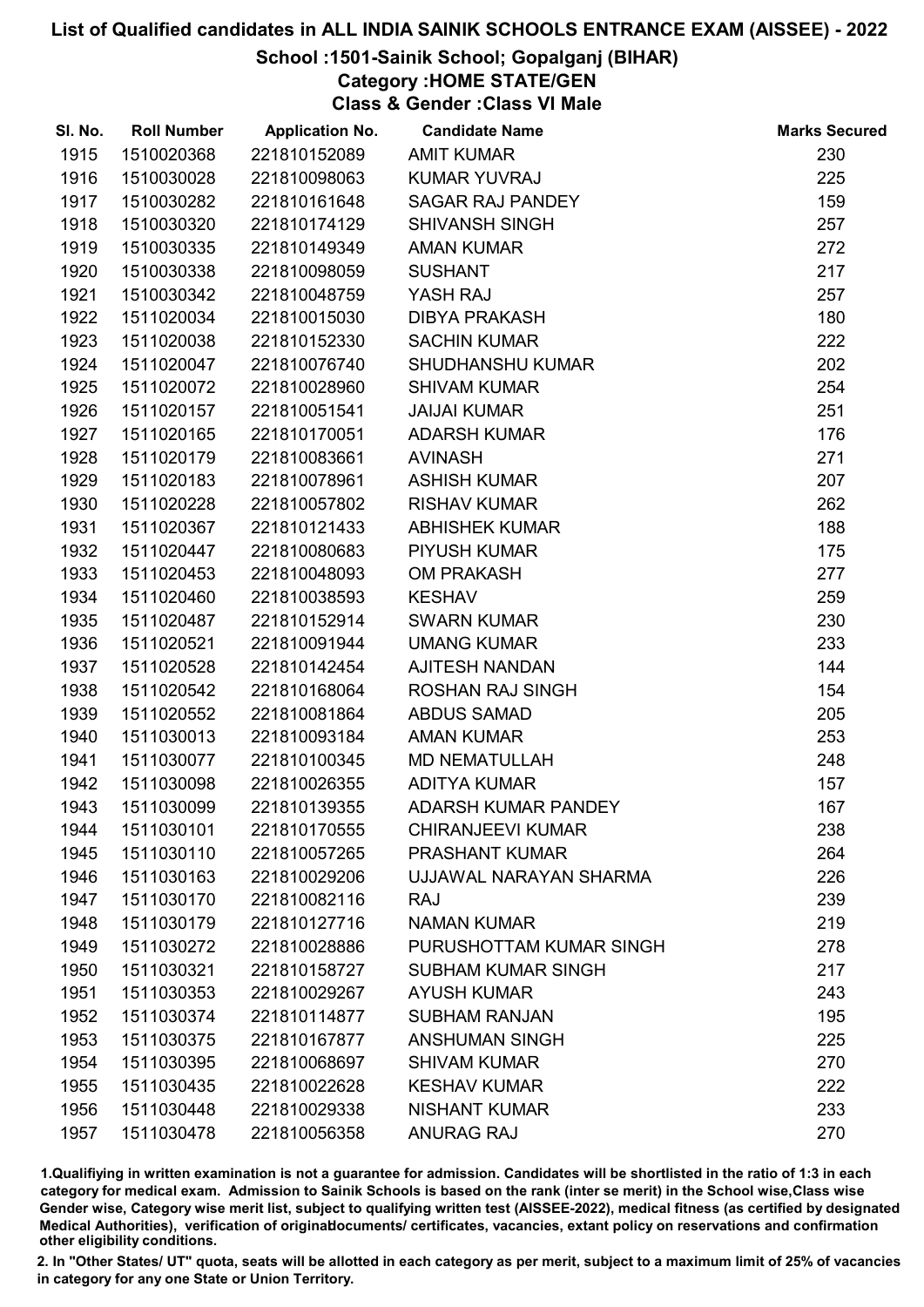## School :1501-Sainik School; Gopalganj (BIHAR)

Category :HOME STATE/GEN

Class & Gender :Class VI Male

| SI. No. | <b>Roll Number</b> | <b>Application No.</b> | <b>Candidate Name</b>     | <b>Marks Secured</b> |
|---------|--------------------|------------------------|---------------------------|----------------------|
| 1958    | 1511040011         | 221810094600           | <b>ADITYA RAJ</b>         | 235                  |
| 1959    | 1511040032         | 221810117710           | <b>CHETAN SHARMA</b>      | 240                  |
| 1960    | 1511040040         | 221810094220           | <b>ANKIT KUMAR</b>        | 262                  |
| 1961    | 1511040064         | 221810110530           | <b>CHIRAG PATHAK</b>      | 225                  |
| 1962    | 1511040110         | 221810009860           | <b>AYUSH KUMAR</b>        | 159                  |
| 1963    | 1511040121         | 221810164870           | <b>BHAVYA RAJ CHAUHAN</b> | 169                  |
| 1964    | 1511040161         | 221810059601           | <b>NIKHIL KUMAR</b>       | 166                  |
| 1965    | 1511040178         | 221810066311           | <b>NAVNEET KUMAR</b>      | 145                  |
| 1966    | 1511040189         | 221810060221           | <b>ANSHU KUMAR</b>        | 138                  |
| 1967    | 1511040205         | 221810135921           | <b>ARNAV KUMAR</b>        | 169                  |
| 1968    | 1511040206         | 221810187131           | <b>RISHAV KUMAR</b>       | 216                  |
| 1969    | 1511040215         | 221810146731           | PARTH ANAND               | 232                  |
| 1970    | 1511040253         | 221810192261           | <b>ROUNIT RAJ</b>         | 255                  |
| 1971    | 1511040355         | 221810039688           | PRINCE RAJ                | 230                  |
| 1972    | 1511040359         | 221810050198           | AYUSH KUMAR SINGH         | 174                  |
| 1973    | 1511040384         | 221810028609           | <b>HARSH KUMAR</b>        | 247                  |
| 1974    | 1511040414         | 221810175639           | <b>KRISHAN KANHAIYA</b>   | 215                  |
| 1975    | 1511050009         | 221810019312           | <b>ANIKET KUMAR</b>       | 167                  |
| 1976    | 1511050029         | 221810129422           | ABHIMANYU KUMAR SINGH     | 194                  |
| 1977    | 1511050057         | 221810017452           | <b>ADITYA DEV</b>         | 212                  |
| 1978    | 1511050102         | 221810008282           | <b>RISHU RAJ</b>          | 184                  |
| 1979    | 1511050153         | 221810175113           | <b>HARSH RAJ</b>          | 210                  |
| 1980    | 1511050172         | 221810077423           | <b>ABHI RAJAN SINGH</b>   | 179                  |
| 1981    | 1511050188         | 221810097233           | <b>OM KUMAR</b>           | 156                  |
| 1982    | 1511050219         | 221810123463           | <b>ADARSH KUMAR</b>       | 123                  |
| 1983    | 1511050280         | 221810024104           | <b>DIVYANSH KUMAR</b>     | 222                  |
| 1984    | 1511050292         | 221810134804           | <b>ARNAV SINGH</b>        | 139                  |
| 1985    | 1511050294         | 221810115804           | <b>HARSH KUMAR</b>        | 144                  |
| 1986    | 1511050340         | 221810144334           | <b>RACHIT RANA</b>        | 152                  |
| 1987    | 1511050358         | 221810085344           | <b>KAUTILYA KUMAR</b>     | 137                  |
| 1988    | 1511050360         | 221810030544           | <b>ADITYA RAJ</b>         | 195                  |
| 1989    | 1511050402         | 221810036674           | <b>ASHISH ANAND</b>       | 246                  |
| 1990    | 1511050456         | 221810157805           | <b>KESHAV KUMAR</b>       | 218                  |
| 1991    | 1511050466         | 221810132715           | <b>NARAYAN KUMAR</b>      | 183                  |
| 1992    | 1511060126         | 221810122226           | <b>GIRISHANT MAULI</b>    | 200                  |
| 1993    | 1511060135         | 221810029626           | <b>AARAV KUMAR</b>        | 228                  |
| 1994    | 1511060142         | 221810183036           | <b>SAMBHAV SINGH</b>      | 155                  |
| 1995    | 1511060198         | 221810063766           | <b>RITIK RAJ</b>          | 189                  |
| 1996    | 1511060214         | 221810155576           | <b>MRITYUNJAY RAJ</b>     | 163                  |
| 1997    | 1511060226         | 221810026386           | <b>SATYAM</b>             | 155                  |
| 1998    | 1511060343         | 221810011057           | UTKARSH RAJ               | 199                  |
| 1999    | 1511060352         | 221810157457           | <b>PRAGAN RAJ</b>         | 219                  |
| 2000    | 1511060354         | 221810053557           | YATHAARTH RAI             | 224                  |

1.Qualifiying in written examination is not a guarantee for admission. Candidates will be shortlisted in the ratio of 1:3 in each category for medical exam. Admission to Sainik Schools is based on the rank (inter se merit) in the School wise,Class wise Gender wise, Category wise merit list, subject to qualifying written test (AISSEE-2022), medical fitness (as certified by designated Medical Authorities), verification of originablocuments/ certificates, vacancies, extant policy on reservations and confirmation other eligibility conditions.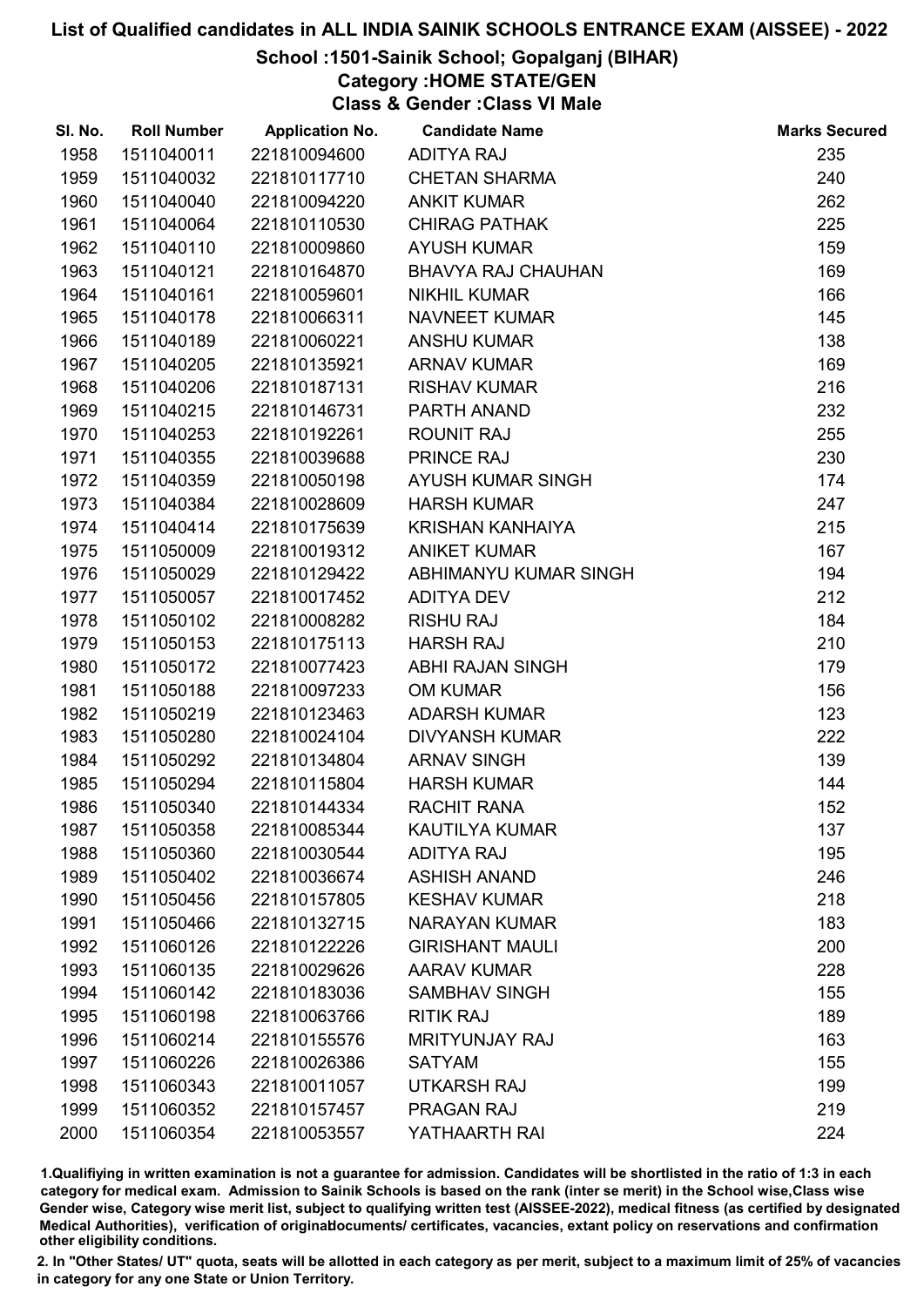## School :1501-Sainik School; Gopalganj (BIHAR)

Category :HOME STATE/GEN

Class & Gender :Class VI Male

| SI. No. | <b>Roll Number</b> | <b>Application No.</b> | <b>Candidate Name</b>     | <b>Marks Secured</b> |
|---------|--------------------|------------------------|---------------------------|----------------------|
| 2001    | 1511060437         | 221810035408           | <b>RHYTHM SHREE RAJ</b>   | 203                  |
| 2002    | 1511060450         | 221810035218           | <b>ISHAN SHEKHAR</b>      | 221                  |
| 2003    | 1511060480         | 221810128328           | <b>ARYAN KUMAR</b>        | 195                  |
| 2004    | 1511070022         | 221810088238           | RUDRA PRATAP SINGH        | 148                  |
| 2005    | 1511070050         | 221810079758           | SIDDHARTH RANA            | 198                  |
| 2006    | 1511070069         | 221810062868           | <b>RAUNAK KUMAR</b>       | 152                  |
| 2007    | 1511070096         | 221810008488           | <b>HITESH CHOUBEY</b>     | 142                  |
| 2008    | 1511070112         | 221810114898           | <b>KANISHAK RAJ</b>       | 221                  |
| 2009    | 1511070113         | 221810117898           | <b>VIVEK KUMAR</b>        | 123                  |
| 2010    | 1511070114         | 221810046998           | <b>SHUBHAM KUMAR</b>      | 151                  |
| 2011    | 1511070117         | 221810121209           | PRATHMESH PRAKHAR         | 203                  |
| 2012    | 1511070188         | 221810045159           | <b>ARNAV SHARMA</b>       | 164                  |
| 2013    | 1511070215         | 221810195179           | <b>RISHABH KUMAR</b>      | 181                  |
| 2014    | 1512010105         | 221810194462           | <b>JAY KUMAR GHOSH</b>    | 152                  |
| 2015    | 1512010137         | 221810188853           | <b>CHITRANSH KUMAR</b>    | 185                  |
| 2016    | 1512010177         | 221810143184           | YOGESH KUMAR              | 218                  |
| 2017    | 1512010201         | 221810105445           | KUMAR ANTRIKSHA           | 145                  |
| 2018    | 1512010220         | 221810134795           | <b>HARSH KUMAR</b>        | 164                  |
| 2019    | 1512010266         | 221810196547           | <b>RAUNAK KUMAR</b>       | 172                  |
| 2020    | 1512010275         | 221810194267           | ADARSH KUMAR PODDAR       | 198                  |
| 2021    | 1512010287         | 221810050118           | <b>SATYAM KUMAR</b>       | 219                  |
| 2022    | 1512010306         | 221810196268           | PRIYANSHU KUMAR           | 153                  |
| 2023    | 1512010316         | 221810195298           | <b>AYUSH KUMAR</b>        | 182                  |
| 2024    | 1512010322         | 221810195709           | <b>VISHAL KUMAR</b>       | 139                  |
| 2025    | 1512020007         | 221810175021           | <b>RAVI KUMAR MISHRA</b>  | 204                  |
| 2026    | 1512020054         | 221810158633           | <b>VIVEK VIRAT</b>        | 132                  |
| 2027    | 1512020075         | 221810037804           | AARAV VARSHNI             | 262                  |
| 2028    | 1512020094         | 221810137694           | <b>SUSHANT BHARDWAJ</b>   | 172                  |
| 2029    | 1512020109         | 221810053435           | SIDHARTH VASISTH          | 227                  |
| 2030    | 1513010013         | 221810150230           | <b>ADHISH CHOUBEY</b>     | 208                  |
| 2031    | 1513010072         | 221810036361           | <b>MAYURESH DWIVEDY</b>   | 276                  |
| 2032    | 1513010077         | 221810014861           | <b>ABHISHEK KUMAR</b>     | 223                  |
| 2033    | 1513010166         | 221810104343           | <b>MRITUNJAY KUMAR</b>    | 146                  |
| 2034    | 1513010266         | 221810111465           | PRANAV RANJAN             | 242                  |
| 2035    | 1513020087         | 221810019225           | AASHUTOSH KUMAR MISHRA    | 126                  |
| 2036    | 1513020092         | 221810096565           | <b>ESHAN ARYA</b>         | 229                  |
| 2037    | 1513020115         | 221810008896           | YASH ARMAN                | 238                  |
| 2038    | 1513020166         | 221810125226           | PRIYANSHU RAJ             | 253                  |
| 2039    | 1513020190         | 221810137286           | <b>UTSAV KUMAR SINGH</b>  | 236                  |
| 2040    | 1514010006         | 221810029020           | PARTH SINHA               | 189                  |
| 2041    | 1514010013         | 221810173640           | <b>ADITYA KUMAR SINGH</b> | 154                  |
| 2042    | 1514010025         | 221810007421           | <b>SHUBHAM KUMAR</b>      | 219                  |
| 2043    | 1514010026         | 221810095621           | <b>AMRIT ANAND</b>        | 151                  |

1.Qualifiying in written examination is not a guarantee for admission. Candidates will be shortlisted in the ratio of 1:3 in each category for medical exam. Admission to Sainik Schools is based on the rank (inter se merit) in the School wise,Class wise Gender wise, Category wise merit list, subject to qualifying written test (AISSEE-2022), medical fitness (as certified by designated Medical Authorities), verification of originablocuments/ certificates, vacancies, extant policy on reservations and confirmation other eligibility conditions.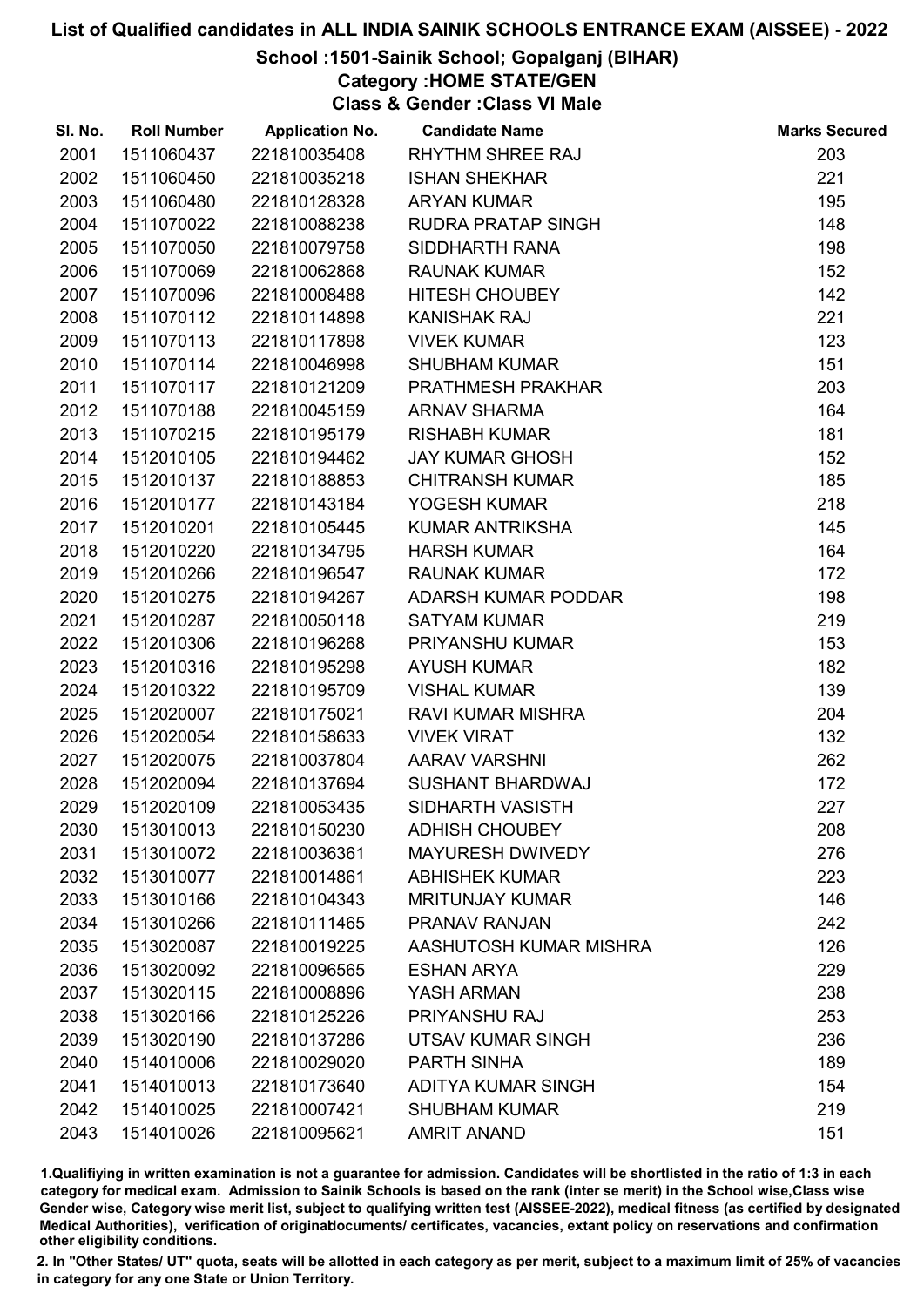## School :1501-Sainik School; Gopalganj (BIHAR)

Category :HOME STATE/GEN

Class & Gender :Class VI Male

| SI. No. | <b>Roll Number</b> | <b>Application No.</b> | <b>Candidate Name</b>        | <b>Marks Secured</b> |
|---------|--------------------|------------------------|------------------------------|----------------------|
| 2044    | 1514010031         | 221810053131           | <b>ABHINAW UMANG</b>         | 128                  |
| 2045    | 1514010035         | 221810094431           | <b>ARYAN RAJ</b>             | 149                  |
| 2046    | 1514010039         | 221810126441           | <b>ARPIT KUMAR SINGH</b>     | 173                  |
| 2047    | 1514010048         | 221810124381           | <b>SAHIL KUMAR SINGH</b>     | 175                  |
| 2048    | 1514010053         | 221810114102           | <b>KANISHK KUMAR</b>         | 148                  |
| 2049    | 1514010076         | 221810055663           | SATYAM KUMAR TIWARI          | 150                  |
| 2050    | 1514010078         | 221810119573           | <b>ANURAG KUMAR</b>          | 122                  |
| 2051    | 1514010086         | 221810127744           | <b>OWAIS RAZA</b>            | 200                  |
| 2052    | 1514010087         | 221810019944           | <b>UDAY KUMAR SINGH</b>      | 187                  |
| 2053    | 1514010089         | 221810105074           | AAYUSH KUMAR SINGH           | 168                  |
| 2054    | 1514010098         | 221810015235           | <b>NITIN KUMAR</b>           | 199                  |
| 2055    | 1514010101         | 221810137265           | KUNWAR ARNAV                 | 146                  |
| 2056    | 1514010104         | 221810100575           | <b>CHANDRA BHUSHAN SINGH</b> | 144                  |
| 2057    | 1514010109         | 221810153816           | NAVNEET KUMAR RAI            | 206                  |
| 2058    | 1514010117         | 221810187376           | ASHUTOSH KUMAR MISHRA        | 153                  |
| 2059    | 1514010119         | 221810105976           | <b>AYUSH KUMAR SINGH</b>     | 231                  |
| 2060    | 1514010127         | 221810145727           | <b>OMAR AHMAD MAZHARI</b>    | 190                  |
| 2061    | 1514010132         | 221810093667           | <b>RUDRA PRATAP</b>          | 151                  |
| 2062    | 1514010155         | 221810100778           | ANURAG KUMAR SINGH           | 125                  |
| 2063    | 1514010161         | 221810016569           | <b>RAUNAK KUMAR</b>          | 135                  |
| 2064    | 1514010167         | 221810021999           | <b>SAKET SHANDILYA</b>       | 236                  |
| 2065    | 1514010168         | 221810156010           | <b>AMAN TIWARI</b>           | 194                  |
| 2066    | 1514010169         | 221810004410           | <b>SHIVAM KUMAR</b>          | 175                  |
| 2067    | 1514010173         | 221810068840           | <b>TARUN KUMAR SINGH</b>     | 127                  |
| 2068    | 1514010175         | 221810112360           | <b>AYUSHMAN KUMAR</b>        | 189                  |
| 2069    | 1514010184         | 221810111911           | ADITYA KUMAR SINGH           | 228                  |
| 2070    | 1514010200         | 221810170362           | <b>ARJUN KUMAR</b>           | 227                  |
| 2071    | 1514010218         | 221810123663           | <b>ARYAN MISHRA</b>          | 150                  |
| 2072    | 1514010223         | 221810191404           | <b>SANDIP KUMAR</b>          | 219                  |
| 2073    | 1514010226         | 221810144224           | <b>LUCKY KUMAR</b>           | 139                  |
| 2074    | 1514010227         | 221810161234           | <b>SHIVAM SINGH</b>          | 256                  |
| 2075    | 1514010231         | 221810111734           | <b>ASHUTOSH KUMAR SINGH</b>  | 183                  |
| 2076    | 1514010246         | 221810151705           | <b>SURAJ KUMAR</b>           | 210                  |
| 2077    | 1514010255         | 221810150275           | <b>MOHIT KUMAR CHAUBEY</b>   | 160                  |
| 2078    | 1514010258         | 221810170495           | <b>RISHAB KUMAR YADAV</b>    | 218                  |
| 2079    | 1514010278         | 221810089196           | <b>SHUBHAM SHEKHAR</b>       | 133                  |
| 2080    | 1514010280         | 221810048007           | <b>ABHINAV KUMAR</b>         | 271                  |
| 2081    | 1514010288         | 221810166637           | <b>ARYAN SINGH</b>           | 205                  |
| 2082    | 1514010289         | 221810111837           | <b>VIKASH KUMAR</b>          | 165                  |
| 2083    | 1514010292         | 221810113567           | <b>MITENDRA JYOTI</b>        | 160                  |
| 2084    | 1514010301         | 221810157228           | <b>SANATAN ANAND</b>         | 208                  |
| 2085    | 1514010302         | 221810183628           | <b>SHUBHAM KUMAR SINGH</b>   | 214                  |
| 2086    | 1514010303         | 221810111638           | <b>ANKIT KUMAR</b>           | 235                  |

1.Qualifiying in written examination is not a guarantee for admission. Candidates will be shortlisted in the ratio of 1:3 in each category for medical exam. Admission to Sainik Schools is based on the rank (inter se merit) in the School wise,Class wise Gender wise, Category wise merit list, subject to qualifying written test (AISSEE-2022), medical fitness (as certified by designated Medical Authorities), verification of originablocuments/ certificates, vacancies, extant policy on reservations and confirmation other eligibility conditions.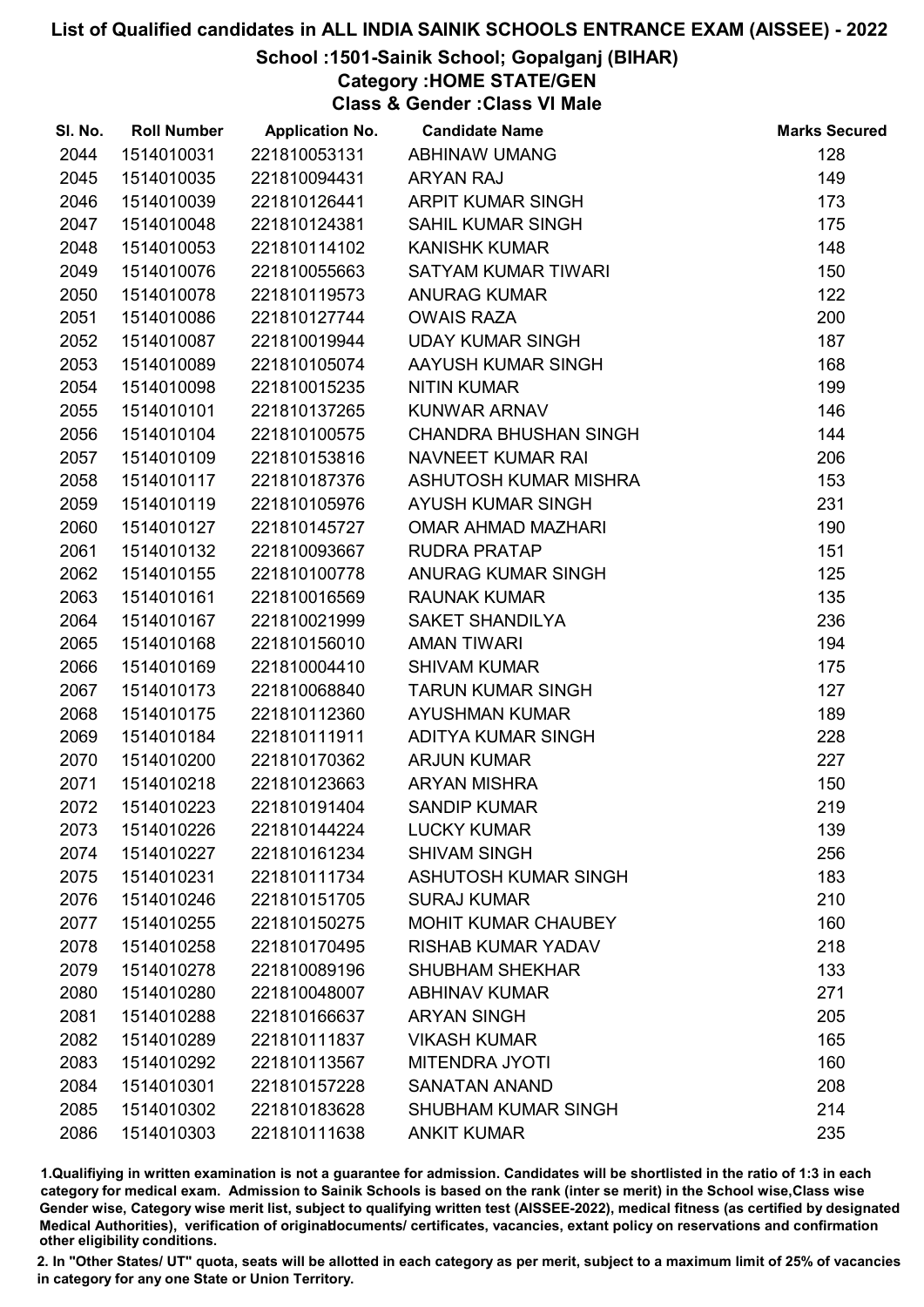# School :1501-Sainik School; Gopalganj (BIHAR)

Category :HOME STATE/GEN

Class & Gender :Class VI Male

| SI. No. | <b>Roll Number</b> | <b>Application No.</b> | <b>Candidate Name</b>       | <b>Marks Secured</b> |
|---------|--------------------|------------------------|-----------------------------|----------------------|
| 2087    | 1514010307         | 221810150858           | <b>ANURAG SINGH</b>         | 178                  |
| 2088    | 1514010309         | 221810178668           | HIMANSHU KUMAR SHUKLA       | 165                  |
| 2089    | 1514010320         | 221810157039           | <b>ARYAN KUMAR</b>          | 173                  |
| 2090    | 1514010325         | 221810114359           | <b>AMRIT RAJ</b>            | 227                  |
| 2091    | 1514010326         | 221810084359           | <b>UTKARSH KUMAR</b>        | 274                  |
| 2092    | 2001030208         | 221810067170           | <b>ADARSH RAY</b>           | 237                  |
| 2093    | 2001030475         | 221810068461           | <b>ARYAN KASHYAP</b>        | 239                  |
| 2094    | 2001030656         | 221810071008           | <b>TANMAY KUMAR</b>         | 183                  |
| 2095    | 2001040294         | 221810042362           | ADITYA RAJ SINGH            | 212                  |
| 2096    | 2001050952         | 221810001046           | <b>MOHAMMAD REHAN KHAN</b>  | 168                  |
| 2097    | 2001060187         | 221810076717           | ADITYA KUMAR PANDEY         | 144                  |
| 2098    | 2001060738         | 221810095809           | <b>ADITYA GIRI</b>          | 149                  |
| 2099    | 2301010123         | 221810042401           | <b>RISHABH KUMAR</b>        | 139                  |
| 2100    | 2301020181         | 221810067753           | <b>DARSH ROY</b>            | 262                  |
| 2101    | 2301020234         | 221810062804           | AADRSH KUMAR TIWARI         | 137                  |
| 2102    | 2301020421         | 221810071426           | PRIYANSHU RAJ               | 141                  |
| 2103    | 2301020461         | 221810016766           | NILESH KUMAR PANDEY         | 210                  |
| 2104    | 2301020767         | 221810105969           | <b>ADARSH KUMAR</b>         | 153                  |
| 2105    | 2501030081         | 221810126363           | <b>ANMOL KUMAR</b>          | 137                  |
| 2106    | 2612010299         | 221810146738           | <b>PARTH KUMAR</b>          | 216                  |
| 2107    | 2701020130         | 221810078662           | <b>ANURAG KUMAR</b>         | 132                  |
| 2108    | 2702030006         | 221810167344           | <b>ADITYA SINGH</b>         | 147                  |
| 2109    | 3608010412         | 221810042845           | <b>TEJESHWAR SHRIVASTAV</b> | 124                  |
| 2110    | 3901010255         | 221810048015           | <b>RITIK RAJ</b>            | 262                  |
| 2111    | 3905010115         | 221810082190           | PALLAV KUMAR                | 153                  |
| 2112    | 3905030140         | 221810047087           | <b>RAJVEER SINGH</b>        | 164                  |
| 2113    | 3908010101         | 221810059645           | <b>TEJAS TIWARI</b>         | 162                  |
| 2114    | 4401040142         | 221810158846           | <b>RAVIRAJ</b>              | 232                  |
| 2115    | 4402010454         | 221810121624           | <b>AYUSH KUMAR SINGH</b>    | 148                  |
| 2116    | 4407010116         | 221810165603           | <b>SHUDHANSHU PANDEY</b>    | 239                  |
| 2117    | 4407020067         | 221810140431           | <b>ARSH MUKUL RAI</b>       | 203                  |
| 2118    | 4407020169         | 221810086853           | <b>AYUSH KUMAR RAI</b>      | 126                  |
| 2119    | 4407020268         | 221810069985           | <b>SATYAM PANDEY</b>        | 197                  |
| 2120    | 4407020329         | 221810006207           | <b>NIHAL SINGH</b>          | 187                  |
| 2121    | 4407020367         | 221810101987           | <b>HARSHBARDHAN</b>         | 228                  |
| 2122    | 4408020125         | 221810072463           | <b>ADARSH KUMAR SINGH</b>   | 209                  |
| 2123    | 4409010450         | 221810009119           | <b>ABHINAV TIWARI</b>       | 148                  |
| 2124    | 4410020098         | 221810112690           | ARYENDRA PRAKASH CHAUBEY    | 147                  |
| 2125    | 4410030308         | 221810047728           | AARYAN KUMAR TIWARI         | 134                  |
| 2126    | 4410030322         | 221810092838           | YUVRAJ UPADHYAY             | 179                  |
| 2127    | 4410030419         | 221810193039           | SINDH RAJ                   | 160                  |
| 2128    | 4412020308         | 221810105187           | ANJANI KUMAR CHAURASIA      | 162                  |
| 2129    | 4502020282         | 221810043722           | RAUNAK RAJ                  | 225                  |

1.Qualifiying in written examination is not a guarantee for admission. Candidates will be shortlisted in the ratio of 1:3 in each category for medical exam. Admission to Sainik Schools is based on the rank (inter se merit) in the School wise,Class wise Gender wise, Category wise merit list, subject to qualifying written test (AISSEE-2022), medical fitness (as certified by designated Medical Authorities), verification of originablocuments/ certificates, vacancies, extant policy on reservations and confirmation other eligibility conditions.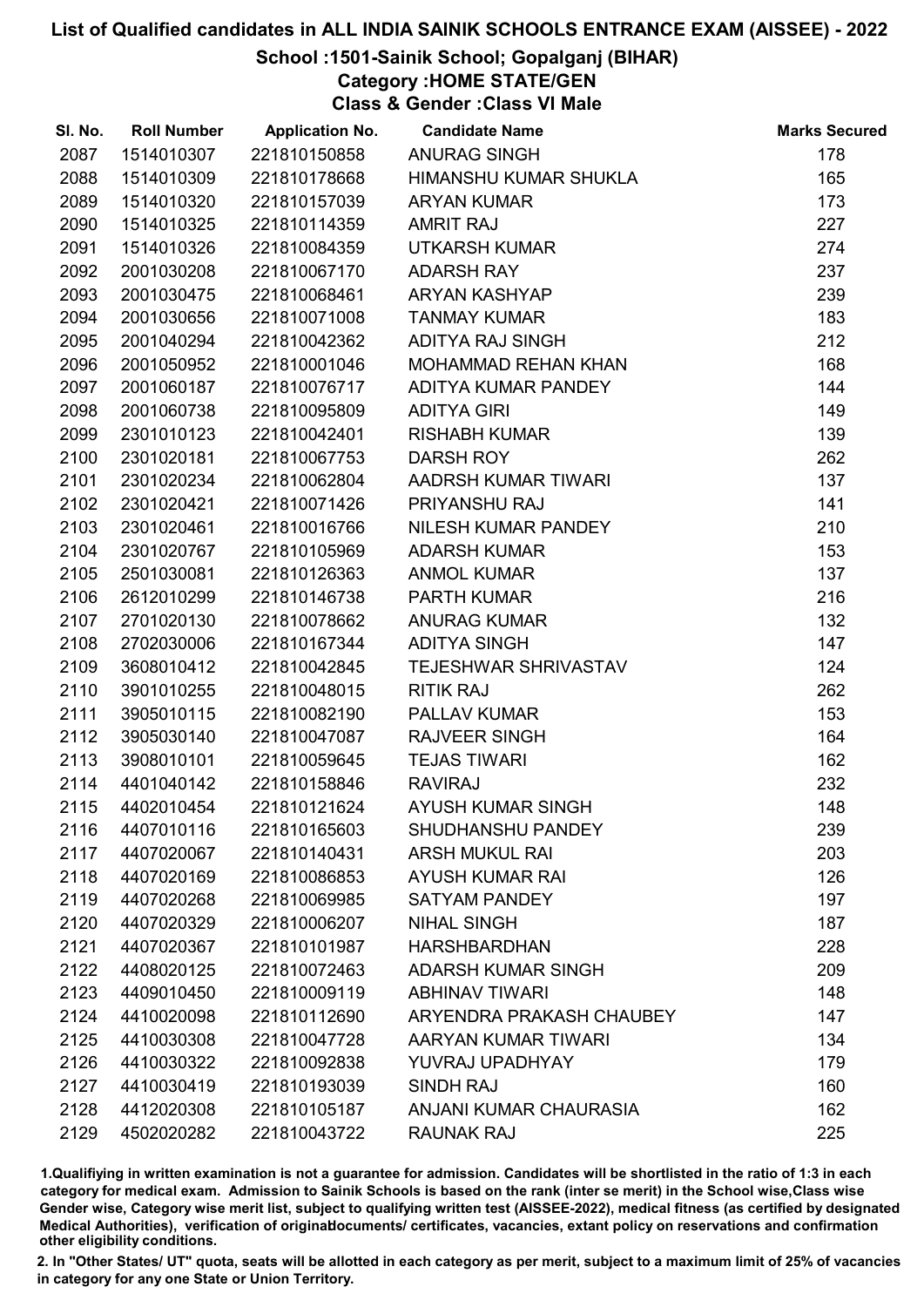## School :1501-Sainik School; Gopalganj (BIHAR) Category :HOME STATE/GEN Class & Gender :Class VI Male

| SI. No. | <b>Roll Number</b> | <b>Application No.</b> | <b>Candidate Name</b> | <b>Marks Secured</b> |
|---------|--------------------|------------------------|-----------------------|----------------------|
| 2130    | 4508010143         | 221810059512           | SHIVAM SHUKLA         | 249                  |
| 2131    | 4602010279         | 221810154564           | NAITIK SINGH          | 145                  |
| 2132    | 4604010233         | 221810106647           | KUMAR LAKSHYA         | 136                  |

1.Qualifiying in written examination is not a guarantee for admission. Candidates will be shortlisted in the ratio of 1:3 in each category for medical exam. Admission to Sainik Schools is based on the rank (inter se merit) in the School wise,Class wise Gender wise, Category wise merit list, subject to qualifying written test (AISSEE-2022), medical fitness (as certified by designated Medical Authorities), verification of originablocuments/ certificates, vacancies, extant policy on reservations and confirmation other eligibility conditions.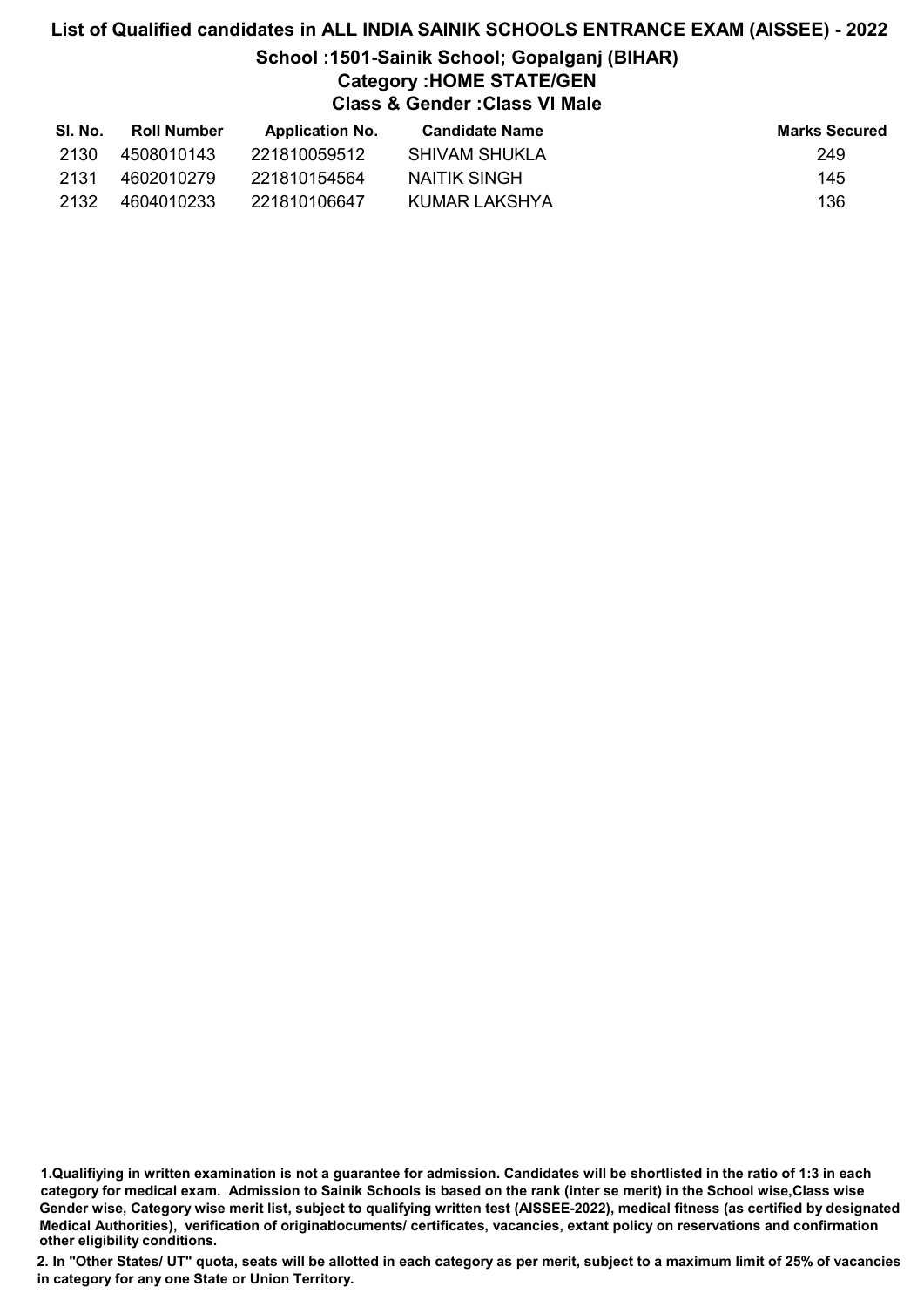# List of Qualified candidates in ALL INDIA SAINIK SCHOOLS ENTRANCE EXAM (AISSEE) - 2022 School :1501-Sainik School; Gopalganj (BIHAR) Category :OTHER STATE/SC Class & Gender :Class VI Male

| SI. No. | <b>Roll Number</b> | <b>Application No.</b> | Candidate Name          | <b>Marks Secured</b> |
|---------|--------------------|------------------------|-------------------------|----------------------|
| 2133    | 1506010020         | 221810068540           | <b>PAPPU</b>            | 105                  |
| 2134    | 4407020399         | 221810148768           | ARSH KANOJIA            | 163                  |
| 2135    | 4407020493         | 221810043638           | SAURABH KUMAR CHAUDHARY | 155                  |
| 2136    | 4407020533         | 221810151969           | NITIN BHASKAR           | 109                  |

1.Qualifiying in written examination is not a guarantee for admission. Candidates will be shortlisted in the ratio of 1:3 in each category for medical exam. Admission to Sainik Schools is based on the rank (inter se merit) in the School wise,Class wise Gender wise, Category wise merit list, subject to qualifying written test (AISSEE-2022), medical fitness (as certified by designated Medical Authorities), verification of originablocuments/ certificates, vacancies, extant policy on reservations and confirmation other eligibility conditions.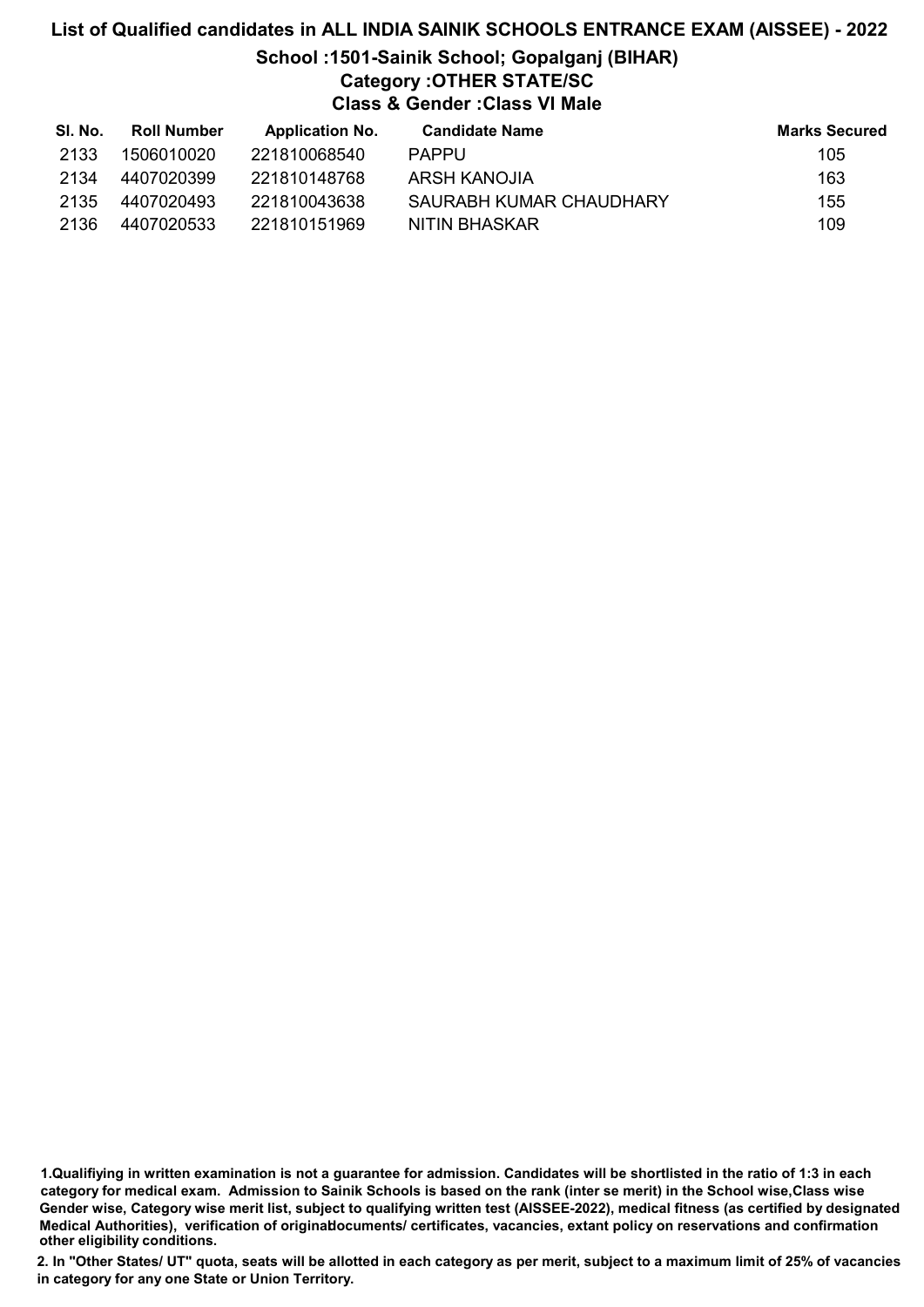#### School :1501-Sainik School; Gopalganj (BIHAR)

Category :OTHER STATE/OBC

Class & Gender :Class VI Male

| SI. No. | <b>Roll Number</b> | <b>Application No.</b> | <b>Candidate Name</b>    | <b>Marks Secured</b> |
|---------|--------------------|------------------------|--------------------------|----------------------|
| 2137    | 1503010166         | 221810015344           | <b>DEVANSH GUPTA</b>     | 152                  |
| 2138    | 1503010319         | 221810181998           | <b>MITHLESH KUMAR</b>    | 200                  |
| 2139    | 1503020145         | 221810030444           | <b>ARPIT KUMAR</b>       | 234                  |
| 2140    | 1505010931         | 221810030137           | <b>KRISH KUMAR</b>       | 208                  |
| 2141    | 1505011099         | 221810030189           | <b>ADARSH KUMAR</b>      | 241                  |
| 2142    | 1510020287         | 221810134818           | <b>GOLU KUMAR</b>        | 240                  |
| 2143    | 1510020353         | 221810161449           | <b>SHIVAM RAJ</b>        | 171                  |
| 2144    | 1514010022         | 221810094701           | SARTHAK KUMAR ARYAN      | 193                  |
| 2145    | 2001040271         | 221810026652           | SHIDHARTH KUMAR SAHU     | 137                  |
| 2146    | 2601010076         | 221810007728           | PERWEJ ALI               | 190                  |
| 2147    | 2611010214         | 221810114800           | <b>NITISH KUMAR</b>      | 250                  |
| 2148    | 3002020036         | 221810068203           | <b>ANKIT DHAKAR</b>      | 207                  |
| 2149    | 3116020113         | 221810062045           | SAI MAHENDRA ARINGALE    | 130                  |
| 2150    | 3905020298         | 221810067314           | <b>DEVESH KUMAR</b>      | 186                  |
| 2151    | 3905030206         | 221810015828           | <b>KRISHAN PAL YADAV</b> | 241                  |
| 2152    | 3905050162         | 221810189806           | <b>HIMANSHU</b>          | 239                  |
| 2153    | 4401010121         | 221810192611           | <b>RAHUL KUMAR</b>       | 180                  |
| 2154    | 4405010154         | 221810112982           | DHUMAN KUMAR YADAV       | 233                  |
| 2155    | 4405010162         | 221810143003           | <b>MANNU YADAV</b>       | 191                  |
| 2156    | 4405010166         | 221810140703           | SHAKSHAM KUMAR YADAV     | 206                  |
| 2157    | 4405010293         | 221810169145           | <b>ASHISH KUMAR</b>      | 190                  |
| 2158    | 4405020294         | 221810123978           | SHRIYANSH KUMAR VERMA    | 237                  |
| 2159    | 4406030211         | 221810169566           | YATIKSH YADAV            | 166                  |
| 2160    | 4407010014         | 221810057420           | <b>SAHIL TANVEER</b>     | 249                  |
| 2161    | 4407010092         | 221810103922           | PRABHAT KUSHWAHA         | 121                  |
| 2162    | 4407010136         | 221810115704           | <b>SATYAM YADAV</b>      | 221                  |
| 2163    | 4407010182         | 221810024175           | <b>UTKARSH SINGH</b>     | 192                  |
| 2164    | 4407020035         | 221810109760           | <b>ABHINAV KUMAR</b>     | 174                  |
| 2165    | 4407020084         | 221810180471           | AMAN KUMAR GUPTA         | 151                  |
| 2166    | 4407020406         | 221810010688           | <b>SOUMIK</b>            | 152                  |
| 2167    | 4407020438         | 221810144549           | <b>SAHIL ANSARI</b>      | 199                  |
| 2168    | 4410010089         | 221810174782           | <b>RAJ CHAUHAN</b>       | 156                  |
| 2169    | 4412010029         | 221810026060           | <b>TABREJ ANSARI</b>     | 199                  |
| 2170    | 4412020033         | 221810035880           | PRATEEK YADAV            | 127                  |

<sup>1.</sup>Qualifiying in written examination is not a guarantee for admission. Candidates will be shortlisted in the ratio of 1:3 in each category for medical exam. Admission to Sainik Schools is based on the rank (inter se merit) in the School wise,Class wise Gender wise, Category wise merit list, subject to qualifying written test (AISSEE-2022), medical fitness (as certified by designated Medical Authorities), verification of originablocuments/ certificates, vacancies, extant policy on reservations and confirmation other eligibility conditions.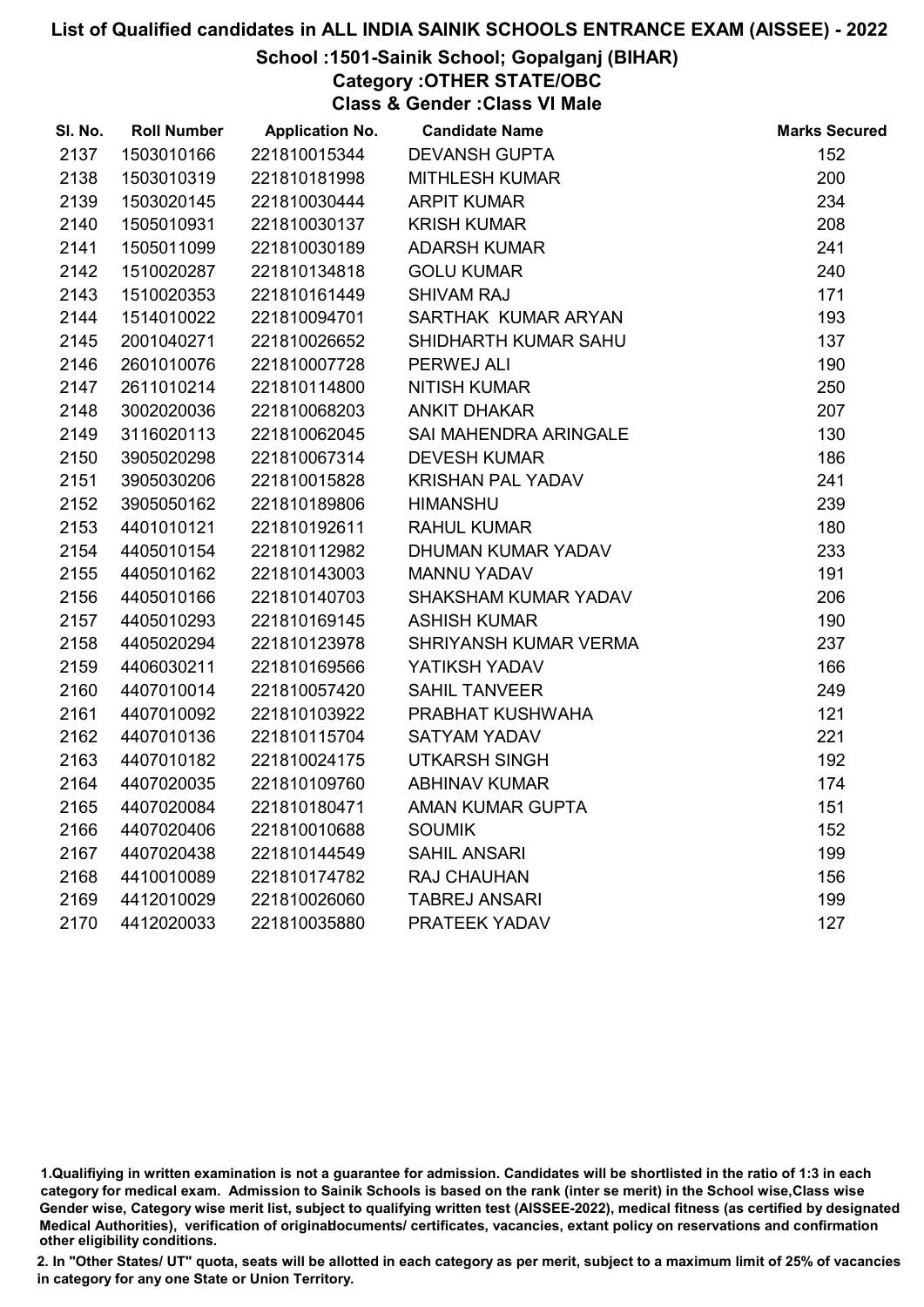# School :1501-Sainik School; Gopalganj (BIHAR)

Category :OTHER STATE/DEF Class & Gender :Class VI Male

| SI. No. | <b>Roll Number</b> | <b>Application No.</b> | <b>Candidate Name</b> | <b>Marks Secured</b> |
|---------|--------------------|------------------------|-----------------------|----------------------|
| 2171    | 1511040203         | 221810071821           | HARSH KUMAR SINGH     | 122                  |
| 2172    | 2612010217         | 221810084675           | ARYA PRATAP SINGH     | 163                  |
| 2173    | 2701030324         | 221810196757           | SATYAM KUMAR          | 140                  |
| 2174    | 3001030377         | 221810006914           | PIYUSH KUMAR          | 206                  |
| 2175    | 3901010097         | 221810041891           | KISHAN KUMAR VERMA    | 213                  |
| 2176    | 3901020308         | 221810030908           | SHOURABH YADAV        | 149                  |
| 2177    | 3905030095         | 221810067447           | KRITANSH SINGH        | 169                  |
| 2178    | 3905060012         | 221810063187           | <b>ADITYA PANDEY</b>  | 239                  |
| 2179    | 4401030354         | 221810045683           | ASHISH KUMAR          | 169                  |
| 2180    | 4407010077         | 221810176081           | DAKSH SINGH           | 160                  |
| 2181    | 4407020156         | 221810052923           | <b>ARYAN SHAHANI</b>  | 147                  |
| 2182    | 4407020231         | 221810064805           | <b>SHIVAM SINGH</b>   | 171                  |
| 2183    | 4410010045         | 221810064151           | PRANSHU KUMAR TIWARI  | 139                  |
| 2184    | 4410020337         | 221810067133           | YASH SINGH GAHLOT     | 120                  |
| 2185    | 4410030159         | 221810074536           | PRABAL SHUKLA         | 220                  |

1.Qualifiying in written examination is not a guarantee for admission. Candidates will be shortlisted in the ratio of 1:3 in each category for medical exam. Admission to Sainik Schools is based on the rank (inter se merit) in the School wise,Class wise Gender wise, Category wise merit list, subject to qualifying written test (AISSEE-2022), medical fitness (as certified by designated Medical Authorities), verification of originablocuments/ certificates, vacancies, extant policy on reservations and confirmation other eligibility conditions.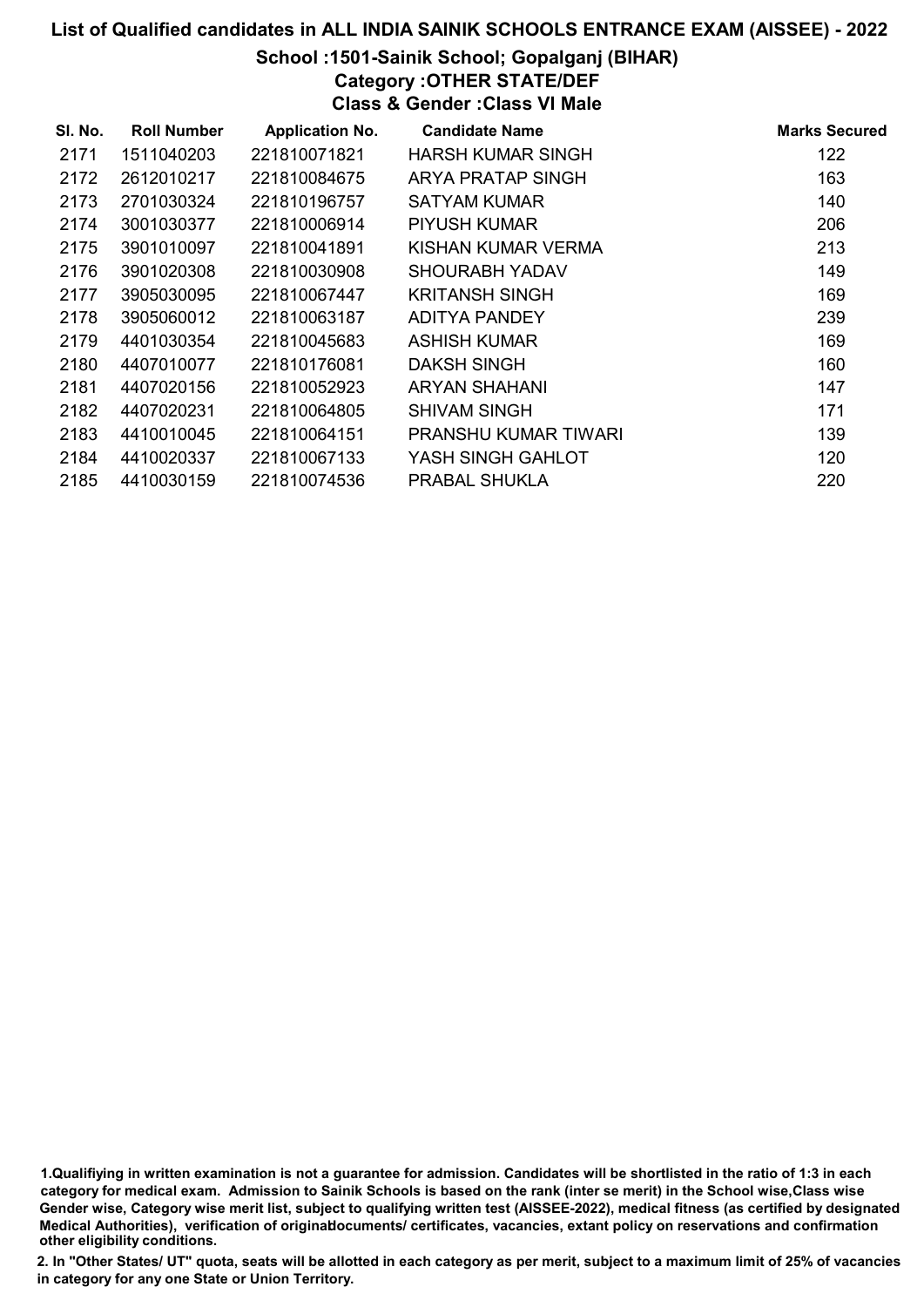# School :1501-Sainik School; Gopalganj (BIHAR)

Category :OTHER STATE/GEN

Class & Gender :Class VI Male

| SI. No. | <b>Roll Number</b> | <b>Application No.</b> | <b>Candidate Name</b>            |           | <b>Marks Secured</b> |
|---------|--------------------|------------------------|----------------------------------|-----------|----------------------|
| 2186    | 1506020020         | 221810131790           | <b>SHAURABH KUMAR</b>            |           | 157                  |
| 2187    | 1506020108         | 221810171384           | <b>REHAN ALAM</b>                |           | 157                  |
| 2188    | 1509030194         | 221810165263           | <b>SHAKSHAM KUMAR</b>            |           | 154                  |
| 2189    | 1511020186         | 221810147171           | SAURABH RAJ SINGH                |           | 250                  |
| 2190    | 1511060322         | 221810110047           | <b>VISHNU KUMAR SANJAY KUMAR</b> |           | 169                  |
| 2191    | 2001060020         | 221810140666           | <b>KSHITIJ RANA</b>              |           | 225                  |
| 2192    | 2001060903         | 221810197069           | <b>AMAN RAI</b>                  |           | 155                  |
| 2193    | 2202020589         | 221810042128           | SANKET KUMAR PANDEY              |           | 196                  |
| 2194    | 3001040178         | 221810089267           | SURYANSH PRABHAT GAUTAM          |           | 227                  |
| 2195    | 3002020067         | 221810041823           | <b>ALOK KATARE</b>               |           | 218                  |
| 2196    | 3002020228         | 221810118084           | <b>ASHIT SAXENA</b>              |           | 135                  |
| 2197    | 3115040239         | 221810068947           | NAMO KUMARPAL OSWAL              |           | 123                  |
| 2198    | 3904040451         | 221810115254           | KRISHNA SHANKAR UPADHYAY         |           | 252                  |
| 2199    | 3905010163         | 221810064521           | <b>KUSHAL SINGH</b>              |           | 220                  |
| 2200    | 3905040016         | 221810060610           | <b>HIMESH</b>                    |           | 260                  |
| 2201    | 4402010087         | 221810195742           | ADDHYAN PRAKASH SINHA            |           | 146                  |
| 2202    | 4405010175         | 221810161713           | <b>LUCKY BABU SINGH</b>          |           | 183                  |
| 2203    | 4405010216         | 221810146504           | <b>SATYAM PANDEY</b>             |           | 214                  |
| 2204    | 4405010337         | 221810136036           | <b>SHIVANSH SINGH</b>            |           | 135                  |
| 2205    | 4405020245         | 221810150197           | <b>VAIBHAV SUNIL GUPTA</b>       |           | 224                  |
| 2206    | 4405020248         | 221810192897           | SUDHANSHU PANDEY                 |           | 206                  |
| 2207    | 4405020252         | 221810141708           | <b>SHUBHAM PANDEY</b>            |           | 191                  |
| 2208    | 4405020318         | 221810148129           | PIYUSH SINGH                     |           | 169                  |
| 2209    | 4407010158         | 221810054794           | <b>SANJU RAI</b>                 |           | 141                  |
| 2210    | 4407020105         | 221810093522           | <b>DIVYANSH SINGH</b>            |           | 128                  |
| 2211    | 4407020123         | 221810030752           | <b>SPARSH</b>                    |           | 150                  |
| 2212    | 4407020266         | 221810063985           | <b>ADARSH SINGH</b>              | <b>AR</b> | 175                  |
| 2213    | 4407020387         | 221810000048           | <b>ADITYA TRIPATHI</b>           |           | 130                  |
| 2214    | 4407020398         | 221810139668           | <b>ADARSH TIWARI</b>             |           | 121                  |
| 2215    | 4407020425         | 221810032229           | <b>AMITESH SINGH</b>             |           | 218                  |
| 2216    | 4410020483         | 221810102284           | <b>RUDRANSH SHARMA</b>           |           | 168                  |
| 2217    | 4410020537         | 221810088217           | PARTH PANDEY                     |           | 137                  |
| 2218    | 4412020171         | 221810176874           | <b>CHITRARTH CHETAN</b>          |           | 141                  |

<sup>1.</sup>Qualifiying in written examination is not a guarantee for admission. Candidates will be shortlisted in the ratio of 1:3 in each category for medical exam. Admission to Sainik Schools is based on the rank (inter se merit) in the School wise,Class wise Gender wise, Category wise merit list, subject to qualifying written test (AISSEE-2022), medical fitness (as certified by designated Medical Authorities), verification of originablocuments/ certificates, vacancies, extant policy on reservations and confirmation other eligibility conditions.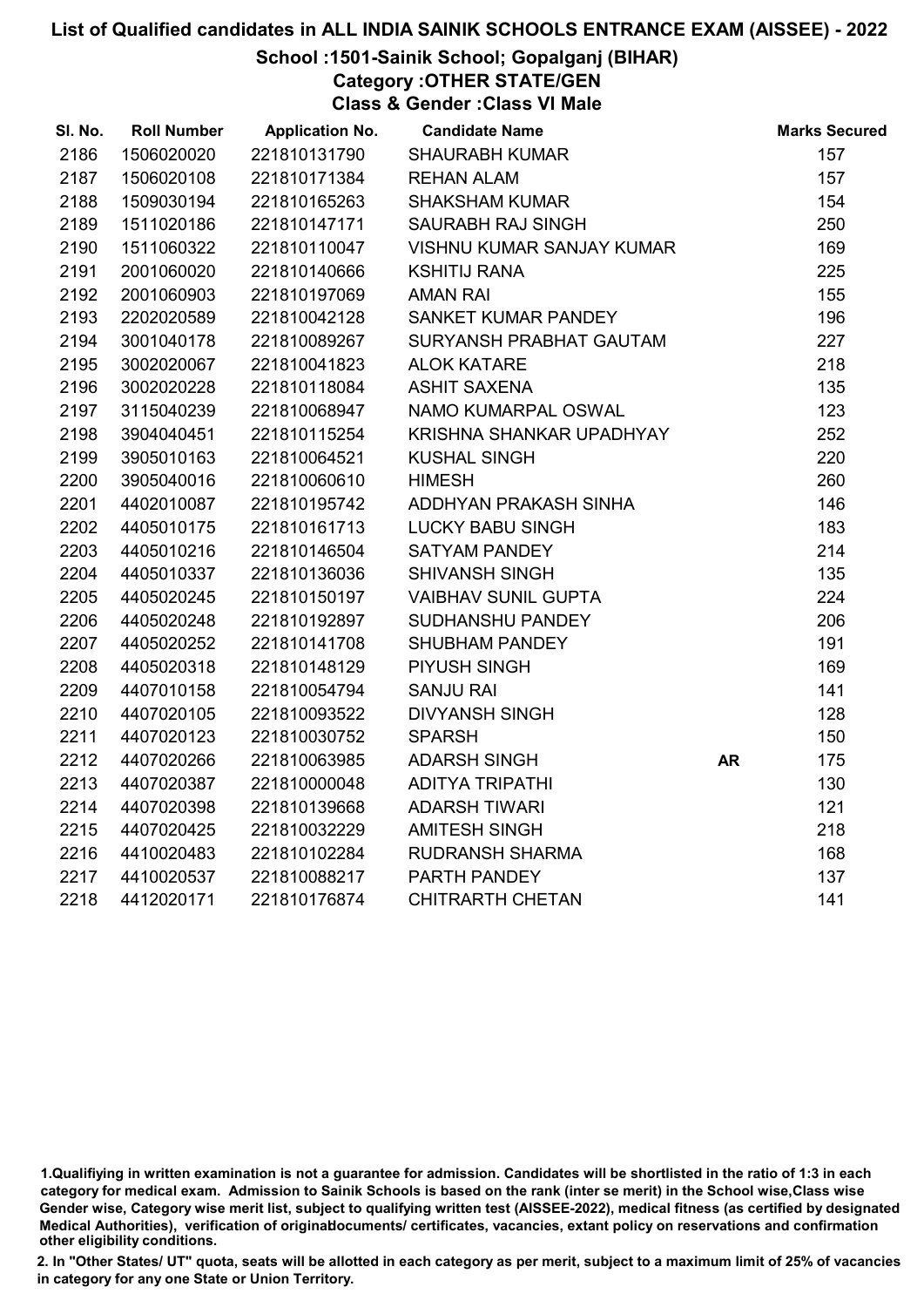#### School :1501-Sainik School; Gopalganj (BIHAR)

#### Category :HOME STATE/SC

Class & Gender :Class VI Female

| SI. No. | <b>Roll Number</b> | <b>Application No.</b> | <b>Candidate Name</b>   |            | <b>Marks Secured</b> |
|---------|--------------------|------------------------|-------------------------|------------|----------------------|
| 2219    | 1404010076         | 221810040464           | <b>AMRITA KUMARI</b>    |            | 182                  |
| 2220    | 1501010148         | 221810176785           | <b>ANGEL PRIYA</b>      |            | 158                  |
| 2221    | 1501010485         | 221810008955           | <b>BHAWYA CHOUDHARY</b> |            | 135                  |
| 2222    | 1503010174         | 221810031174           | <b>ADITI KUMARI</b>     |            | 195                  |
| 2223    | 1503010252         | 221810078507           | <b>ANUSHKA KUMARI</b>   |            | 156                  |
| 2224    | 1503010275         | 221810171097           | <b>ARADHANA RAJ</b>     |            | 21                   |
| 2225    | 1504010162         | 221810049485           | <b>SAKSHI PRIYA</b>     |            | 147                  |
| 2226    | 1505010003         | 221810134200           | <b>AMRITA KUMARI</b>    |            | 124                  |
| 2227    | 1506010030         | 221810122270           | <b>SHRISTI KUMARI</b>   |            | 156                  |
| 2228    | 1506010040         | 221810122680           | <b>KAJAL KUMARI</b>     | <b>WOS</b> | 167                  |
| 2229    | 1506010092         | 221810126012           | <b>PRIYA</b>            |            | 223                  |
| 2230    | 1506010168         | 221810112073           | <b>ANAMIKA KUMARI</b>   |            | 159                  |
| 2231    | 1506010274         | 221810181575           | <b>HAPPY KUMARI</b>     |            | 109                  |
| 2232    | 1506020136         | 221810033695           | <b>RISHIKA KUMARI</b>   |            | 138                  |
| 2233    | 1506020267         | 221810036608           | <b>TEJSHWANI BHARTI</b> |            | 248                  |
| 2234    | 1507010319         | 221810180053           | <b>GAURI BHARTI</b>     |            | 241                  |
| 2235    | 1508010205         | 221810144767           | <b>ANSHIKA KUMARI</b>   |            | 105                  |
| 2236    | 1508010267         | 221810025100           | ANURADHA PRITAM         |            | 207                  |
| 2237    | 1508010293         | 221810022050           | <b>KUMARI SUHANA</b>    |            | 219                  |
| 2238    | 1508010505         | 221810169194           | <b>JYOTI KUMARI</b>     |            | 177                  |
| 2239    | 1508010523         | 221810095735           | <b>MONIKA KUMARI</b>    |            | 244                  |
| 2240    | 1508010538         | 221810025275           | <b>ANCHALA SWARAJ</b>   |            | 138                  |
| 2241    | 1508010560         | 221810022426           | <b>KUMARI SAKSHI</b>    |            | 186                  |
| 2242    | 1508010564         | 221810014726           | ANUSHKA SUPRIYA         |            | 185                  |
| 2243    | 1508010590         | 221810121296           | <b>KOMAL RANI</b>       |            | 205                  |
| 2244    | 1508010625         | 221810107467           | <b>AKRITI RAJ</b>       |            | 172                  |
| 2245    | 1508010664         | 221810153438           | <b>ANCHAL KUMARI</b>    |            | 125                  |
| 2246    | 1508010735         | 221810194799           | <b>VARSHA KUMARI</b>    |            | 131                  |
| 2247    | 1509020054         | 221810109540           | <b>CHAITANYA</b>        |            | 98                   |
| 2248    | 1509030143         | 221810121913           | <b>RIDDHIMA</b>         |            | 190                  |
| 2249    | 1510010130         | 221810142052           | <b>ANSHIKHA KUMARI</b>  |            | 171                  |
| 2250    | 1510020241         | 221810191817           | <b>SHALINI KUMARI</b>   |            | 184                  |
| 2251    | 1510020242         | 221810118917           | <b>AISHA CHOUDHARY</b>  |            | 200                  |
| 2252    | 1510020297         | 221810102738           | <b>ABHIRUCHI RANI</b>   |            | 197                  |
| 2253    | 1510020320         | 221810104288           | <b>RIYA KUMARI</b>      |            | 85                   |
| 2254    | 1511020452         | 221810156983           | <b>PUJA KUMARI</b>      |            | 147                  |
| 2255    | 1511030173         | 221810190316           | <b>RIYA KUMARI</b>      |            | 228                  |
| 2256    | 1512010209         | 221810102065           | <b>RICHA RAJ</b>        |            | 145                  |
| 2257    | 1512020049         | 221810150313           | <b>RAJNANDANI</b>       |            | 81                   |
| 2258    | 1513010151         | 221810014023           | <b>SONALI KUMARI</b>    |            | 168                  |
| 2259    | 1514010260         | 221810005006           | <b>SHANI KUMARI</b>     |            | 168                  |
| 2260    | 1514010284         | 221810167417           | RIYA PRIYADARSHI        |            | 150                  |
| 2261    | 2501020373         | 221810024652           | <b>RISHIKA RANI</b>     |            | 110                  |

1.Qualifiying in written examination is not a guarantee for admission. Candidates will be shortlisted in the ratio of 1:3 in each category for medical exam. Admission to Sainik Schools is based on the rank (inter se merit) in the School wise,Class wise Gender wise, Category wise merit list, subject to qualifying written test (AISSEE-2022), medical fitness (as certified by designated Medical Authorities), verification of originablocuments/ certificates, vacancies, extant policy on reservations and confirmation other eligibility conditions.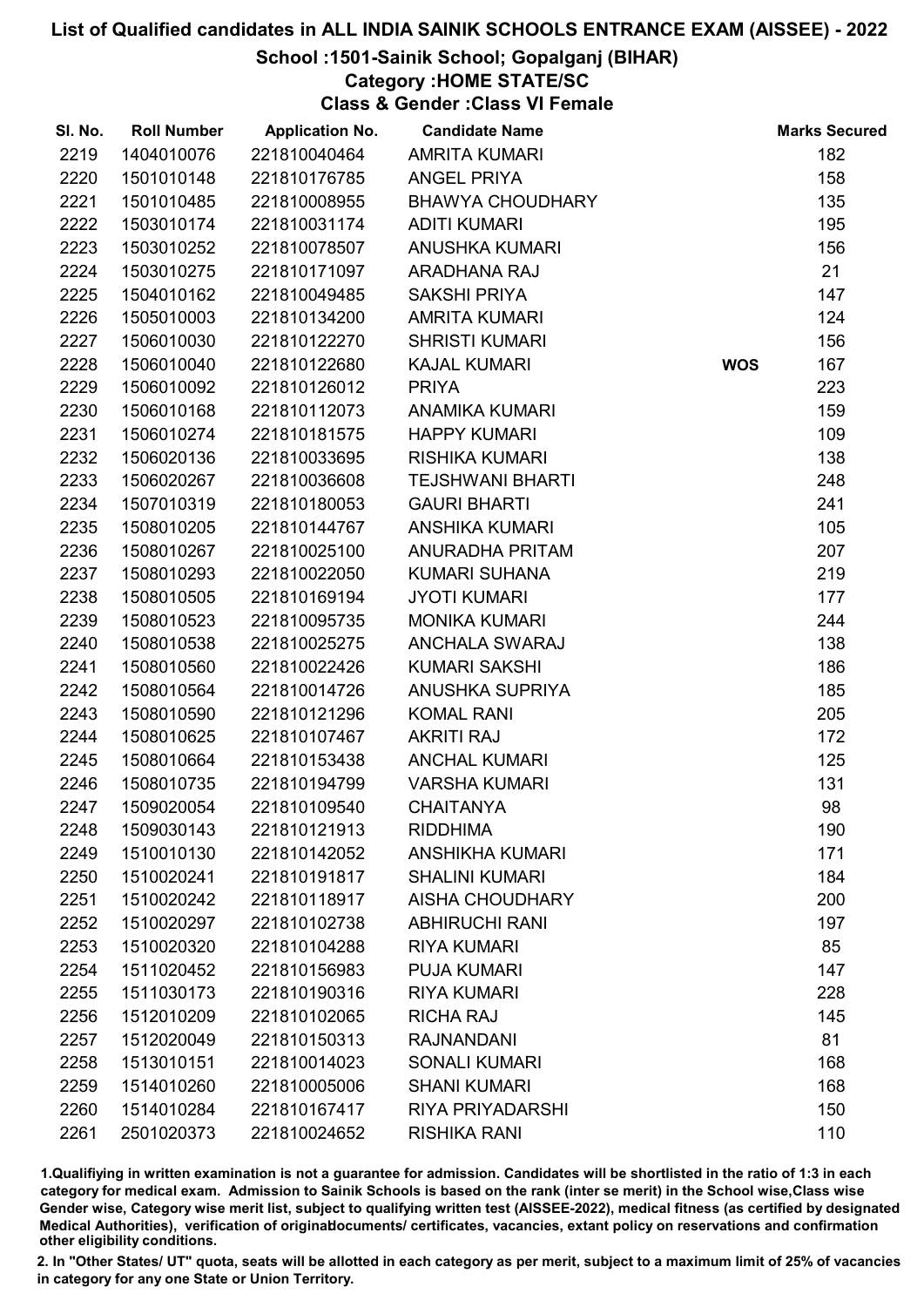### School :1501-Sainik School; Gopalganj (BIHAR)

Category :HOME STATE/ST

Class & Gender :Class VI Female

| SI. No. | <b>Roll Number</b> | <b>Application No.</b> | <b>Candidate Name</b>   | <b>Marks Secured</b> |
|---------|--------------------|------------------------|-------------------------|----------------------|
| 2262    | 1502010280         | 221810120732           | <b>CHHOTI KUMARI</b>    | 134                  |
| 2263    | 1503010193         | 221810168605           | <b>PRAGYA SHREE</b>     | 122                  |
| 2264    | 1503010343         | 221810139269           | <b>SONI KUMARI</b>      | 101                  |
| 2265    | 1503020014         | 221810082001           | <b>SALONI KUMARI</b>    | 146                  |
| 2266    | 1506010043         | 221810102290           | KUMARI KANAK LATA       | 151                  |
| 2267    | 1506010293         | 221810102906           | <b>SURBHI KUMARI</b>    | 105                  |
| 2268    | 1506020216         | 221810195459           | SAH ARCHANA KUMARI      | 99                   |
| 2269    | 1506020358         | 221810155699           | ROSHANI KUMARI SAH      | 156                  |
| 2270    | 1508010249         | 221810179139           | <b>ANCHAL KUMARI</b>    | 119                  |
| 2271    | 1508010436         | 221810098633           | <b>SUNDRAM SHARMA</b>   | 212                  |
| 2272    | 1508010461         | 221810083893           | RADHA KUMARI            | 137                  |
| 2273    | 1508010484         | 221810154844           | <b>DIVYA SHARMA</b>     | 102                  |
| 2274    | 1508010524         | 221810150935           | UNNATI SHARMA           | 159                  |
| 2275    | 1508010666         | 221810090638           | <b>CHETANA KUMARI</b>   | 189                  |
| 2276    | 1509010063         | 221810150451           | <b>GITANJLI KUMARI</b>  | 148                  |
| 2277    | 1509010079         | 221810150291           | <b>SIJAN KUMARI</b>     | 174                  |
| 2278    | 1509030475         | 221810181806           | <b>JAYA SHARMA</b>      | 107                  |
| 2279    | 1511040084         | 221810183840           | SABHYATA SHARMA         | 125                  |
| 2280    | 1514010177         | 221810086760           | <b>LOVELY KUMARI</b>    | 116                  |
| 2281    | 1514010213         | 221810054143           | <b>DIVYA SHARMA</b>     | 166                  |
| 2282    | 1514010312         | 221810103588           | PRIYA KUMARI            | 222                  |
| 2283    | 2203010249         | 221810111574           | MANJHI AKRITI OMPRAKASH | 102                  |
|         |                    |                        |                         |                      |

1.Qualifiying in written examination is not a guarantee for admission. Candidates will be shortlisted in the ratio of 1:3 in each category for medical exam. Admission to Sainik Schools is based on the rank (inter se merit) in the School wise,Class wise Gender wise, Category wise merit list, subject to qualifying written test (AISSEE-2022), medical fitness (as certified by designated Medical Authorities), verification of originablocuments/ certificates, vacancies, extant policy on reservations and confirmation other eligibility conditions.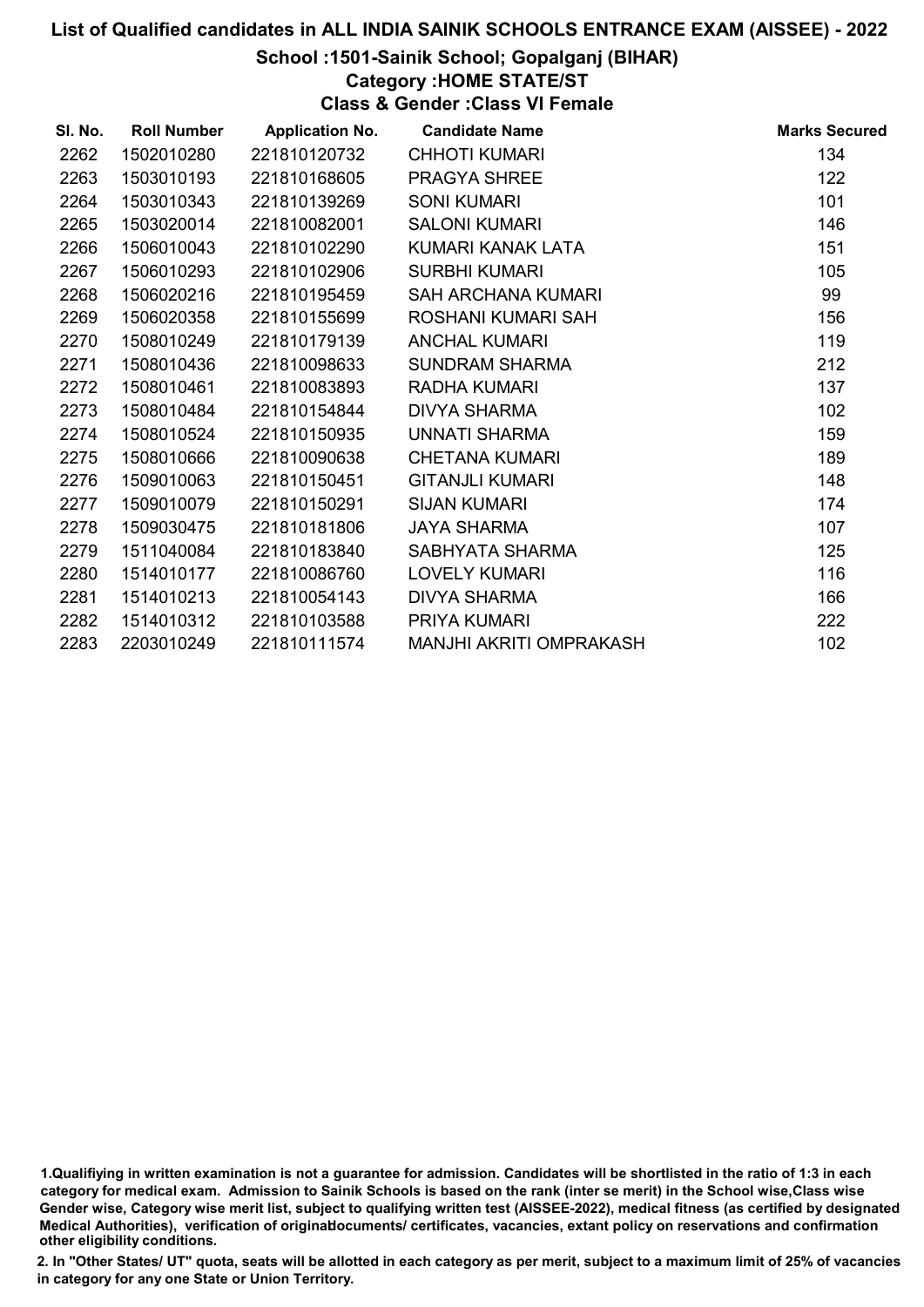# School :1501-Sainik School; Gopalganj (BIHAR)

Category :HOME STATE/OBC

Class & Gender :Class VI Female

| SI. No. | <b>Roll Number</b> | <b>Application No.</b> | <b>Candidate Name</b>      | <b>Marks Secured</b> |
|---------|--------------------|------------------------|----------------------------|----------------------|
| 2284    | 1501010555         | 221810105367           | <b>AASHI</b>               | 236                  |
| 2285    | 1501010610         | 221810161609           | <b>KALPNA KUMARI</b>       | 147                  |
| 2286    | 1502010006         | 221810050320           | <b>VIDUSHI KUMARI</b>      | 248                  |
| 2287    | 1502010088         | 221810050264           | PRAGYA KUMARI              | 205                  |
| 2288    | 1502010104         | 221810127925           | <b>JAHNAVI KUMARI</b>      | 224                  |
| 2289    | 1502010108         | 221810129745           | <b>SWATI RANI</b>          | 195                  |
| 2290    | 1502010284         | 221810121862           | <b>RANI KUMARI</b>         | 142                  |
| 2291    | 1502010388         | 221810052117           | PRACHI KUMARI              | 122                  |
| 2292    | 1502010417         | 221810117738           | <b>TANU KUMARI</b>         | 132                  |
| 2293    | 1503010009         | 221810150630           | PRAGYA ANUBHUTI            | 200                  |
| 2294    | 1503010070         | 221810154211           | SUPRIYA KUMARI GUPTA       | 212                  |
| 2295    | 1503010143         | 221810018973           | <b>SUPRIYA KUMARI</b>      | 128                  |
| 2296    | 1503010147         | 221810059983           | <b>SNEHI DIKSHA</b>        | 127                  |
| 2297    | 1503010150         | 221810182793           | <b>RITIKA RAJ</b>          | 132                  |
| 2298    | 1503010199         | 221810055125           | <b>KRITI SINGH</b>         | 237                  |
| 2299    | 1503010298         | 221810134548           | <b>ANCHAL KUMARI</b>       | 208                  |
| 2300    | 1503020004         | 221810021190           | <b>SAKSHI KUMARI</b>       | 138                  |
| 2301    | 1503020023         | 221810113621           | <b>SHWETA KUMARI</b>       | 145                  |
| 2302    | 1503020061         | 221810082622           | <b>SUFIYA FAIYAZ</b>       | 145                  |
| 2303    | 1503020127         | 221810035593           | <b>ISHITA CHANDAN</b>      | 239                  |
| 2304    | 1503020163         | 221810145394           | APOORVA GUPTA              | 154                  |
| 2305    | 1503020235         | 221810177256           | <b>RAGINI KUMARI</b>       | 132                  |
| 2306    | 1504010077         | 221810052581           | <b>AKANKSHA KUMARI</b>     | 230                  |
| 2307    | 1504010099         | 221810108492           | <b>NANDANI KUMARI</b>      | 186                  |
| 2308    | 1504010136         | 221810117674           | <b>NAINCY PRIYA</b>        | 183                  |
| 2309    | 1504010140         | 221810135784           | <b>JYOTI PRAKASH</b>       | 168                  |
| 2310    | 1505010535         | 221810149411           | <b>PRACHI KUMARI</b>       | 129                  |
| 2311    | 1505010579         | 221810112281           | <b>JYOTI KUMARI</b>        | 168                  |
| 2312    | 1505010602         | 221810123612           | <b>KHUSHI KUMARI</b>       | 279                  |
| 2313    | 1505010788         | 221810123594           | <b>DIMPAL KUMARI</b>       | 205                  |
| 2314    | 1506010026         | 221810188160           | AARADHYA KUMARI            | 146                  |
| 2315    | 1506010037         | 221810088180           | PRIYAM KUMARI              | 232                  |
| 2316    | 1506010066         | 221810150541           | <b>AYUSHI KUMARI</b>       | 222                  |
| 2317    | 1506010077         | 221810185161           | <b>SAVANGI KUMARI</b>      | 207                  |
| 2318    | 1506010091         | 221810157802           | <b>RISHITA KUMARI</b>      | 220                  |
| 2319    | 1506010195         | 221810086414           | <b>SHIVANI KUMARI</b>      | 183                  |
| 2320    | 1506010210         | 221810086454           | <b>MUSKAN KUMARI GUPTA</b> | 151                  |
| 2321    | 1506010310         | 221810189736           | <b>ANAMIKA KUMARI</b>      | 131                  |
| 2322    | 1506010341         | 221810179207           | <b>RICHA KUMARI</b>        | 231                  |
| 2323    | 1506020027         | 221810145911           | <b>NEHA KUMARI</b>         | 121                  |
| 2324    | 1506020032         | 221810167231           | <b>ARADHYA GUPTA</b>       | 183                  |
| 2325    | 1506020036         | 221810001551           | <b>RIYA KUMARI</b>         | 143                  |
| 2326    | 1506020039         | 221810064381           | <b>PRASIDHI THAKUR</b>     | 144                  |

1.Qualifiying in written examination is not a guarantee for admission. Candidates will be shortlisted in the ratio of 1:3 in each category for medical exam. Admission to Sainik Schools is based on the rank (inter se merit) in the School wise,Class wise Gender wise, Category wise merit list, subject to qualifying written test (AISSEE-2022), medical fitness (as certified by designated Medical Authorities), verification of originablocuments/ certificates, vacancies, extant policy on reservations and confirmation other eligibility conditions.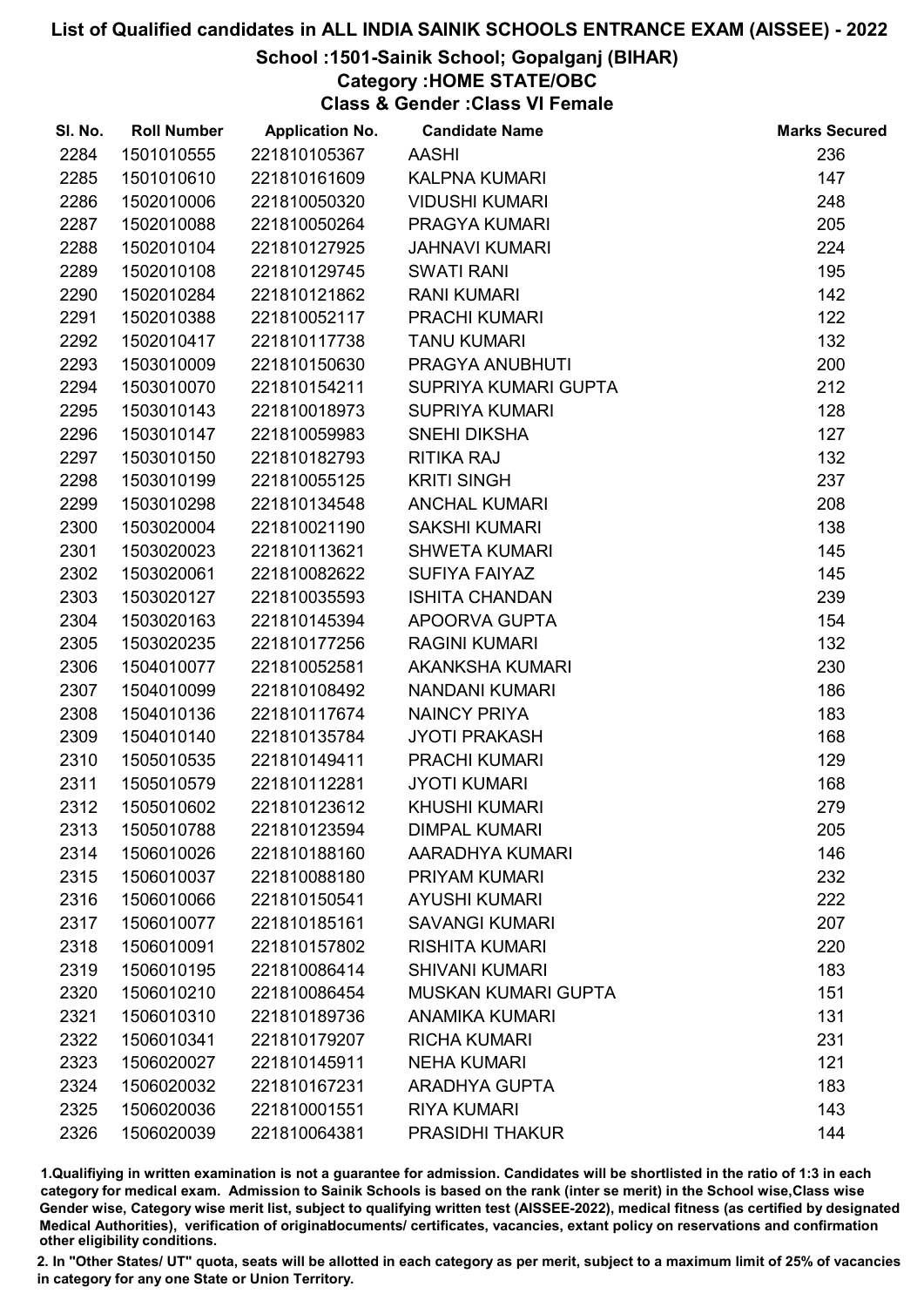# School :1501-Sainik School; Gopalganj (BIHAR)

Category :HOME STATE/OBC

Class & Gender :Class VI Female

| SI. No. | <b>Roll Number</b> | <b>Application No.</b> | <b>Candidate Name</b>     | <b>Marks Secured</b> |
|---------|--------------------|------------------------|---------------------------|----------------------|
| 2327    | 1506020044         | 221810026202           | <b>RIDHI SHARMA</b>       | 142                  |
| 2328    | 1506020056         | 221810104642           | ANANYA YADAV              | 204                  |
| 2329    | 1506020060         | 221810106162           | <b>AAROHI SINGH</b>       | 185                  |
| 2330    | 1506020127         | 221810062755           | <b>ANKITA YADAV</b>       | 127                  |
| 2331    | 1506020171         | 221810153937           | <b>JIYA GUPTA</b>         | 132                  |
| 2332    | 1506020182         | 221810184908           | <b>ERA KUMARI</b>         | 136                  |
| 2333    | 1506020297         | 221810124278           | <b>RITIKA KUMARI</b>      | 176                  |
| 2334    | 1506020318         | 221810091139           | <b>AADITI KUMARI</b>      | 158                  |
| 2335    | 1506020323         | 221810052839           | <b>MOHINI GUPTA</b>       | 159                  |
| 2336    | 1506020327         | 221810165149           | <b>RIYA KUMARI</b>        | 169                  |
| 2337    | 1507010352         | 221810167625           | <b>MANVI KUMARI</b>       | 160                  |
| 2338    | 1507010373         | 221810149836           | <b>TANNU PRAKASH</b>      | 205                  |
| 2339    | 1508010039         | 221810119341           | <b>MANVI KUMARI</b>       | 140                  |
| 2340    | 1508010081         | 221810031582           | <b>VAIBHAVI TEJASWINI</b> | 186                  |
| 2341    | 1508010217         | 221810118218           | PRAGYA SHREYA             | 136                  |
| 2342    | 1508010283         | 221810022830           | <b>ANSHU PRIYA</b>        | 175                  |
| 2343    | 1508010286         | 221810126040           | ARADHYA KUMARI            | 215                  |
| 2344    | 1508010328         | 221810165811           | <b>TANYA GUPTA</b>        | 158                  |
| 2345    | 1508010348         | 221810193361           | <b>PAYAL KUMARI</b>       | 186                  |
| 2346    | 1508010367         | 221810105112           | <b>SAUMYA SAUVANGI</b>    | 224                  |
| 2347    | 1508010433         | 221810183133           | <b>PAMMY KUMARI</b>       | 214                  |
| 2348    | 1508010458         | 221810193593           | <b>ARISHFA KAUSAR</b>     | 229                  |
| 2349    | 1508010500         | 221810060684           | <b>NIDHI KUMARI</b>       | 235                  |
| 2350    | 1508010561         | 221810188526           | <b>AAKRITI KUMARI</b>     | 145                  |
| 2351    | 1508010577         | 221810194846           | <b>NIBHA KUMARI</b>       | 204                  |
| 2352    | 1508010578         | 221810158256           | <b>ANJALI KUMARI</b>      | 214                  |
| 2353    | 1508010634         | 221810053287           | <b>GUNGUN KUMARI</b>      | 205                  |
| 2354    | 1508010684         | 221810039578           | <b>KHUSHI RAJ</b>         | 135                  |
| 2355    | 1508010695         | 221810185209           | PRIYANKA KUMARI           | 192                  |
| 2356    | 1508010703         | 221810004719           | <b>SAKSHI JAISWAL</b>     | 170                  |
| 2357    | 1508010710         | 221810099649           | <b>SAMIKSHA KUMARI</b>    | 232                  |
| 2358    | 1508010712         | 221810100059           | <b>RASHMI RANI</b>        | 204                  |
| 2359    | 1509010060         | 221810114051           | OM STUTI OM               | 179                  |
| 2360    | 1509010148         | 221810017183           | <b>SINAKSHI SHREE</b>     | 138                  |
| 2361    | 1509020033         | 221810067030           | <b>PALLVI RAJ</b>         | 183                  |
| 2362    | 1509020246         | 221810044291           | <b>AKSHITA RAJ</b>        | 120                  |
| 2363    | 1509020250         | 221810103391           | <b>KUMUD RANI</b>         | 154                  |
| 2364    | 1509020373         | 221810053586           | <b>SAKSHI BHARTI</b>      | 205                  |
| 2365    | 1509020400         | 221810050567           | <b>RAKHI KUMARI</b>       | 239                  |
| 2366    | 1509020410         | 221810136987           | <b>ASHMITA KUMARI</b>     | 161                  |
| 2367    | 1509030413         | 221810174655           | <b>AAYUSHI RAJ</b>        | 131                  |
| 2368    | 1509030447         | 221810118485           | <b>PRAGTI KUMARI</b>      | 175                  |
| 2369    | 1509040032         | 221810039836           | <b>AYUSHI KUMARI</b>      | 192                  |

1.Qualifiying in written examination is not a guarantee for admission. Candidates will be shortlisted in the ratio of 1:3 in each category for medical exam. Admission to Sainik Schools is based on the rank (inter se merit) in the School wise,Class wise Gender wise, Category wise merit list, subject to qualifying written test (AISSEE-2022), medical fitness (as certified by designated Medical Authorities), verification of originablocuments/ certificates, vacancies, extant policy on reservations and confirmation other eligibility conditions.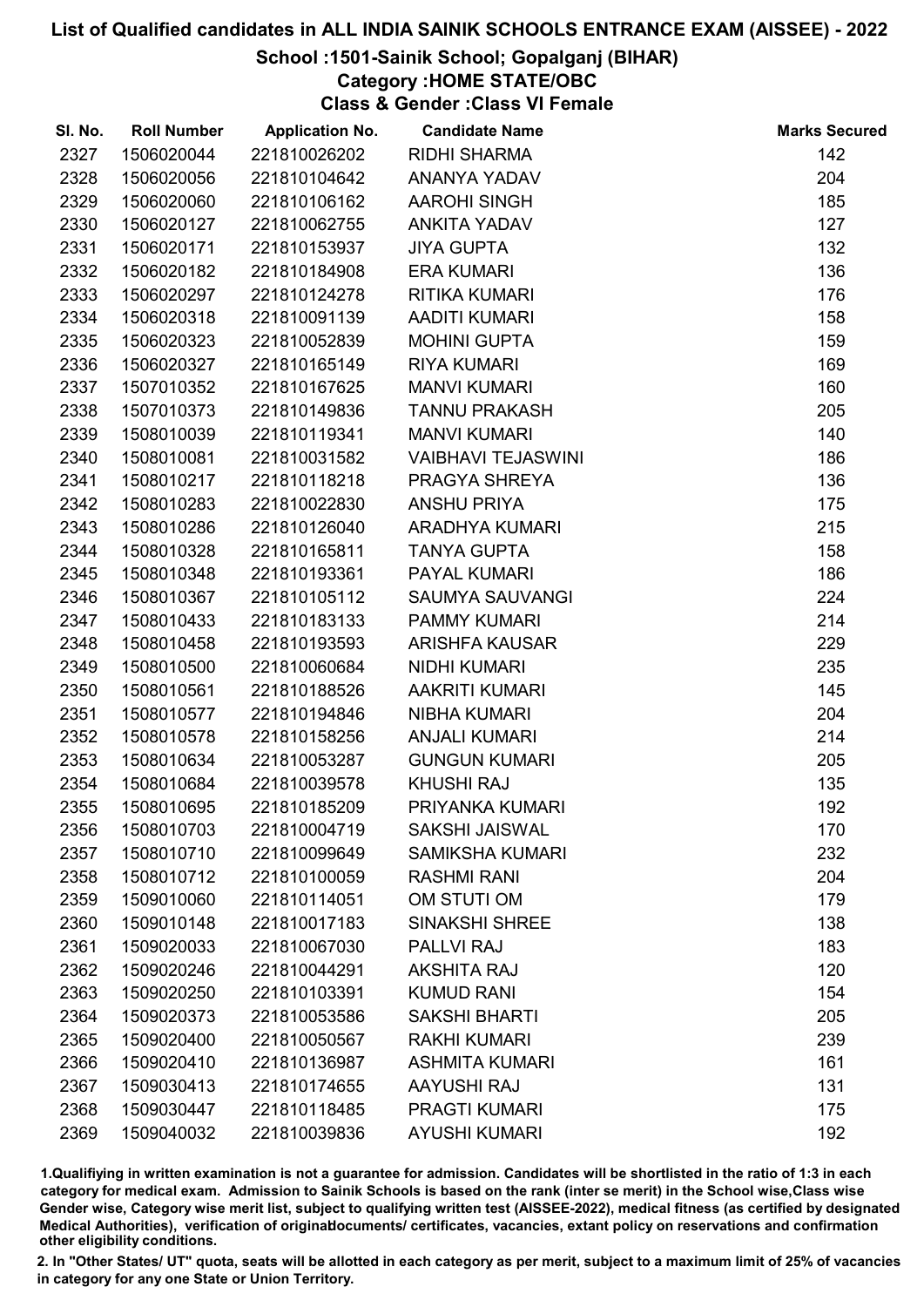# School :1501-Sainik School; Gopalganj (BIHAR)

Category :HOME STATE/OBC

Class & Gender :Class VI Female

| SI. No. | <b>Roll Number</b> | <b>Application No.</b> | <b>Candidate Name</b>   | <b>Marks Secured</b> |
|---------|--------------------|------------------------|-------------------------|----------------------|
| 2370    | 1509040067         | 221810096766           | <b>MISA</b>             | 131                  |
| 2371    | 1509040116         | 221810003207           | <b>ISHA KUMARI</b>      | 164                  |
| 2372    | 1509040120         | 221810154307           | <b>SAKSHI RANI</b>      | 150                  |
| 2373    | 1509040147         | 221810153127           | <b>AARUHI KUMARI</b>    | 201                  |
| 2374    | 1509040237         | 221810090808           | <b>SUPRIYA RANI</b>     | 212                  |
| 2375    | 1509040279         | 221810144048           | <b>SHRUTI KUMARI</b>    | 174                  |
| 2376    | 1509040371         | 221810132129           | <b>SAKSHI PRIYA</b>     | 128                  |
| 2377    | 1509040386         | 221810104239           | <b>SHREYA SHREE</b>     | 244                  |
| 2378    | 1509040446         | 221810121189           | <b>WANI KUMARI</b>      | 154                  |
| 2379    | 1510010018         | 221810172430           | <b>BEAUTY KUMARI</b>    | 165                  |
| 2380    | 1510010057         | 221810105701           | PUJA KUMARI             | 129                  |
| 2381    | 1510010118         | 221810111722           | <b>ANJALI KUMARI</b>    | 193                  |
| 2382    | 1510010151         | 221810176782           | <b>DILKHUSHI KUMARI</b> | 188                  |
| 2383    | 1510010176         | 221810188723           | <b>SUPRIYA KUMARI</b>   | 196                  |
| 2384    | 1510010204         | 221810146104           | <b>VAISHNAVI</b>        | 227                  |
| 2385    | 1510020023         | 221810158520           | <b>SIMRAN KUMARI</b>    | 185                  |
| 2386    | 1510020083         | 221810111341           | <b>SAUMYA KUMARI</b>    | 267                  |
| 2387    | 1510020340         | 221810144129           | <b>ANANYA RAJ</b>       | 272                  |
| 2388    | 1510020360         | 221810109959           | <b>SAUMYA RAJ</b>       | 178                  |
| 2389    | 1510030063         | 221810141824           | PRACHI KUMARI           | 213                  |
| 2390    | 1510030152         | 221810175495           | <b>VANDANA BHARTI</b>   | 163                  |
| 2391    | 1510030208         | 221810135207           | <b>PRACHI KUMARI</b>    | 185                  |
| 2392    | 1510030315         | 221810111419           | <b>JYOTI MOHAN</b>      | 146                  |
| 2393    | 1511020084         | 221810080670           | <b>KHUSHI KUMARI</b>    | 246                  |
| 2394    | 1511020109         | 221810051990           | ANNANYA VERMA           | 163                  |
| 2395    | 1511020155         | 221810186241           | <b>NIHARIKA KUMARI</b>  | 132                  |
| 2396    | 1511020198         | 221810122281           | DIVYANKA ADUITIYA       | 248                  |
| 2397    | 1511020231         | 221810081112           | <b>SAMIKSHA RAJ</b>     | 197                  |
| 2398    | 1511030055         | 221810035025           | <b>NEHA KUMARI</b>      | 215                  |
| 2399    | 1511030273         | 221810081986           | <b>RIYA KUMARI</b>      | 265                  |
| 2400    | 1511030416         | 221810072318           | <b>AROHI SINGH</b>      | 275                  |
| 2401    | 1511030418         | 221810143418           | <b>KHUSHI</b>           | 195                  |
| 2402    | 1511040111         | 221810028170           | <b>ASTHA PRIYA</b>      | 180                  |
| 2403    | 1511040411         | 221810192539           | <b>AYUSHI KUMARI</b>    | 171                  |
| 2404    | 1511050014         | 221810098712           | <b>VINITA SINGH</b>     | 175                  |
| 2405    | 1511060040         | 221810159055           | <b>MANVI KUMARI</b>     | 158                  |
| 2406    | 1511060444         | 221810097908           | <b>BEAUTI KISHOR</b>    | 197                  |
| 2407    | 1512010146         | 221810094093           | <b>SALONI KUMARI</b>    | 144                  |
| 2408    | 1512010199         | 221810168345           | <b>SANSKRITI</b>        | 186                  |
| 2409    | 1512010206         | 221810107355           | <b>NANCY NAYAN</b>      | 215                  |
| 2410    | 1512010261         | 221810152337           | PRIYA KUMARI            | 155                  |
| 2411    | 1512010283         | 221810193387           | <b>ADITI RANJAN</b>     | 203                  |
| 2412    | 1512010302         | 221810128758           | <b>MONIKA BHARTI</b>    | 235                  |

1.Qualifiying in written examination is not a guarantee for admission. Candidates will be shortlisted in the ratio of 1:3 in each category for medical exam. Admission to Sainik Schools is based on the rank (inter se merit) in the School wise,Class wise Gender wise, Category wise merit list, subject to qualifying written test (AISSEE-2022), medical fitness (as certified by designated Medical Authorities), verification of originablocuments/ certificates, vacancies, extant policy on reservations and confirmation other eligibility conditions.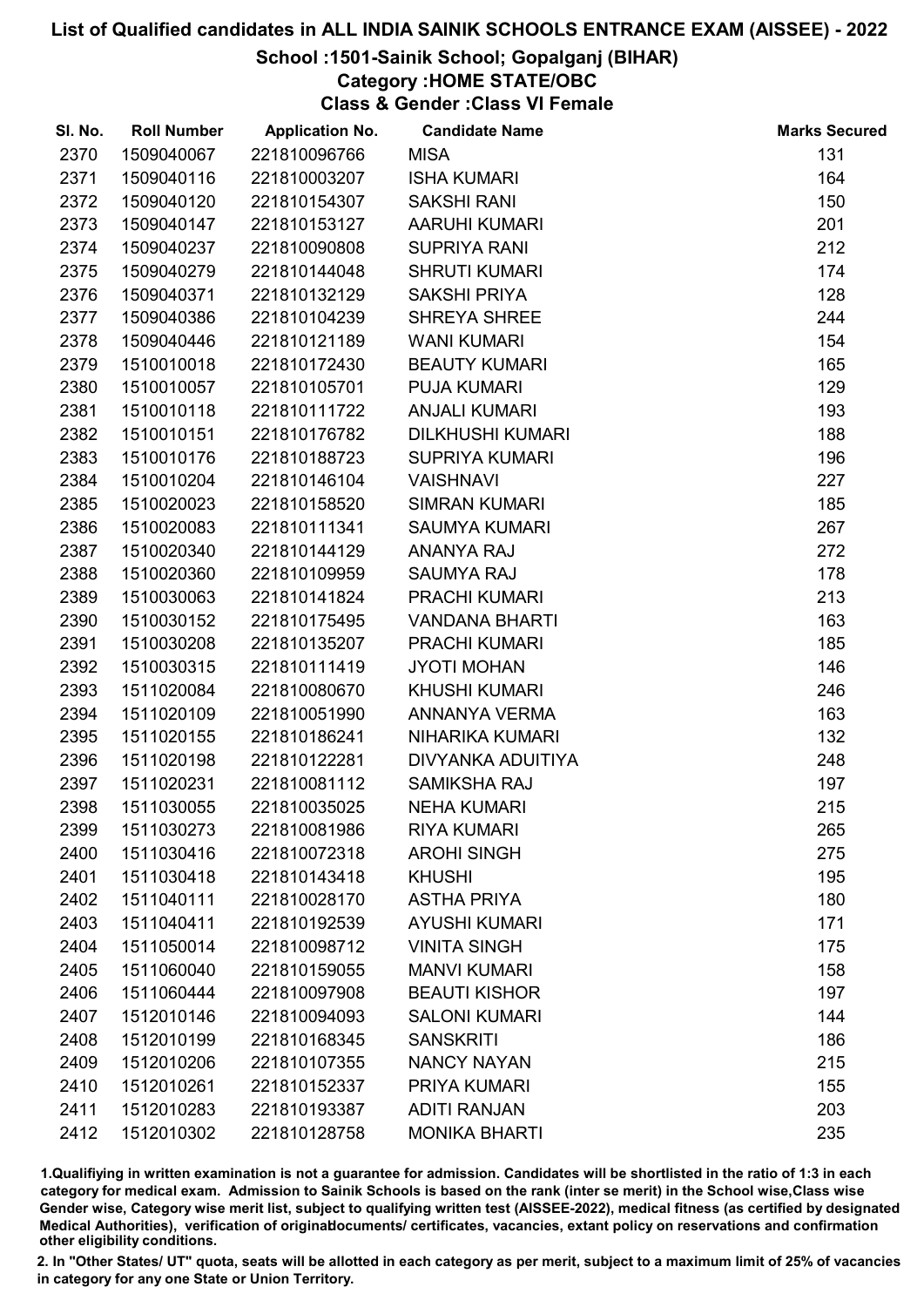# School :1501-Sainik School; Gopalganj (BIHAR)

Category :HOME STATE/OBC

Class & Gender :Class VI Female

| SI. No. | <b>Roll Number</b> | <b>Application No.</b> | <b>Candidate Name</b>  |           | <b>Marks Secured</b> |
|---------|--------------------|------------------------|------------------------|-----------|----------------------|
| 2413    | 1512010323         | 221810139709           | <b>ANCHAL ANJALI</b>   |           | 253                  |
| 2414    | 1512020051         | 221810084023           | <b>SHREYA KUMARI</b>   |           | 160                  |
| 2415    | 1512020158         | 221810034607           | <b>NUPUR KUMARI</b>    |           | 165                  |
| 2416    | 1513010061         | 221810040641           | <b>ANSHU KUMARI</b>    |           | 131                  |
| 2417    | 1514010010         | 221810039530           | AKSHRA KUMARI          |           | 170                  |
| 2418    | 1514010018         | 221810196080           | <b>PALAK KUMARI</b>    |           | 138                  |
| 2419    | 1514010046         | 221810128081           | <b>DIPANJLI BHARTI</b> |           | 135                  |
| 2420    | 1514010095         | 221810174405           | <b>SUNIDHI KUMARI</b>  |           | 140                  |
| 2421    | 1514010166         | 221810029589           | AWANTIKA RAJ           |           | 262                  |
| 2422    | 1514010210         | 221810164523           | RAJLAKSHMI KUMARI      |           | 137                  |
| 2423    | 1514010221         | 221810105583           | <b>RIYA KUMARI</b>     |           | 209                  |
| 2424    | 1514010239         | 221810068484           | NANDANI KUMARI         |           | 207                  |
| 2425    | 1514010243         | 221810087994           | SANCHANA KUMARI        |           | 171                  |
| 2426    | 1514010274         | 221810076466           | <b>JYOTI KUMARI</b>    |           | 160                  |
| 2427    | 1514010321         | 221810078639           | AMRITA KUMARI          |           | 183                  |
| 2428    | 2001060938         | 221810036279           | AAKRITI MANDAL         |           | 148                  |
| 2429    | 2203010209         | 221810185842           | <b>TANYA PATEL</b>     |           | 199                  |
| 2430    | 2601010057         | 221810104036           | <b>MUSKAN PATEL</b>    |           | 150                  |
| 2431    | 4401010090         | 221810080970           | <b>SHIVANI KUMARI</b>  | <b>AR</b> | 192                  |
| 2432    | 4407010058         | 221810128921           | <b>AARCHI VIBHUTI</b>  |           | 133                  |

1.Qualifiying in written examination is not a guarantee for admission. Candidates will be shortlisted in the ratio of 1:3 in each category for medical exam. Admission to Sainik Schools is based on the rank (inter se merit) in the School wise,Class wise Gender wise, Category wise merit list, subject to qualifying written test (AISSEE-2022), medical fitness (as certified by designated Medical Authorities), verification of originablocuments/ certificates, vacancies, extant policy on reservations and confirmation other eligibility conditions.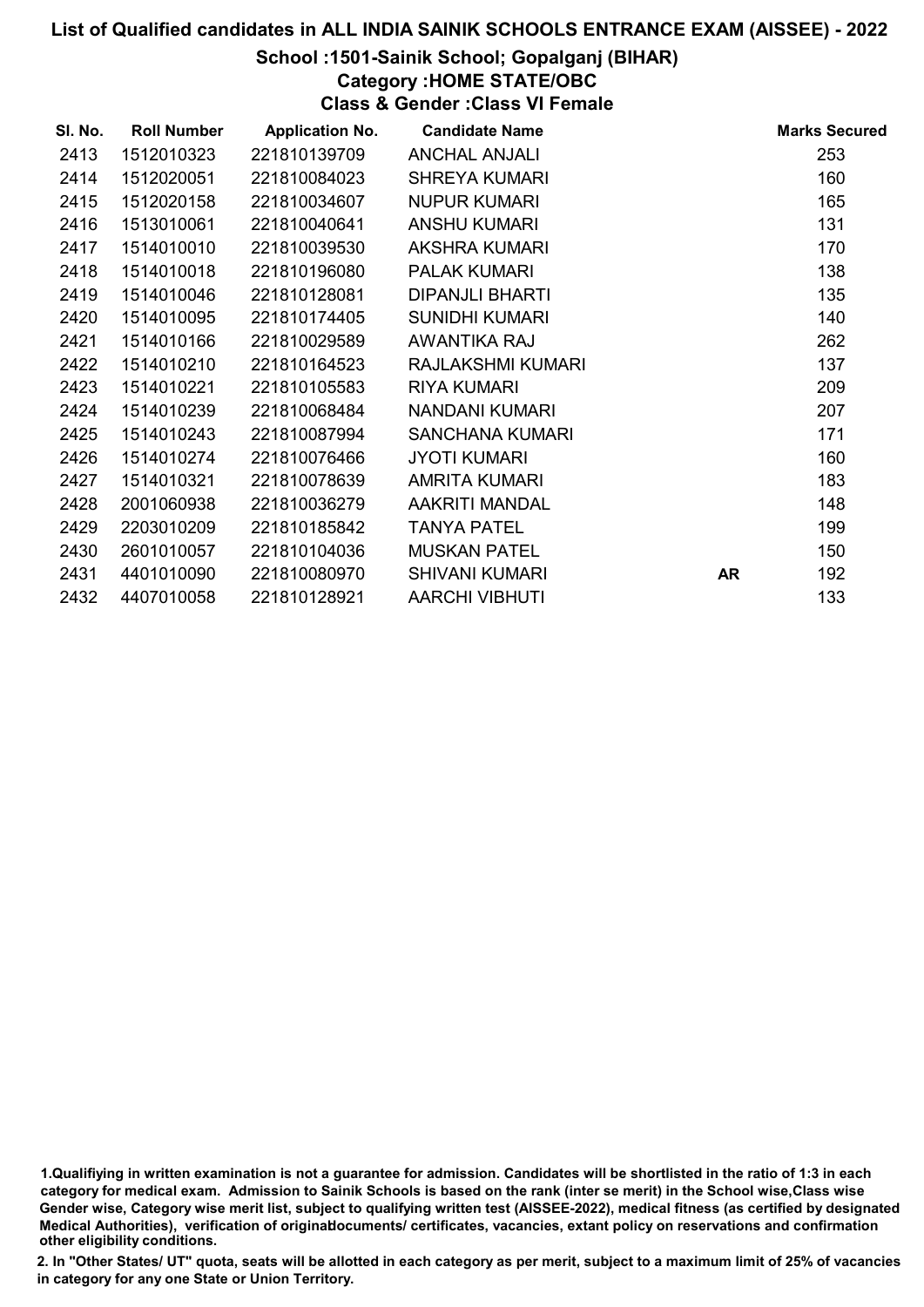# School :1501-Sainik School; Gopalganj (BIHAR)

# Category :HOME STATE/DEF

Class & Gender :Class VI Female

| SI. No. | <b>Roll Number</b> | <b>Application No.</b> | <b>Candidate Name</b>    |    | <b>Marks Secured</b> |
|---------|--------------------|------------------------|--------------------------|----|----------------------|
| 2433    | 1501010150         | 221810111595           | <b>KUSUM KUMARI</b>      |    | 131                  |
| 2434    | 1503010105         | 221810021342           | <b>AMISHA PATEL</b>      |    | 124                  |
| 2435    | 1503020050         | 221810061481           | <b>SHREYA KUMARI</b>     |    | 134                  |
| 2436    | 1503020293         | 221810100508           | <b>TANYA KUMARI</b>      |    | 149                  |
| 2437    | 1504020056         | 221810009043           | PRIYANKA KUMARI          |    | 126                  |
| 2438    | 1504020069         | 221810012973           | <b>BHAVIKA</b>           |    | 193                  |
| 2439    | 1506020028         | 221810066911           | <b>VANDNA KUMARI</b>     |    | 132                  |
| 2440    | 1506020202         | 221810098978           | <b>KINJAL</b>            |    | 153                  |
| 2441    | 1507010142         | 221810098815           | <b>SAINA PATEL</b>       |    | 199                  |
| 2442    | 1507010264         | 221810014110           | <b>SEEMA KUMARI</b>      |    | 141                  |
| 2443    | 1507010374         | 221810105936           | <b>RAKHI KUMARI</b>      |    | 168                  |
| 2444    | 1508010010         | 221810001420           | <b>KRITI KUMARI</b>      | CG | 135                  |
| 2445    | 1508010034         | 221810028411           | <b>JIYA KUMARI SINGH</b> |    | 236                  |
| 2446    | 1508010067         | 221810133342           | AYUSHI BHARDWAJ          |    | 234                  |
| 2447    | 1508010141         | 221810144235           | <b>ANANYA</b>            |    | 213                  |
| 2448    | 1508010206         | 221810159767           | <b>KUMARI SHUBHAM</b>    |    | 132                  |
| 2449    | 1508010265         | 221810102599           | AFREEN AZAD              |    | 134                  |
| 2450    | 1508010544         | 221810145785           | <b>JYOTI KUMARI</b>      |    | 184                  |
| 2451    | 1509020197         | 221810174351           | <b>SHAGUN KUMARI</b>     |    | 207                  |
| 2452    | 1509040083         | 221810064776           | <b>AYUSHEE KUMARI</b>    |    | 156                  |
| 2453    | 1510010035         | 221810148560           | <b>TANISHKA</b>          |    | 256                  |
| 2454    | 1511040262         | 221810123961           | <b>LAVYA ANAND</b>       |    | 124                  |
| 2455    | 1511060447         | 221810050218           | <b>AANCHAL</b>           |    | 174                  |
| 2456    | 2001020046         | 221810049831           | <b>SALONI RANJAN</b>     |    | 146                  |
| 2457    | 2001030183         | 221810045360           | <b>TANISHA SINGH</b>     |    | 144                  |
| 2458    | 2001050695         | 221810048455           | <b>ANUSHKA KUMARI</b>    |    | 149                  |
| 2459    | 2001050792         | 221810184885           | SNEHA JHA                |    | 141                  |
| 2460    | 2001050914         | 221810029526           | <b>NAINA</b>             |    | 137                  |
| 2461    | 2001060912         | 221810147369           | <b>TRIPTI GUPTA</b>      |    | 129                  |
| 2462    | 2303090051         | 221810113197           | <b>KUMARI SUHANA</b>     |    | 133                  |
| 2463    | 2501030214         | 221810023034           | <b>PALLAVI</b>           |    | 123                  |
| 2464    | 2501050260         | 221810141759           | <b>ANSHIKA SINGH</b>     |    | 125                  |
| 2465    | 3002030181         | 221810091092           | <b>DIKSHA KUMARI</b>     |    | 180                  |
| 2466    | 3804010042         | 221810104771           | <b>AMBIKA RAJ</b>        |    | 160                  |
| 2467    | 4201070411         | 221810074189           | <b>REDHA SINGH</b>       |    | 195                  |
| 2468    | 4401030320         | 221810151753           | <b>PALAK SINGH</b>       |    | 171                  |
| 2469    | 4410020198         | 221810116102           | <b>PRACHI SINGH</b>      |    | 166                  |
| 2470    | 4508010035         | 221810025970           | <b>SAUMYA KIRAN</b>      |    | 125                  |
| 2471    | 4604010272         | 221810009019           | <b>AWANTIKA KUMARI</b>   |    | 179                  |

1.Qualifiying in written examination is not a guarantee for admission. Candidates will be shortlisted in the ratio of 1:3 in each category for medical exam. Admission to Sainik Schools is based on the rank (inter se merit) in the School wise,Class wise Gender wise, Category wise merit list, subject to qualifying written test (AISSEE-2022), medical fitness (as certified by designated Medical Authorities), verification of originablocuments/ certificates, vacancies, extant policy on reservations and confirmation other eligibility conditions.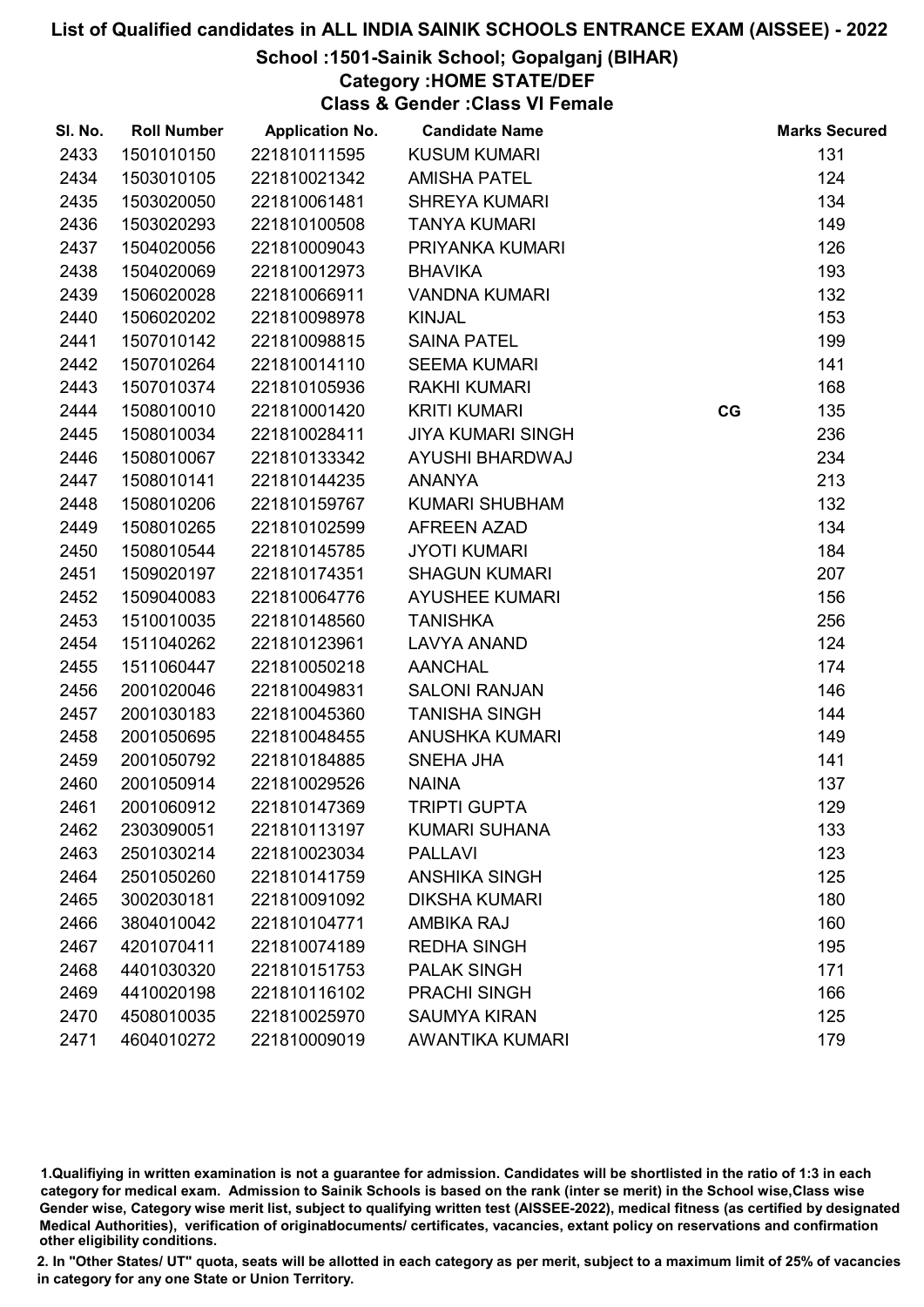# School :1501-Sainik School; Gopalganj (BIHAR)

Category :HOME STATE/GEN

Class & Gender :Class VI Female

| SI. No. | <b>Roll Number</b> | <b>Application No.</b> | <b>Candidate Name</b>  | <b>Marks Secured</b> |
|---------|--------------------|------------------------|------------------------|----------------------|
| 2472    | 1403010328         | 221810116568           | <b>ARPAN</b>           | 227                  |
| 2473    | 1501010032         | 221810165321           | <b>SRISHTI RANI</b>    | 209                  |
| 2474    | 1501010119         | 221810153254           | <b>IPSITA SINGH</b>    | 191                  |
| 2475    | 1501010170         | 221810146856           | <b>KHUSHI SINGH</b>    | 196                  |
| 2476    | 1501010213         | 221810031697           | <b>DRAKSHA VATS</b>    | 247                  |
| 2477    | 1501010217         | 221810122208           | <b>NISHU BHARTI</b>    | 164                  |
| 2478    | 1501010338         | 221810111471           | <b>SHRUTI ARYA</b>     | 209                  |
| 2479    | 1501010362         | 221810173932           | <b>NAVIKA SINGH</b>    | 148                  |
| 2480    | 1501010365         | 221810099342           | <b>VIDISHA GAUTAM</b>  | 178                  |
| 2481    | 1501010463         | 221810173405           | <b>NAVYA SINGH</b>     | 174                  |
| 2482    | 1501010532         | 221810111596           | YASHSHWANI GAUTAM      | 196                  |
| 2483    | 1501010599         | 221810096988           | <b>VEDANSHI GAUTAM</b> | 195                  |
| 2484    | 1501010620         | 221810152539           | <b>KIRTI SHRI</b>      | 230                  |
| 2485    | 1502010206         | 221810042289           | <b>SHANVI MANYA</b>    | 199                  |
| 2486    | 1502010230         | 221810114280           | <b>KHUSHI KUMARI</b>   | 191                  |
| 2487    | 1502010359         | 221810107695           | <b>ADA AFRIN</b>       | 189                  |
| 2488    | 1503010025         | 221810135270           | <b>CHAHAT KUMARI</b>   | 208                  |
| 2489    | 1503010032         | 221810129800           | AAYUSHI SINGH          | 202                  |
| 2490    | 1503010061         | 221810156670           | <b>SIMMI SINGH</b>     | 199                  |
| 2491    | 1503010121         | 221810092503           | <b>SHAKSHI SINGH</b>   | 135                  |
| 2492    | 1503010144         | 221810154583           | <b>PALAK KUMARI</b>    | 140                  |
| 2493    | 1503010164         | 221810035224           | PRACHI PARASHR         | 122                  |
| 2494    | 1503010177         | 221810165474           | <b>JYOTIKA GAUTAM</b>  | 190                  |
| 2495    | 1503010218         | 221810173006           | <b>TRIPTI KASHYAP</b>  | 138                  |
| 2496    | 1503010229         | 221810033226           | <b>SHREYA KUMARI</b>   | 156                  |
| 2497    | 1503010236         | 221810159646           | <b>RITIKA KUMARI</b>   | 129                  |
| 2498    | 1503010266         | 221810007157           | <b>KUMARI KUMKUM</b>   | 132                  |
| 2499    | 1503010279         | 221810051797           | <b>KRISHIKA KUMARI</b> | 192                  |
| 2500    | 1503010303         | 221810034558           | <b>KAVYA</b>           | 160                  |
| 2501    | 1503010313         | 221810094288           | SONAKSHEE KUMARI       | 173                  |
| 2502    | 1503020068         | 221810036242           | <b>SRISTY KUMARI</b>   | 204                  |
| 2503    | 1503020123         | 221810098783           | KUMARI RASHMI GOSWAMI  | 229                  |
| 2504    | 1503020130         | 221810191004           | <b>SURUTI KUMARI</b>   | 219                  |
| 2505    | 1503020167         | 221810189305           | <b>SAKSHI PANDEY</b>   | 185                  |
| 2506    | 1503020174         | 221810133515           | <b>KALASH RAJPUT</b>   | 145                  |
| 2507    | 1503020206         | 221810087685           | <b>MANSI KUMARI</b>    | 120                  |
| 2508    | 1503020216         | 221810026506           | <b>LUCKY GUPTA</b>     | 127                  |
| 2509    | 1503020263         | 221810073627           | <b>BIJETA SINGH</b>    | 189                  |
| 2510    | 1503020266         | 221810055437           | <b>RIDHIMA KUMARI</b>  | 252                  |
| 2511    | 1503020280         | 221810036967           | <b>PRIYA KUMARI</b>    | 145                  |
| 2512    | 1503020296         | 221810098908           | <b>PALAK SINGH</b>     | 152                  |
| 2513    | 1503020306         | 221810097728           | <b>ARYA PRASUN</b>     | 145                  |
| 2514    | 1503020332         | 221810153519           | <b>UNNATI KUMARI</b>   | 165                  |

1.Qualifiying in written examination is not a guarantee for admission. Candidates will be shortlisted in the ratio of 1:3 in each category for medical exam. Admission to Sainik Schools is based on the rank (inter se merit) in the School wise,Class wise Gender wise, Category wise merit list, subject to qualifying written test (AISSEE-2022), medical fitness (as certified by designated Medical Authorities), verification of originablocuments/ certificates, vacancies, extant policy on reservations and confirmation other eligibility conditions.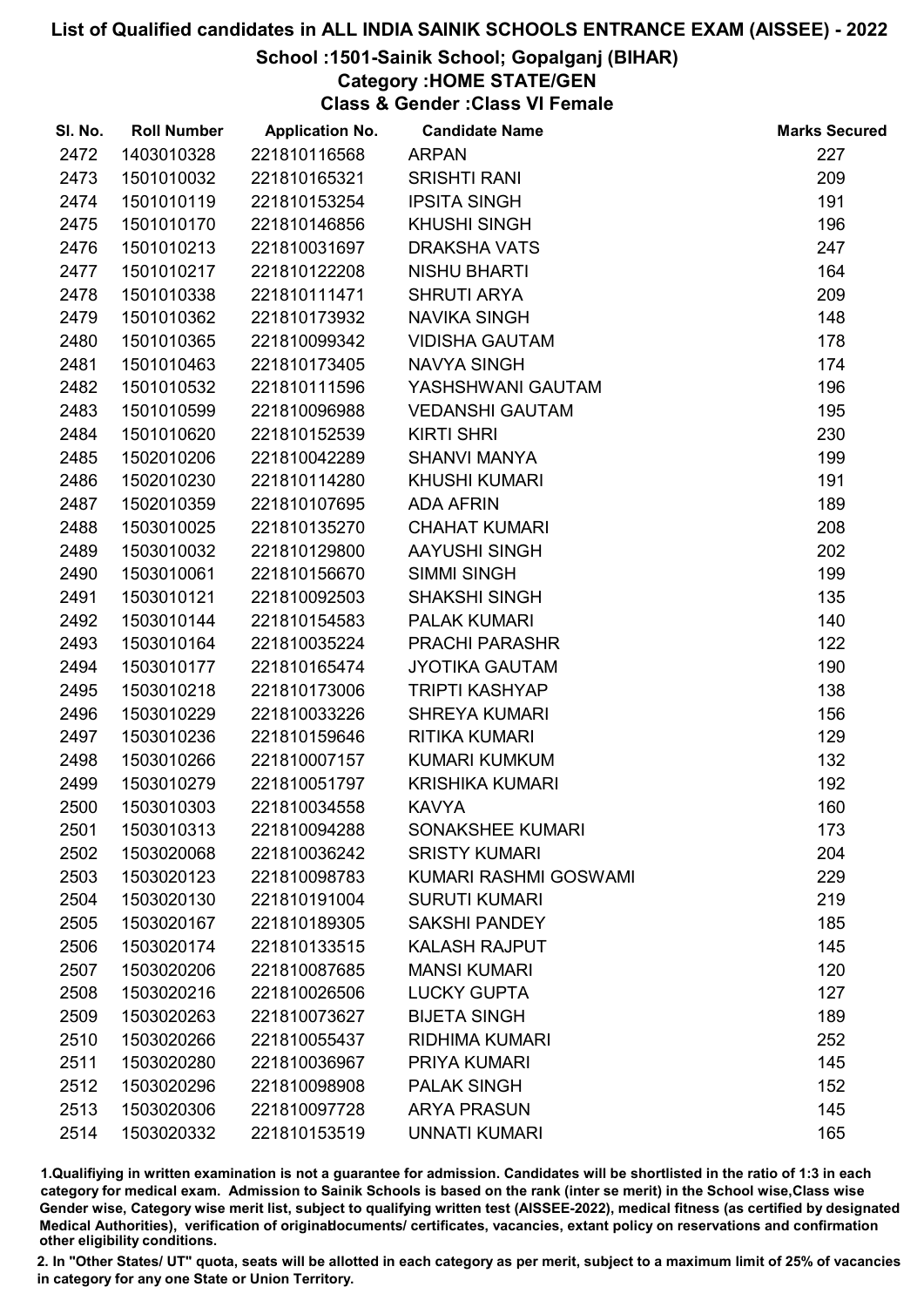# School :1501-Sainik School; Gopalganj (BIHAR)

Category :HOME STATE/GEN

Class & Gender :Class VI Female

| SI. No. | <b>Roll Number</b> | <b>Application No.</b> | <b>Candidate Name</b>    | <b>Marks Secured</b> |
|---------|--------------------|------------------------|--------------------------|----------------------|
| 2515    | 1504010105         | 221810172523           | <b>SHREYA VARSHA</b>     | 205                  |
| 2516    | 1504020236         | 221810123389           | <b>DHAANVI KUNWAR</b>    | 257                  |
| 2517    | 1505010964         | 221810053387           | <b>NAMRATA KUMARI</b>    | 195                  |
| 2518    | 1506010039         | 221810103580           | <b>ANANYA SINGH</b>      | 134                  |
| 2519    | 1506010094         | 221810161322           | <b>MUSKAN KUMARI</b>     | 207                  |
| 2520    | 1506010162         | 221810057163           | <b>PALAK KUMARI</b>      | 228                  |
| 2521    | 1506010273         | 221810024375           | <b>GARIMA KUMARI</b>     | 187                  |
| 2522    | 1506010322         | 221810025066           | DARAKSHA ANJUM           | 246                  |
| 2523    | 1506020006         | 221810037630           | <b>CHAHAL SANTOSH</b>    | 178                  |
| 2524    | 1506020015         | 221810191770           | <b>ANWESHA</b>           | 123                  |
| 2525    | 1506020030         | 221810136621           | <b>SHIVANGI PRASAR</b>   | 138                  |
| 2526    | 1506020035         | 221810115451           | <b>ALLEYAH PERVEZ</b>    | 121                  |
| 2527    | 1506020088         | 221810029614           | <b>AANYA RAI</b>         | 199                  |
| 2528    | 1506020089         | 221810197914           | POOJA SHARMA             | 212                  |
| 2529    | 1506020104         | 221810040864           | <b>AYUSHI</b>            | 122                  |
| 2530    | 1506020126         | 221810105945           | <b>ARPITA KUMARI</b>     | 140                  |
| 2531    | 1506020129         | 221810100865           | <b>SAMRIDHI</b>          | 137                  |
| 2532    | 1506020200         | 221810168578           | <b>KAVYA KUMARI</b>      | 180                  |
| 2533    | 1506020226         | 221810119099           | <b>SAUMYA RAI</b>        | 167                  |
| 2534    | 1506020281         | 221810127438           | <b>KRITIKA SINGH</b>     | 205                  |
| 2535    | 1506020359         | 221810089899           | <b>ANSHIKA RAJ</b>       | 158                  |
| 2536    | 1507010164         | 221810179626           | <b>JAYANTI SINGH</b>     | 176                  |
| 2537    | 1507010347         | 221810149705           | <b>SANSKRITI CHAUHAN</b> | 166                  |
| 2538    | 1508010001         | 221810102000           | <b>PALAK KUMARI</b>      | 183                  |
| 2539    | 1508010021         | 221810050770           | <b>ANISHA RAI</b>        | 179                  |
| 2540    | 1508010072         | 221810155262           | <b>SAINA SHUKLA</b>      | 128                  |
| 2541    | 1508010082         | 221810175582           | <b>MANASVI RAJ</b>       | 173                  |
| 2542    | 1508010085         | 221810020592           | PRERANA KUMARI           | 155                  |
| 2543    | 1508010101         | 221810000443           | <b>KHUSHI KUMARI</b>     | 152                  |
| 2544    | 1508010102         | 221810113553           | <b>ZIYA MASOOM</b>       | 231                  |
| 2545    | 1508010245         | 221810166009           | <b>TRIJYA CHAUHAN</b>    | 214                  |
| 2546    | 1508010254         | 221810041939           | <b>ANUSHKA RAI</b>       | 144                  |
| 2547    | 1508010263         | 221810043489           | <b>SARVADA</b>           | 120                  |
| 2548    | 1508010274         | 221810013210           | <b>LIZA KUMARI</b>       | 192                  |
| 2549    | 1508010279         | 221810191020           | <b>ADITI</b>             | 196                  |
| 2550    | 1508010299         | 221810139060           | <b>GARIMA KUMARI</b>     | 175                  |
| 2551    | 1508010317         | 221810008390           | <b>SOMYA KUMARI</b>      | 237                  |
| 2552    | 1508010329         | 221810020911           | <b>RIYA KUMARI SINGH</b> | 197                  |
| 2553    | 1508010363         | 221810140802           | <b>PRAGATI KUMARI</b>    | 174                  |
| 2554    | 1508010407         | 221810104782           | <b>SARAH ADAB</b>        | 155                  |
| 2555    | 1508010457         | 221810129093           | PRIYA PRIYADARSHINI      | 224                  |
| 2556    | 1508010483         | 221810178934           | <b>AYUSHI KUMARI</b>     | 253                  |
| 2557    | 1508010488         | 221810158254           | <b>ANANYA KUMARI</b>     | 183                  |

1.Qualifiying in written examination is not a guarantee for admission. Candidates will be shortlisted in the ratio of 1:3 in each category for medical exam. Admission to Sainik Schools is based on the rank (inter se merit) in the School wise,Class wise Gender wise, Category wise merit list, subject to qualifying written test (AISSEE-2022), medical fitness (as certified by designated Medical Authorities), verification of originablocuments/ certificates, vacancies, extant policy on reservations and confirmation other eligibility conditions.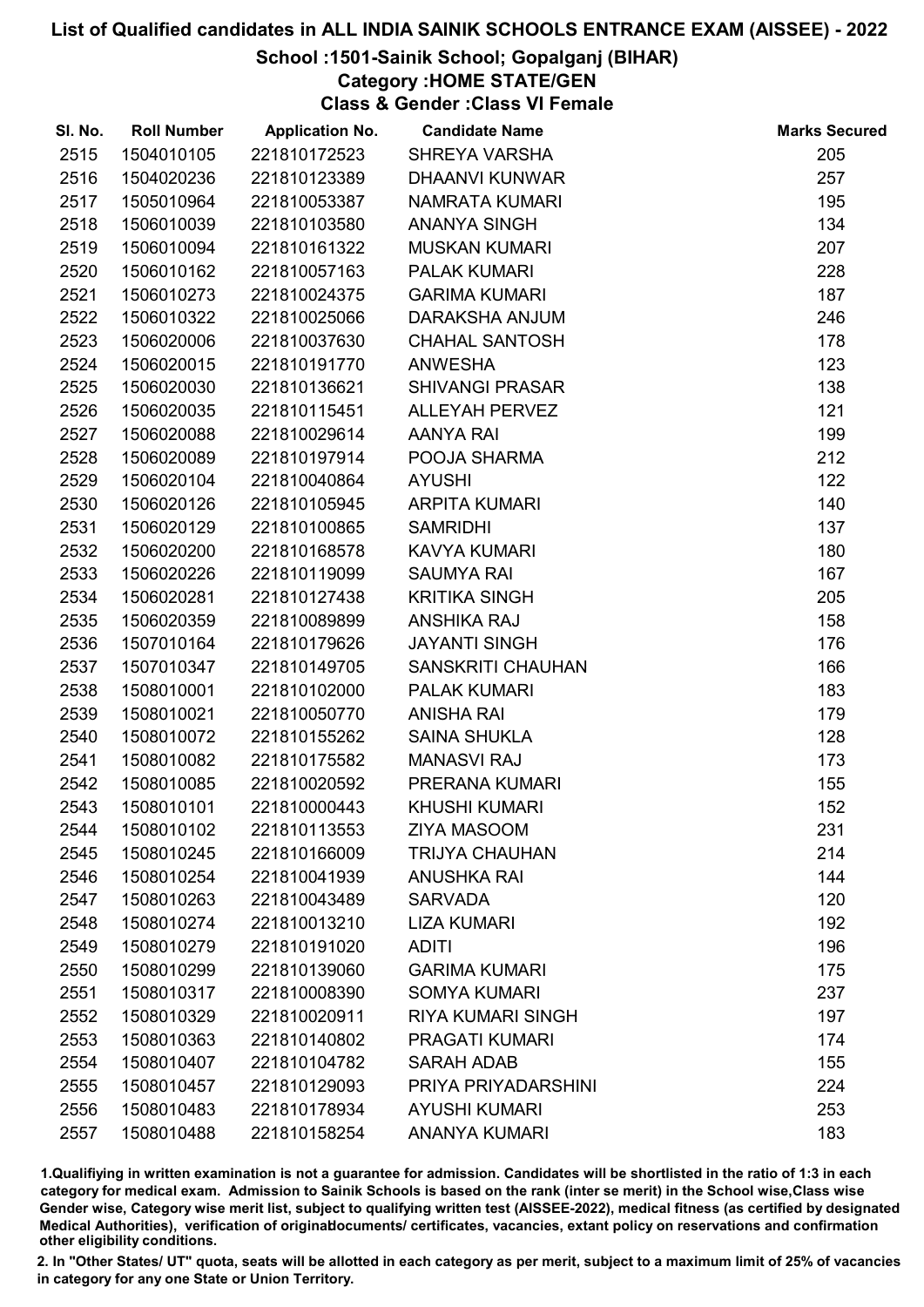# School :1501-Sainik School; Gopalganj (BIHAR)

Category :HOME STATE/GEN

Class & Gender :Class VI Female

| SI. No. | <b>Roll Number</b> | <b>Application No.</b> | <b>Candidate Name</b>  | <b>Marks Secured</b> |
|---------|--------------------|------------------------|------------------------|----------------------|
| 2558    | 1508010491         | 221810019364           | <b>RISHIKA SINGH</b>   | 206                  |
| 2559    | 1508010511         | 221810012605           | <b>HAPPY KUMARI</b>    | 185                  |
| 2560    | 1508010553         | 221810053106           | PRIYA RAJ              | 147                  |
| 2561    | 1508010607         | 221810196327           | <b>HANSIKA KUMARI</b>  | 157                  |
| 2562    | 1508010633         | 221810059877           | <b>ANJANA KUMARI</b>   | 240                  |
| 2563    | 1508010641         | 221810180197           | SHRISTY CHOUDHARY      | 218                  |
| 2564    | 1508010675         | 221810138958           | <b>SRISHTI BALA</b>    | 142                  |
| 2565    | 1509010021         | 221810075150           | <b>SALONI SINGH</b>    | 206                  |
| 2566    | 1509010088         | 221810147212           | <b>SUPRIYA KUMARI</b>  | 159                  |
| 2567    | 1509010091         | 221810195412           | PRACHI KUMARI          | 151                  |
| 2568    | 1509010104         | 221810084832           | APARA VIDYA            | 206                  |
| 2569    | 1509020043         | 221810031530           | <b>REET RAJ</b>        | 184                  |
| 2570    | 1509020048         | 221810044240           | <b>ABHIKRITY</b>       | 214                  |
| 2571    | 1509020070         | 221810085750           | <b>AYUSHI</b>          | 238                  |
| 2572    | 1509020100         | 221810115380           | <b>DIKSHA</b>          | 164                  |
| 2573    | 1509020160         | 221810156721           | <b>MONALI RANJAN</b>   | 136                  |
| 2574    | 1509020194         | 221810010251           | <b>VEDIKA KUMARI</b>   | 200                  |
| 2575    | 1509020290         | 221810150154           | <b>SALONI KUMARI</b>   | 257                  |
| 2576    | 1509020307         | 221810134415           | <b>KRITI KUMARI</b>    | 186                  |
| 2577    | 1509020435         | 221810117558           | UNNATI PRAKASH         | 185                  |
| 2578    | 1509030014         | 221810118532           | <b>SAMRIDHI</b>        | 232                  |
| 2579    | 1509030025         | 221810037742           | SHREYASHI SHREYA       | 197                  |
| 2580    | 1509030091         | 221810123782           | <b>GURIYA KUMARI</b>   | 132                  |
| 2581    | 1509030168         | 221810050933           | <b>SAKSHI SINGH</b>    | 121                  |
| 2582    | 1509030205         | 221810082273           | <b>UNNATI RAJ</b>      | 169                  |
| 2583    | 1509030220         | 221810064183           | <b>AARADHYA</b>        | 145                  |
| 2584    | 1509030245         | 221810110104           | SIDDHI MOHINI          | 153                  |
| 2585    | 1509030307         | 221810197754           | <b>AAKRITI</b>         | 151                  |
| 2586    | 1509030388         | 221810131925           | <b>RITU KUMARI</b>     | 169                  |
| 2587    | 1509030417         | 221810082855           | <b>ARNAV KUMAR</b>     | 237                  |
| 2588    | 1509040021         | 221810105726           | <b>SAKSHI KUMARI</b>   | 245                  |
| 2589    | 1509040050         | 221810071456           | <b>DEVANGNA KUMARI</b> | 144                  |
| 2590    | 1509040076         | 221810137376           | <b>VANSHIKA GUPTA</b>  | 193                  |
| 2591    | 1509040238         | 221810113018           | <b>ANAMIKA KUMARI</b>  | 169                  |
| 2592    | 1509040243         | 221810124218           | <b>ANUSHKA RAJ</b>     | 214                  |
| 2593    | 1509040249         | 221810105718           | <b>SAGUN SHREE</b>     | 232                  |
| 2594    | 1509040302         | 221810016168           | PRIYA KUMARI           | 129                  |
| 2595    | 1509040389         | 221810135439           | <b>ANSHITA SINHA</b>   | 151                  |
| 2596    | 1509040425         | 221810067469           | <b>AARVI ANYA</b>      | 186                  |
| 2597    | 1510020140         | 221810106852           | <b>SHRUTI SINHA</b>    | 259                  |
| 2598    | 1511020116         | 221810079401           | <b>PRACHI KUMARI</b>   | 251                  |
| 2599    | 1511020286         | 221810082962           | <b>ASMITA KUMARI</b>   | 157                  |
| 2600    | 1511020315         | 221810076092           | <b>MUSKAN KUMARI</b>   | 238                  |

1.Qualifiying in written examination is not a guarantee for admission. Candidates will be shortlisted in the ratio of 1:3 in each category for medical exam. Admission to Sainik Schools is based on the rank (inter se merit) in the School wise,Class wise Gender wise, Category wise merit list, subject to qualifying written test (AISSEE-2022), medical fitness (as certified by designated Medical Authorities), verification of originablocuments/ certificates, vacancies, extant policy on reservations and confirmation other eligibility conditions.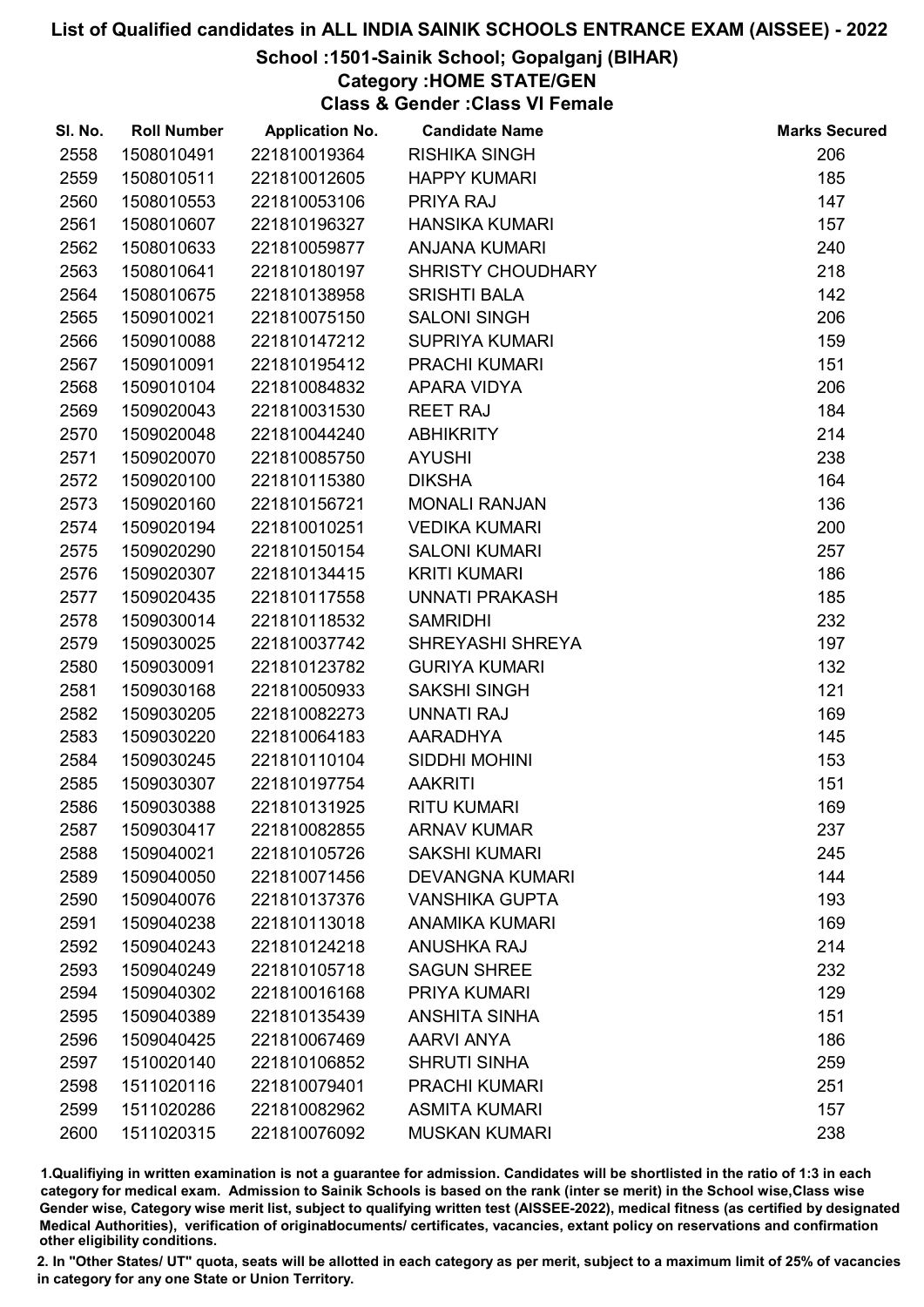# School :1501-Sainik School; Gopalganj (BIHAR)

Category :HOME STATE/GEN

Class & Gender :Class VI Female

| SI. No. | <b>Roll Number</b> | <b>Application No.</b> | <b>Candidate Name</b>  | <b>Marks Secured</b> |
|---------|--------------------|------------------------|------------------------|----------------------|
| 2601    | 1511020462         | 221810041893           | <b>RAJ LAKSHMI</b>     | 255                  |
| 2602    | 1511030033         | 221810150205           | <b>RUCHI SINGH</b>     | 121                  |
| 2603    | 1511030212         | 221810166846           | <b>SRISHTI SINGH</b>   | 144                  |
| 2604    | 1511040412         | 221810079539           | <b>RIYA RAJ</b>        | 237                  |
| 2605    | 1511050279         | 221810106004           | <b>TEJASWINI SINGH</b> | 129                  |
| 2606    | 1511050325         | 221810126724           | <b>AYUSHI</b>          | 219                  |
| 2607    | 1511050359         | 221810106444           | <b>KHUSHI KUMARI</b>   | 190                  |
| 2608    | 1511060181         | 221810077756           | <b>SUHANI</b>          | 125                  |
| 2609    | 1511060258         | 221810073207           | <b>SHRI</b>            | 208                  |
| 2610    | 1511070161         | 221810024739           | <b>ANANYA KUMARI</b>   | 193                  |
| 2611    | 1511070246         | 221810050199           | <b>CHHAVI MISHRA</b>   | 142                  |
| 2612    | 1512010161         | 221810070124           | <b>ANU PRIYA</b>       | 207                  |
| 2613    | 1513010267         | 221810152965           | <b>PALAK KUMARI</b>    | 142                  |
| 2614    | 1513020144         | 221810111398           | <b>PARI KUMARI</b>     | 237                  |
| 2615    | 1514010020         | 221810114001           | PALAK KUMARI           | 186                  |
| 2616    | 1514010041         | 221810112851           | <b>SAKSHI SHREYA</b>   | 203                  |
| 2617    | 1514010045         | 221810102071           | ANGEL SINGH            | 129                  |
| 2618    | 1514010116         | 221810161756           | ANANYA BHARDWAJ        | 213                  |
| 2619    | 1514010139         | 221810008487           | <b>TANYA ANAND</b>     | 193                  |
| 2620    | 1514010140         | 221810062508           | <b>ASTHA KUMARI</b>    | 211                  |
| 2621    | 1514010142         | 221810170318           | <b>VEDA SINGH</b>      | 152                  |
| 2622    | 1514010162         | 221810107769           | PRIYANSHI TIWARI       | 150                  |
| 2623    | 1514010206         | 221810182792           | ANUSHKA SHARMA         | 146                  |
| 2624    | 1514010251         | 221810042735           | <b>SHWETA KUMARI</b>   | 149                  |
| 2625    | 1514010298         | 221810139118           | MONIKA VIJAY KUSHWAHA  | 199                  |
| 2626    | 1514010306         | 221810099748           | <b>ARCHANA MISHRA</b>  | 179                  |
| 2627    | 1514010331         | 221810161699           | NIVEDITA SRIVASTVA     | 135                  |
| 2628    | 2001040303         | 221810159562           | <b>RIMSHA RAJ</b>      | 204                  |
| 2629    | 2001060661         | 221810145878           | PRERNA PRIYA           | 140                  |
| 2630    | 2303030147         | 221810100334           | PRIYA TIWARI           | 174                  |
| 2631    | 2501050267         | 221810060959           | <b>APSA KUMARI</b>     | 152                  |
| 2632    | 2605010044         | 221810128773           | <b>ANKITA SINGH</b>    | 165                  |
| 2633    | 4407020063         | 221810183621           | <b>APOORVA VINEET</b>  | 242                  |
| 2634    | 4604010160         | 221810116944           | <b>AFIFA SALEH</b>     | 180                  |

<sup>1.</sup>Qualifiying in written examination is not a guarantee for admission. Candidates will be shortlisted in the ratio of 1:3 in each category for medical exam. Admission to Sainik Schools is based on the rank (inter se merit) in the School wise,Class wise Gender wise, Category wise merit list, subject to qualifying written test (AISSEE-2022), medical fitness (as certified by designated Medical Authorities), verification of originablocuments/ certificates, vacancies, extant policy on reservations and confirmation other eligibility conditions.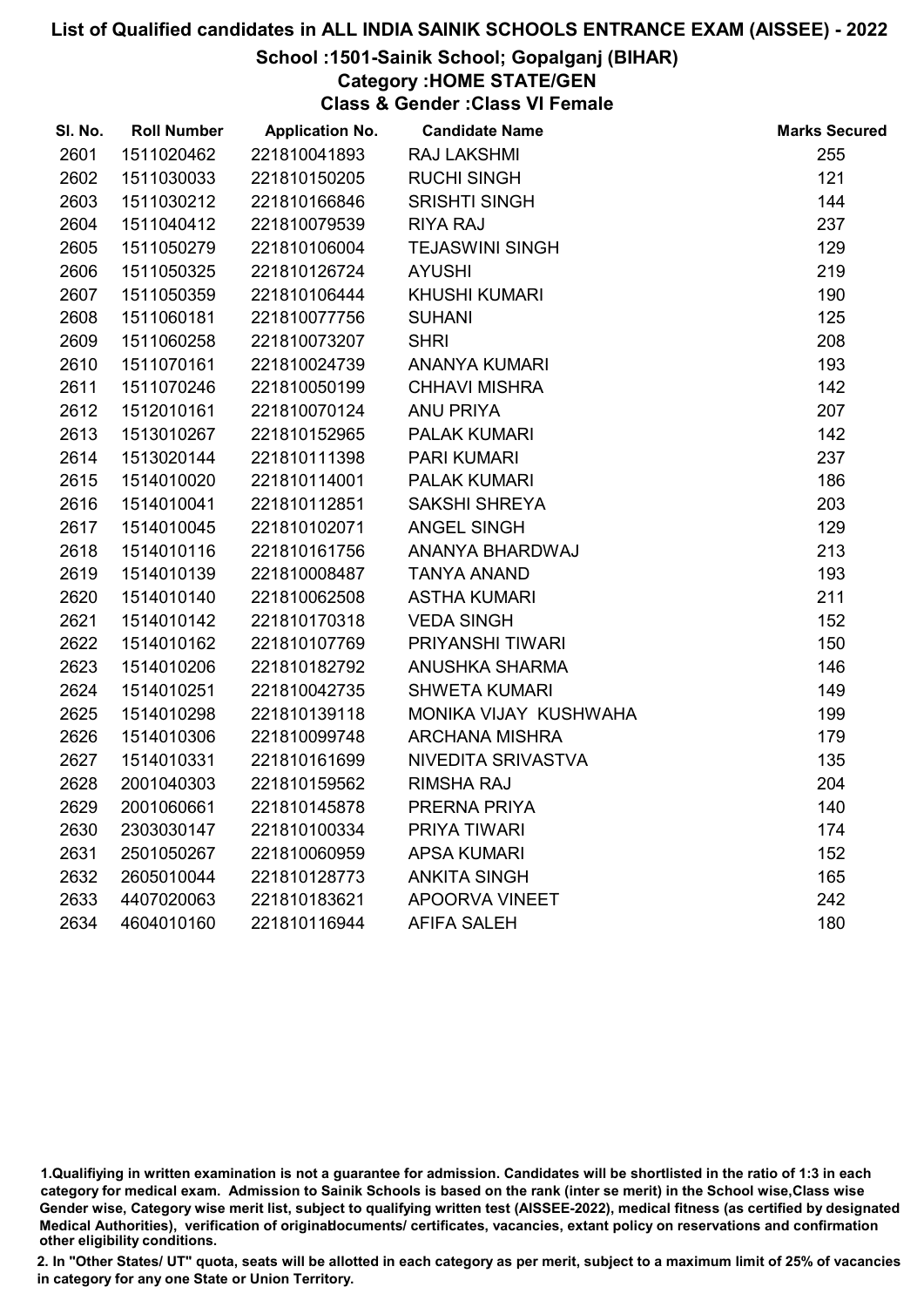# School :1501-Sainik School; Gopalganj (BIHAR)

# Category :OTHER STATE/SC

Class & Gender :Class VI Female

| SI. No. | <b>Roll Number</b> | <b>Application No.</b> | <b>Candidate Name</b> | <b>Marks Secured</b> |
|---------|--------------------|------------------------|-----------------------|----------------------|
| 2635    | 1503010074         | 221810043321           | RUDRA PRIYA           | 166                  |

1.Qualifiying in written examination is not a guarantee for admission. Candidates will be shortlisted in the ratio of 1:3 in each category for medical exam. Admission to Sainik Schools is based on the rank (inter se merit) in the School wise,Class wise Gender wise, Category wise merit list, subject to qualifying written test (AISSEE-2022), medical fitness (as certified by designated Medical Authorities), verification of originablocuments/ certificates, vacancies, extant policy on reservations and confirmation other eligibility conditions.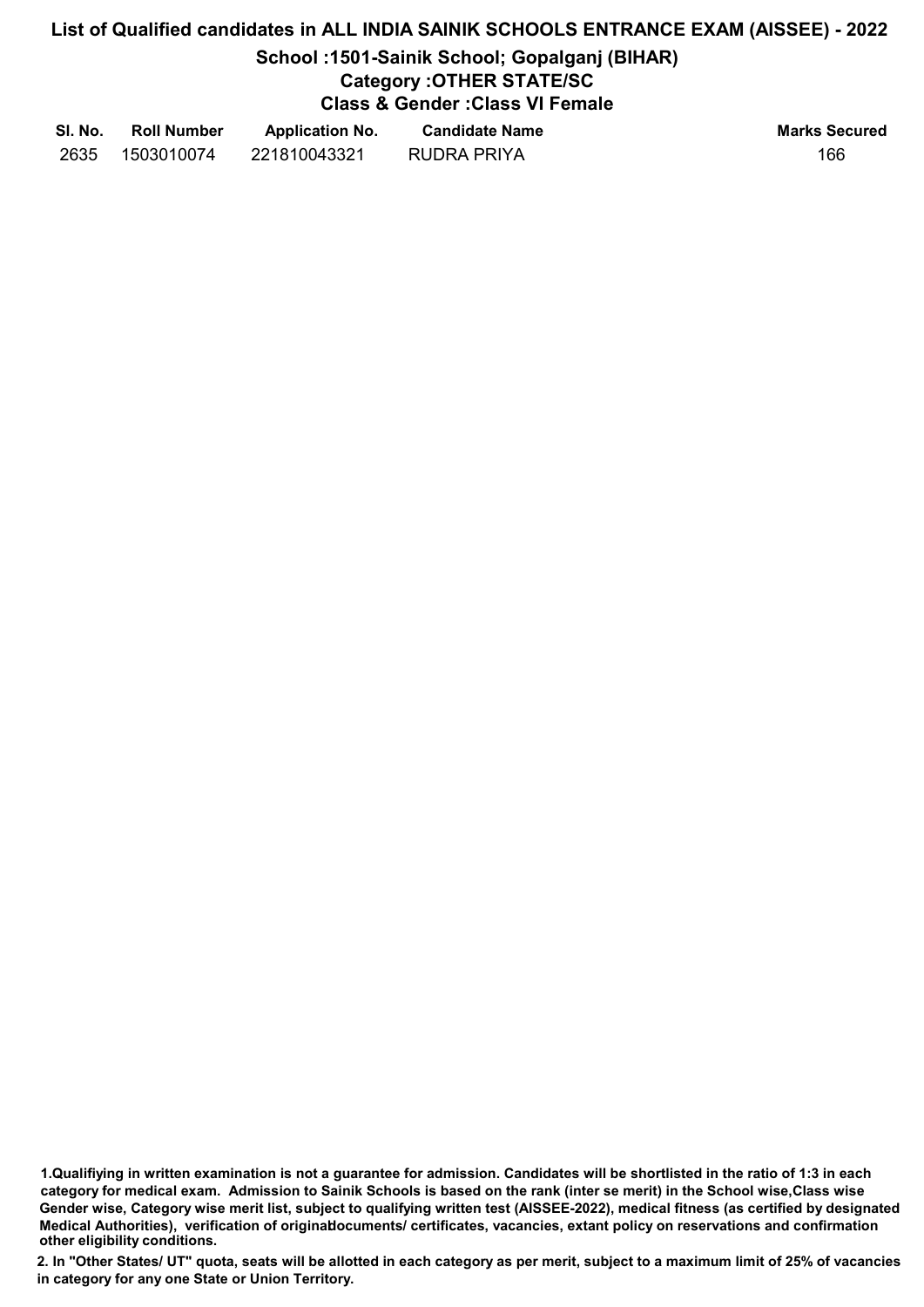# School :1501-Sainik School; Gopalganj (BIHAR)

# Category :OTHER STATE/ST

Class & Gender :Class VI Female

| SI. No. | <b>Roll Number</b> | <b>Application No.</b> | <b>Candidate Name</b> | <b>Marks Secured</b> |
|---------|--------------------|------------------------|-----------------------|----------------------|
| 2636    | 1503010056         | 221810150360           | ANJALI KUMARI         | 246                  |

1.Qualifiying in written examination is not a guarantee for admission. Candidates will be shortlisted in the ratio of 1:3 in each category for medical exam. Admission to Sainik Schools is based on the rank (inter se merit) in the School wise,Class wise Gender wise, Category wise merit list, subject to qualifying written test (AISSEE-2022), medical fitness (as certified by designated Medical Authorities), verification of originablocuments/ certificates, vacancies, extant policy on reservations and confirmation other eligibility conditions.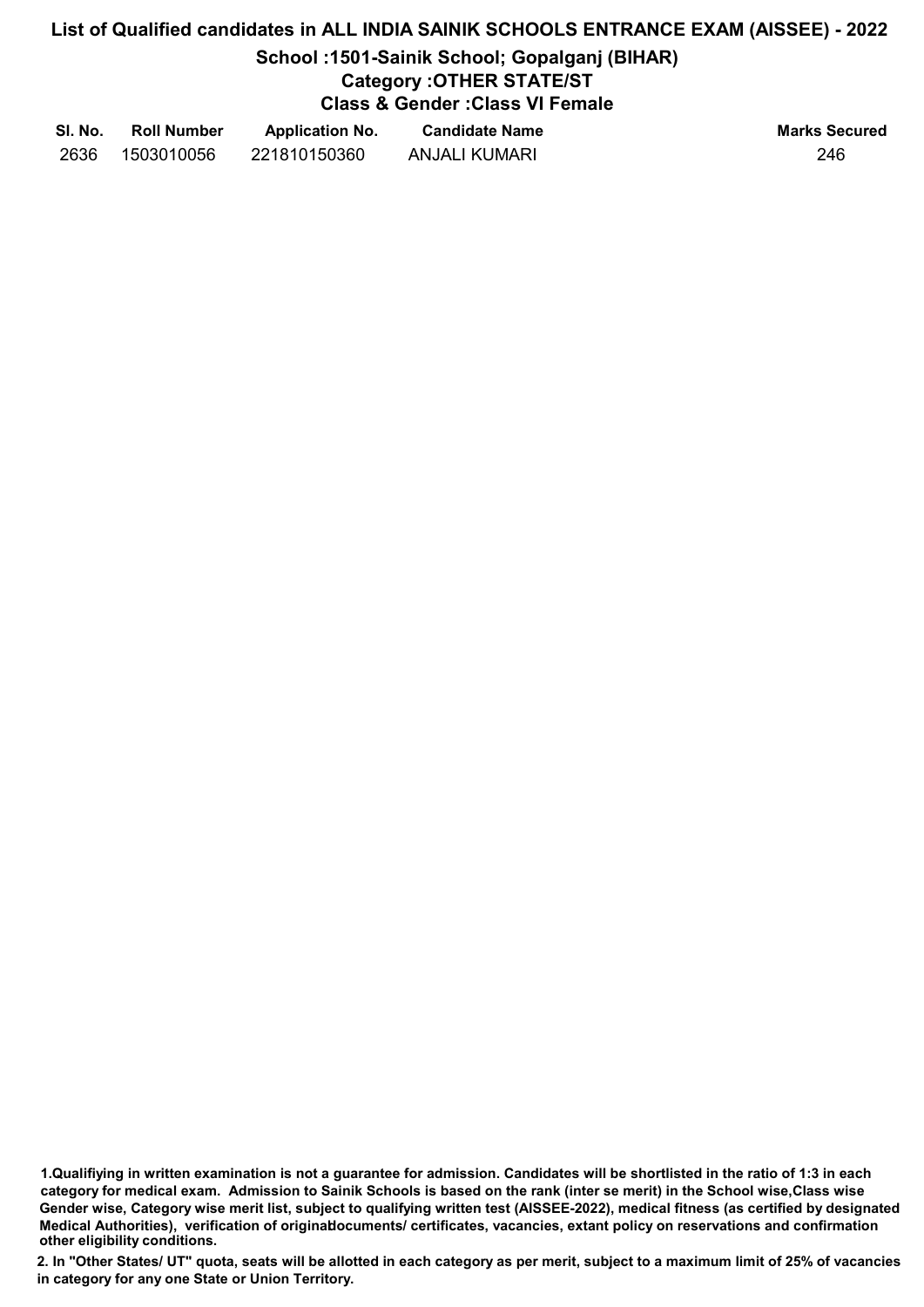# School :1501-Sainik School; Gopalganj (BIHAR) Category :OTHER STATE/OBC Class & Gender :Class VI Female

| SI. No. | <b>Roll Number</b> | <b>Application No.</b> | <b>Candidate Name</b> | <b>Marks Secured</b> |
|---------|--------------------|------------------------|-----------------------|----------------------|
| 2637    | 1503020346         | 221810107069           | PRANJALI YADAV        | 138                  |
| 2638    | 1506010288         | 221810174306           | ANUSHKA YADAV         | 131                  |
| 2639    | 1511020148         | 221810174531           | ANUSHKA KUMARI        | 212                  |
| 2640    | 4405010149         | 221810150082           | ANSHU YADAV           | 207                  |
| 2641    | 4407010043         | 221810149380           | SHWETA YADAV          | 244                  |
| 2642    | 4407020050         | 221810012990           | <b>SUHANI SHARMA</b>  | 260                  |
| 2643    | 4407020151         | 221810016113           | <b>SUMAN YADAV</b>    | 134                  |
| 2644    | 4410010035         | 221810006511           | ANCHAL SHARMA         | 196                  |

1.Qualifiying in written examination is not a guarantee for admission. Candidates will be shortlisted in the ratio of 1:3 in each category for medical exam. Admission to Sainik Schools is based on the rank (inter se merit) in the School wise,Class wise Gender wise, Category wise merit list, subject to qualifying written test (AISSEE-2022), medical fitness (as certified by designated Medical Authorities), verification of originablocuments/ certificates, vacancies, extant policy on reservations and confirmation other eligibility conditions.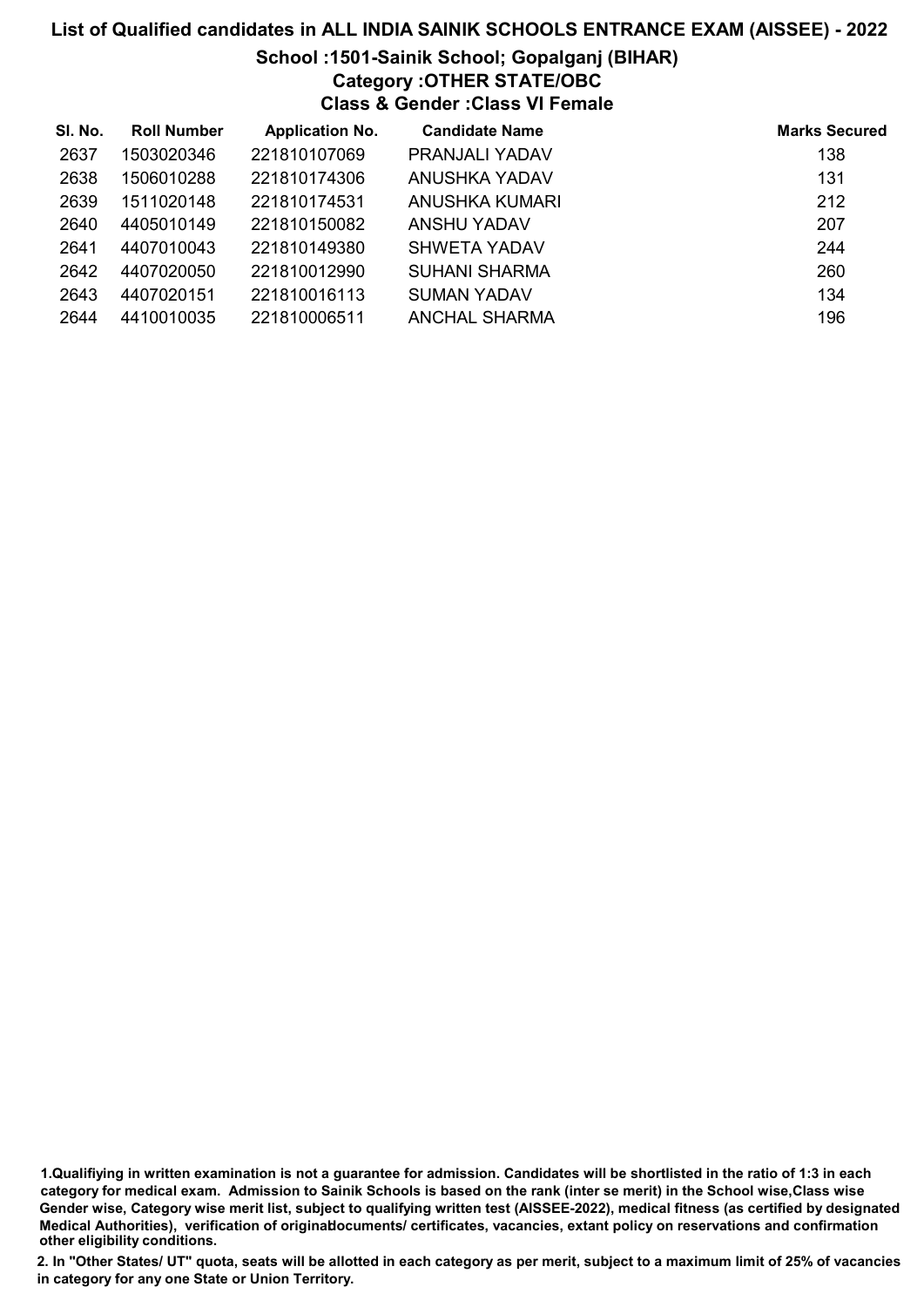## School :1501-Sainik School; Gopalganj (BIHAR) Category :OTHER STATE/DEF

Class & Gender :Class VI Female

| SI. No. | <b>Roll Number</b> | <b>Application No.</b> | <b>Candidate Name</b> | <b>Marks Secured</b> |
|---------|--------------------|------------------------|-----------------------|----------------------|
| 2645    | 4405010170         | 221810123013           | TRISHA KASHYAP        | 220                  |

1.Qualifiying in written examination is not a guarantee for admission. Candidates will be shortlisted in the ratio of 1:3 in each category for medical exam. Admission to Sainik Schools is based on the rank (inter se merit) in the School wise,Class wise Gender wise, Category wise merit list, subject to qualifying written test (AISSEE-2022), medical fitness (as certified by designated Medical Authorities), verification of originablocuments/ certificates, vacancies, extant policy on reservations and confirmation other eligibility conditions.